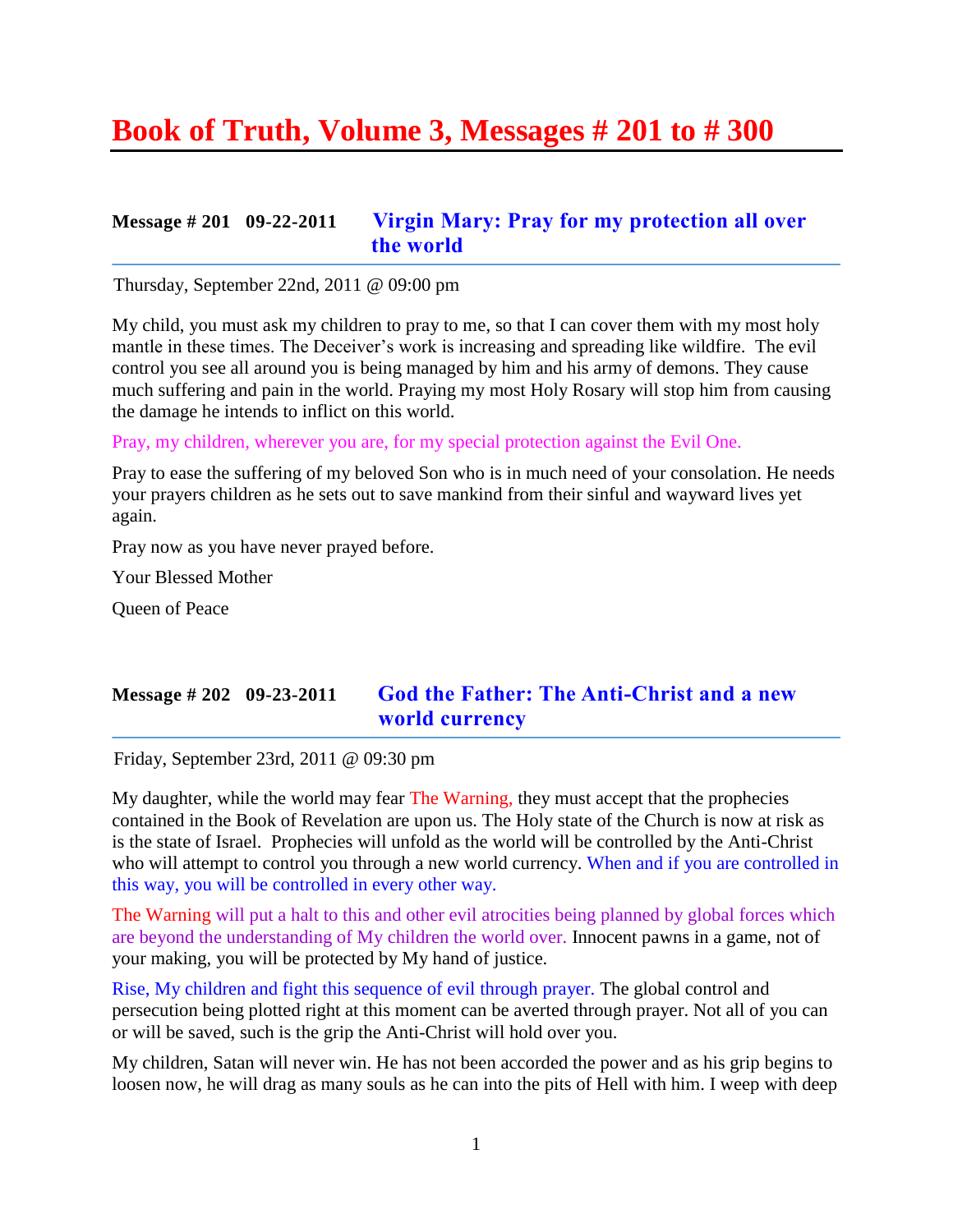sorrow for My beautiful creation and those precious souls of Mine. O if they would only listen to the Truth.

Scientific evaluation is a nonsense, for no science will substitute the reality of My Divine Kingdom. No one person on earth can ever fathom the beauty and the miracle that awaits you all, for it is indescribable in human terms.

Soon, you will understand the plans I have to salvage the world from the hands of the Deceiver.

I love all of you and will protect My followers at every stage during any planned persecution.

Look towards Me. Open your arms and allow Me to hold and protect all of you.

My children, who believe in Me, have nothing to fear.

Your beloved Creator

God the Most High

God the Father

# **Message # 203 09-24-2011 [Explain the Horror of Hell to those who are](http://www.thewarningsecondcoming.com/explain-the-horror-of-hell-to-those-who-are-blind-to-existence-of-satan/)  blind to [existence of Satan](http://www.thewarningsecondcoming.com/explain-the-horror-of-hell-to-those-who-are-blind-to-existence-of-satan/)**

Saturday, September 24th, 2011 @ 10:15 pm

My dearly beloved daughter, why does man persist in denying the existence of Hell?

Many of My children, who consider themselves to be modern in their outlook, publicly deny the existence of Hell when proclaiming their belief in God the Eternal Father. They mislead My children when they use the excuse that God is ever merciful. By convincing My children that all will go to Heaven, they, unwittingly, become responsible for those who follow their faulty doctrine.

Satan exists and, therefore, so does Hell. Hell is a place where Satan takes those souls who show allegiance to him on earth. These are the souls who push aside all thoughts of God and promote the acceptance of evil acts in the world. In some cases, people can even sell their souls to the Satan in exchange for a life of wealth, celebrity and power. Many in the music industry have done this over the years. Little thought is given as to the way in which their allegiance is made very often through group inaugurations carried out through occult practices.

On the other side, there are those who live what they consider to be simply fun-filled carefree lives where they constantly crave self-gratification. They are just some of souls who, on arrival at the gates of Hell, are shocked and shake their heads in disbelief at the fate that awaits them. They cannot accept that this terror they face is of their own making. The freedom given to them on earth was abused in favor of everything that offends God.

Children of mine, please explain the horror of Hell to those who are blind to the existence of Satan. No matter if they laugh and hurl abuse at you. It is your duty to warn them of the terrifying fate that awaits any poor soul who ends up there.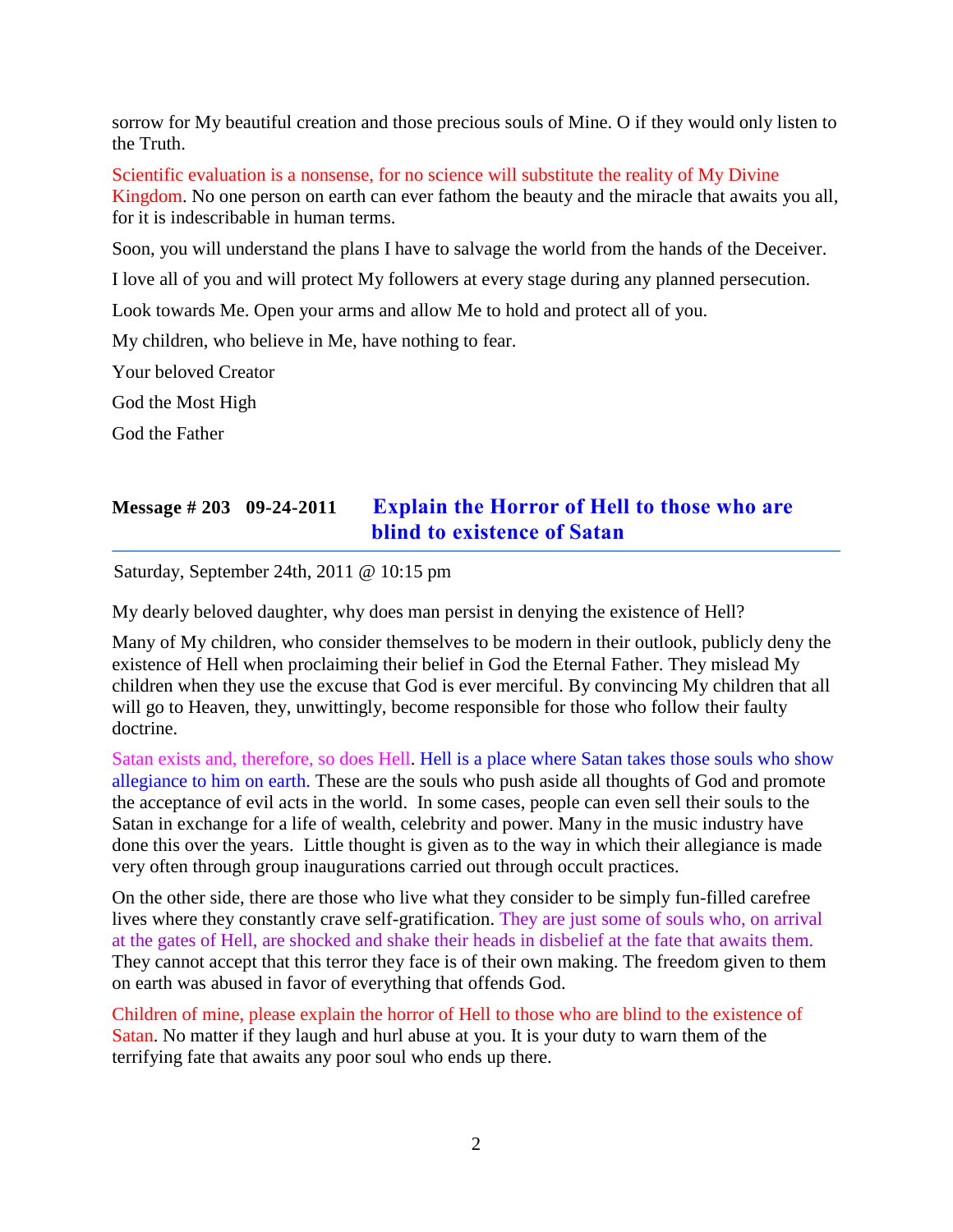Atheists who on their deathbed believe that their suffering will end on their last breath, hear Me now. For those of you who deny the existence of God on this earth, although the truth has been revealed to you during your lifetime, your suffering in the fires of Hell will be only the beginning of eternal damnation. You, My poor souls who commit grave sin through your own free will, reject Me. Instead you chose Satan. He awaits you after death. I will be nowhere to be found. For, by then, it will be too late to show you My mercy.

Pray, pray all of you so together we can save these souls. Satan must not be allowed steal their souls. Help Me save them while they still live on earth.

Your beloved Jesus

#### **Message # 204 09-25-2011 [I have now sent My Prophets into the world](http://www.thewarningsecondcoming.com/i-have-now-sent-my-prophets-into-the-world/)**

Sunday, September 25th, 2011 @ 11:45 am

My dearly beloved daughter, how to convince young people and those caught up in a busy meaningless lifestyle is the challenge I present to you.

Your job is to use every kind of modern communications tool available to convince a young modern society of the Truth of My Existence. I promise that all those young children, who are given the truth, through such means, will feel My presence as soon as they read My Messages. Spread and convert now, My daughter, in every corner of the world. This is the role for which you have been chosen. By spreading My Word virally, more people can be reached. Use the internet and the media. My followers involved will, in time, spread the Truth everywhere.

This Mission has only just begun. The foundations have been laid. Now according to the perfect timing of My Father, the world will now pay attention to these divine Messages.

I promised I would return. To pave the way I have now sent My Prophets into the world including you, My daughter. Many are now responding to My call in every country in the world although their voices are small. In time, they too will be heard, so they can proclaim My Glory to herald My Return.

There is some time ahead before this Glorious Return takes place. Until then prepare, My children. The Warning will convert millions, but it is only the beginning. The period after that will and must be spent nurturing souls to ensure that they are adequately prepared, so they are fit to enter My Father's New Paradise on Earth.

You have much to bear, children, but oh so much to look forward to when you are given access to this wonderful new era of peace, joy and happiness on earth. Perseverance is now called for. Courage and stamina will be given to those who invoke the Holy Spirit. You then, My Army, will lift the souls of those who stray towards Me. Don't let one of these souls wander off lost into the wilderness. Pray for them. Show them love and understanding. Never tell them they are doomed or accuse them of sin because this is a grave offence in My eyes. Instead be firm, but kind. Just tell them the Truth. It will be up to them afterwards.

You cannot, children, win over all souls. You can only do your best.

Your Beloved Jesus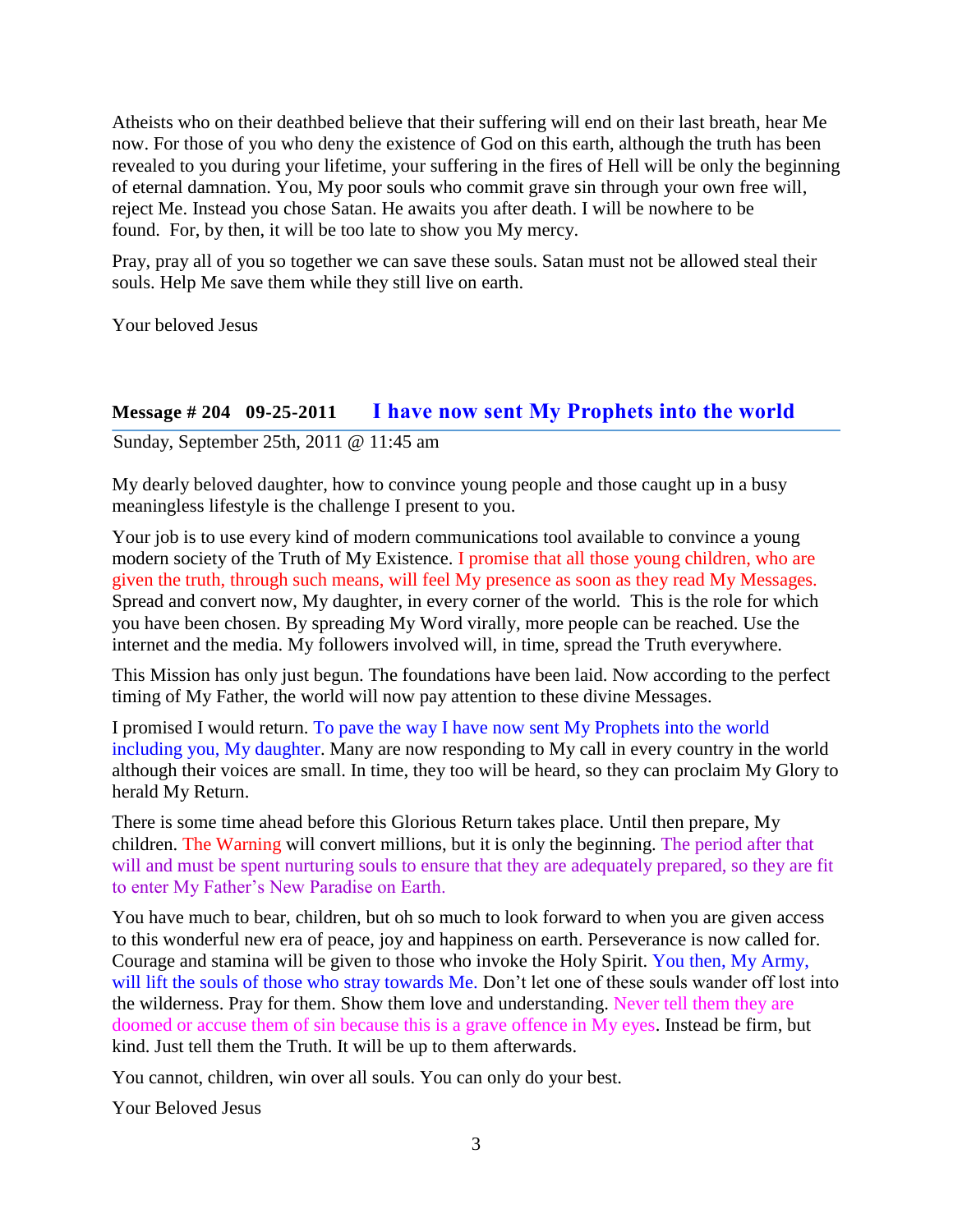#### **Message # 205 09-26-2011 [Insight into My Crucifixion](http://www.thewarningsecondcoming.com/insight-into-my-crucifixion/)**

Monday, September 26th, 2011 @ 11:45 pm

My dearly beloved daughter, tonight, for the first time, I gave you an insight into My crucifixion which surprised you. Yet what I revealed to you is of huge importance.

Many lukewarm believers think that when I was crucified that somehow, because I am My Father's Son, I did not suffer the physical pain that man would. They are also of the opinion that because of My divine status I was not fearful, nor could have been, because of the strength I received from My Father.

The truth is quite different. I felt very alone and frightened. My time in the Garden was terrifying because of My human nature. Remember that I came in the flesh. I had the same feelings of pain and sorrow just like any man. Many people do not understand this.

I felt abandoned by My Eternal Father and was taken for granted in some ways by My Apostles who did nothing to comfort me during these terrible hours.

When I faced My executioners, I trembled in fear and could barely respond to their accusations. I felt as any human being would when facing a violent execution. My dignity remained intact because of the sacrifice I knew I had to make for mankind. A paradox, I know, but I also felt love and joy in My heart during this suffering. For I knew that My Death would save you, My children, for eternity. Yet, I now want you to ask yourselves **how many can be saved by My Death on the cross**. Who wants to be saved and do they really understand the significance?

Because of My Death, they can enter Heaven now. Do they also know that this will be by their own choice and through the free will they have been given? Belief in God the Father must be your priority. Come to Me first, and I will lead you to Him. **Abide by My Teachings given to you through the Holy Bible. Love your neighbor. Keep your faith simple.** Keep a balanced view of your faith. Love Me. Pray to me. Adore Me. Allow Me love you with My tender Heart so My Divine Presence can flood your precious little souls. I am yours. You are Mine children. It is that simple.

The more you pray, the closer you will become. The closer will your heart entwine in Mine.

Your Jesus

Savior of Mankind

#### **Message # 206 09-29-2011 [Aftermath of The Warning](http://www.thewarningsecondcoming.com/aftermath-of-the-warning/)**

Thursday, September 29th, 2011 @ 08:45 pm

My dearly beloved daughter, as The Warning draws closer please ask My beloved followers to pray and rejoice with thanks for the great mercy which My Eternal Father has granted to mankind.

It will be because of this glorious Act of Pure Love that more of mankind can be saved to enjoy the Era of Peace on Earth. Be thankful that you are living in these times, for millions of you will be saved who, otherwise, would never have entered the gates of Heaven.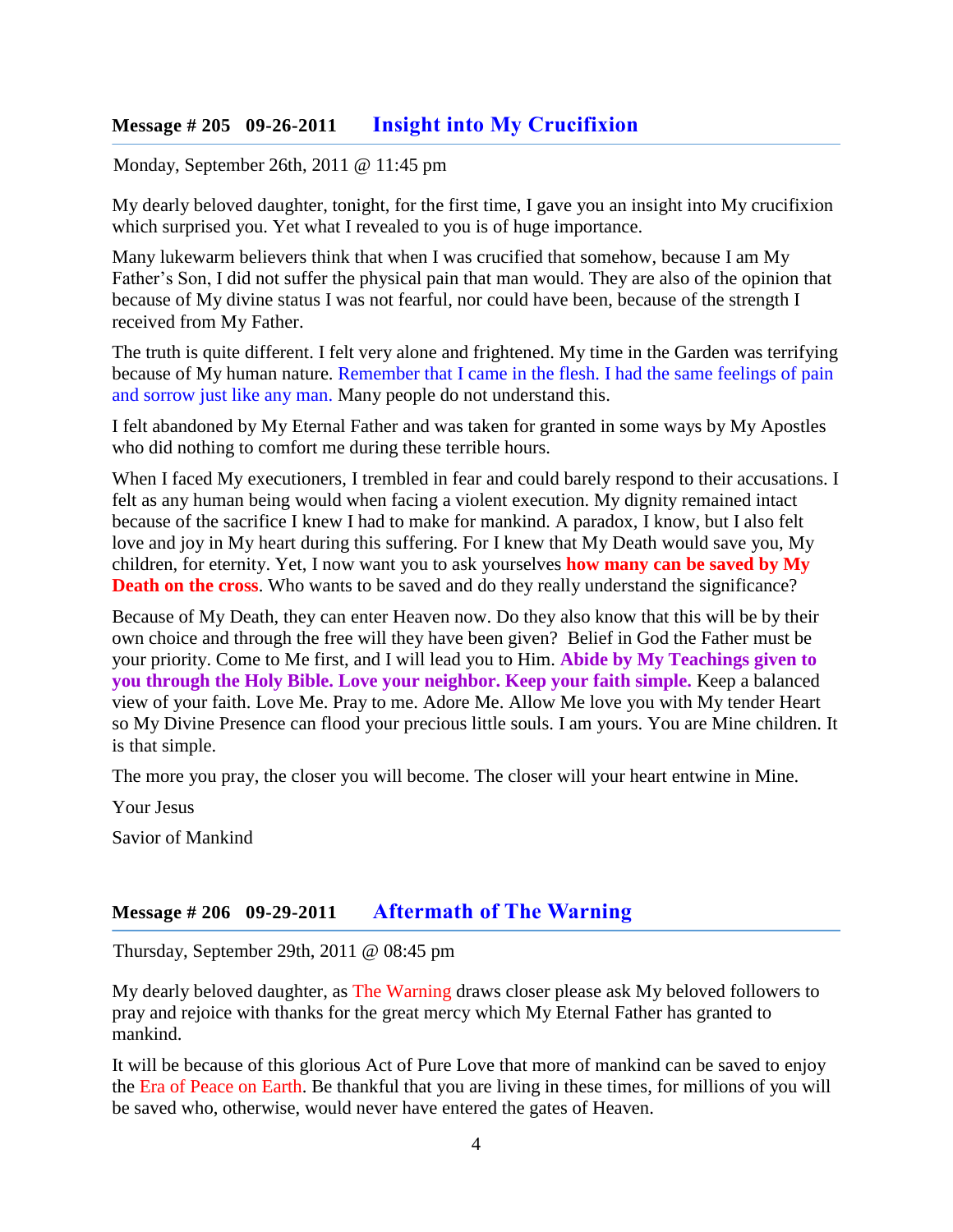The preparations are complete. **Prepare your homes with Blessed candles and a supply of water and food to last for a couple of weeks**. The aftermath will be difficult but you must not be frightened. Instead, be relieved, for the suffering is to be offered in thanksgiving for the eternal life, which is now being afforded to My precious souls who embrace this great gift.

Be at peace. Trust in Me for, remember, I am your Savior and offer those faithful souls protection at every moment. I walk with you. I guide you. I hold your hands with tender love. You are Mine and I will never let you go from My Sacred Heart. You, My followers are surrounded with the graces you need to survive The Warning.

Your beloved Jesus

Savior and Redeemer of all of Mankind

### **Message # 207 09-29-2011 [God the Father: Satan's Days are almost at an](http://www.thewarningsecondcoming.com/god-the-father-satans-days-are-almost-at-an-end-on-this-earth/)  [end on this earth](http://www.thewarningsecondcoming.com/god-the-father-satans-days-are-almost-at-an-end-on-this-earth/)**

Thursday, September 29th, 2011 @ 08:15 pm

I am the Alpha and the Omega. I am God the Father.

My beloved daughter, the time is drawing close for the world to witness the Mercy to be shown to mankind by My precious Son Jesus Christ.

Many forces of evil abound by those lost souls who pay allegiance to the Deceiver, Satan. They too are prepared for The Warning and arrogantly believe that the power promised to them by Satan will steer them to a new worldly paradise of their own making. This is the greatest lie perpetrated by Satan to which they have succumbed. Their darkness of soul means that their hearts will show no mercy to those who believe in Me, God the Creator of all things. The power they wield, however, is weaker now.

Satan's days are almost at an end on this earth. But he, Satan, will not rest until he has ensnared millions of these misguided and delusional souls. Pray for them, My daughter, for they are aimless. They are disjointed, and through their panic, they will try all they can to control My children through their worldly possessions.

Heed now My Word. **Mankind has no power**. The only power will be through prayer, the armor against these wicked people. They, in mortal sin, have insulted Me and My precious creation, and for this they will suffer. So many events will now unfold before the eyes of a disbelieving world. So many of My children will be bewildered and shocked when **they feel the sufferings of Purgatory and Hell.** 

All sinners during and after The Warning will experience what they would were they to lose their lives. Those in sin will suffer the same **burning purification** as those souls in Purgatory who await entry to My Glorious Kingdom. Those in mortal sin will experience the deep despair and **darkness of the fires of Hell.** This suffering will not last too long and then they will taste the world that they had experienced before The Warning again. This world will be very different to the one before. For, at last, their eyes will be opened to the **truth of Heaven, Hell and**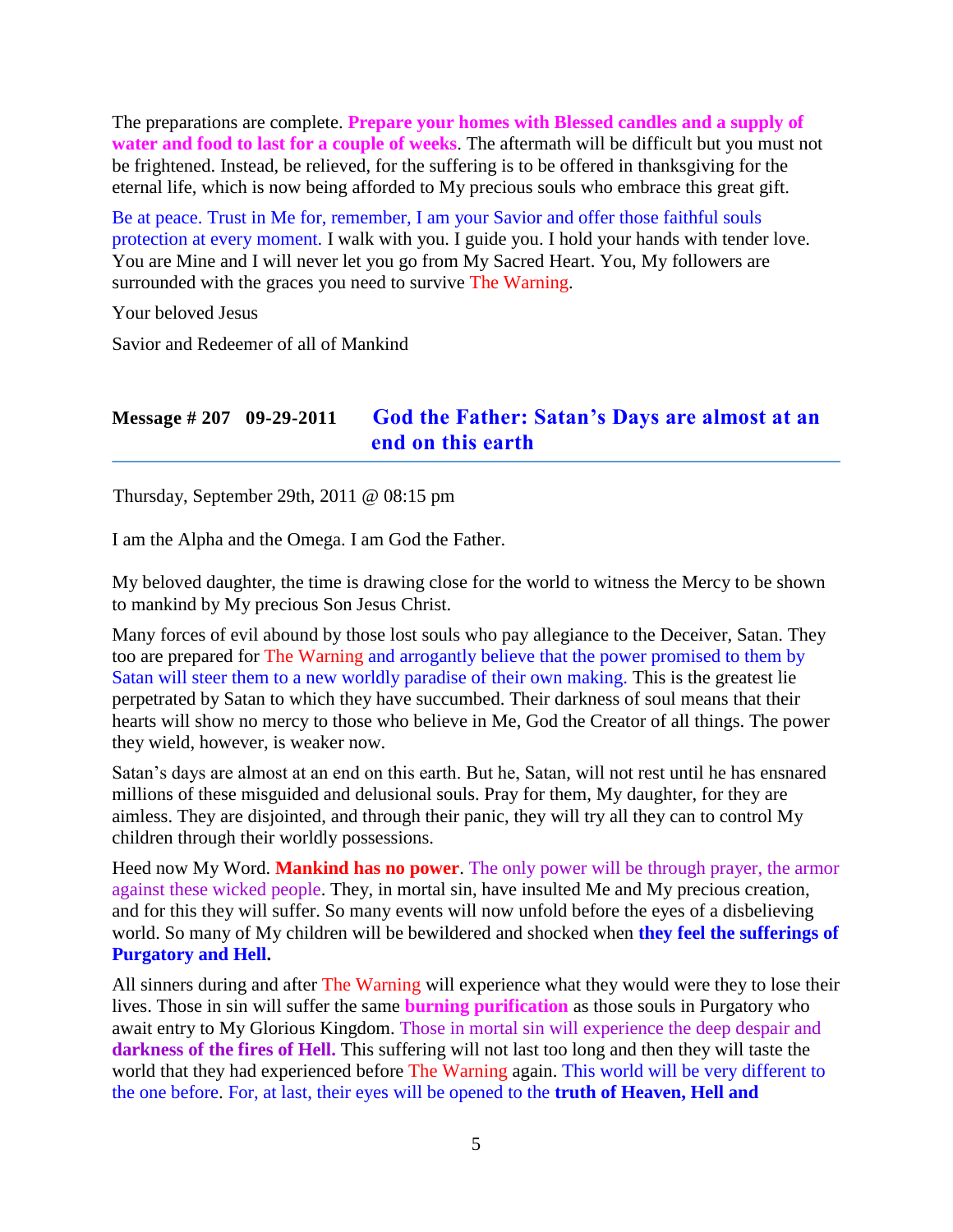**Purgatory**. They will then have to choose which path they wish to follow. You would imagine, My daughter, that they will follow the path towards My Divine love and compassion, but that will not be the case with so many hardened sinners. So infested will they be by the false empty promises made to them by the Deceiver that they will go back to following his direction. They will fight, struggle, and through the influence of the **demons unleashed by Satan, set free from the depths of Hell,** will allow their souls to be sucked into his evil plan for global domination.

This is an urgent call to urge all of you to seek redemption from your hearts for your wayward lives. You have the time to do this, but do it soon.

Prepare to ask for mercy. I love all My children. The great Event is for the good of all My children. So **instead of fear, allow My love to envelope you** to strengthen you. This way you will withstand the suffering which is ahead.

Your loving Eternal Father

God the Most High

#### **Message # 208 09-30-2011 H[ardened souls will not find The Warning easy](http://www.thewarningsecondcoming.com/hardened-souls-will-not-find-the-warning-easy/)**

Friday, September 30th, 2011 @ 09:15 pm

My dearly beloved daughter, my task to convert souls increases now in its intensity.

Please warn as many as you can to prepare their souls before The Warning.

Inform all those **priests, nuns, Bishops** and other denominations who believe in My Eternal Father to listen to My Word. So many of My children are in such darkness that the light of My Divine Glory will hurt their souls. They will feel real pain, because they will not be able to withstand this great Act of My Mercy.

Some people smile in amusement at these Holy Messages. This makes me sad. Not because they do not believe that I speak to them in this way, but because they don't want to believe in Me. For all of you who are worried about your loved ones, please pray that the purification facing them during The Warning will bring them finally into My heart.

I ask that all My followers now protect themselves from Satan. They must sprinkle every corner of their home with Holy Water, wear a Benedictine cross, and keep Rosary beads close. Pray also to **St Michael the Archangel**. Satan and his army of followers will do everything to convince you that it is not I who speaks. Satan and his demons will start tormenting you and **placing terrible doubts** in your minds. You, My children, can stop him by following My instructions. Sadly, he will twist the minds of weak souls into complete rejection of Me.

**Hardened souls will not find The Warning easy**. They will argue about the way they have offended Me. Even the burning fires of Hell, which they will experience during The Warning, will not wipe away all the doubts of My Existence.

Many will spread lies about The Warning after it takes place. They, the heathen, who are slaves to Satan, will create a lie, which they will spread everywhere. Scientific arguments will be put forward to explain away the Event. They do not want to hear the Truth. They must be prayed for.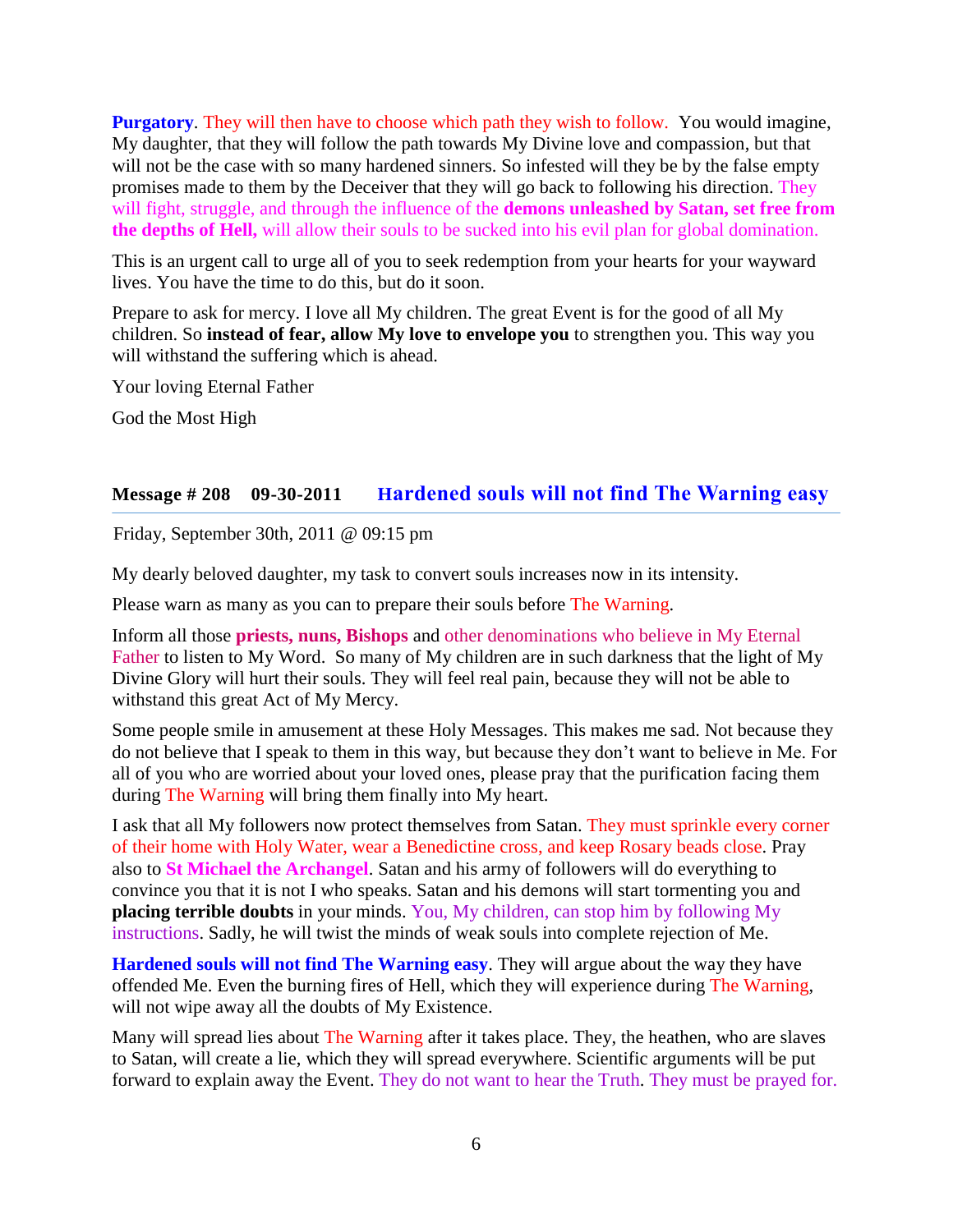So strong has the grip of Satan taken a hold over the world that My Name will not be muttered in public. Discussion of My Existence on earth is seen to be an embarrassing topic of conversation.

My Name today is used mainly through the use of bad language or worse by the slip of the tongue when cursing. But hear Me now. My Name will be heard and accepted once more after The Warning by those who will convert. Then My Name will be used when they My children pray to Me.

Your beloved Jesus

### **Message # 209 10-01-2011 [Virgin Mary: The Deceiver is also preparing for](http://www.thewarningsecondcoming.com/virgin-mary-the-deceiver-is-also-preparing-for-the-warning/)  [The Warning](http://www.thewarningsecondcoming.com/virgin-mary-the-deceiver-is-also-preparing-for-the-warning/)**

Saturday, October 1st, 2011 @ 08:30 pm

My child, pray for all those souls who have rejected My Son and who are proud of the fact.

The time draws near as My Son once again tries to save the world from damnation. It is important, My child, that you continue to be obedient in all things requested of you by My precious Son.

He suffers and wants to save all of you from the grip of the Deceiver. He, the Deceiver, is preparing for The Warning. While My son through His Mercy will set out to save the souls of all He, the Deceiver, will try to convince them that The Warning was an illusion.

Satan must be prevented from snatching those unsuspecting souls. Keep them in all your prayers, for they are the ones who need your prayers the most.

Your Blessed Mother Queen of Heaven

### **Message # 210 10-02-2011 [Rejoice when the sky explodes,](http://www.thewarningsecondcoming.com/rejoice-when-the-sky-explodes-for-you-will-know-that-i-am-coming/) for you will [know that I am coming](http://www.thewarningsecondcoming.com/rejoice-when-the-sky-explodes-for-you-will-know-that-i-am-coming/)**

Sunday, October 2nd, 2011 @ 03:00 pm

My dearly beloved daughter, the weather patterns are now changing as yet another sign that times are about to change. Other changes will be experienced. The sun will begin to pulsate and spin in the lead up to the world as it is being prepared for The Warning.

My cross will appear first. They will be shocked but this is being given as a sign so that you can prepare your souls and ask for redemption for the sins you have committed. By doing this, you will not suffer during The Warning.

Pray, pray, pray, My followers everywhere. Rejoice when the sky explodes, for you will know that **I Am** truly coming into the world. At last, mankind will not be able to deny Me. My Love will radiate in every corner of the world as I try to draw in all souls everywhere.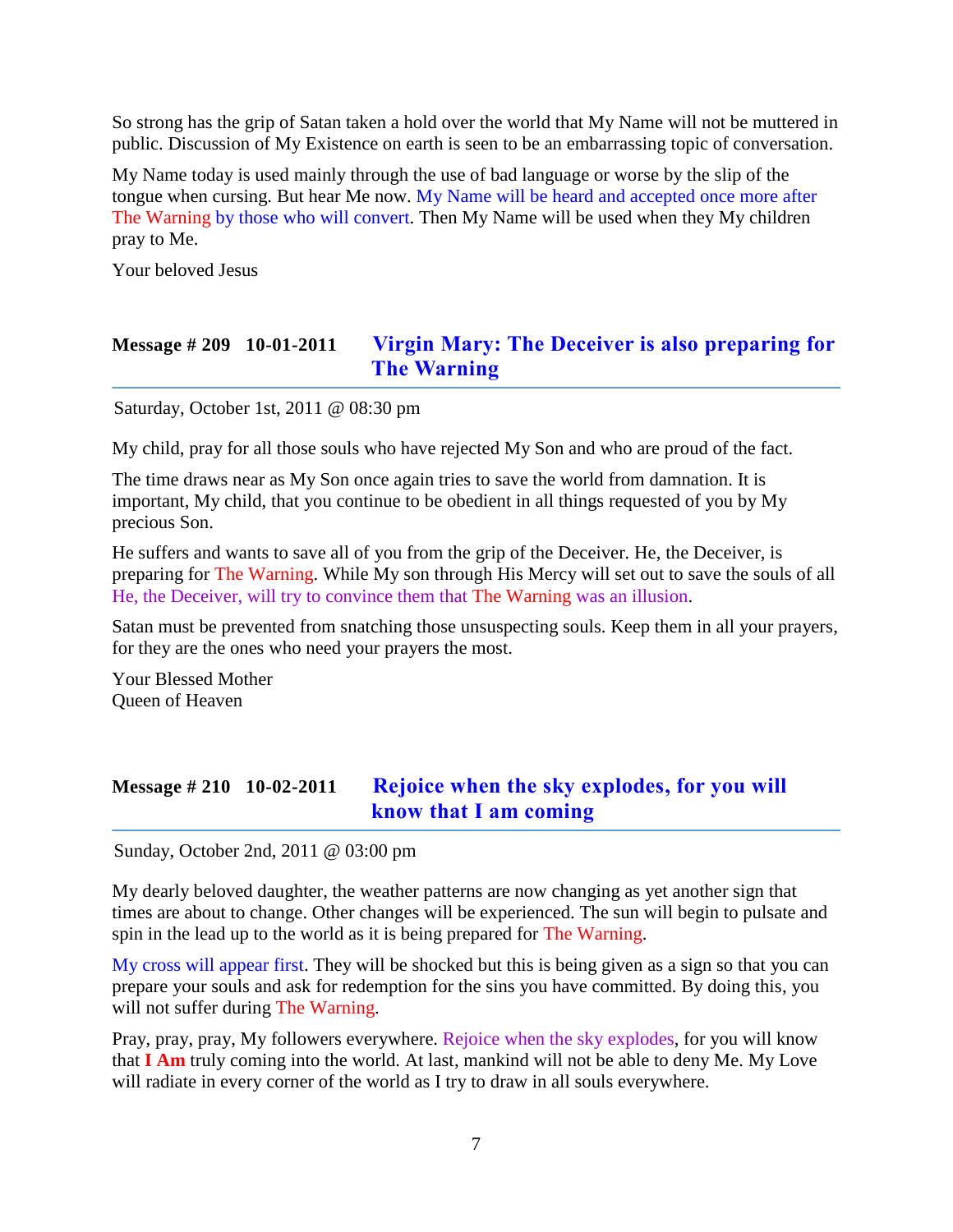So unexpected will this Event be that the world will stop in great shock. When they slowly recover many will still be unsure about what has happened. As I come, so, too, will Satan and the demons from Hell who will try to devour the souls of My children. This is why I must urge you all to sprinkle your home with Holy Water and have blessed candles everywhere. You must keep yourselves protected.

In the lead up, I ask of you this. Pray for all those who cannot find it in their hearts to accept the Truth of My Teachings. Pray especially for those who go to tremendous efforts to deny Me although they are aware of My crucifixion to save them.

Remember, I died for every single one of you to save you. Remember that this time I came again to save you, each one of you. Not one do I exclude.

Now is your chance, children, to be assured of a place in the Era of Peace on Earth. Why would you not want to be part of this? Why would anyone knowingly choose the depths of Hell in exchange for this great gift?

Rejoice. Pray. Give thanks to God the Father for this Great Warning. Embrace this gift with love and joy in your hearts.

Your Savior

Jesus Christ

# **Message # 211 10-03-2011 [I will never desert you children. That is why I](http://www.thewarningsecondcoming.com/i-will-never-desert-you-children-that-is-why-i-am-coming/)  am [Coming](http://www.thewarningsecondcoming.com/i-will-never-desert-you-children-that-is-why-i-am-coming/)**

Monday, October 3rd, 2011 @ 12:30 pm

My dearly beloved daughter, I speak with you today of the need to understand what The Warning is and to dispel any confusion surrounding it. Many people are frightened and believe that this is the Day of Judgment. But it is not. This is to be a day of Glorious Divine Mercy which will envelope the entire world. My Rays of Mercy will be poured out over every single soul, man, woman, and child. No one will be excluded. No one.

This is My Return to save you once again. Didn't you know that I was always going to be merciful? That I would never wait until the Final Judgment until I tried once more to save you all?

This is the purification I have spoken about. In the lead up to this great Event, the world has endured a purification for the last couple of years. I allowed mankind to suffer loss, and gain humility through the global collapse of financial markets, although I did not cause it. It was masterminded by global groups in places of power including the corridors of governments all over the world by their wicked greed. Yet, because of this suffering, millions of people will now be ready to hear My Word and accept My Mercy. They would not have been ready otherwise. There is nothing to fear if you love Me and live by the Commandments given to the world by Moses on the instructions of My Eternal Father.

Await My Arrival with anticipation of love and joy, and be thankful that that you are alive in the world today to receive My great Gift of Salvation. I will never desert you, children. That is why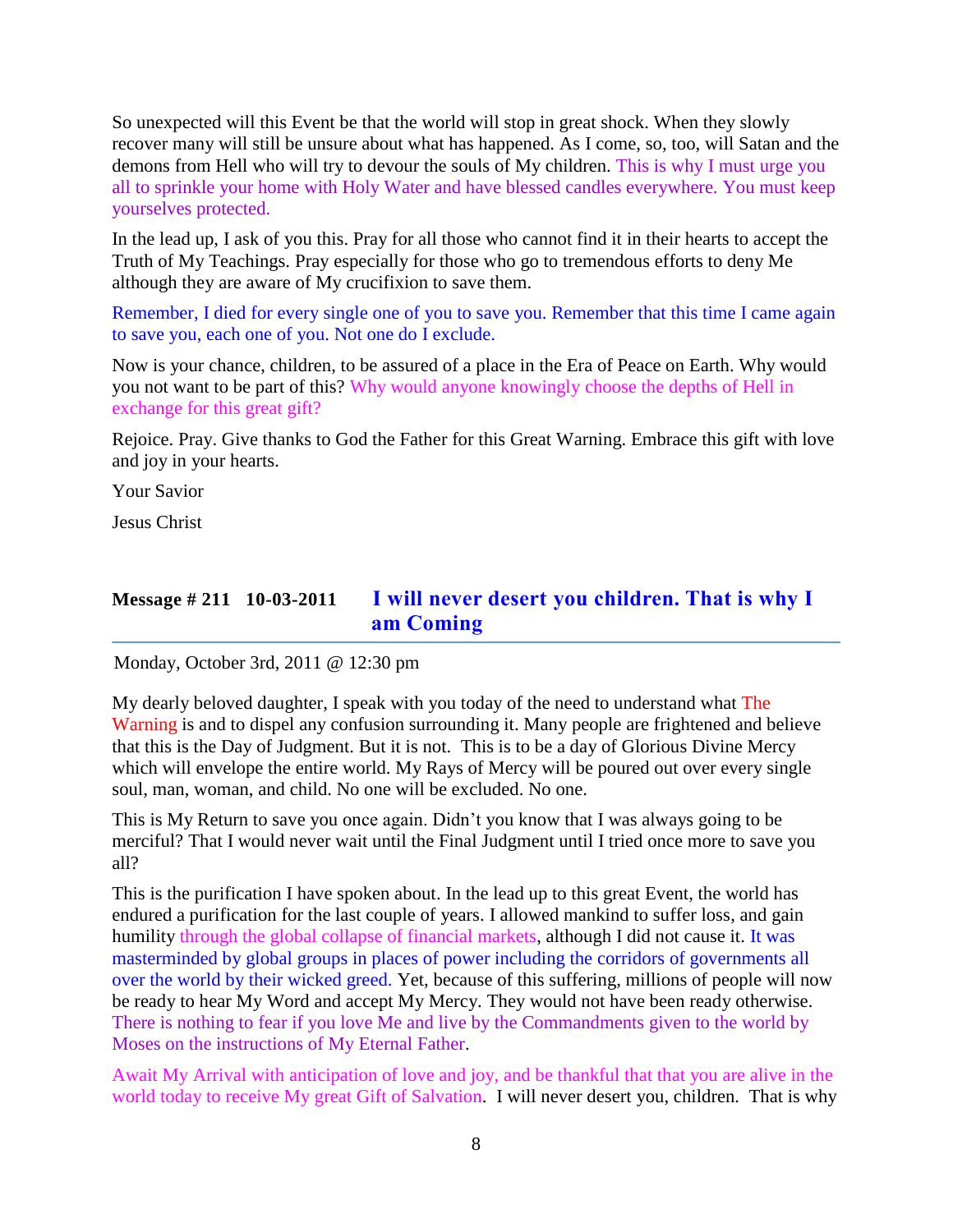I am Coming. It is because I love you so much that I do this. It is because I wanted to prepare you and bring you close to My Heart that I have given the world My Messages through My beloved daughter.

These messages are going to continue beyond The Warning to give you as much guidance as possible into My Teachings. My Word, contained in these volumes, which I refer to as the Book of Truth, will create a new Christian Army who will defend My Name until the New Era of Peace commences.

Be joyful now, My children. Let me comfort you, for this will be the first time you will come before Me face to face. It will be, for My followers, a moment of great love, peace, and happiness. Rise now and be strong. For you are privileged, and for this, you must offer praise to God the Almighty Father who has allowed this to happen.

Your beloved Savior Jesus Christ

#### **Message # 212 10-04-2011 [Era of Peace not far away](http://www.thewarningsecondcoming.com/era-of-peace-not-far-away/)**

Tuesday, October 4th, 2011 @ 03:30 pm

My dearly beloved daughter, the New Era is about to become a reality in the near future.

The Era of Peace will be enjoyed by all of My followers. It will be a period of love, happiness, and peace. There will be no disease, pain, financial worries because everything you will need will be provided by Me. You, My children, will want for nothing as I will nurture and embrace you in My new paradise just as a parent would nurture an infant. This is to be welcomed. It is a goal for which you must all strive.

There is no use waiting to prepare to enter My New Paradise of Peace. For you may leave it too late. Plan today for you will not know when this will happen. In fact it will happen so quickly and suddenly that you, My followers, will simply find yourselves there in the blink of an eye. That is why you must begin to prepare your souls now, for only clean souls can enter.

Time is of the essence. This, My children, is one of the last calls to you to amend your lives before The Warning. Prepare each day and trust in My Divine Word, as you are now being commanded to follow My pleas for the salvation of souls.

The Era of Peace is not far away now, and I urge you to prepare your families, so that you can be as one in My New Kingdom.

Your Divine Savior

Jesus Christ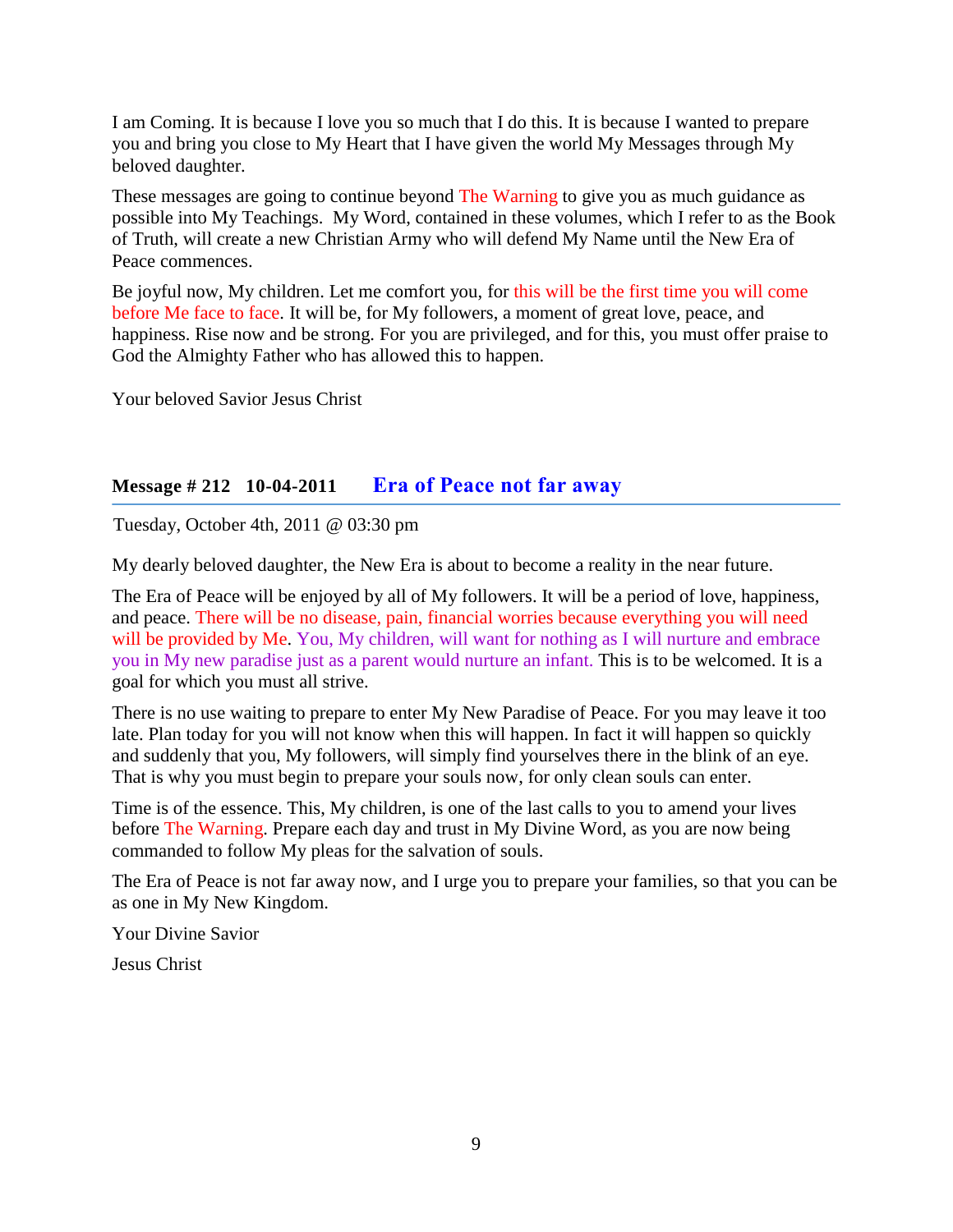# **Message # 213 10-05-2011 [Global Groups under the domain of the Anti-](http://www.thewarningsecondcoming.com/global-groups-under-the-domain-of-the-anti-christ/)[Christ](http://www.thewarningsecondcoming.com/global-groups-under-the-domain-of-the-anti-christ/)**

#### Wednesday, October 5th, 2011 @ 09:00 pm

My dearly beloved daughter, I am pleased with the way in which you have increased the number of hours to Me in Adoration. This is good, because My graces given to you during this special time will strengthen your will to spread My Messages even further.

Now that more of My children are realizing the atmosphere in the world both politically and economically has changed beyond their comprehension they will soon see the Truth. The global leaders I speak of, who through cowardice hide where you cannot see them, are increasing their **plans for global domination.**

They are building armies, weapons, and poisonous substances, all with one goal in mind, to destroy My children. Conspiracy theories are denounced constantly when those sharp observers publish the truth. For you must understand, so powerful are these groups, all combined under one united front of respectability that they can sway the truth and hide it from the public eye.

Accept, children, that the evil group rises in battle against My own followers and leaders in the Church. They have even managed to infiltrate My Church from within. Their venom spews forth like a stream flowing and gushing in all directions. There is a plan to not only deceive you, but to recruit you to their way of thinking. On the outside, they will be seen to offer the world salvation in the guise of humanitarian efforts. Their creative solutions to make life easier for you will be in the form of unifying your money, your food, your health, your welfare and your religion as one. All under one domain. The domain of the Anti-Christ.

Please reject these evil people's attempts to suck you, My innocent children, into their wicked plan. They want you, through your own consensus, to reject God, My Almighty Father. Once they control you, you are lost. They will control what you eat, what religious practices you participate in, and the medicine they provide you.

Pray, pray to God the Father to stop their wicked atrocities now, and ask Him to redeem their souls during The Warning. Irrespective of what their devious plans are, they are in need of your prayers most of all. They are the puppets of Satan, the poor misguided souls, and do not in many cases know what they are doing, or whose orders they are responding to.

Pray My Divine Mercy Chaplet for these souls every day, if you can, for as long as you can. Help Me save them.

Your Jesus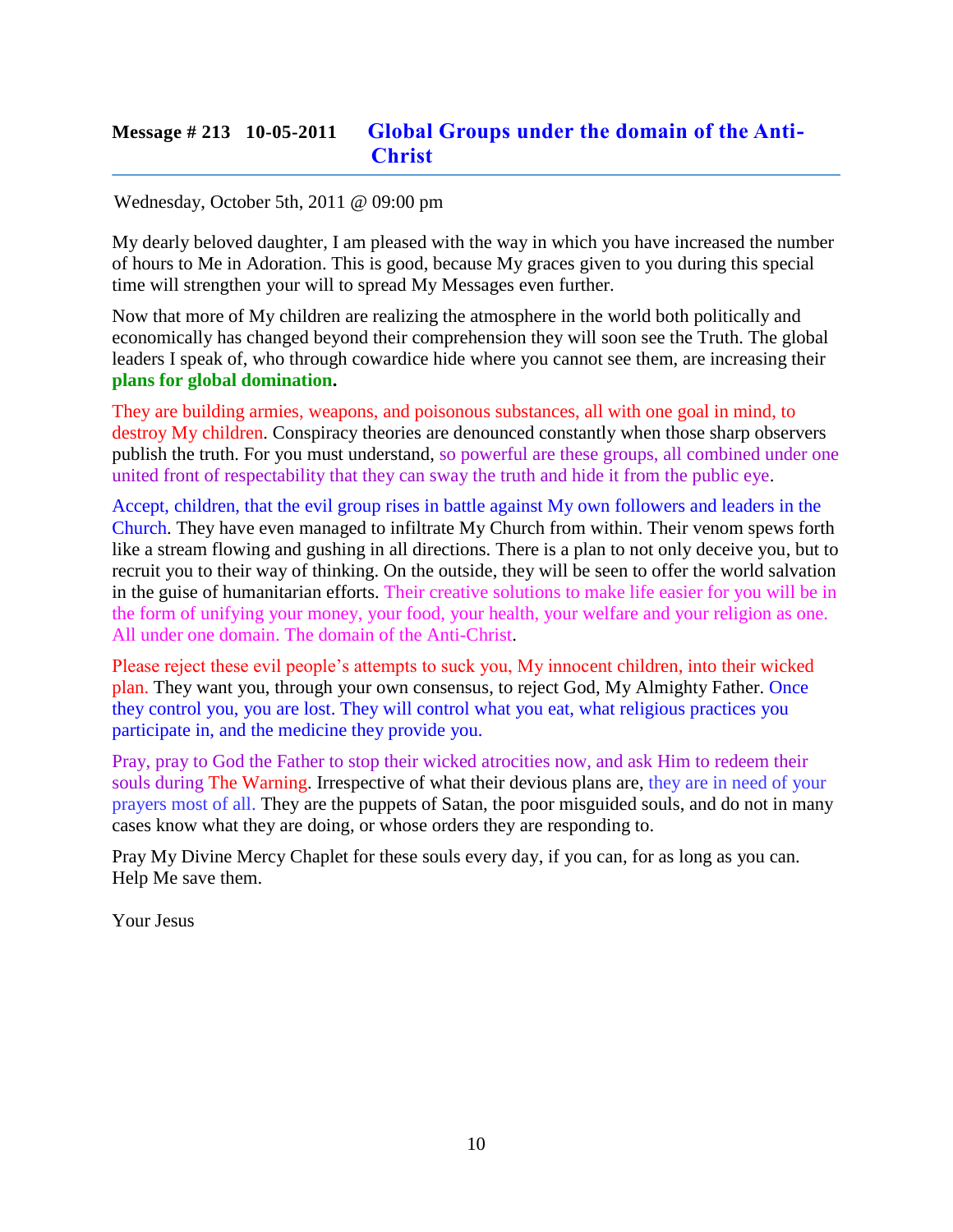# **Message # 214 10-06-2011 [Your banking collapse was masterminded by](http://www.thewarningsecondcoming.com/your-banking-collapse-was-masterminded-by-the-anti-christ/)  [The Anti-Christ](http://www.thewarningsecondcoming.com/your-banking-collapse-was-masterminded-by-the-anti-christ/)**

#### Thursday, October 6th, 2011 @ 10:45 pm

My dearly beloved daughter, pray hard because the Anti-Christ is ready to spring from his hiding hole and will leap upon the world in order to devour My children.

His cunning plan will be hidden behind a **handsome charming and articulate exterior,** but when My children look into his eyes they will see darkness for **he has no soul**. He was not created by the hand of God the Father.

Pray, My children, now every one of you to stop him from destroying all those he controls from within the **One World Order.**

Prayer can mitigate many of his proposed sickening plans against humanity. Sadly many will be fooled by him. Never before have I urged My children for so much prayer, because without your prayers the schemes he is orchestrating will be fulfilled as **foretold in the Book of Revelation**.

His presence on earth is felt throughout the world, but his actions are hidden from view. He is like a rock which when thrown into the water creates ripples that can travel for miles. He wants to destroy you, because you are My children.

My children who follow his every move in a slavish manner are blindfolded. The secret atrocities committed by these people create tremendous sorrow in Heaven.

Children, I must ask you to pray to St Michael the Archangel to rebuke Satan during these turbulent times. The Anti-Christ is moving quickly and his influence is speeding up the global plot to unify your currencies everywhere.

**Your banking collapse was deliberately masterminded** by the Anti-Christ so that when your countries needed help, he and his **wicked minions would rise to rescue your countries**.

Wake up, all of you, and see what is really happening before your eyes. He is waiting to pounce, but your prayers can mitigate his actions and halt him in his tracks. His soiled hands are waiting to grab you into an embrace from which you will find it hard to disentangle.

Remember, children, Satan's remaining time on earth is short. The Anti-Christ has been sent to steal souls from My Father. These souls come from My Father, God the Creator of all things. The Anti-Christ's promise of an everlasting universe is a nonsense. Many souls are now being seduced by this new and sinister doctrine. I watch as they fall into this deceitful den of darkness and weep bitter tears. For, once these souls follow this path of deceit, they are contaminated. Their attitude to others including their family changes as their hearts turn cold.

Satan's power is strong, but God the Father will step in and punish his followers on this earth most severely. The Warning is their last chance to turn their backs on The Anti-Christ.

Pray that My light will penetrate each and every soul during The Warning, so that lost souls especially can be rescued from this terrible darkness.

Your beloved Jesus Christ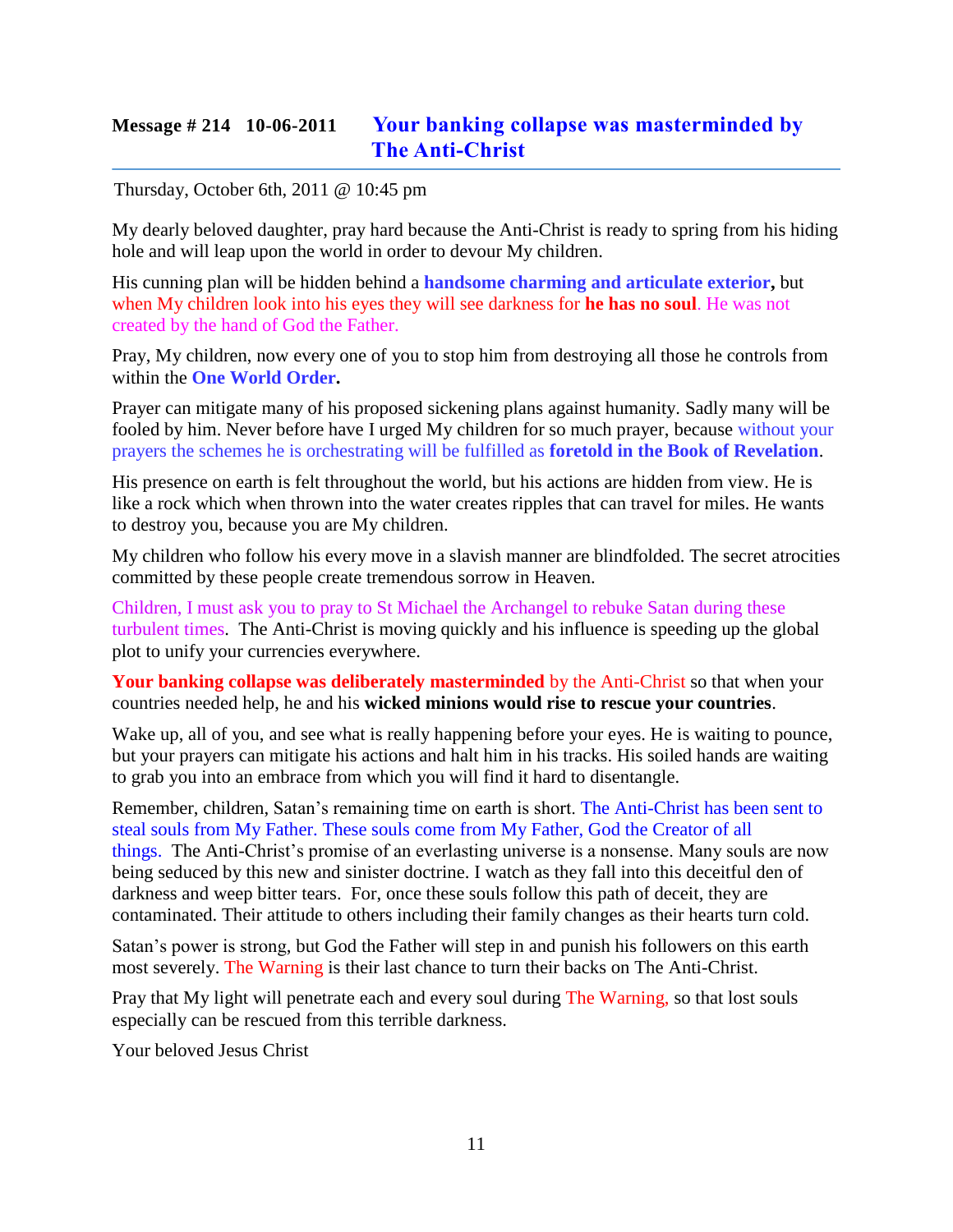# **Message # 215 10-07-2011 [Purgatory is not a place you should feel content](http://www.thewarningsecondcoming.com/purgatory-is-not-a-place-you-should-feel-content-to-enter/)  [to enter](http://www.thewarningsecondcoming.com/purgatory-is-not-a-place-you-should-feel-content-to-enter/)**

#### Friday, October 7th, 2011 @ 09:45 pm

My dearly beloved daughter, the reason I send so many messages to My children is to help them prepare their souls in a way which was not possible up to now.

Many of My children **have not read the Holy Bible** nor are they aware of all My teachings.

More time is spent by My Sacred Servants focusing on the part of My teachings where I ask you all to love your neighbor, which is a good thing. No talk is made of the consequences facing mankind should they reject The Father. Why do My Sacred Servants **deny the existence of Hell** and why do they paint a **rosy picture of Purgatory?**

My children have been taught many good things through the Churches which proclaim the Glory of God the Almighty Father. Sadly, though, **the existence of Purgatory and Hell are played down** to such an extent that My children have become complacent about their existence.

My children are being misled also about the existence of The Evil One. Many of **My Sacred Servants even deny his existence**. O how foolish they are to believe that man can strengthen his faith without knowing or understanding the truth of The Evil One's power.

This lack of direction on the part of My Sacred Servants has meant that evil in the world has flourished in a way that could have been prevented through prayer. Satan has been allowed to roam freely on this earth for some time because of the blindness of My Sacred Servants. If My children were made properly aware of the havoc caused by Satan, then prayer to mitigate his influence would have been much stronger.

#### **The existence of Purgatory**

The existence of Purgatory is misunderstood. Many believe that it is simply a waiting period of purification before souls can enter Heaven for those souls who may not have been in a state of grace at the time of death. There are **different levels in Purgatory,** children, and all souls feel a burning pain of darkness which intensifies the further down the level. This means that souls who narrowly missed being cast into Hell suffer the pain of burning the most. Although all souls in Purgatory will eventually enter My Father's Kingdom it is not a place where My children should feel content to enter. This is why you must fight sin and seek forgiveness as regularly as possible to remain in a state of grace. This is why you must obey the Ten Commandments at all times. This is why you must also **pray for those souls who are there because without your prayers they cannot enter the Kingdom of Heaven until the final Day of Judgment.**

It is time now to face the truth, children.

Pray for the graces you need to be free of sin so that you can enter Heaven. Be ready every day for you do not know of the plans, which are already in place, which await you. I give you this message so that the truth is clear. These important messages have not been presented to you clearly, children, over the decades. It is important that you are well prepared.

By reciting the Divine Mercy chaplet every day at 3pm, **I will intervene at the moment of death on your behalf, no matter how much of a sinner you are,** and show you My mercy. I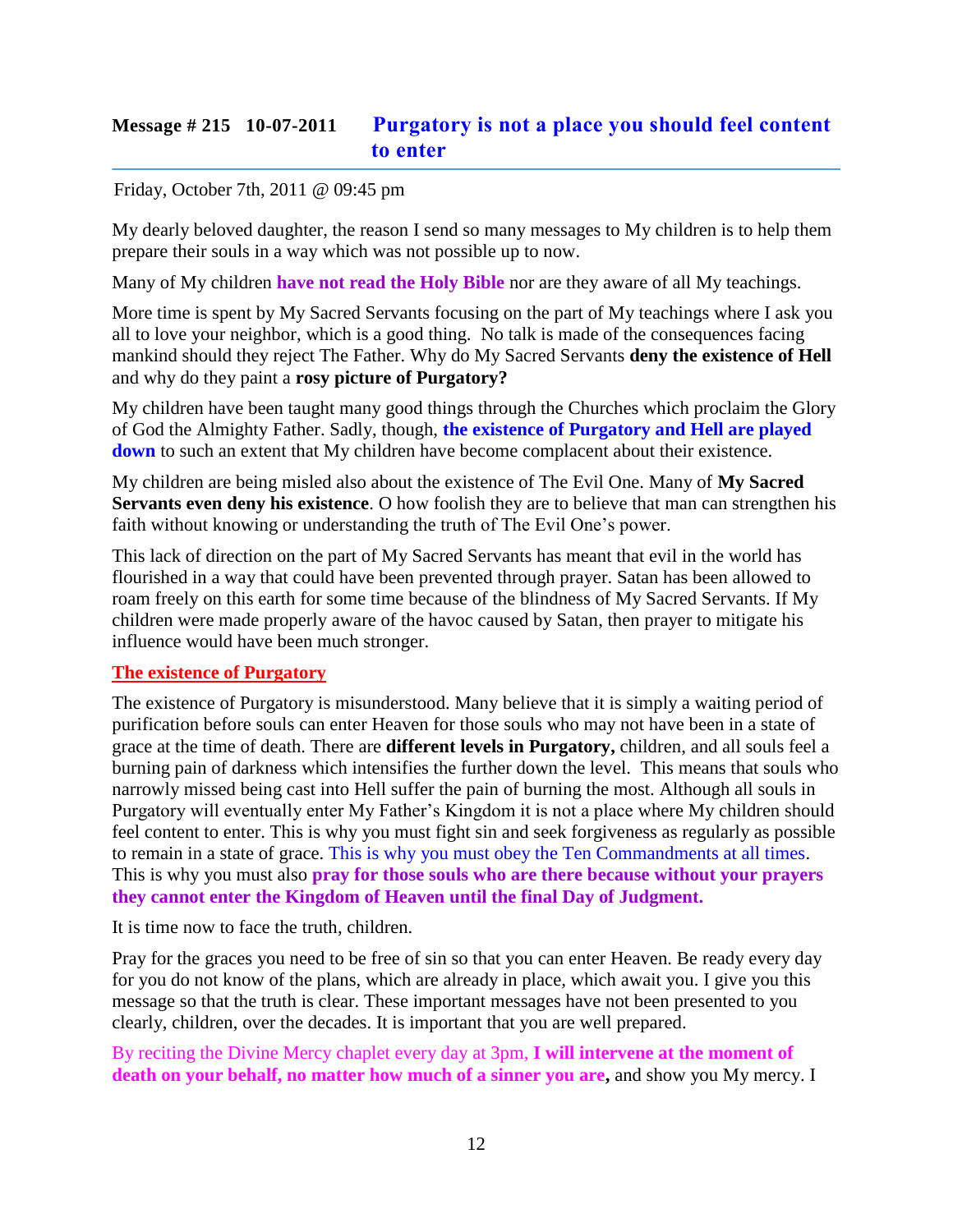tell you this, because I love you, not to frighten you, but to ensure you spread the truth to your families.

My Word today is simply a reminder of the Truth to which **you have been denied behind the mask of tolerance.** It is a little like the parent of a child whom they spoil because they love the child so much. If the parent over-feeds the child, then the child's health will suffer. Yet the parent keeps giving the child the food which the child has now become used to out of misguided love. This can lead to the child's deteriorating health. This child, in turn, becomes ignorant as to what healthy foods to eat because he doesn't know about them. He has never been told.

Go now and tell your brothers and sister the truth about Hell and Purgatory before it is too late. Because if you don't, no one else will.

Your Teacher and Divine Savior

Jesus Christ

# **Message # 216 10-08-2011 Era [for the multitude of false prophets sent by](http://www.thewarningsecondcoming.com/era-for-the-multitude-of-false-prophets-sent-by-satan/)  [Satan](http://www.thewarningsecondcoming.com/era-for-the-multitude-of-false-prophets-sent-by-satan/)**

Saturday, October 8th, 2011 @ 04:20 pm

My dearly beloved daughter, as My genuine Visionaries go forth into the world, so also will the false visionaries. You will know them by carefully scrutinizing their messages for the world. For somewhere within, you will find that My Teachings and the Truth contained in the most Holy Bible have been tampered with. So subtle are these untruths that only those with true knowledge of the Holy Scriptures will be able to spot them.

Watch out for any hatred which such visionaries create amongst their followers when they fight, divide and split up families. The cults that emerge from such visionaries' work will now surge forth into the world to cause confusion and anxiety amongst believers.

Wherever My Holy Word is contained, you will find love. My messages breed love and harmony and will not fail to affect your soul. My messages will always speak the truth and while stark and frightening at times, they are being given to you, My children, out of love.

False visionaries will impart messages that are not easy to read or understand. On the face of it they will exude a sense of authority and create a feeling of love. They will not, however, bring you peace of soul. Such visionaries, many of whom are not of God, seduce first, then control, until finally they suck you into a bed of lies and deceit.

Satan and his army will influence such false visionaries and seers. He can even attack genuine Visionaries when he encourages them to wander away from Me in confusion. I urge you, children, to be on your guard at all times.

Denounce messages which contradict My Teachings in any way, for you can then be sure that they are false.

I only speak through a select number of authentic Visionaries and Seers in the world today. There are less than twenty and fewer than you think. Each of them have been given a different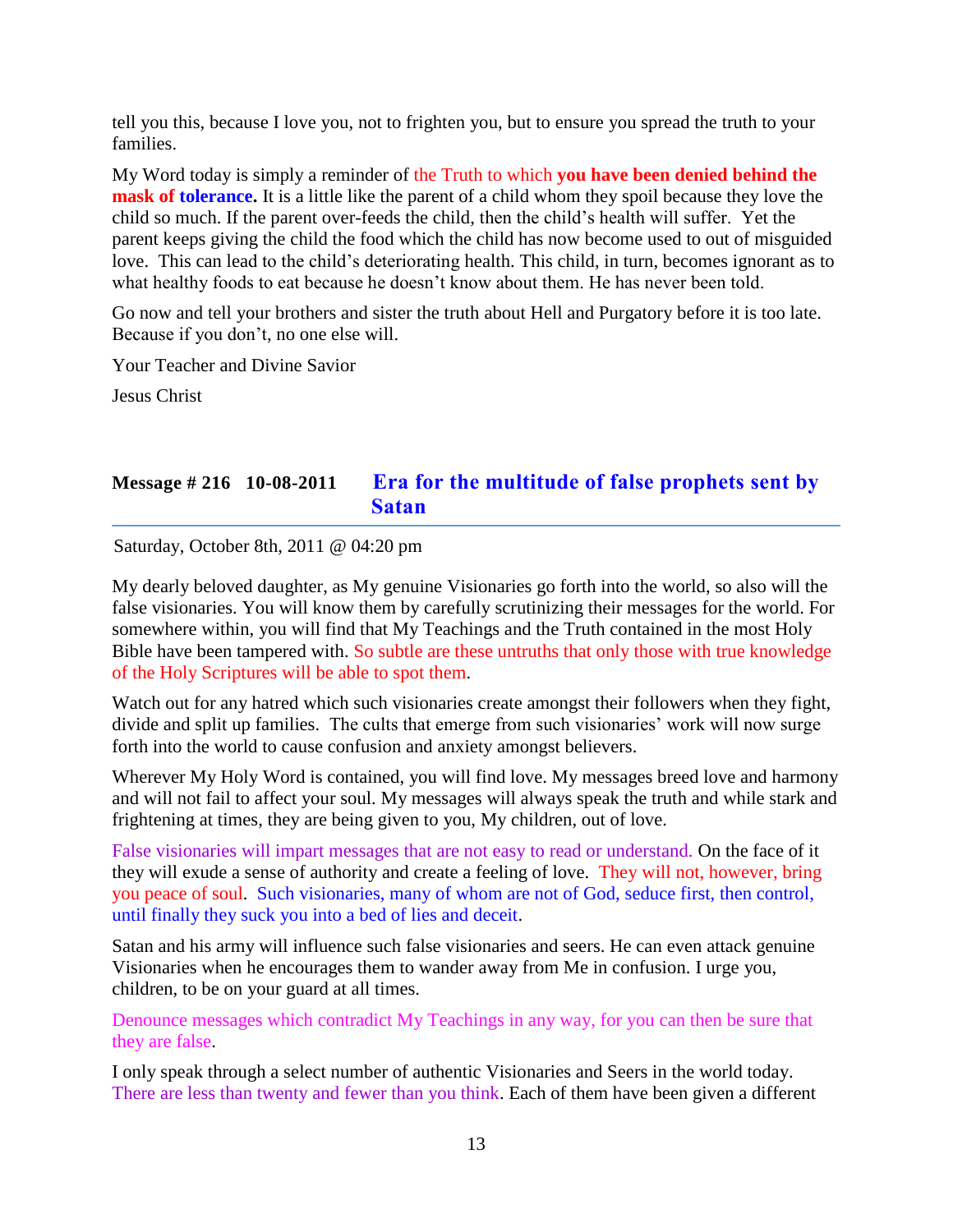role, but My voice and My instructions will have a ring of familiarity which you will detect. There will be a purpose to their messages all of which are designed to encourage action on your part to prepare your souls.

Any actions encouraged by those who call themselves visionaries and seers, which seem strange or which encourage their followers to take actions, which do not involve the love of your neighbor, then turn your backs.

Heed now for this is the era of the False Prophet who will make himself known in the world shortly. So also is it the **era for the multitude of false prophets sent by The Deceiver** into the world to cause confusion and a darkness of soul.

Your beloved Jesus

# **Message # 217 10-08-2011 Virgin Mary – [The Sin of Indifference to my](http://www.thewarningsecondcoming.com/virgin-mary-the-sin-of-indifference-to-my-son-is-rampant/)  [Son is rampant](http://www.thewarningsecondcoming.com/virgin-mary-the-sin-of-indifference-to-my-son-is-rampant/)**

Saturday, October 8th, 2011 @ 02:22 pm

(Received during a private Apparition of the Blessed Mother which lasted 30 minutes)

My child, there are so many souls destined for eternal exile should they not turn back to My precious Son.

My Son suffers greatly in anguish as he watches these children lurch from one evil path to another.

The sin of indifference to my Son is rampant and so many who know of His existence still choose, through their own free will, to disown Him.

Now is the time when they will understand what lies ahead of them if they do not repent during the Illumination of Conscience, which they will experience shortly.

For those of you who love my Son, take up His cross, and help Him to bring back those souls for whom he yearns to hold in His precious loving arms.

So many of you, children, who do not really know my Son, must understand the gentle tenderness of His heart. So much love does he have for you all, that were you to see His suffering because of rejection, you would lie on the ground, cry and beg for the forgiveness of the sins of mankind.

Please, I urge you to pray hard for the conversion so desired by my Son during The Warning.

Your Blessed Mother

Queen of all mankind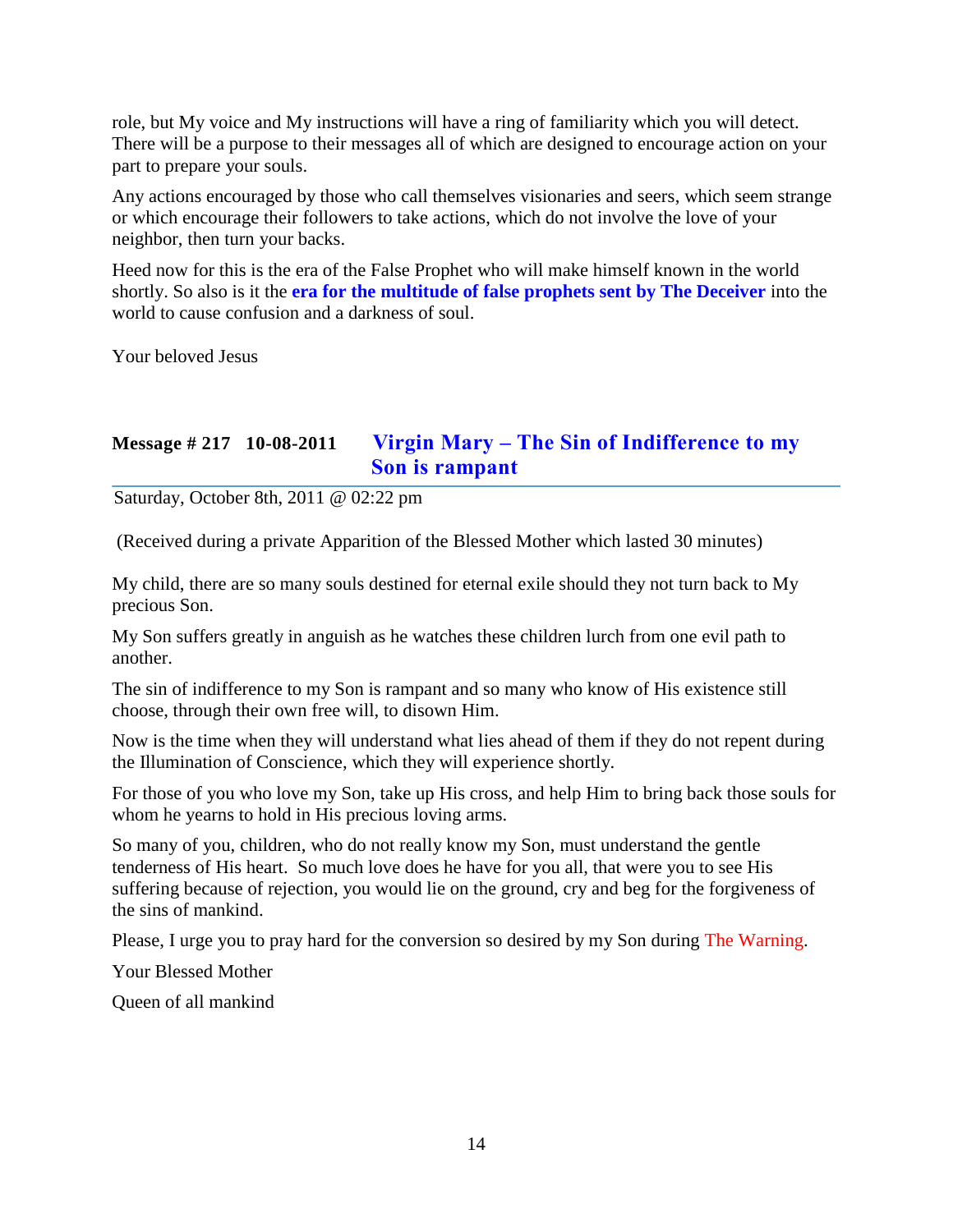## **Message # 218 10-09-2011 God the Father – Heed [now my final calling on](http://www.thewarningsecondcoming.com/god-the-father-heed-now-my-final-calling-on-mankind/)  [mankind](http://www.thewarningsecondcoming.com/god-the-father-heed-now-my-final-calling-on-mankind/)**

Sunday, October 9th, 2011 @ 03:30 pm

My daughter, tell the world of the love I have for all of My creatures everywhere. Also inform them that I will now mastermind the greatest Act of divine Intervention seen on earth **since the resurrection of My Beloved Son Jesus Christ**

All is prepared for this **great Act of Mercy which I have sanctioned to help save all of you**.

My love for you means that while I intend to fight the Deceiver in his attempts to destroy mankind, I will now allow one last Act of Mercy to convert you. This last act to redeem you in My eyes means that man can, once again, learn the truth of My existence.

My children, please bow now and ask for mercy for your family and loved ones. If they are not in a state of grace they will find The Warning difficult. You must inform them of the need to meditate on the Truth.

The time is short. The Warning is almost upon you. Once it is over, you will have time to decide which path you wish to choose. The path of divine light or the path of The Deceiver. The choice will be yours.

After some time, if man does not turn his back on his wicked ways I will destroy those countries who pay homage to The Deceiver. They will hide when My hand falls in punishment but they will have nowhere to go.

My patience is running out as I now plan to unite all those who believe in Me, the Creator of all things, and take them with Me into the New Era of Peace. Those who choose to walk the other way will be cast into the fires of Hell.

Heed now this final calling on mankind; this is the time for you to decide you future. Pray for those blind to My love, for many of them, when the truth is revealed to them once more, will defy Me and turn their backs.

Your beloved Creator

God the Father

King of the Most High

# **Message # 219 10-11-2011 [Message for America: embrace your brothers](http://www.thewarningsecondcoming.com/message-for-america-embrace-your-brothers-and-sisters-of-all-denominations/)  [and sisters of all denominations](http://www.thewarningsecondcoming.com/message-for-america-embrace-your-brothers-and-sisters-of-all-denominations/)**

Tuesday, October 11th, 2011 @ 03:30 pm

My dearly beloved daughter, I wish to communicate with the American people. My message to them is this. You, My precious children, suffer greatly in these times. You are experiencing a cleansing that is necessary in order to purify your souls.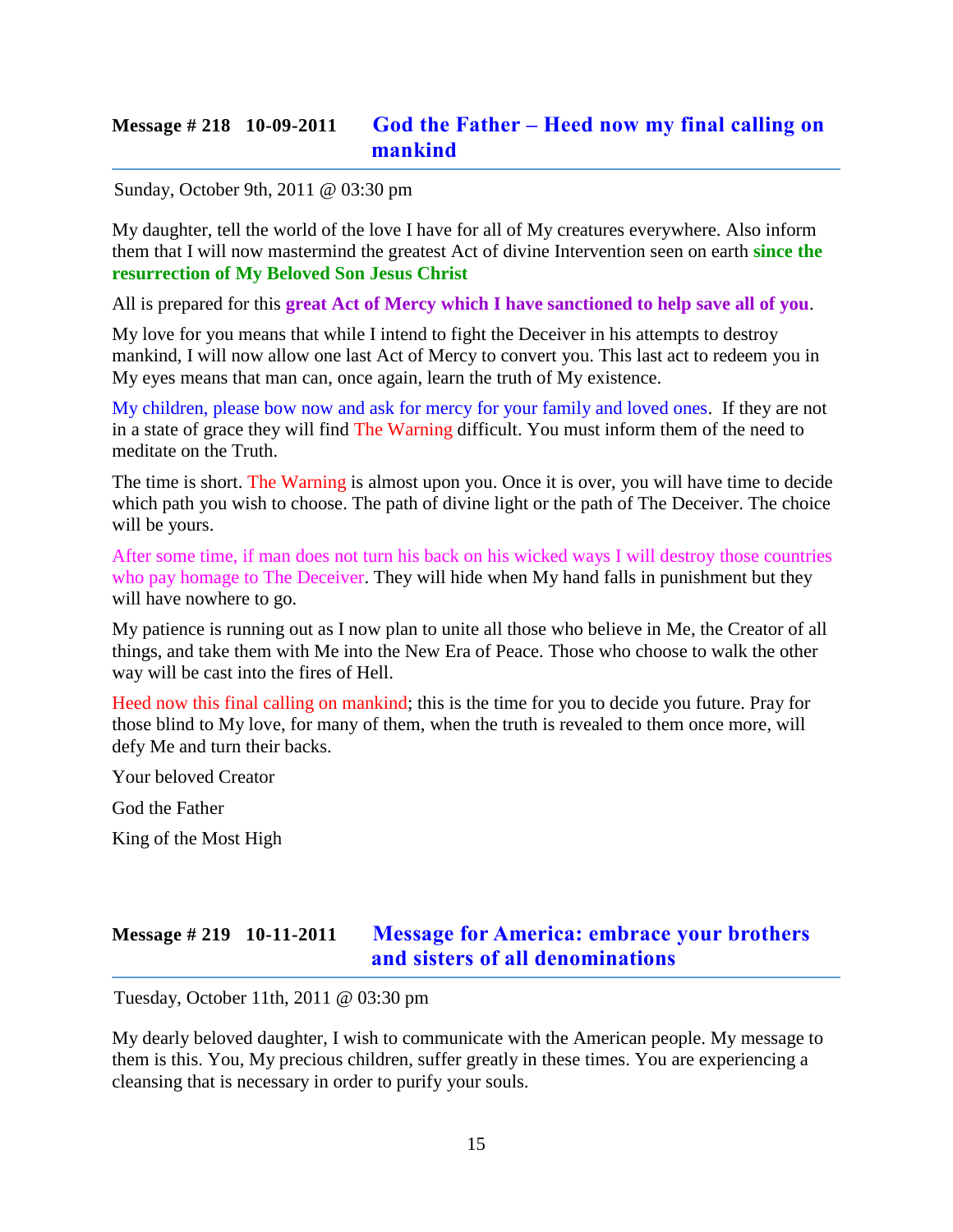The great sins in America which torment Me are the sins of abortion and immorality of the flesh. Many of My children are infested by the Deceiver who rules, hidden behind closed doors, your monetary and political systems. So many of you are oblivious to this fact. I now urge you to pray for the relief required from their devious plans to destroy your country.

Prayer, My children will help mitigate **the chastisement which My Father will unleash in the world against the sin of abortion.** Pray, pray and unite to pay homage to My Father. For by uniting together, all religions who honor The Father, God the creator of the world, you can help your country.

You must pray for forgiveness, and trust that your prayers will be responded to according to My Father's divine timing.

Embrace your brothers and sisters of all religious denominations who believe in God the Father and pray as one to redeem the sins of your country. My children, so vast is your country that it is important that I can save as many souls as possible. I can do this only through conversion which will happen during The Warning and through your prayers and devotion.

Turn to Me now, all of you. Do not discriminate against each other's religions; just trust in God the Father, and he will answer your prayers.

**You, My precious children, are lost.** You have been shown so much confusion and presented with twisted truths about the existence of God the Father. You use religion as a façade to wreak venom on those more unfortunate than you. It is time to accept the truth that it will only be through your love of neighbor that as a nation you can return into the arms of your Creator God the Father.

**I love you with a tearing compassion in My whole Being**. I strive to save you, so you can be taken into the new and wonderful Era of Peace that awaits you on this earth. To enter this new paradise your souls must be free of sin.

Pray for the graces to seek forgiveness for your own sins and the sins committed by your Governments.

I leave you in peace and love

Your beloved Savior Jesus Christ

### **Message # 220 10-12-2011 [Virgin Mary: You will come under huge](http://www.thewarningsecondcoming.com/virgin-mary-you-will-come-under-huge-scrutiny-and-attack/)  [scrutiny and attack](http://www.thewarningsecondcoming.com/virgin-mary-you-will-come-under-huge-scrutiny-and-attack/)**

Wednesday, October 12th, 2011 @ 02:22 pm

My dearly beloved daughter, when you work for my Son you will come under huge scrutiny and attack. You must always honor my Son's wishes and obey Him at all times. Never defend his most Holy Word for He does not wish you to do this. Do not respond to or engage with those who challenge or misinterpret His Word which may cause debate and doubts.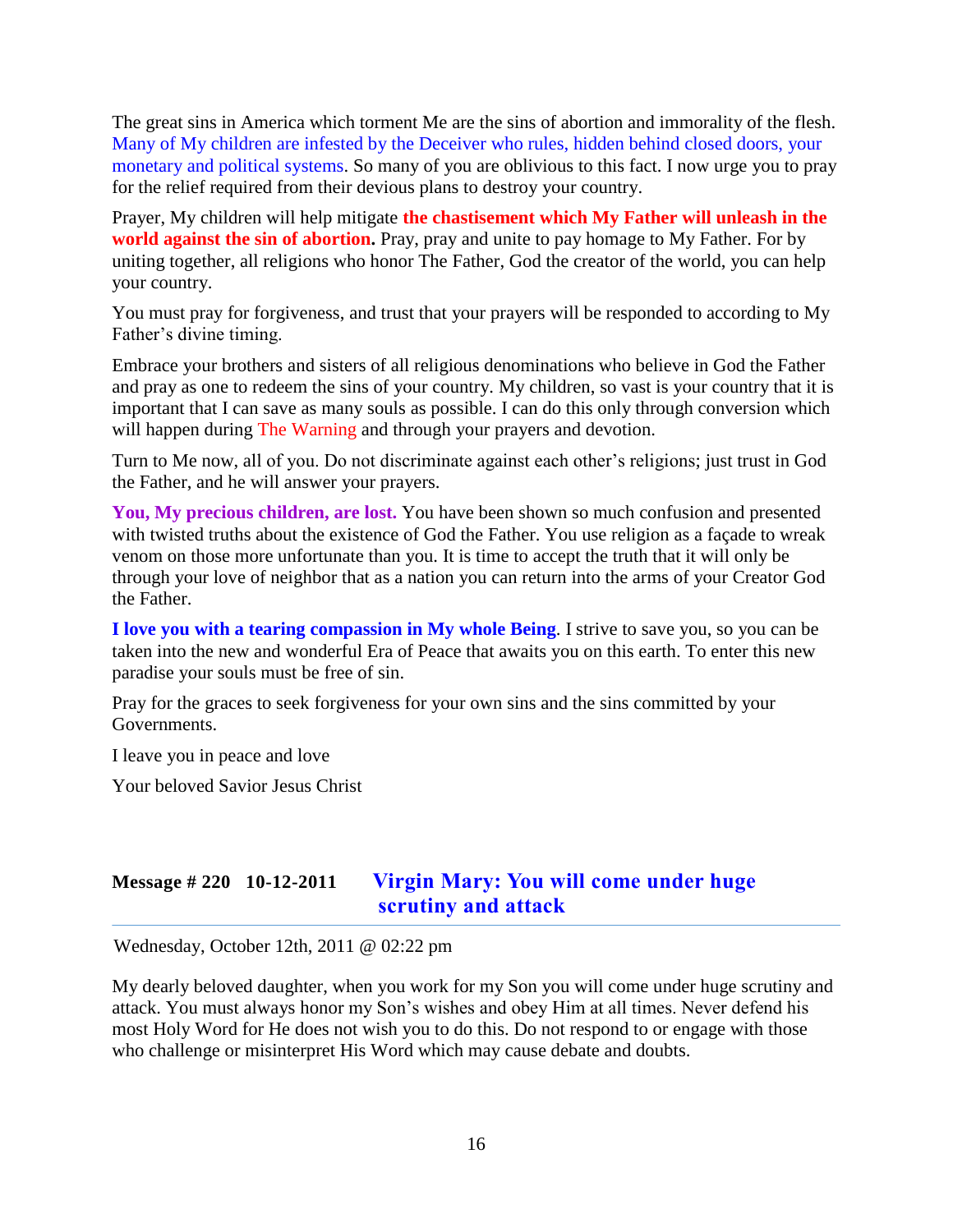You will now come under the attack of The Deceiver, but you must pray for my protection and never give in to such taunts. He, the Deceiver, works through others to hurt you, should you allow him to do this, you are engaging with him and giving him the power that he wants.

Stand firm in these instances, my child, and turn to me always I will cover you with my most holy mantle to protect you from him and all will be well.

Remain courageous and accept this as a gift from God the Most High, for, without such strength, you could not do this work effectively. Always remember you are not alone in this work, because the saints all intercede on your behalf, and you are being given every kind of divine protection.

Continue in your obedience to My Son, and try and become joyful as you accept the suffering he allows for the salvation of souls. You must keep saying the Holy Rosary every day and pray with me so souls can be saved.

I bless you, my child. Heaven rejoices with this most sacred work on behalf of my precious beloved Son who loves all of mankind but who weeps in sorrow for those souls who will reject His hand of mercy after The Warning.

Your beloved Mother

# **Message # 221 10-13-2011 [Never defend Me as it is unnecessary](http://www.thewarningsecondcoming.com/never-defend-me-as-it-is-unnecessary/)**

Thursday, October 13th, 2011 @ 12:10 am

My dearly beloved daughter, I must inform you of the need to **refrain from defending My Most Holy Word**.

Those who question My Word must pray to me for guidance. I am instructing you now to **never attempt to interpret the messages from My divine lips.**

I have told you this many times and you have not been given the authority to do so. Instead accept My messages as they are. Do not doubt them. Do not try to analyze them for man knows very little about divine plans or timing. Nor does man know anything about the Anti-Christ although he thinks he does. Only these matters of such importance remain known to My beloved Father.

I ask that you never defend Me as it is unnecessary. The will of My Father to communicate to mankind through you and other prophets is all that should matter. As I have said before **you are the writer. I am the author. You are the instrument. I am the Master.** 

Obedience to Me at all times is expected of you. Doing as I say is simple. Your work will be easier if you refrain from engaging in an intellectual religious debate regarding scriptural matters about which you know nothing.

**Remember the importance of humility,** My daughter. Remain as a child, little at all times in My eyes, and you will find peace. Trials will be sent to you during this work. Expect them. Don't reject them. Your gift to Me of your free will is accepted, but you must learn the importance of not trying to reject suffering, because this is important for the salvation of souls.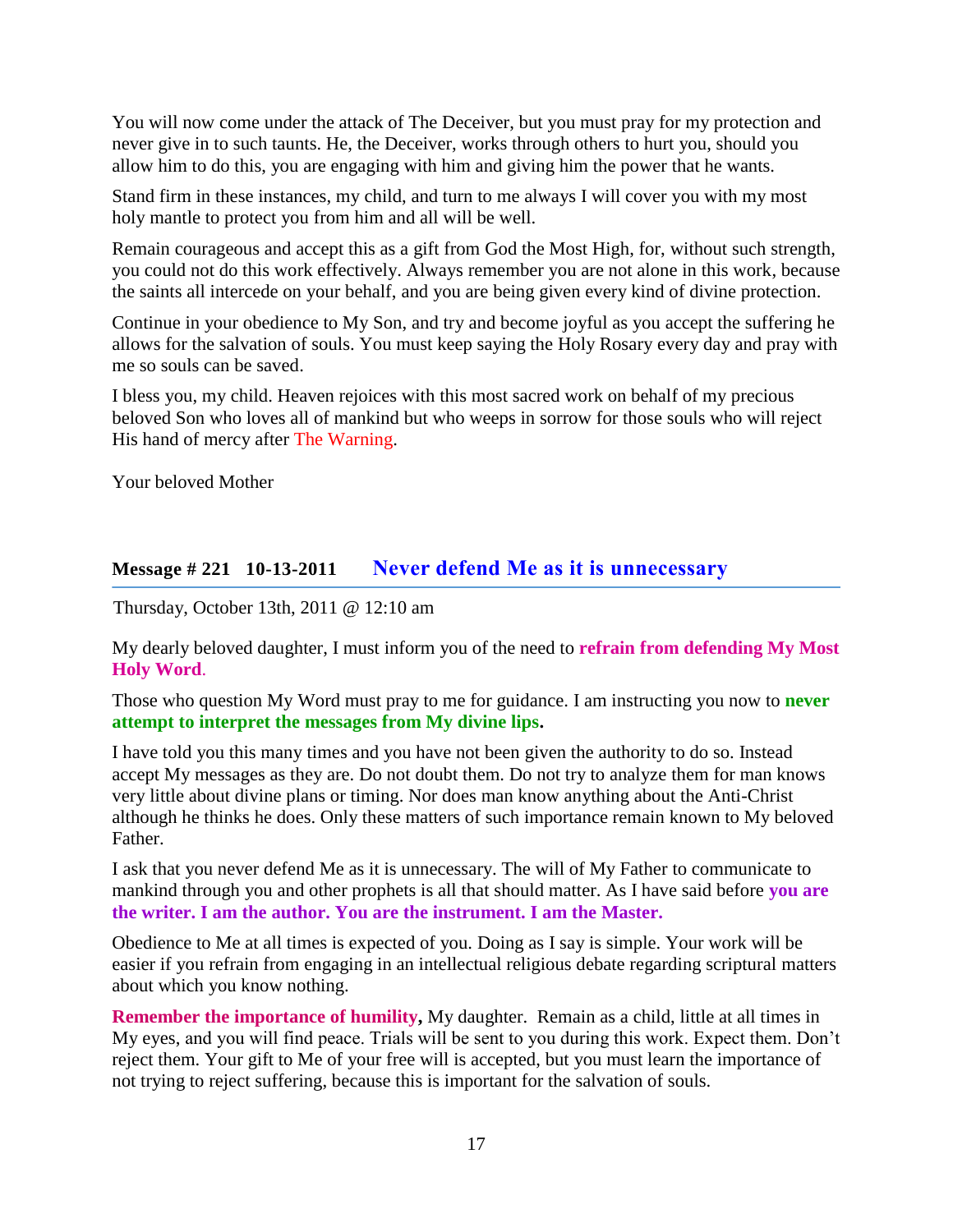I love you, My daughter, but feel the need to remind you of My clear instructions. I do not need to be defended. **The words given to you are uncontaminated a**nd do not contradict the Truth as provided to mankind since time began. Many versions of the truth contained in the Bible have been twisted to suit man's own agenda. I am the Truth. I am the Bread of Life. Without Me there is no Life.

Move forward with a clearer insight as to what is expected of you. You are protected at all times. Thank you, My daughter, for the strength you are now showing, but always allow Me to guide you at all times. That way this journey will be easier.

Your beloved Jesus

### **Message # 222 10-15-1011 [I cannot force people to convert or turn back](http://www.thewarningsecondcoming.com/i-cannot-force-people-to-convert-or-turn-back/)**

Saturday, October 15th, 2011 @ 07:00 pm

My dearly beloved daughter, as more people hear My word, My love will infiltrate their souls as soon as they read My messages. I will speak to their souls and awaken their slumber in order to unite them with Me so that I can save souls everywhere. Strength in numbers will help me achieve the salvation of souls on such a grand scale. Because of the free will given to man as a gift from My Father, I cannot force people to convert or turn back to the faith in God the Father. It will have to be their own decision. Prayer will spread conversion. Of that I promise you, just think of the gift that awaits souls when you, My children, pray for them.

Don't you know the power of prayer. Prayer said by the multitudes in thanksgiving to My Father and in atonement for your sins can save the world. Such is the power it wields. Never before have I urged you so much for your prayers which must come from your own lips and with a generosity of heart for hardened sinners everywhere. I need your prayers. Without your prayers, these poor souls may not be saved because many of them are in such darkness that the impact of The Warning will have little effect. You, My cherished beloved children, all of you sinners, many of whom do your best to show Me your love don't you realize that I rely on you so much to keep Me company. Join with Me in the bosom of My Sacred Heart and ask Me for the graces to save your brothers and sisters. I will save millions of souls when you devote your time to praying The Divine Mercy.

This is the time when the recital of The Divine Mercy will be most effective. Be generous of heart, mind, body, and soul. Cast any doubts aside. Allow Me, your Jesus, to lift you up to bring you and all those you pray for, in My eternal life.

Your beloved Savior, Jesus Christ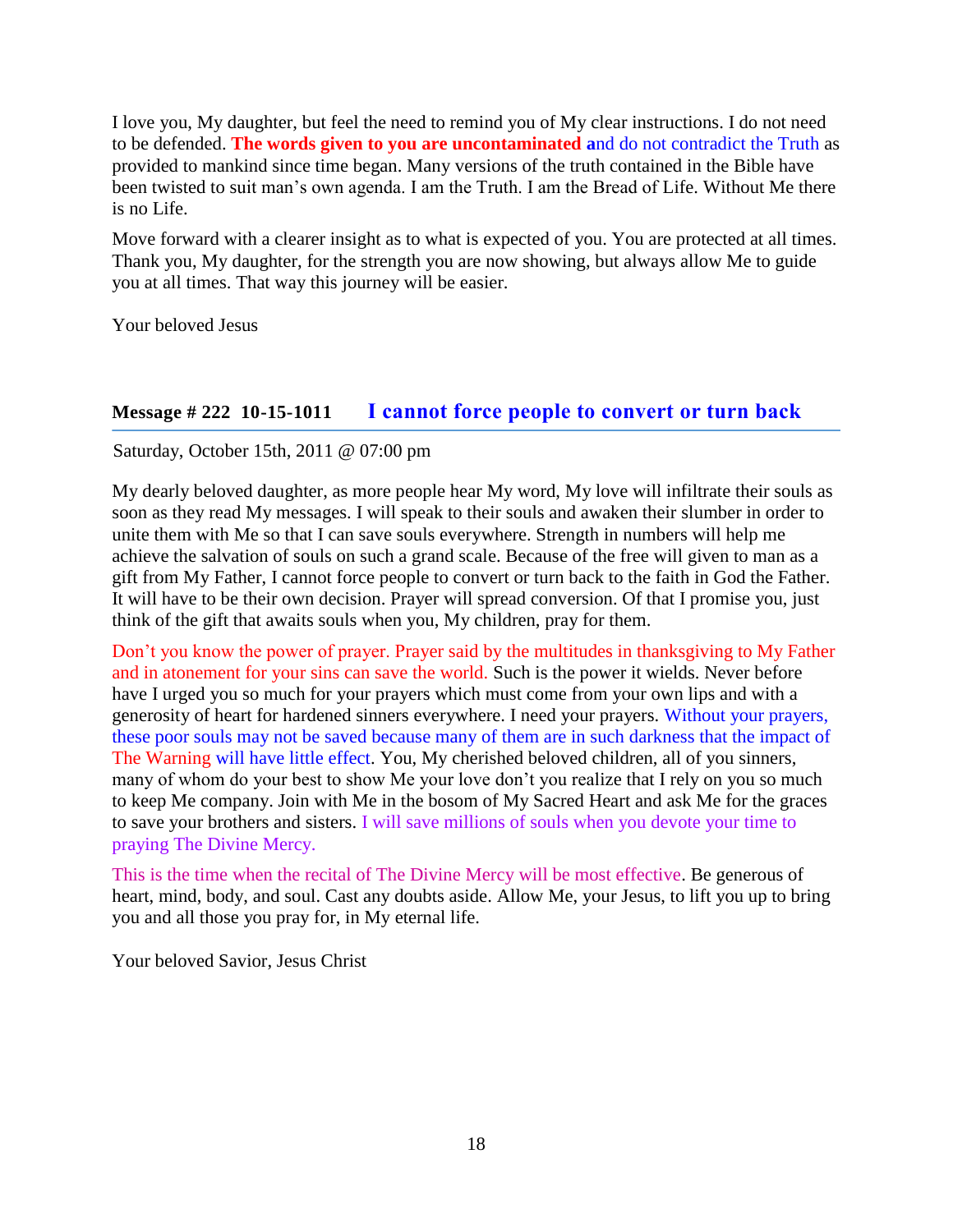#### **Message # 223 10-16-2011 [Your time on earth is at a crucial point](http://www.thewarningsecondcoming.com/your-time-on-earth-is-at-a-crucial-point/)**

#### Sunday, October 16th, 2011 @ 09:30 pm

My dearly beloved daughter, why is that when My Word is interpreted, do so many of My children find it so offensive. While My children must always discern such messages published by those who claim to come in My name, they must also learn to keep their minds and hearts open at all times.

O how I wish My followers especially would open their eyes and welcome Me into their hearts. It is I, Jesus, who calls you to hear My voice as I urge you to come to Me in prayer.

Your time on earth is at a crucial point. There is not much time before I herald in **the New Era of Peace** and, because of this I, need you to prepare your souls now.

Do not allow arrogance to blind you to the Truth. Don't you know I would never deceive you. Hear My instructions to block the Evil One from clouding your judgment. Do not allow him to keep you at a distance, for, if you would only hear My most holy Word, you will know that it is I, Jesus Christ, who calls you.

Children, if you knew how much infestation has been laid down upon My precious souls the world over, you would be shocked. This darkness even covers My precious followers from time to time. The hurt I feel, especially among those souls who pray regularly and show true devotion, when I witness your doubts, brings tears of great sorrow.

Pray, pray, pray for guidance from the Holy Spirit. If you open your hardened hearts and ask for the gift of discernment, I will answer your call.

How sad you will be when the Truth is revealed to you during The Warning. It is your prayers to save other souls that I now ask for. Surely if you doubt My Word given through these messages you could still find it in your heart to pray for lost souls.

I love you and await your response to my pleas for prayer.

Your Jesus

### **Message # 224 10-17-2011 [My Return to save you will be felt in every](http://www.thewarningsecondcoming.com/my-return-to-save-you-will-be-felt-in-every-corner-of-the-world/)  [corner of the world](http://www.thewarningsecondcoming.com/my-return-to-save-you-will-be-felt-in-every-corner-of-the-world/)**

Monday, October 17th, 2011 @ 09:30 pm

My dearly beloved daughter, times are changing all around you. The world is in upheaval caused by the spirit of darkness. You are surrounded with all the evidence of what the evil of sin can inflict on mankind. In this spirit of darkness, will shine the spirit of My divine presence **as I come to save mankind once again.**

You, My precious children, who know the truth, must tell the others how fortunate they are to being given this wonderful divine gift. **My love will strike the earth in a manner where you**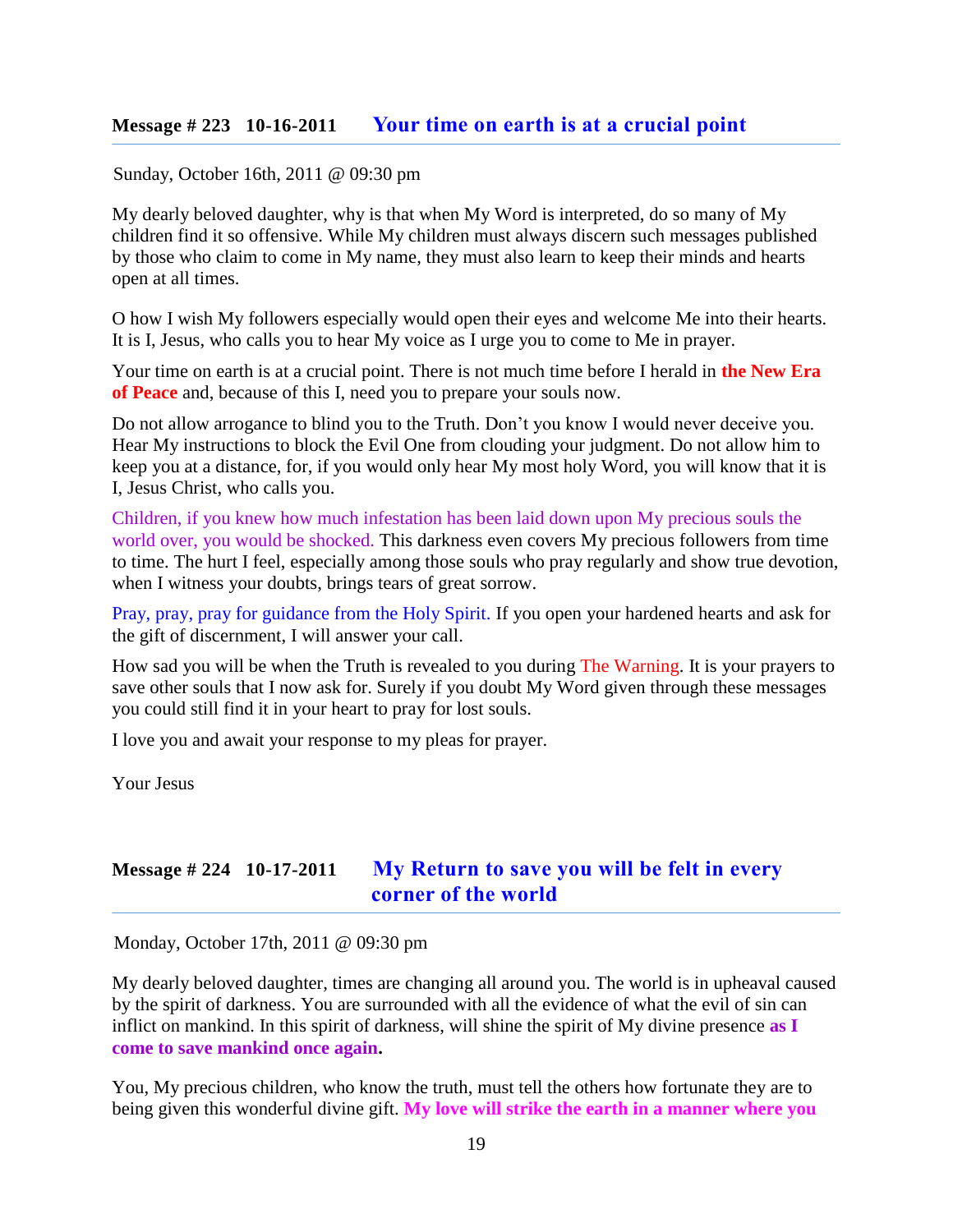**will drop down in humility and on bended knees weep with sorrow** for the grievance you have caused to offend My Eternal Father.

It is through God the most high that this great Act of Mercy is now presented to you. Rejoice for now **there is light in the world which will draw souls forth** and into the arms of God the Father.

**I come again to give you the life you need** to enable you once again to raise your eyes in adoration and praise to the glory of God the Father, and thank Him for the justice he now shows to His precious but lost children.

I, Jesus Christ, now prepare to allow you bear witness to the Truth of mercy for every soul, including hardened sinners and non-believers everywhere.

**The proof of My existence and that of God the Father will be revealed** in all its heavenly glory to every man, woman, and child.

My presence will be revealed in a way that no one will nor can ignore. For the heavens will open, the star will collide, so that My Return to save you will be felt in every corner of the world at the same time.

O how My children will rejoice when they bear witness to My divine Presence. Even those in darkness will feel My love touch their cold souls which will ignite them again.

Prepare. Await My Glorious return. Pray for those who have fear in their hearts. Do not fear Me. Await this great Event with love and humility in your hearts.

I love you, children. This great Act of My Mercy will prove this to you.

Your beloved Savior

Jesus Christ

King of Mankind

# **Message # 225 10-19-2011 [God the Father: Prepare the world for the](http://www.thewarningsecondcoming.com/god-the-father-prepare-the-world-for-the-arrival-of-my-beloved-son-jesus-christ/)  [arrival of My Beloved Son Jesus Christ](http://www.thewarningsecondcoming.com/god-the-father-prepare-the-world-for-the-arrival-of-my-beloved-son-jesus-christ/)**

Wednesday, October 19th, 2011 @ 02:00 pm

My daughter, prepare the world for the arrival of My Beloved Son Jesus Christ, for He now comes, as foretold, to save mankind once again.

His arrival will be heralded by the trumpets in Heaven and the choirs of angels who will sing in praise to announce this great event.

My great Gift to mankind is being presented to you in the form of My dearly beloved **Son who is being sent to save you before the Final Judgment**.

Prepare your souls, for when your sins are revealed to you, I command you to fall in humility at the feet of My Son and beg for mercy. You must ask Him to forgive you, and you must accept the punishment required to cleanse your souls.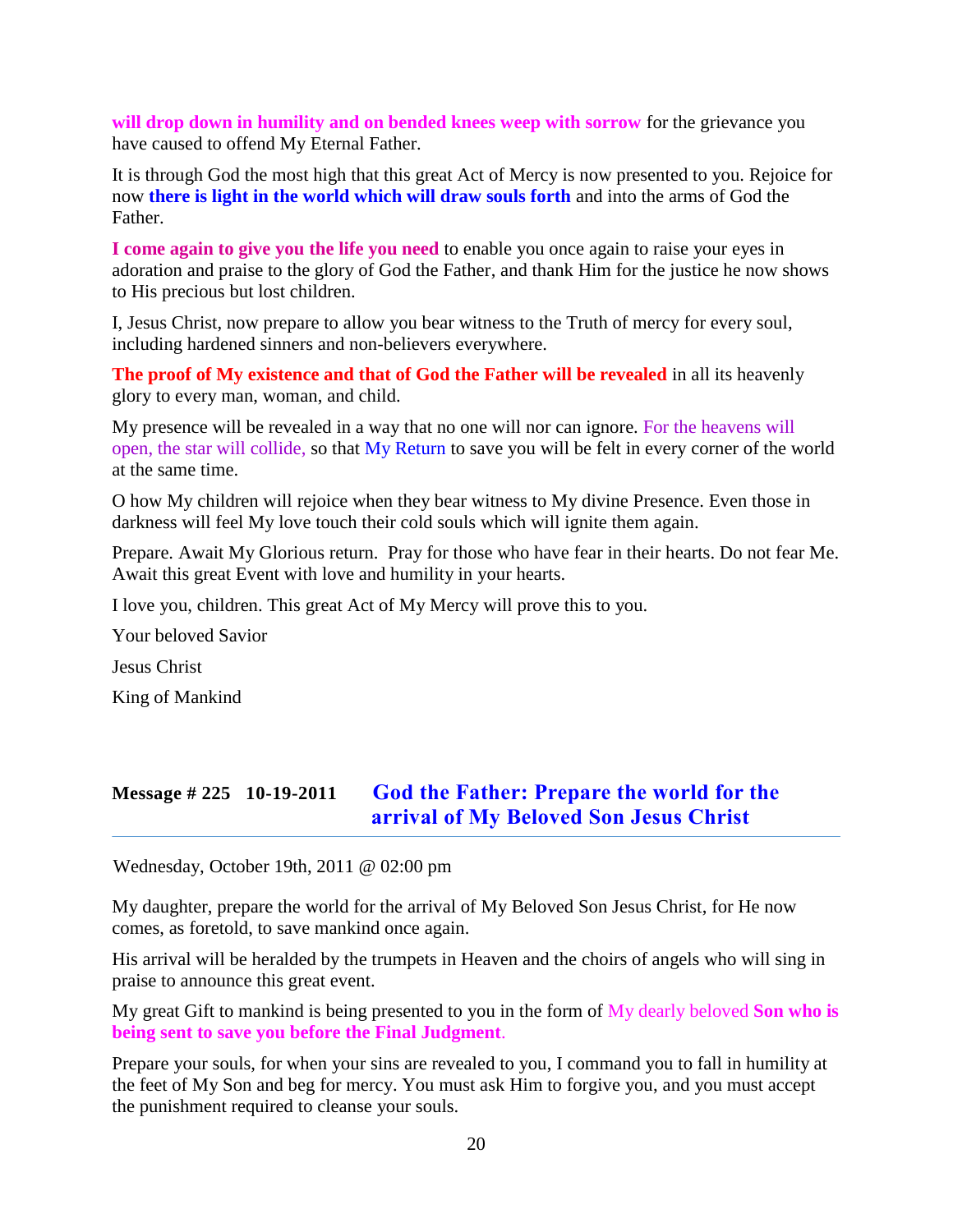His mercy is so great that sin, no matter how grievous, can be forgiven if true remorse is shown. Humility is required of all of you, so that you will be worthy to enter the new Glorious Era of Peace on earth, the time of which is very close. Only those souls who truly repent and show true allegiance to My beloved Son will be fit to enter the gates. For you must be free of sin to enter this wonderful New Paradise on Earth.

My dearly beloved children, I have prepared this Paradise with great love for each of you. This is the inheritance you have been waiting for. This is the way in which the gift of the earth was originally presented to Adam and Eve.

Any man who rejects this Paradise on Earth, where no evil will exist in any form, is turning his back on salvation.

This is your final chance to free your souls from the grip of Satan and the evil influence he has on your lives.

Embrace this wonderful Gift of great Mercy. Through this gift you are being offered a chance of true salvation and a glorious Paradise which you could not possibly fathom.

For those poor sinners who reject My Son's offer of forgiveness, you will be afforded more time to turn back to your faith. However, you will not be given too much time, for My patience is running out.

Await now My Son's Return to save you once again from sin and to bring you to eternal salvation.

God the Father

#### **Message # 226 10-20-2011 [Death of My son Muammar Gaddafi](http://www.thewarningsecondcoming.com/death-of-my-son-muammar-gaddafi/)**

Thursday, October 20th, 2011 @ 03:15 pm

My dearly beloved daughter, any remaining doubts you may have had from time to time regarding My most holy words will now have been diminished.

I reveal prophecies in order to prove to the world that it is I, Jesus Christ, the Savior of all mankind, who communicates to My children everywhere at this time.

My intention is not to sensationalize but to ensure that no one is excluded from hearing My most urgent call to the world.

The death of My son Muammar Gaddafi, whose soul that you and those close to you have been praying for over the last number of months, is one of the first prophecies which will prove to the world the authenticity of these messages. This is My sign to you, My daughter, to rid your mind of the doubts which have been lingering in your mind. **(details of the next two leaders to be assassinated were given to the Visionary, once again, and the timing of these atrocities. The original message was revealed in February 2011)**

You, My daughter, much as it overwhelms you, have been chosen to prepare mankind for My New Era of Peace. This is the time which will follow sometime after The Warning.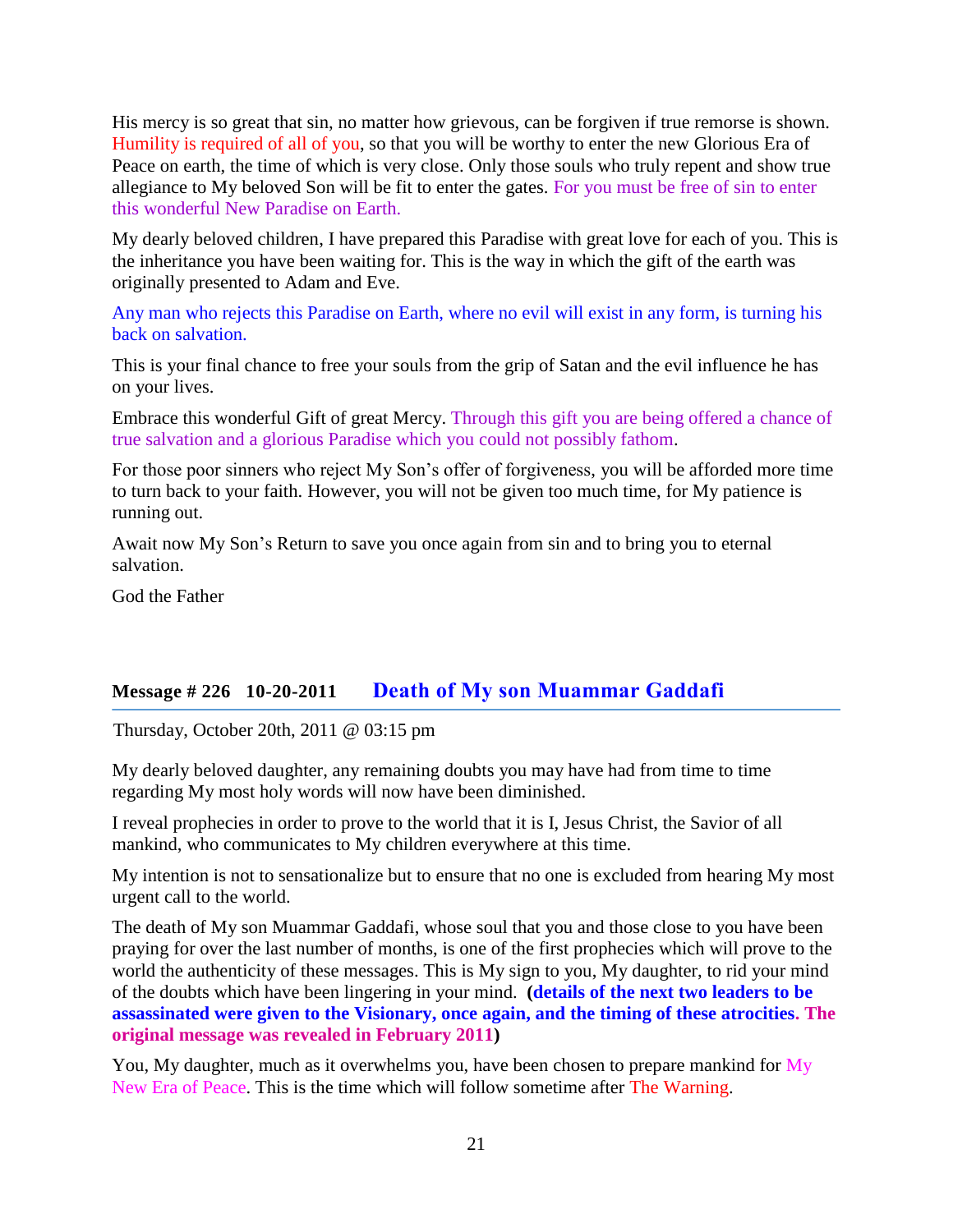Go and prepare for the next part of your Holy Mission to help save souls after The Warning. You are being given the graces to keep you strong. My children everywhere are at last hearing My cry for conversion.

#### **The ones who hurt me the most**

Never show fear in this work, for there is nothing to fear. Never falter and allow setbacks or verbal taunts to slow down your work for Me. **I Am**, My daughter, always at your side. Remember this. If and when you are attacked over My Holy Word, remain silent. My Holy Word will always be attacked. Those who hurt me the most are the holy souls who, through fear and caution, are sadly the first to insult Me through these messages. Satan knows that it is My chosen and devout followers who, when they turn their back on Me, are the ones who hurt me the most.

You are now, My daughter, beginning to feel the physical pain of My suffering but you are now prepared to accept this in union with Me. These trials will not last long, but throughout the duration, you will feel exactly the torment I feel when I witness sin. This, as I have told you before, is a gift, and very few chosen souls receive this. Frightening at times you must understand that, not only does your suffering bring you closer to My Sacred Heart, but it will save millions of souls during The Warning.

This suffering is going to become more intensive as The Warning draws close. Endure this in silence. For in this way you will help Me save precious souls who otherwise would have been snatched by The Deceiver.

Tell My children I rejoice at the strong faith they are showing. Tell them they are becoming closer to My Sacred Heart. Tell them that I now bless them and bestow great blessing to give them the strength they will need as they follow My guidance through these holy Messages. They will need the strength as it is not easy for My children to digest the enormity of the changes which will now evolve in your world.

**Pray and unite as one**. Together look to the heavens as little children with a simple trust in God the Father. Ask Him, in My Holy Name, to unite you into his glorious Army towards the victory of eternal salvation.

I bless you, children, with all My divine Love.

Your Jesus

# **Message # 227 10-21-2011 [The Warning is a form of global confession](http://www.thewarningsecondcoming.com/the-warning-is-a-form-of-global-confession/)**

Friday, October 21st, 2011 @ 08:30 pm

#### **The Warning is a form of global confession**

My dearly beloved daughter, write this. You are now undergoing intense suffering in order to save those souls of darkness who reject Me and My Father.

So closed and hardened are those souls that it will be only be through the prayers of others and the suffering of victim souls that they can be saved. For they will refuse to seek redemption.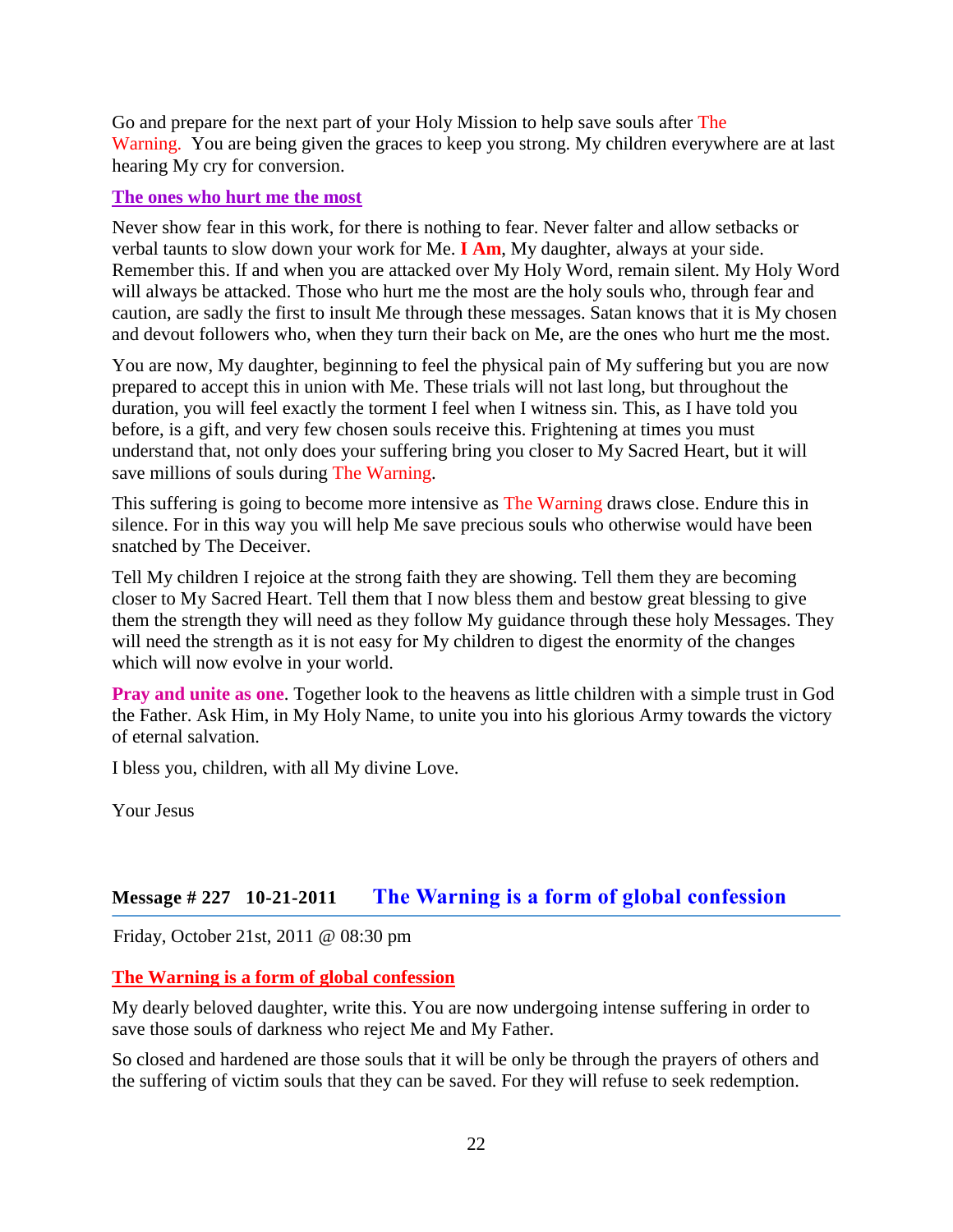#### **Their stubbornness will stop them from feeling enough remorse** to confess their sins and beg for forgiveness.

The Warning is a form of global confession. It will be the time when everyone will be expected to ask for the forgiveness of their sins or face rejection. **So many souls in darkness will refuse My hand of Mercy.** They will turn away from Me. You, My daughter, along with all My devout followers, can help save their souls from eternal damnation.

I would never pressurize My children to suffer in My name. But for those who offer Me, as a gift, **their help through suffering, I can redeem much of mankind**.

**Suffering comes about from the attacks of Satan when he torments souls who are close to Me,** and those who are appointed by Me to lead a holy mission to convert souls. Know that when these attacks come, you are in union with Me. You will then get to know Me so well. You will know how I feel – my joy, my sadness, my grief, my pain and the terror when I lose a soul to Satan.

Do not worry. Already **millions of souls have already been saved through these messages.** 

The prayers of My devoted army are already **mitigating global disasters and the departure of My Holy Vicar from the Vatican.** Their obedience in reciting **My Divine Mercy chaplet** is saving souls right now.

My daughter, make sure that all My children understand that **I speak to all religions and**  denominations through these messages. I exclude no one. For they are all children of God. There is only one God and that is My Eternal Father, God of the Most High.

Come together with Me, children, and let us work as one to save My souls all over the world quickly. By prayer alone you can help Me save the world.

Your Jesus Savior of all Mankind

#### **Message # 228 10-23-2011 [I wish to form an army of prayer groups](http://www.thewarningsecondcoming.com/i-wish-to-form-an-army-of-prayer-groups/)**

Sunday, October 23rd, 2011 @ 07:15 pm

My dearly beloved daughter, it must be known that I wish to form an army of prayer groups around the world. I will provide you, My army, with prayers that will need to be recited to save souls. These prayer groups will expand and within its ranks **will rise a veritable army of devoted followers to bring forth the Truth of My divine Promise** of salvation for all.

These groups will form the army as dictated by My beloved Father, which will tackle the darkness of evil caused by Satan and his believers and followers.

Yes, My daughter, hard though it is to understand, but there are many people who not only acknowledge Satan, but who pay allegiance to him. There are many souls in darkness who pay homage to and idolize the King of Darkness. Many churches, hidden from the eyes of My children of the light, have been built in honor of Satan. They bow before him, hold black masses and insult Me with every kind of blasphemy and insult which would shock and disgust you. Their numbers are growing and many of Satan's dedicated and committed followers work in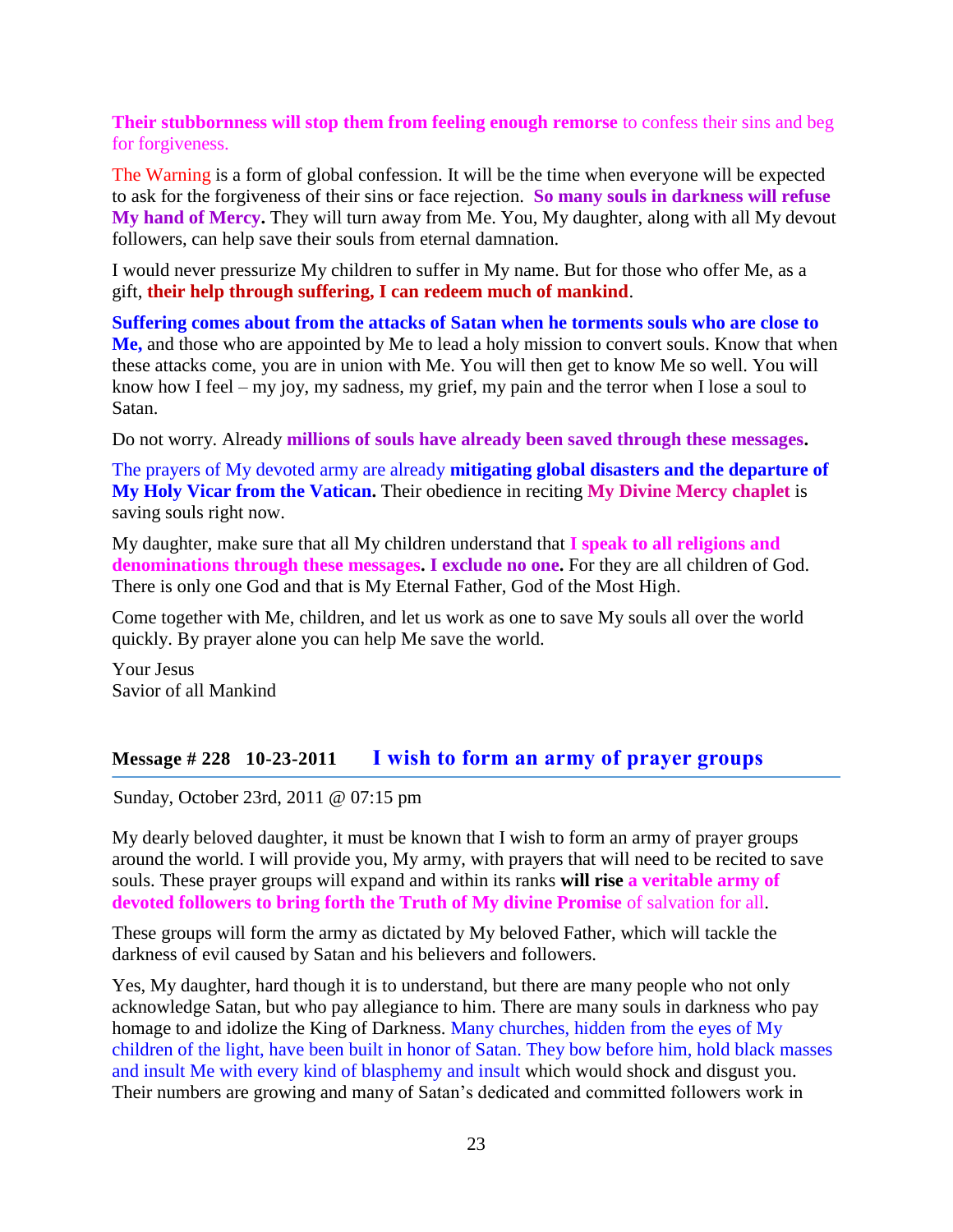very respectable **senior positions in business, banking and political circles.** They unite as one in defiance of God, My Eternal Father, in the full knowledge as to what they are doing.

Just as Satan hates humanity because it was created by God the Father, Creator of all things, **these satanic devotees hate mankind**. The hatred they feel is so deep that **they will try to form an elite army to destroy millions of lives on earth.** In their pursuit of power and wealth, they will aim to clear the way for their own needs and desire to control mankind.

These are among the hardened sinners for whom I seek your help, children. I need your prayers to open their hearts to the lies they have been led to believe by the Deceiver. **They are lost to Me unless they beg for My mercy.** This is why prayer may be their only saving grace.

This powerful army led by the Deceiver **will attempt to cause terrible destruction**. They are already **trying to poison my children** in the most cunning ways through your **water, medicine, and food.** Please stay alert at all times.

The hand of My Father will fall soon after The Warning on these wicked souls if they continue to reject My mercy. Meanwhile, children, you must stand up and **do not allow your nations to be bullied.** Pray for My protection and keep your lives simple. Pray and receive the Sacraments. Ask for My help in all things and I will respond to your pleas according to My most holy will.

Pray, pray, pray to mitigate the evil plans to control the world which this wicked group is plotting. They are gaining power in the Middle East and are making attempts to control Europe before they target other parts of the world. The enemies they reveal to you in the news media are not the real enemies. They create enemies in order to justify retaliation which will always have the same goals. To control. To own. To build wealth.

Pray for them to convert for without conversion their wicked deeds will cause much grief and distress. My Eternal Father will however serve down his punishment, but they can still inflict damage, which will cause untold suffering among My children.

Your beloved Savior

Jesus Christ

#### **Message # 229 10-24-2011 [My arrival will be sooner than you expect](http://www.thewarningsecondcoming.com/my-arrival-will-be-sooner-than-you-expect/)**

Monday, October 24th, 2011 @ 07:09 pm

My dearly beloved daughter, you must not allow those who continue to question and pass judgment on My most holy Word to upset you. Ignore these interrogations. Remain silent. Pray for them and move on, for there is not much time now.

I call on all of you, dear children, to **sit down calmly and pray to Me for mercy**. Please, you must not panic because **I come only to save you, not to judge**. Don't you know this? There is nothing to fear, just trust in Me completely.

**My arrival will be sooner than you expect,** so please prepare your souls. Pray for all souls who may deny Me or reject My Gift of divine Mercy. You, My cherished souls, bring Me such comfort and ease the torment and suffering I endure when I see the hatred everywhere in your world.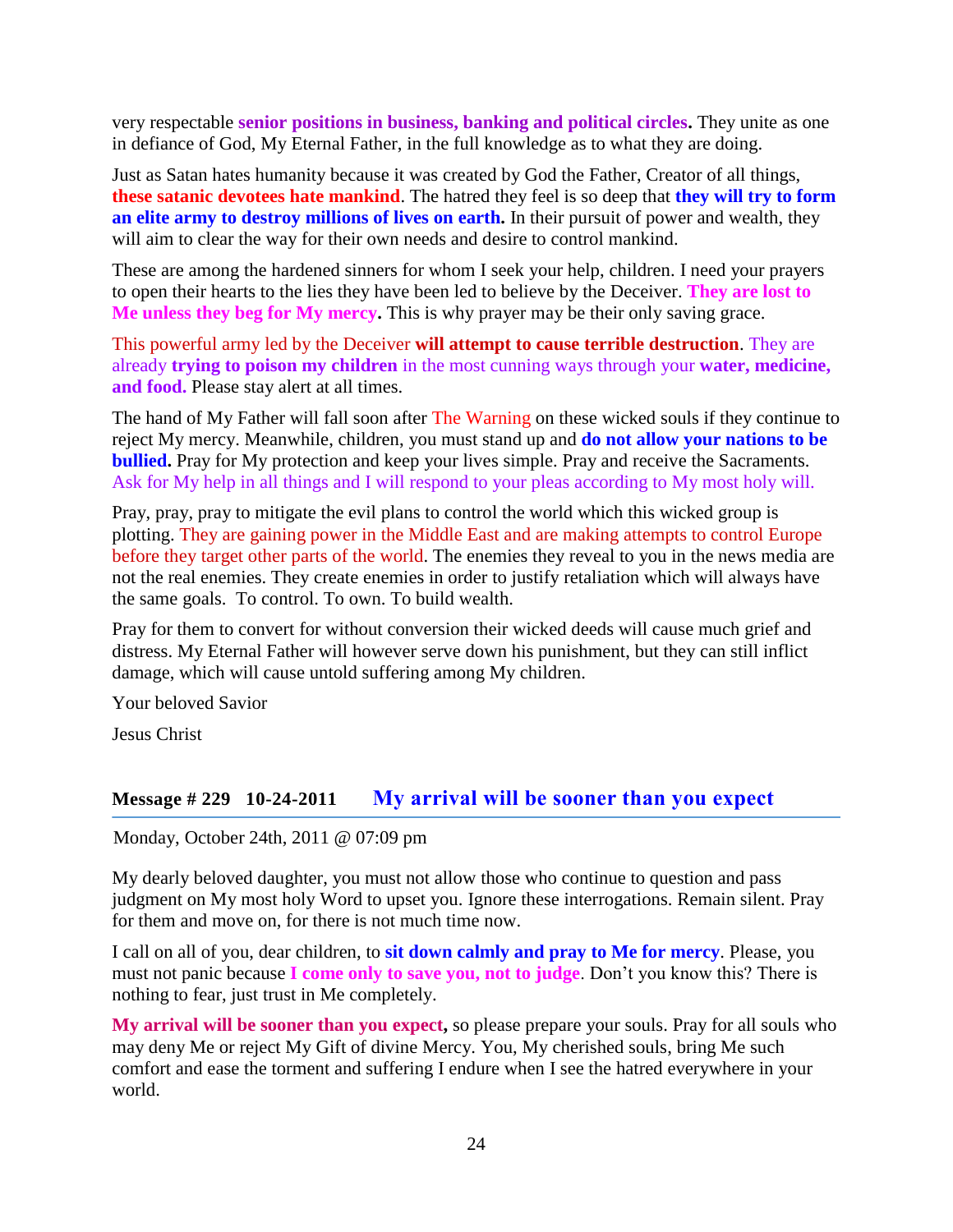Come closer to Me, children, and let Me embrace you to give you the strength and confidence you need to greet Me. You, My special Army, are in union with Me, and whether you realize it or not, **you are being guided by the Holy Spirit to fight to save souls**.

Sit quietly, My little ones, and remember **I Am** with you at all times. Rejoice and await My Coming when I will pour out My graces to cover all of My beloved followers everywhere.

No matter where you live, no matter what part of the world you are from, you are Mine. I love you. Look with open hearts and confidence as we draw closer to The Warning.

Your Jesus

# **Message # 230 10-25-2011 [God the Father: You must reject darkness and](http://www.thewarningsecondcoming.com/god-the-father-you-must-reject-darkness-and-embrace-the-light/)  [embrace the light](http://www.thewarningsecondcoming.com/god-the-father-you-must-reject-darkness-and-embrace-the-light/)**

Tuesday, October 25th, 2011 @ 03:30 pm

My beloved daughter, tell the world that I embrace all My children in My arms. All will be well. All must now be left in My Holy Hands as it is meant to be.

I command that My Son be once again sent into the world to save man from the ravages of sin. This is My divine Act of Justice for you, My cherished children, so I can reclaim My Kingdom on earth.

Fear does not come from Me. Fear comes from the darkness. When you fear Me, you know that it is the darkness that envelopes your soul and not My divine greatness.

To be part of My Kingdom, you must reject darkness and embrace the light. This same light is now being bestowed upon you by My Son's Divine Act of Mercy.

My love for all, you children, is so great that I will use all My power to redeem souls everywhere. My Hand of Justice will fall on those souls who reject Me, but not until every effort is exhausted to unite all My children everywhere.

The Kingdom of My Great Glory will be revealed to the world shortly. Not one of you, children, will want to reject My Glorious Kingdom which will reign in the New Era of Peace on earth.

Pray for those who will find it difficult to embrace the Truth.

God the Almighty Father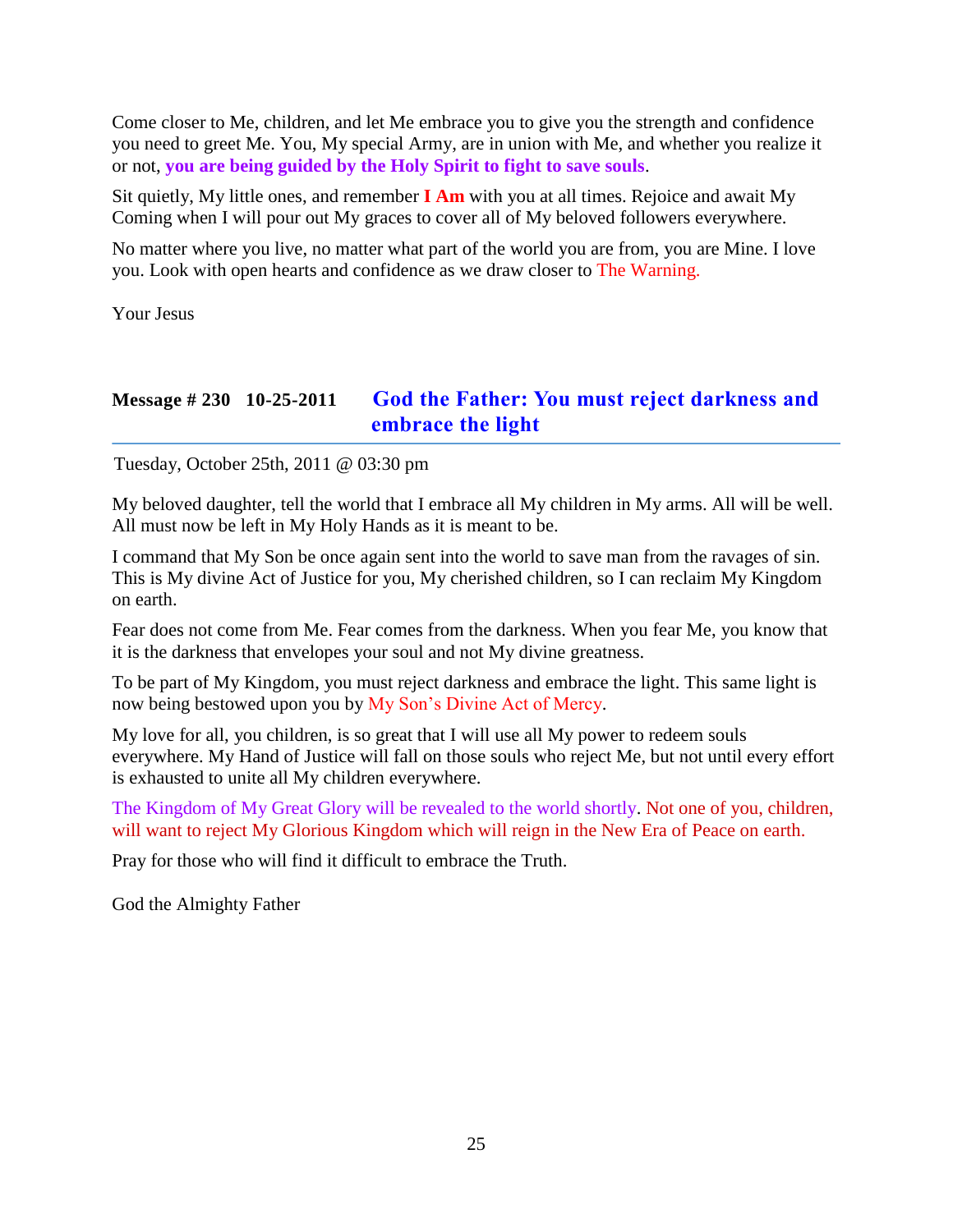# **Message # 231 10-26-2011 [False Prophets trying to detract from my Holy](http://www.thewarningsecondcoming.com/false-prophets-trying-to-detract-from-my-holy-word/)  [Word](http://www.thewarningsecondcoming.com/false-prophets-trying-to-detract-from-my-holy-word/)**

#### Wednesday, October 26th, 2011 @ 03:30 pm

My dearly beloved daughter, please tell My children to be alert to false visionaries who speak in My name, but who promote words that do not come from My lips.

Many of these self-proclaimed visionaries, who **appear on the outside as Catholics** and with all the mannerisms associated with this and other Christian doctrines are in fact **New Age followers.**

New age followers will now infiltrate the world to convince My children that they have been sent to promote My Holy Word. Their words will seem on the face of it to be true. The language they use will be sophisticated, loving, well thought-out, but will mask a lie.

This is the era for the false prophets to emerge, and many of My children will find it difficult to discern truth from fiction.

You, My daughter, are now being targeted by these visionaries who have set out to detract from My Holy word. Do not allow this to happen or My children will be sucked into a darkness they will find hard to disentangle from.

Remember this. These false prophets are also My beloved children, so please pray for them. Sadly, they have been misguided into believing in an imaginary hierarchy and a universe which does not exist.

Be wary of those who refer to ascended masters or who talk about a new era of light where God the Father is simply viewed as just another facet. These souls do not take direction from Me. They are espousing beliefs instilled by The Deceiver. In many cases, these deluded souls believe they are receiving divine messages. This is how Satan works. His soft, soothing words will yield a stark, cold, but convincing litany of words. They do not come from God the Most High.

As I have told you before I speak to the world in a simple way. I have no use for colorful language in the guise of a cold superior voice. I try not to instill fear in your hearts. I simply try to lead you to the Truth and the importance of loving your neighbor.

How difficult it is for you, children, in these confusing times.

Pray, pray that you do not become victims of a series of falsehoods which will be spread by false prophets. If their messages seem contrived, are difficult to understand, and strike fear in your hearts, they are not from Me.

Children, stay focused only on Me. I have much to tell you. Do not allow yourselves to be distracted for one minute, as it is will prevent you from saving those souls so badly in need of your prayers.

Your Jesus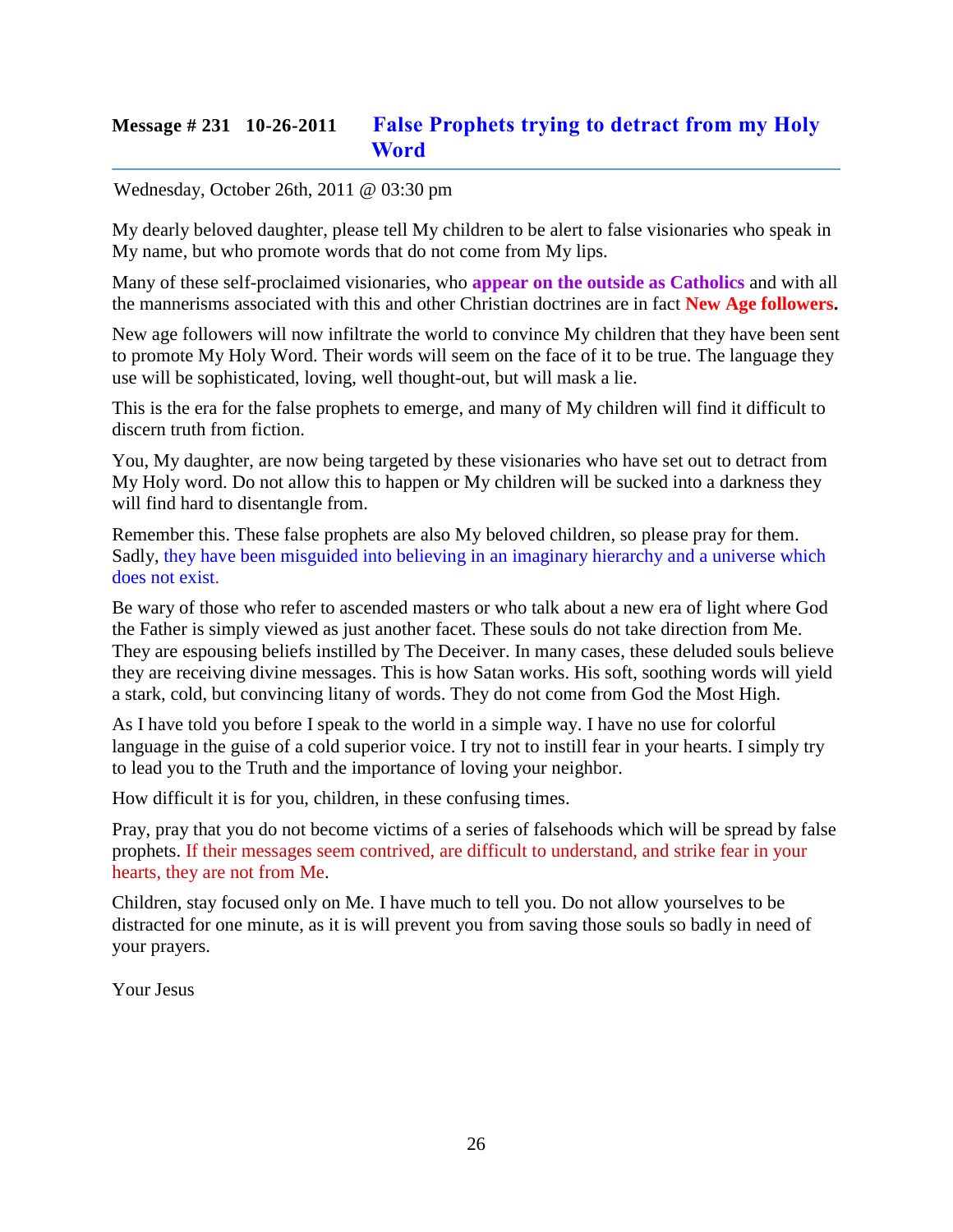#### **Message # 232 10-26-2011 [Await now our glorious reunion](http://www.thewarningsecondcoming.com/await-now-our-glorious-reunion/)**

Wednesday, October 26th, 2011 @ 10:00 pm

My beloved daughter, you must not fret over the constant attacks being made on My Messages from false visionaries.

You must know by now that when I speak to chosen Messengers that they will always be a target of hatred. When you are attacked, remember I, too, am also challenged. My Holy Word is taken apart, analyzed, questioned, criticized and declared not worthy to come from My lips.

O how little My children know. Fear and suspicion blinds them to the Truth. You will be surprised also at how My Word is dismissed so easily in favor of false messages.

As The Warning is almost upon the world, the Truth will finally at last be made known to all of My followers. It will be at that stage they will embrace My Word in order to sanctify their poor souls. How I will welcome them and draw them close to Me as their tears will mingle with mine in love and unity. Before The Warning they will continue to doubt, but they will not deny Me after they come before Me. For, once they come before Me and see the love that I have for them, they will not want to leave Me for one moment; so deep will our union be.

Await now our glorious reunion.

Your Jesus

# **Message # 233 10-27-2011 [You My children are blessed if you suffer in My](http://www.thewarningsecondcoming.com/you-my-children-are-blessed-if-you-suffer-in-my-name/)  [name](http://www.thewarningsecondcoming.com/you-my-children-are-blessed-if-you-suffer-in-my-name/)**

Thursday, October 27th, 2011 @ 03:30 pm

My dearly beloved daughter, the increasing number of trials you are now undergoing on My behalf is not by chance. As Satan continues to torment you, only think of the souls you are saving through this suffering. Try to rise above these difficulties and keep Me in your thoughts all the time. Pray to My beloved Mother for protection, and recite the Holy Rosary as often as you can.

It is important that all of My followers ask for protection against the Deceiver, who waits for every opportunity to create doubts in their minds.

He and his demons are everywhere. They will use every tactic possible to cause havoc in your lives. Know that when this happens that you have been touched by My teachings and that you are now carrying My cross.

Never fear, children, for you are all capable of arising from this wilderness because of the strength I now bestow on each and every one of you, My army. You will triumph over the evil one and his wickedness. The more you pray in unison, the greater the wall of armor will be. Not one of My children who suffer persecution as a direct result of working for Me can be touched by the Evil One.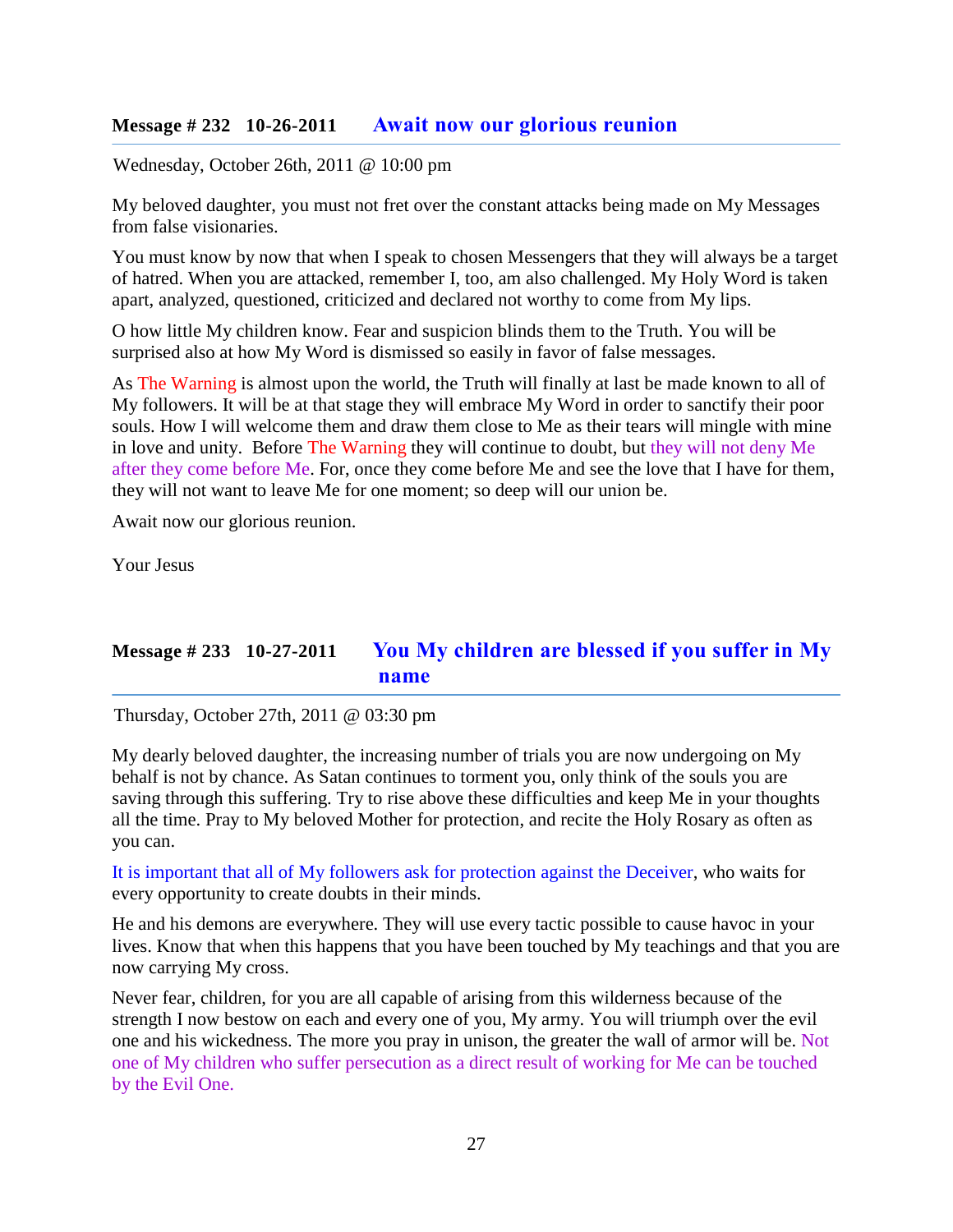You, My children, are blessed if you suffer in My name, although you will find it difficult to understand this.

Ignore such taunts. Turn your backs. Do not react. Remain silent. Pray for strength. I am with you.

Your beloved Jesus Christ

# **Message # 234 10-28-2011 [Greatest attack on My Church since My Death](http://www.thewarningsecondcoming.com/greatest-attack-on-my-church-since-my-death-on-the-cross/)  [on the Cross](http://www.thewarningsecondcoming.com/greatest-attack-on-my-church-since-my-death-on-the-cross/)**

Friday, October 28th, 2011 @ 10:40 pm

My dearly beloved daughter, the loyalty of My Church to Me, their beloved Savior, is going to be tested shortly beyond its endurance. **My Church has been asleep** and, in its slumber, has not prepared itself for the **arrival of the Anti-Christ.** Already he and his minions have crawled into every crevice of My Father's Churches the world over.

**The Catholic Church is the Anti-Christ's number one target** and he will not stop until he turns the heads of at least half of My Church on this earth. So unprepared are My Cardinals, Bishops and priests that they **fail to notice the subtle changes taking place within their own ranks**. It won't be long before the divide within My Church becomes truly evident.

This is the greatest attack on My Church since My death on the cross. My poor beloved servants. Many of them are innocent pawns at the mercy of a dark power, which is careful not to reveal itself.

I ask all My Servants to pray hard in order to withstand the abomination which is on the way. They must pray to Me as follows:

*"*O My beloved Jesus, I invoke Your protection and ask for Your Mercy to save my brothers and sisters within Your Church from falling victim to the Anti-Christ. Give me the graces and protect me with Your armor of strength to stand up to the evil acts which may be perpetrated in Your Holy Name. I beg for Your Mercy and pledge My allegiance to Your Holy name at all times*."*

Stand up, My Sacred Servants, to this evil and the Beast from whose mouth these obscenities and lies will spring.

Watch out for changes in the way My Body and Blood will be consecrated. If the words change which **deny the existence of My body in the Holy Eucharist,** then you must defend My divine Promise. He who eats My body and drinks My blood will have eternal life.

Be brave, my sacred servants. Pray for the strength you will need as your faith and obedience will be tested beyond endurance.

I love you and protect you at all times. Only those of you, **meek of heart and humble of soul,**  will benefit from My holy protection.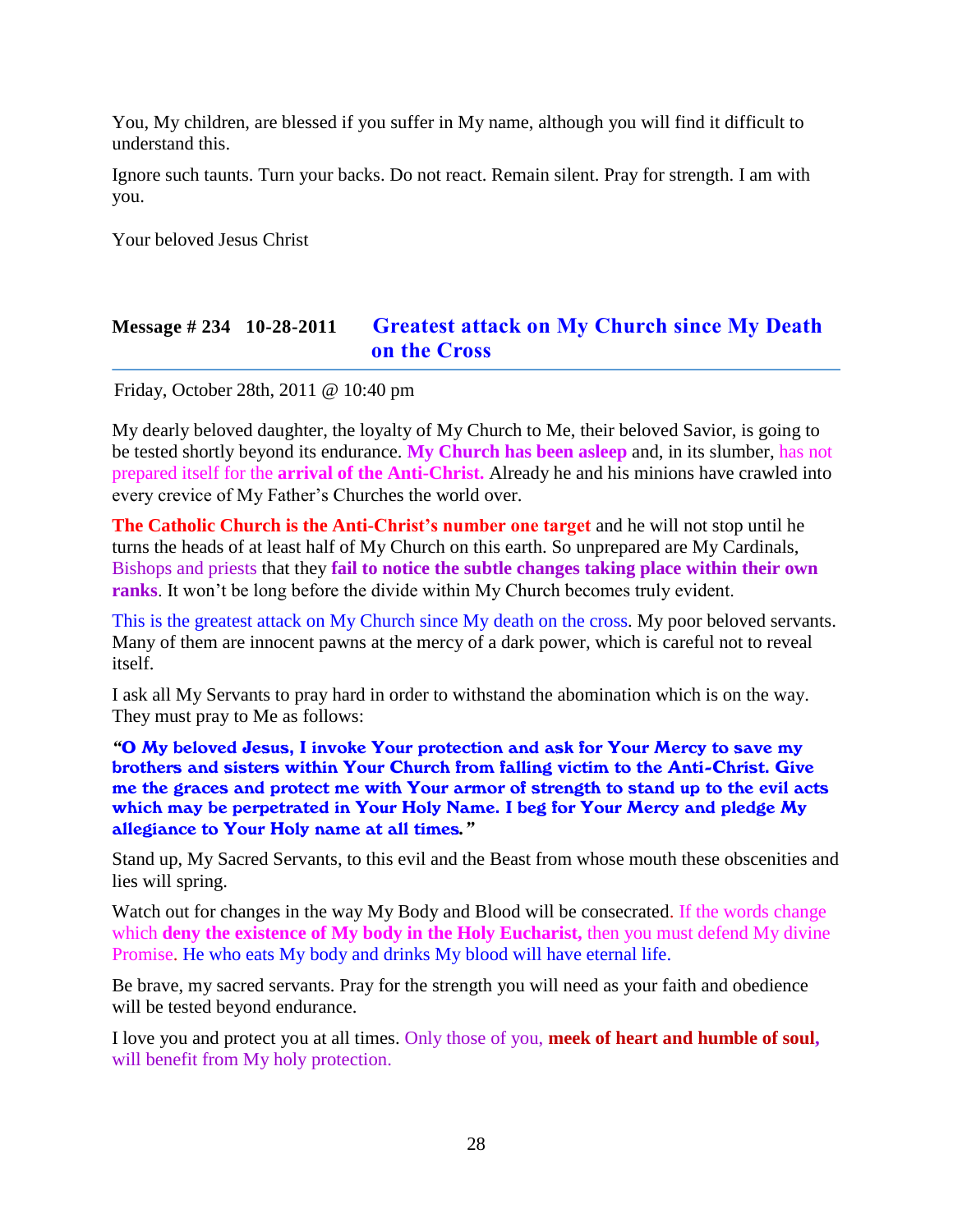Pray for all My Sacred Servants everywhere, so that they will not reject the light of truth in favor of the spirit of darkness which is about to emerge within My Church

Your Savior and Protector

Jesus Christ

### **Message # 235 10-29-2011 Virgin [Mary: Open your hearts to the Truth](http://www.thewarningsecondcoming.com/virgin-mary-open-your-hearts-to-the-truth/)**

Saturday, October 29th, 2011 @ 04:49 pm

My child, you must pray for My protection at all times. You are being guided and you must place all your trust in My beloved Son.

**Pray for conversion everywhere**. So many lost souls are in need of your prayers. Never forget this, no matter how difficult this journey is for you.

The spirit of the Evil One is covering much of mankind in a way that has not happened before. The Deceiver's actions are intensifying and smothering My children everywhere.

Even those who profess their allegiance to My beloved Son are turning a deaf ear to his pleas to save souls. So arrogant have they become because of pride, they forget that My Son's Holy Word is the only life they need. Prayer is vital at this time. Those who exalt themselves in the eyes of others as they proclaim the word of My precious Son, yet deny His call, have hardened their hearts to the Truth.

Children, you must hear My Son, Jesus Christ, now. Listen to what He is telling you. The Holy Spirit, if you allow him, will open your hearts to the Truth, as He speaks to you through these Holy Messages.

I weep with sorrow when I see how His Holy Word is rejected today. For those who condemn Him, you must realize that He comes now not only to save you. He comes also to comfort you in these days of darkness. If you truly believe He is the Bread of Life, then allow him to awaken your spirit of love.

Pray for conversion everywhere. There is not much time.

Your beloved Mother

Mary Queen of Heaven and Earth

# **Message # 236 10-31-2011 [Disbelief of those who profess to know Me](http://www.thewarningsecondcoming.com/disbelief-of-those-who-profess-to-know-me-which-wounds-me-the-most/)  [which wounds Me the most](http://www.thewarningsecondcoming.com/disbelief-of-those-who-profess-to-know-me-which-wounds-me-the-most/)**

Monday, October 31st, 2011 @ 03:30 am

My dearly beloved daughter, My Holy Word which is being given to a world, oblivious of My existence, will ignite souls soon after The Warning takes place.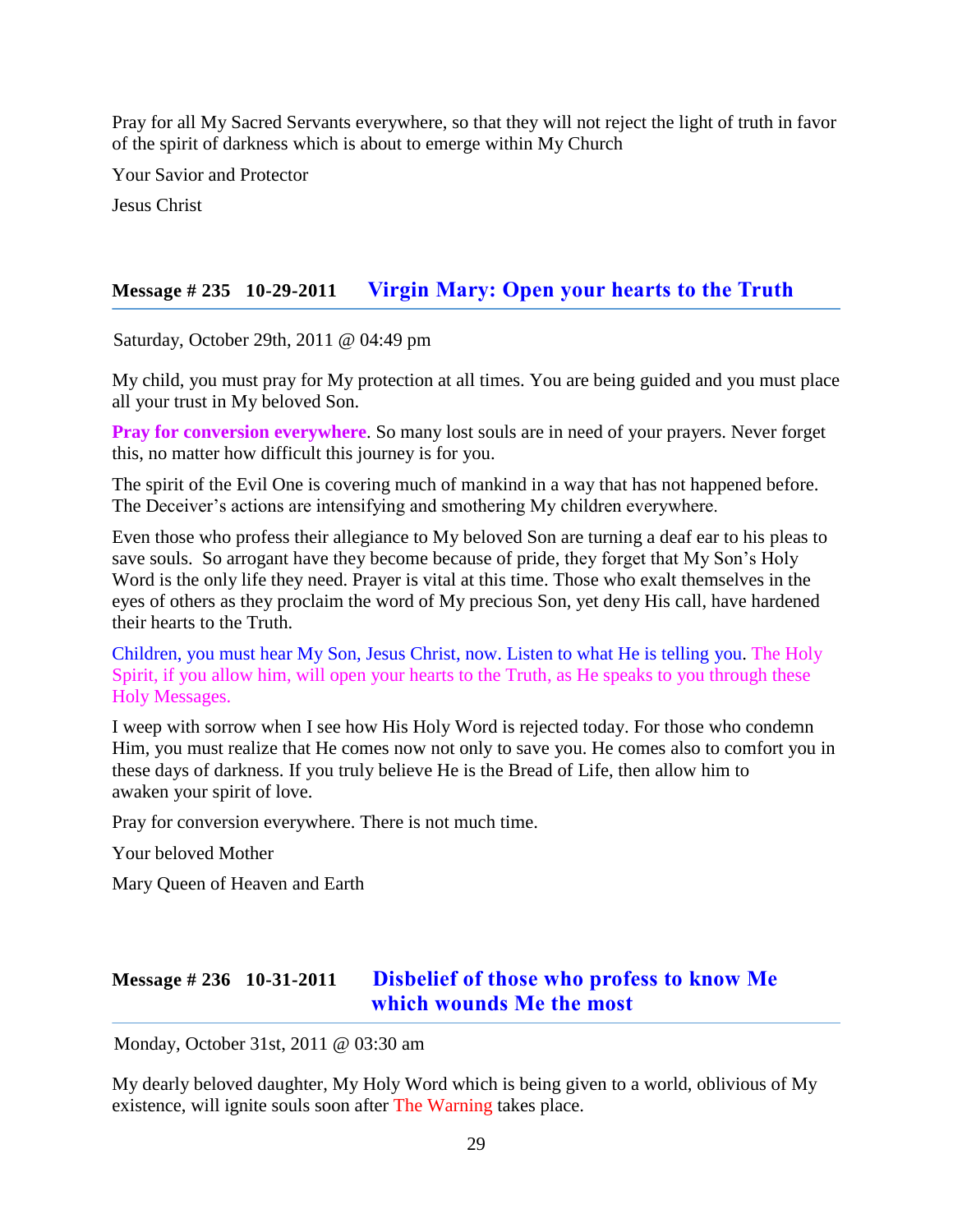At last, mankind will hear My Word to enable Me to guide them to My New Era of Peace on earth. I call on all My children everywhere to drop down your gauntlet and hear your Savior speak.

While I will never reveal to you the date of My Coming back to earth, I can tell you that I will return in spirit now. I come now to **save you once again during The Warning,** so that man will convert. Please allow Me to guide you and allow My most Sacred Mission to be spread around the world to bring My children comfort. Do not block me out. Do not reject My Hand of Mercy. **Do not allow your pride to stand in the way.**

Wake up and accept that I now speak with you, so I can bring you into the bosom of My great Mercy. At last, your soul will alight with the fires of My Divine graces which will be poured out all over you.

All doubts will be gone. **Satan's power will dilute rapidly, although he will not relinquish his grip until the very end.**

While you ponder my pleas, you must ask yourself this. If you believe in Me, why do you reject Me now? Why do you show anger and hatred to those who come in My Name? Why do you exalt yourselves in My Church at the expense of My children. Remember that you are all equal in My eyes.

Come to Me now with humble hearts. Because until you do this, you cannot benefit from My Mercy or receive the graces I long to provide you with.

**My voice is calling out now to all non-believers** to accept the existence of My Eternal Father.

After The Warning, allow Me to help you on the path to eternal life. My heart aches when I witness lost souls. But know this. **It is the disbelief of those who profess to know Me which wounds Me the most.**

Your Loving Savior Jesus

# **Message # 237 11-02-2011 [Virgin Mary: Time for My Son to deliver his](http://www.thewarningsecondcoming.com/virgin-mary-time-for-my-son-to-deliver-his-gift-of-divine-mercy/)  [gift of Divine Mercy](http://www.thewarningsecondcoming.com/virgin-mary-time-for-my-son-to-deliver-his-gift-of-divine-mercy/)**

Wednesday, November 2nd, 2011 @ 10:40 am

My child, the time for My Son to deliver his gift of Divine Mercy is drawing close. As such you must concentrate on your mission to save souls. You must not allow distractions which take your eye off the most important task of spreading conversion.

The Heavens rejoice as **this Divine Gift will soon be presented** with the pure love that My Son holds in his heart for all souls. My child, as this work escalates in its intensity the Evil One will continue to torment you through different people at every opportunity. You have been instructed to keep silent and focus only on My Son.

You, My child, are the Appointed One to convey in great detail the desire of My Son to speak with mankind in these times. Be brave and courageous for this Holy Mission will succeed. It has been foretold so very long ago and you have been accorded every kind of direction from the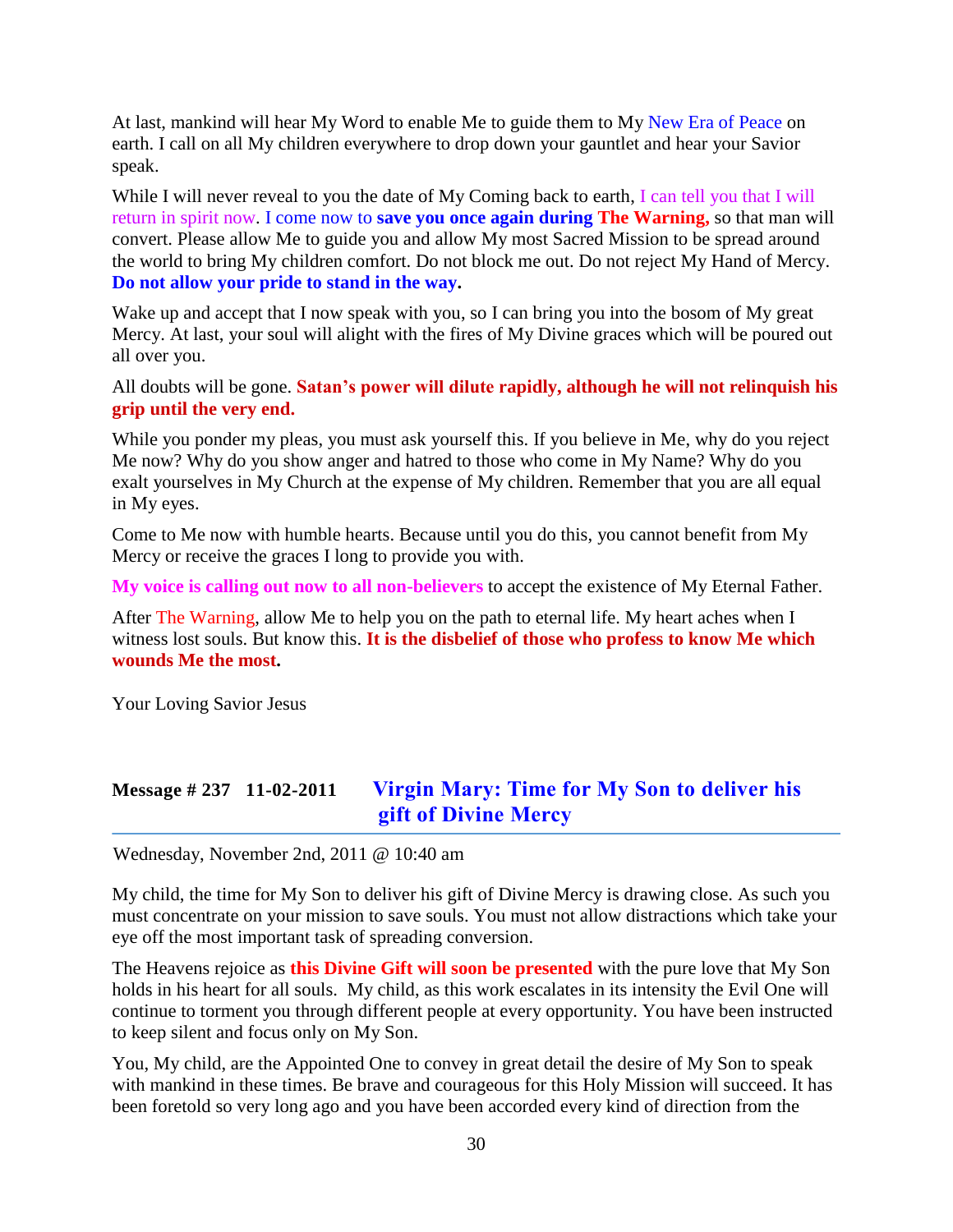heavens. The Saints all guide you for they have been gathered in full force to ensure that this Mission will not fail. Nor can it. You must stop worrying when things seem hopeless for that is the deceit you will be confronted with through the work of the Deceiver.

I, your beloved Mother, work with you all the time. **It was through me that you were prepared to come before my Precious Son**. The graces granted were to enable your soul be purified so that you were fit to work for the Savior of mankind.

**It was through my precious Son that you have been brought before the Blessed Trinity**. This is one of **the most important missions since my Son was sent to redeem the world from sin**.

Never allow yourself to deviate from this mission. Nor must you give in to the temptation to walk away. Pray to me, your mother, at all times for protection.

Your beloved Mother Queen of Heaven Mother of Mercy

#### **Message # 238 11-02-2011 [Weather will begin to show strange signs](http://www.thewarningsecondcoming.com/weather-will-begin-to-show-strange-signs/)**

Wednesday, November 2nd, 2011 @ 07:40 pm

My dearly beloved daughter, the weather will begin to show strange signs as the earth moves to a new state in preparation for my **Act of Divine Mercy,** as I come to save you all once more.

**Hatred is intensifying in every nation. Discontent is felt everywhere**. **Love of one another is weak,** while love of self becomes not only tolerated but is deemed essential in order to be accepted in today's world.

I will wipe out hatred. I will stamp on man's plans to inflict terror on his brother. I will wipe out the arrogance in your souls. All sin will be revealed to you as it appears in its raw ugliness in My eyes.

Why must so many kind-hearted souls turn their backs today on My Teachings of old? Why now? What it is about **love of God the Father that becomes shameful in their eyes**? I will tell you. It is because so many of My children have been side-tracked by the pleasures of the world. Although many of the material goods they seek out are now beyond their grasp, they still reject Me. The souls of mankind have been clouded with a darkness so thick that it will take time for My light to shine through and penetrate their souls.

How I cry tears of bitter sadness for these lost souls who are desperate for the peace of salvation they crave. They just don't realize that only I can bring this peace into their weary hearts.

O how My Love has been long forgotten. I am but a fragment in their minds of no real consequence. They want peace of mind and heart, but they will not ask Me for this. It is only when they ask that I can respond. Don't they know this?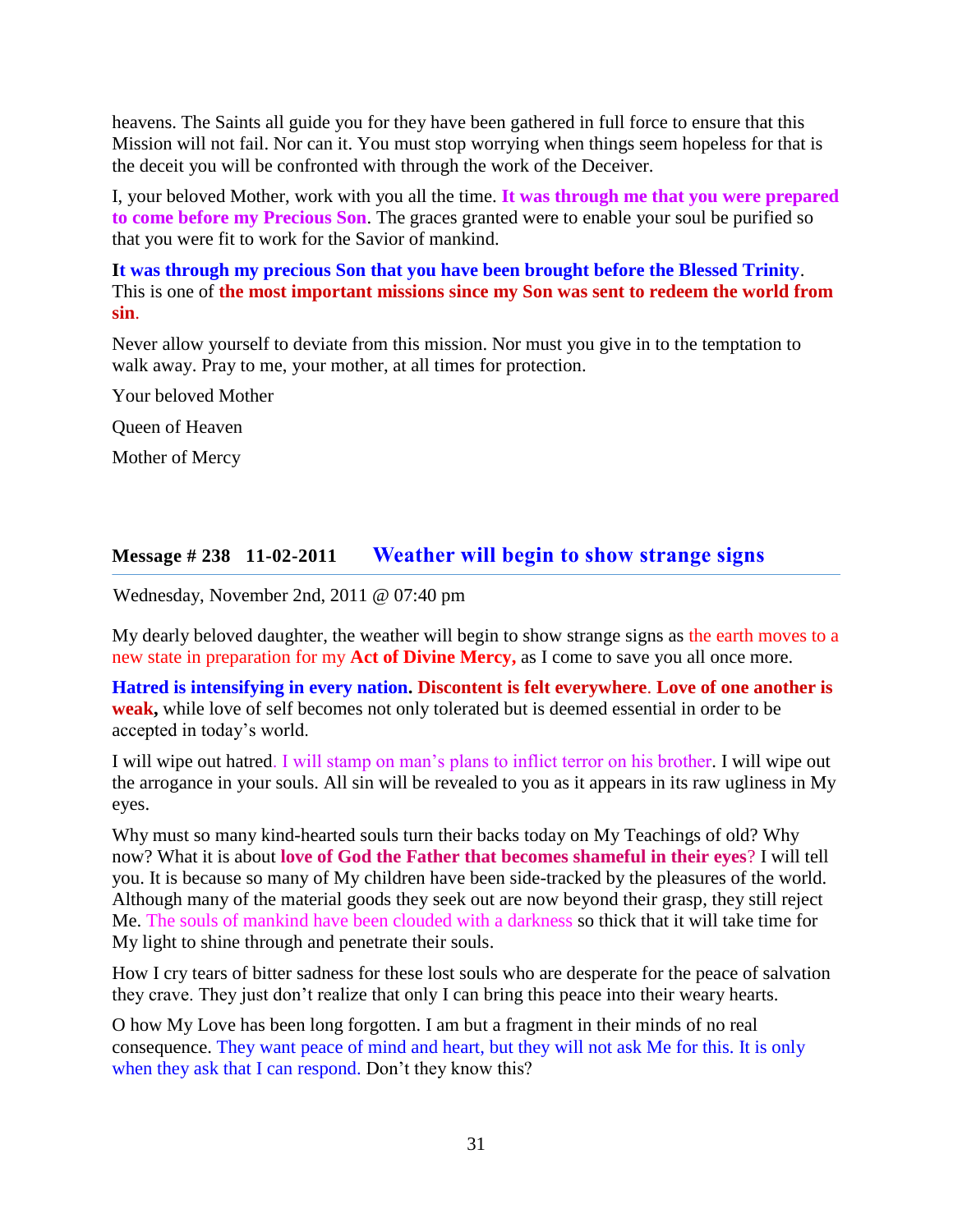For those of you who do love Me but who hate or resent your brother, you, too, need My help. **I do not want your loyalty** if you don't treat others with kindness. When you hurt your brothers and sisters for whatever reason, you hurt Me. No matter how you justify your actions, know this. I feel the pain of those you abuse. When you hurt Me like this, you cannot show Me true love from the heart.

Learn from this. **Seek humility in all things** before you come before Me to swear allegiance to My Holy Will. In this way, you will be pure of soul and fit to enter My Kingdom.

You, My children, are very fortunate, because millions of you will become part of My New Paradise. This is because of the times you are living in. So many of you in the world today, children, can now be saved in a way that previous generations could not have been.

Welcome this news and use this opportunity to accept My Divine Mercy with open and contrite hearts while you can.

Your Savior Jesus Christ

### **Message # 239 11-03-2011 [My Messengers are now with you to prepare](http://www.thewarningsecondcoming.com/my-messengers-are-now-with-you-to-prepare-your-souls/)  [your souls](http://www.thewarningsecondcoming.com/my-messengers-are-now-with-you-to-prepare-your-souls/)**

Thursday, November 3rd, 2011 @ 09:00 pm

My beloved daughter, prophecies foretold will begin to be made known and witnessed throughout the world so that no one will be able to ignore them.

So many of My children are unaware of the contents contained in **My Father's Book, the Most Holy Bible**. Little regard is paid to the **Book of John** where details of the end times are given to all the world. This time has now come. Prepare, all of you.

The **Truth contained in the Book of Revelation is just that – the Truth**. Can you recognize the signs? Turmoil in the world will continue to escalate at a ferocious pace. **Your monetary system is being threatened by a global group,** who want not only your money but who want to steal your souls.

The wickedness of man is evident but much of it is hidden. **My Messengers are now with you,** children, to help prepare your souls. Whether or not you recognize them for who they are, the Holy Spirit which reigns in their souls will spread conversion.

Those who denounce My attempts to communicate with you will understand the Truth very shortly. It will be then that My children will unite against this wicked force led by Satan. **They will not win**. **Every obstacle is being placed before them by the hand of My Eternal Father.** His Mercy is so great that **He will use His power to defend His children** and He will destroy those who insist on following the path of the Deceiver.

Whatever your various views as to whether or not I speak with you now, it will not matter. It is your faith in Me and My beloved Father, God the Most High, which will count in the end.

**Prayer is most urgent, children,** wherever you are, **whatever your religion**, whatever your views. Join together and pray to the Holy Spirit for enlightenment at this time. Satan is trying to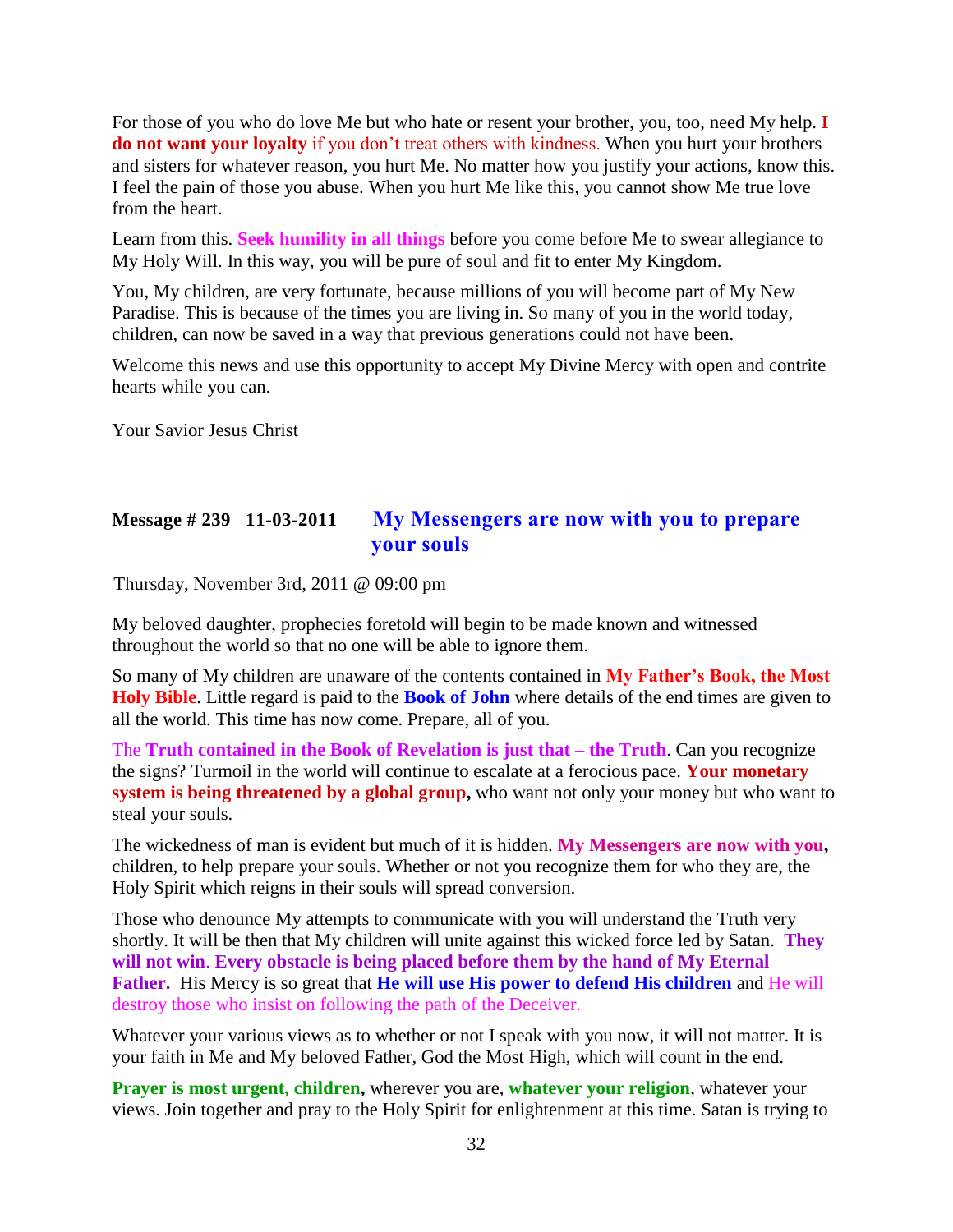turn your backs on me, your beloved Savior. Do not listen to the doubts and the fear he places in your hearts. He will use lies to prevent Me from flooding your souls with My Divine Light. My love is so strong for you, children, that no matter how you ignore Me or turn your backs, I will continue to call you. I will do this through the power of the Holy Spirit. You must pray for this gift by saying:

#### "O Jesus, cover me with your precious blood and fill me with the Holy Spirit so that I can discern whether these words come from you. Humble me in spirit. Receive my pleas with mercy and open my heart to the truth*"*

I will respond to the most hardened of souls when they recite this prayer.

Allow me the chance to bring you towards Me so I can unite as many of My children before The Great Warning.

Remember My love for you will never extinguish no matter how much you turn a deaf ear to My urgent call for unity.

Your Beloved Savior

Jesus Christ

# **Message # 240 11-04-2011 [Global Group who destroyed your banking](http://www.thewarningsecondcoming.com/global-group-who-destroyed-your-banking-system-will-fall-apart/)  [system will fall apart](http://www.thewarningsecondcoming.com/global-group-who-destroyed-your-banking-system-will-fall-apart/)**

Friday, November 4th, 2011 @ 07:00 pm

My dearest daughter, from Me comes true life, the only life that man will ever need from here to eternity.

Children, you must know that this terrible turmoil you are seeing all around you will not last long.

**God, My Eternal Father, will not allow His precious children to suffer much more**. You, My children, are the victims of the work of the Deceiver. He who controls the Global Group is weakening. His powers are being scuppered through the power of My Father. This group who deliberately **destroyed your banking systems to make beggars out of you** will fall apart. You must not worry because **the hand of My Father will fall on their wicked ways**.

Pray that all those deluded souls who slavishly abide by the wickedness, which is at the very heart of this group, will convert during The Warning.

You must **never give up hope, children**. It will be through your love of God the Most High that you will return to the fold of your family. **The Blessed Trinity is your home, children**. Those of you who accept this fact, brought about through conversion, will inherit the glorious Era of Paradise on Earth.

Trust in Me always. Offer your worries, troubles, and fears to Me. Allow Me to ease your pain and suffering. It will not be too long now when the world will find relief from the painful birth pangs you endure in these times.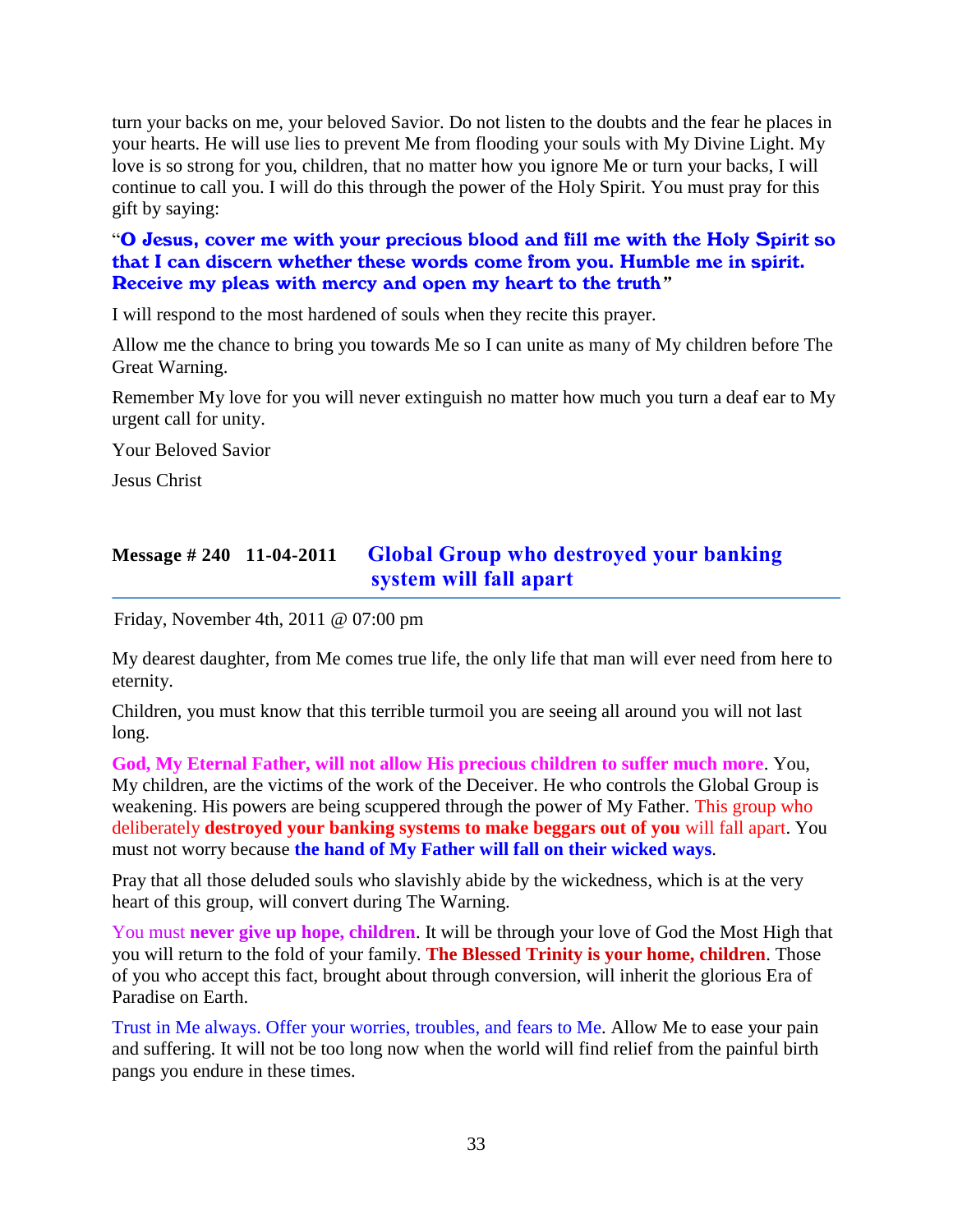Never lose hope. Trust in me. Pray for My graces to make you stronger. Lay your head on My shoulders and allow My peace to envelop your souls. Only then will you understand the Truth of My glorious Promise of eternal life.

Your Jesus

Savior of Mankind

### **Message # 241 11-05-2011 God The Father – [Last Call to Atheists](http://www.thewarningsecondcoming.com/god-the-father-last-call-to-atheists/)**

Saturday, November 5th, 2011 @ 01:00 pm

My daughter, mankind will now be shown the Hand of My Mercy, as the arrival of My Son becomes imminent.

To all those tortured souls in disarray, I say to you, put your trust in Me, God the Father. I, Who created every one of you with love and compassion, want to save every precious child of Mine.

I do not want to lose one of you, including those who sneer at Me. Prepare for the greatest gift which is being prepared for you. I will prevent Satan from snatching you if you will allow Me. I cannot force you to accept this Act of Mercy. What saddens Me is that many of you will reject this Hand of My Mercy. You will not be strong enough. Yet, when you witness the Truth as it will be revealed to you during The Warning you will attempt to grasp it like a lifeline.

You must ask Me for the strength to allow Me to save you from eternal damnation. I call on atheists, especially, one last time. Do not reject the Truth when it is proven to you. If you do, you are lost to Me forever.

God the Father

#### **Message # 242 11-06-2011 [Demonic Possession and the sin of Hatred](http://www.thewarningsecondcoming.com/demonic-possession-and-the-sin-of-hatred/)**

Sunday, November 6th, 2011 @ 06:30 pm

My dearly beloved daughter, people do not understand that I relive My crucifixion daily. The pain and suffering I endure is caused by the sins committed by people every second of the day. I endure moments of deep sorrow when I see those souls who offend Me greatly through **the sin of hatred**.

Hatred is instilled in the hearts of many and comes about due to the infestation of Satan. Many people talk about demonic possession as if it is easy to identify. So many of My children are possessed by Satan. **They do not have to be seen thrashing about for a demonic presence to be in place.**

He, the enemy of mankind, uses his demons to attack My children. For those who are in darkness they become easy prey because they attract the evil presence.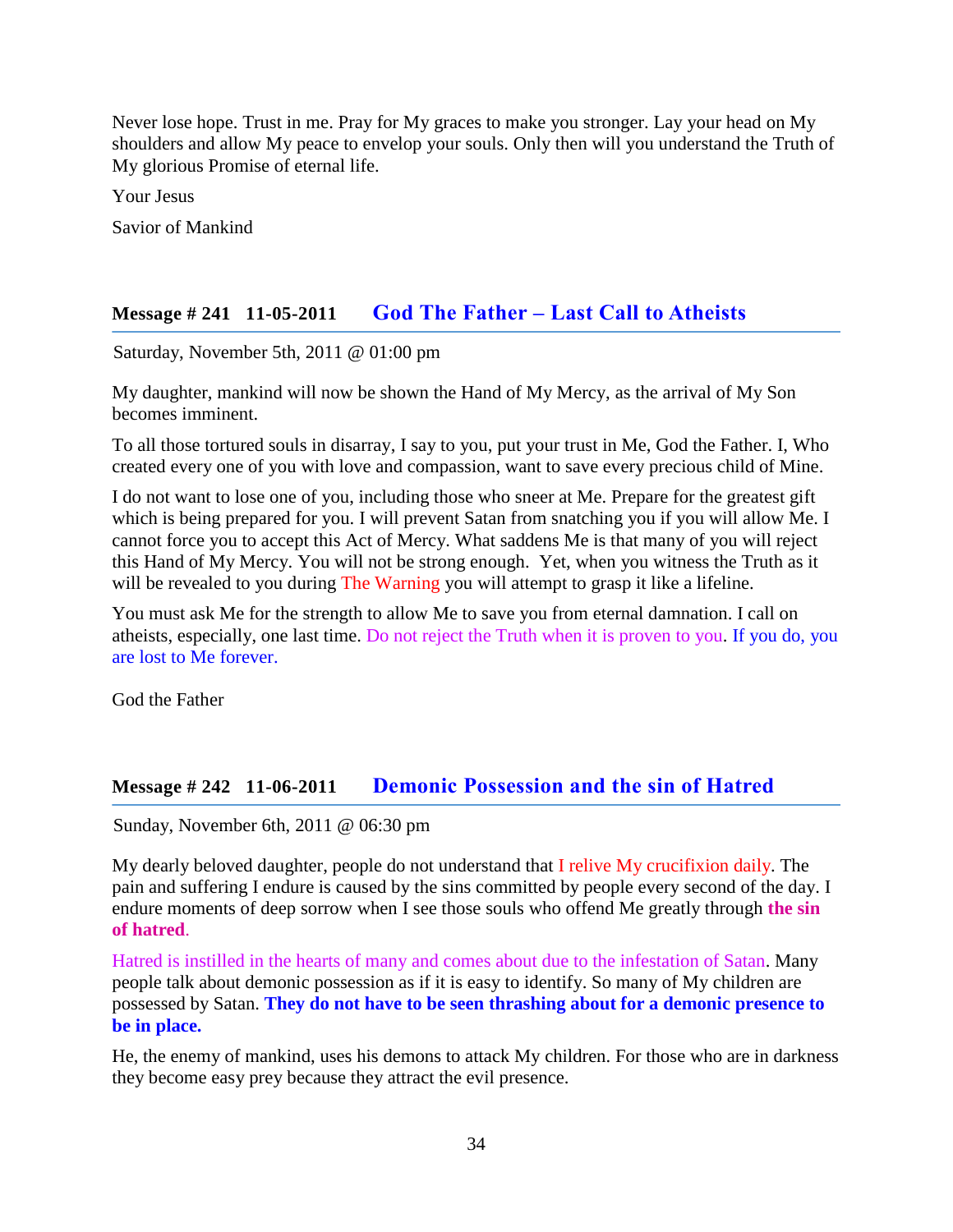Once possessed, children, it is very difficult to drag yourself away. These unfortunate children will, through the cunning and manipulative infestation of the Evil One, then infect other souls. And so it continues.

Evil is usually presented as being good. It will be hard to discern except for this. The behavior and deeds of an infested soul will never be humble in nature. They will never be generous of heart. They may seem generous but there will always be a catch. This catch will always be about making demands on you which do not sit comfortably.

Keep away from such souls. Pray for them. Do not allow them to suck you into sin. Be alert always to the Deceiver because he is everywhere in these times.

Always pray to keep such evil at bay. Prayer will weaken his grasp and his strength as well as protect you.

**Think of Satan and his evil works as an infectious disease**. Take every precaution to avoid coming into contact with those who carry the disease. Should you know that you have no choice then arm yourself with Holy Water, the Blessed Crucifix and a St Benedict Medal. They will keep these demons at arm's length.

These are the times, children, you must surround you and your home with blessed objects which are blessed. Many are embarrassed to be seen with such things for fear they will be laughed at. These will offer you protection in your home and are a great comfort during prayer.

Remember the demon lives not just in Hell but has now firmly established his reign on earth. **Prayer is the only thing that terrifies him and renders him impotent.**

Prayer will sustain you, children, in the times ahead.

Your loving Savior Jesus Christ

# **Message # 243 11-07-2011 [You will be hated in many quarters and feared](http://www.thewarningsecondcoming.com/you-will-be-hated-in-many-quarters-and-feared-in-others/)  [in others](http://www.thewarningsecondcoming.com/you-will-be-hated-in-many-quarters-and-feared-in-others/)**

Monday, November 7th, 2011 @ 08:50 pm

My beloved daughter, you must listen. As My prophecies unfold and when My Holy word will begin to be accepted and listened to, you must be careful. You, My daughter, will be hated in many quarters and feared in others.

My prophecies, which will be given to you, are to ensure that there will be no doubt in the minds of all My children that the promise of eternal salvation will at last be realized.

My daughter, you will feel isolated, rejected, feared, and will suffer harshly in My name.

Without your sacrifice, I could not fulfill My Promise to save mankind, so that every soul is accorded the opportunity to benefit from their rightful inheritance.

I call on My Sacred Servants to protect you, My daughter, for it will be their Holy duty. In time they will understand what their role is. Meanwhile I call on all My precious followers to pray for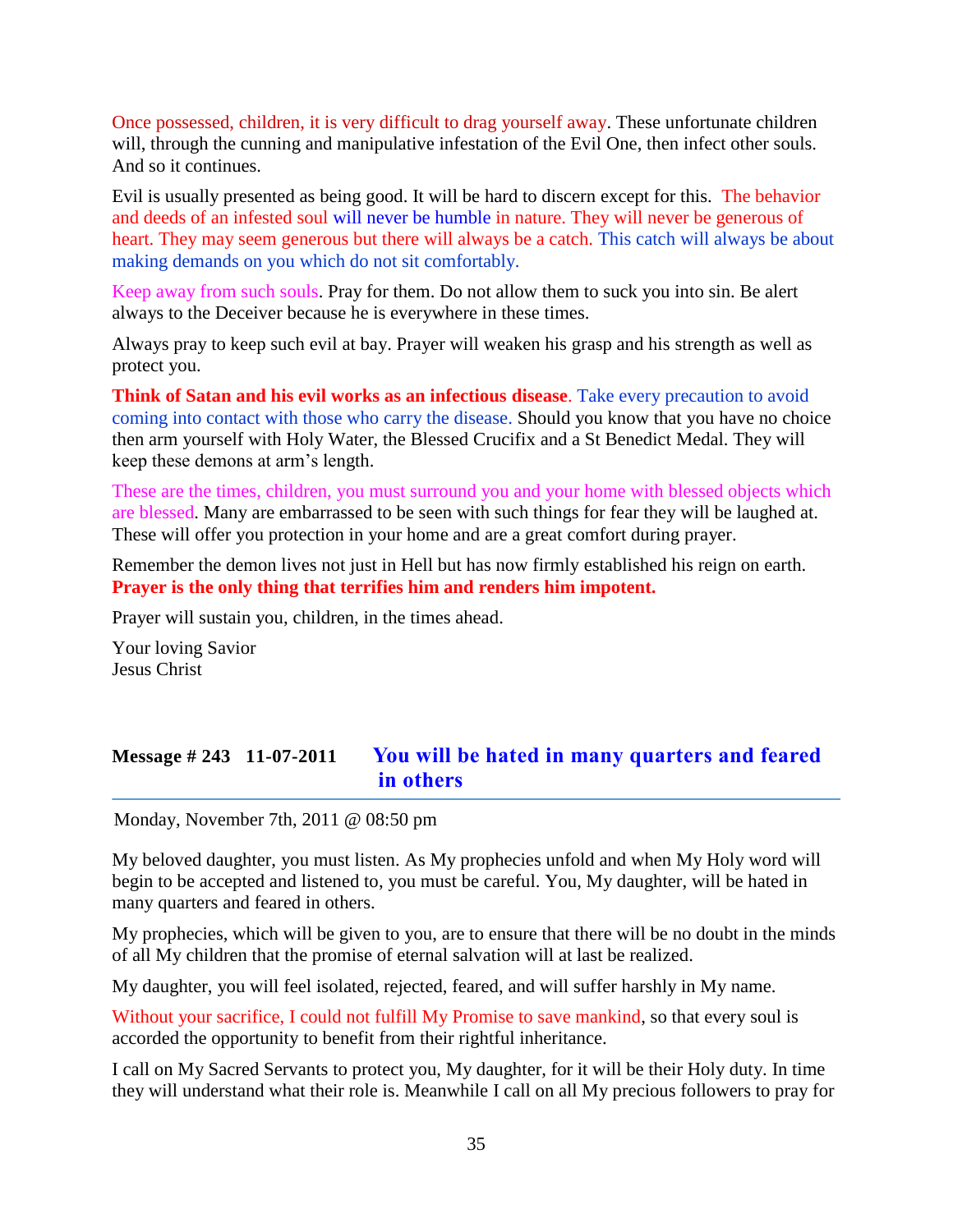your protection against the evil forces, which are led by Satan who want to destroy the world for their own gain.

Be strong. Pray for protection and involve the help of My Blessed Mother at all times.

Your Jesus Savior and Redeemer of Mankind

### **Message # 244 11-09-2011 [Many will suffer the pain of Purgatory as a](http://www.thewarningsecondcoming.com/many-will-suffer-the-pain-of-purgatory-as-a-penance/)  [penance](http://www.thewarningsecondcoming.com/many-will-suffer-the-pain-of-purgatory-as-a-penance/)**

Wednesday, November 9th, 2011 @ 03:32 pm

Hear My urgent plea, children, to consecrate yourselves to **the Immaculate Heart of My dearly beloved Mother** at this time.

She, the Mediatrix of all graces, has been assigned to bring you to My Sacred Heart in order to save mankind from the ruination, that awaits them, should they fail to detach themselves from the works of Satan.

**It is now urgent that all of you pray hard** for the salvation of souls. All souls will come before Me, and for many, it will be difficult for them. **Many will suffer the pain of purgatory** but it will be their only route to eternal salvation. Far better to understand what this is like while alive on this earth than to experience this after death. When they endure this penance, these souls will be purified and **fit to enter My New Paradise on earth**. Only pure souls will be able to enter. I must urge you to accept this gift and face it with strength of mind, body, and soul. But know it and recognize it for what it is, a route to eternal life. A chance to understand My Divine Mercy.

**It is time to prepare your souls now**. When you have sought redemption for your sins before The Warning, you must pray for the others. They will need to be strong.

Pray My Divine Mercy prayer every single day from now. All of you. It will help save those poor souls who may die, from shock, during this Supernatural Event. This will now be presented to the world shortly.

Never lose hope, children. Believe Me when I tell you that I love you. I bring you this gift out of this love.

Your loving Savior

#### **Message # 245 11-10-2011 [Two thieves on the Cross](http://www.thewarningsecondcoming.com/two-thieves-on-the-cross/)**

Thursday, November 10th, 2011 @ 03:30 pm

My dearly beloved daughter, when I was dying on the cross, two thieves were close by, they, too, being crucified at the same time.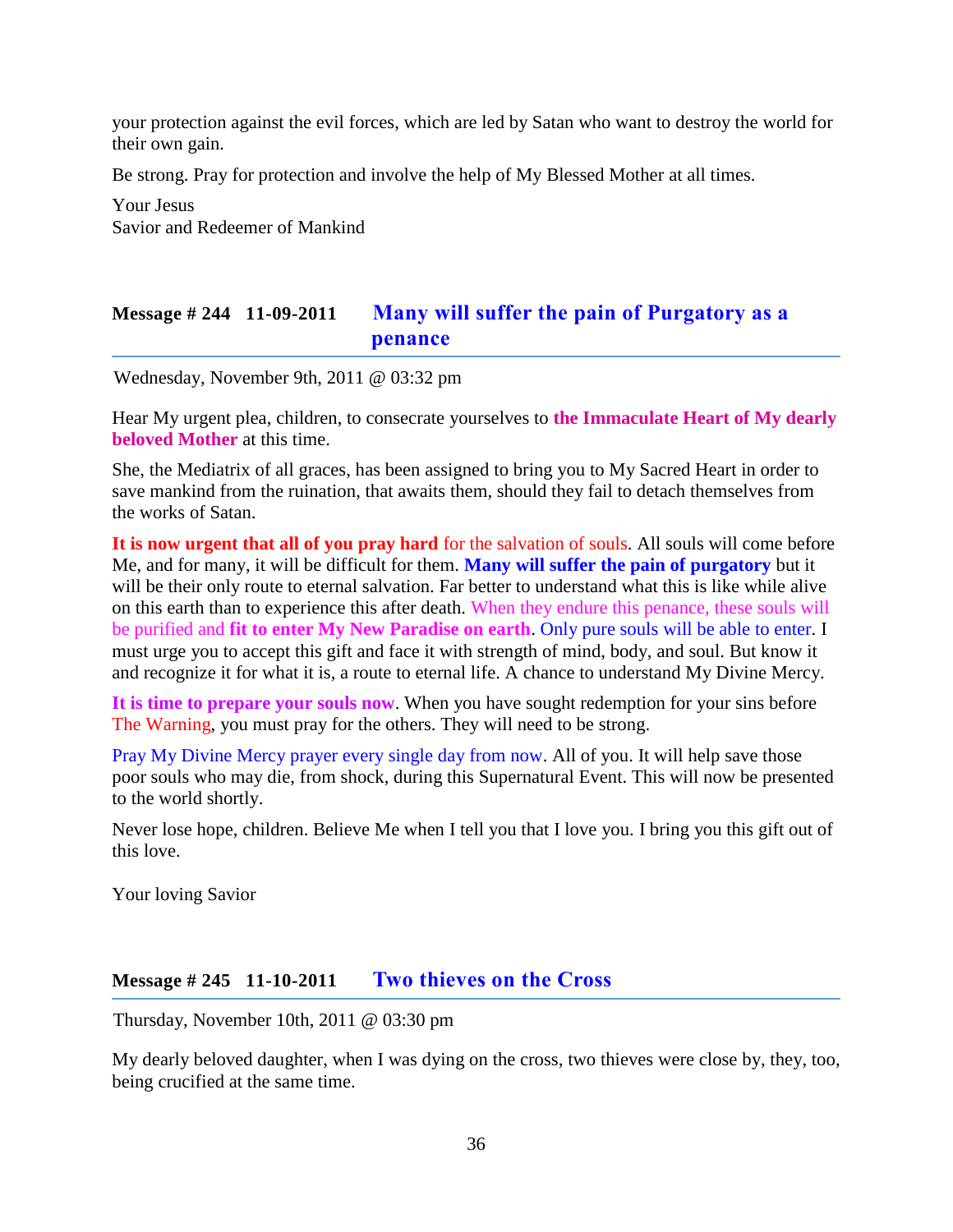One asked Me to forgive him his sins and was saved. The other did not. Instead he turned a deaf ear. His stubbornness and refusal to ask for My Mercy meant that he could not be saved.

The same will happen during The Warning. Some of My children will acknowledge their sins and accept that they have offended Me. They, in all humility, will accept their penance and will be saved. They will enter the New Paradise in the forthcoming Era of Peace.

Then there will be those who will not accept their sins for what they are. An abomination in the eyes of God, the Eternal Father.

I will give these souls plenty of time to repent; such is the depth of My Mercy. Pray that they will seek redemption in order that they, too, can be saved. I want all My children to embrace My great Gift of Mercy. I want all of you to enter the gates of the New Paradise.

Pray that hardened souls will soften and accept My hand. Pray that they will learn how to become humble in My eyes.

Yours Jesus

Redeemer of Mankind

## **Message # 246 11-11-2011 [Signs will appear in the sky first –](http://www.thewarningsecondcoming.com/signs-will-appear-in-the-sky-first-the-sun-will-spin/) the sun will [spin](http://www.thewarningsecondcoming.com/signs-will-appear-in-the-sky-first-the-sun-will-spin/)**

Friday, November 11th, 2011 @ 04:00 pm

Prayer and much of it is needed to help save souls now. You, My daughter, must prepare your family and **tell those in need of My great Mercy to be ready.**

Once again, **the signs will appear first**. Many people will sit up and take heed when they see the changes in the skies. They will witness **the sun spin like never before.** Then they will see the cross. **This will happen immediately before the stars clash in the skies** and when My rays of Divine Mercy will cover the earth.

**Silence will ensue** so that each soul will be in a state of absolute privacy when they come before Me. Tell My children what to watch out for, because **they must not be afraid**. This is not an event to fear. Instead, you must all welcome this encounter.

All My children **must accept that it is I who now comes before them**. They must not think that this is the end of the world. For it is not. It is the beginning of a new period in time when all of My children will know the Truth at last.

**I rejoice and feel a great tenderness towards every single soul,** who can be redeemed if they allow me to give them this gift.

Pray, pray, pray for all souls now and in particular for those who will be so fearful that they may not be strong enough to accept My Hand of Mercy.

Yours Savior

Jesus Christ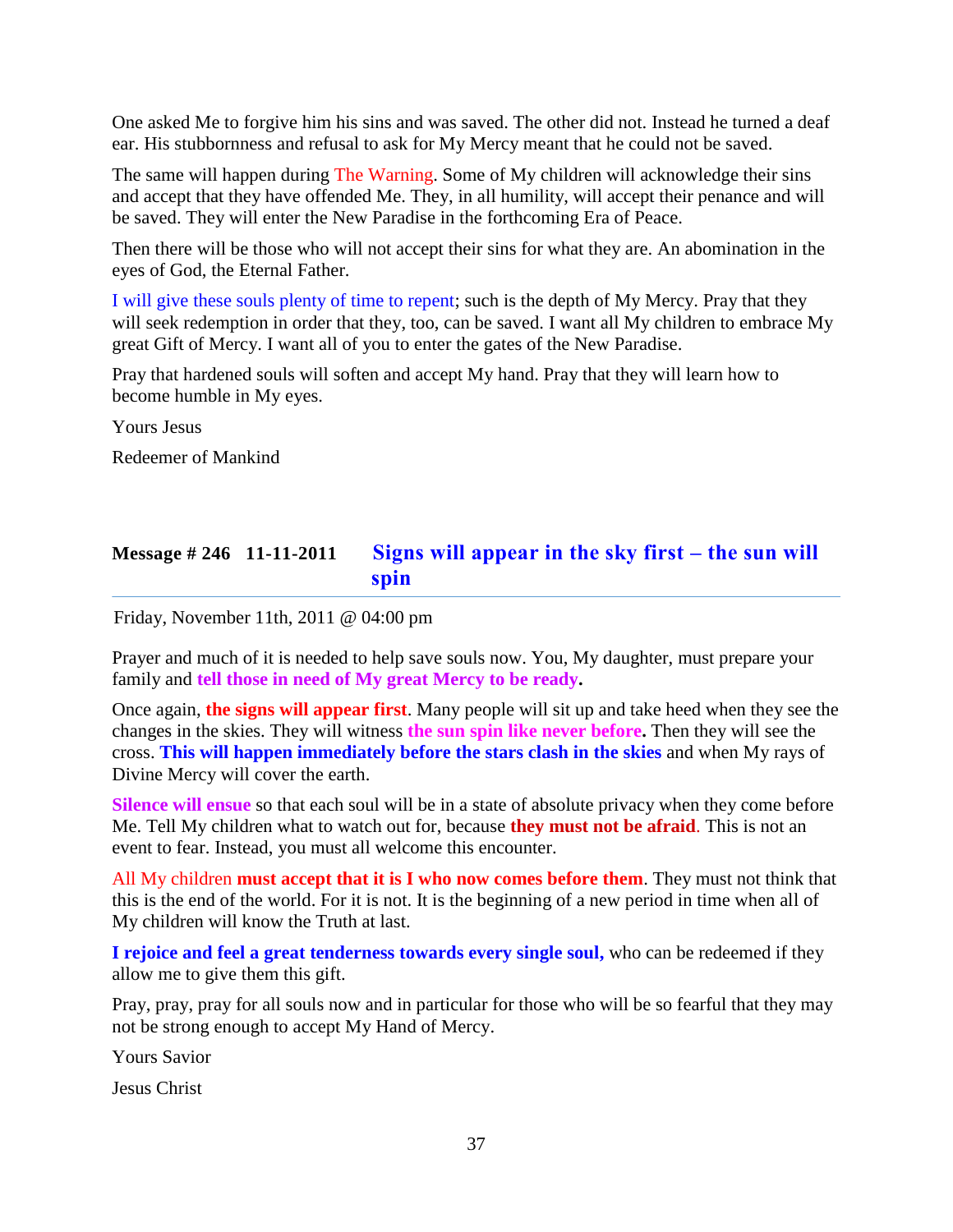# **Message # 247 11-12-2011 [Your moment of glory before My eyes –](http://www.thewarningsecondcoming.com/your-moment-of-glory-before-my-eyes-your-moment-of-salvation/) your [moment of salvation](http://www.thewarningsecondcoming.com/your-moment-of-glory-before-my-eyes-your-moment-of-salvation/)**

Saturday, November 12th, 2011 @ 04:00 pm

My dearly beloved daughter, separation from Me is painful, especially for those who know Me.

Once souls glimpse the love I have for them, they then find **the pain of separation hard to bear.** This is even more pronounced when souls who profess to love Me who, because of sin, find themselves in Purgatory after death.

While all souls in Purgatory go to Heaven eventually, the pain of being separated from Me is painful and distressing.

For many souls who believe in God, the **very mention of Hell brings torment into their hearts**. Then for those who find that their souls need to be purified in the state of Purgatory, they also feel a wretchedness that is difficult to understand by those alive today.

Children, your time on earth is so important, because it is during this period that you should strive to purify your souls through fasting and penance. Use this time while you can to save your souls. To do this you must seek humility at all times to ensure that you become little in My eyes. Only the little can pass through the narrowest gates of Paradise.

**Welcome, therefore, the gift of Purgatory** presented to you during The Warning when you must be purified as penance for your sins. **You will not have to wait, children, for death to**  face this purification. You are blessed, children, for no scar of sin will remain on your souls. Then you can gain immediate access to the new Era of Peace I speak about. This is where all My children, who seek forgiveness for their sins during The Warning, will be taken.

Open your hearts and welcome Me when I come to you during the forthcoming Warning when you will be able to embrace Me. Allow Me to hold you and to forgive you your sins, so you will become Mine in body, mind, and soul finally and with the total abandonment that I need from you.

This will be your moment of Glory before My eyes. Then, you will be ready for the second stage when you will be able to join your brothers and sisters in the New Paradise on Earth as it was created in the beginning by God, the Creator of all things.

This will become **your new and rightful home for 1,000 years.** Await My arrival with love, hope, and joy. There is nothing to fear. Rejoice. I come once again to save you from the enemy of mankind. This time his power is so weak that it will be difficult for him to snatch the souls of those who welcome me with open arms during The Warning.

Your Jesus

Redeemer of Mankind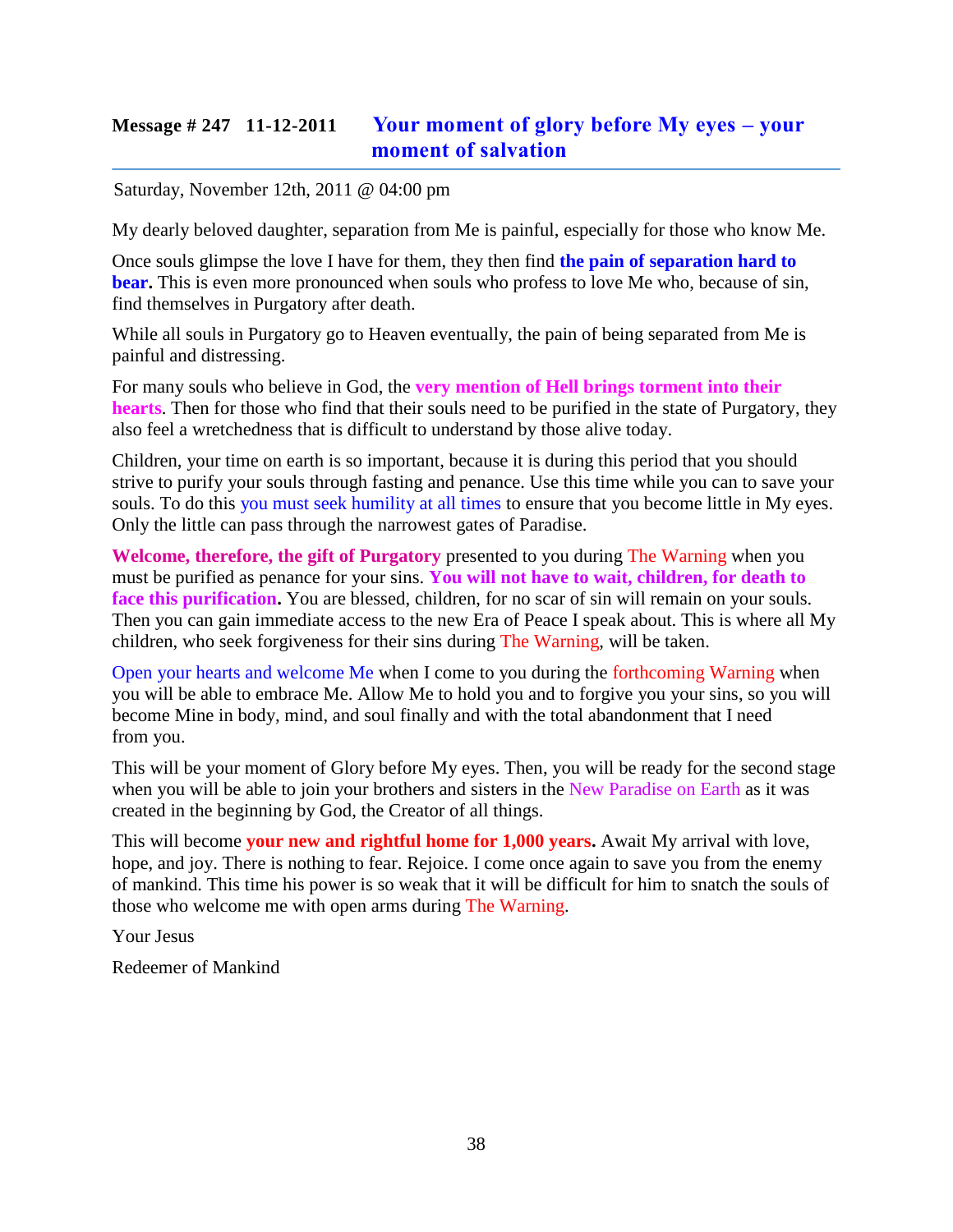### **Message # 248 11-13-2011 [Pray, relax and rejoice for this time is short now](http://www.thewarningsecondcoming.com/pray-relax-and-rejoice-for-this-time-is-short-now/)**

Sunday, November 13th, 2011 @ 07:00 pm

My dearly beloved daughter, **sometimes My messages confuse you. But this is okay.** My ways, and those divine plans orchestrated by My Eternal Father, are not easy to understand.

Keep your thoughts on Me. Focus only on prayer and especially those prayers which will help save hardened sinners from the fires of Hell.

Spend this period of time in quiet contemplation and simple prayer. This is all any of My children need to concentrate on. They must aim to **bring their families and friends to Me in preparation for My arrival.** 

Pray, Pray, Pray My Divine Chaplet to secure salvation for those souls so infested by evil that **their only salvation will be through your prayers.**

Do not try to explain these times to your children, for they will not understand. **For many, it could cause unnecessary fear.**

Again, I say to all My precious children, **I am coming to save you. Remember this.** Were I not to come at this time, you would slip away from Me, because of the powers of the force of evil so prevalent in your world.

**I Am** your salvation. Your escape from the horrors you are witnessing in your world caused by Satanic influence every way you look. Children, you must trust in My love for you. Don't you know that I would not allow you all to continue to endure this wickedness.

For all of you, my children, I promise you this. **You will enjoy the new Era of Paradise as my chosen children**. But it will be up to every man, woman, and child over the age of reason to decide whether they want to **join together as one to enjoy this glorious existence.**

Pray, relax, and rejoice for this time is short now.

Sing in praise of My Eternal Father for the glory he will bestow on all of those who accept My Hand of Mercy.

Your beloved Jesus

Savior of mankind

## **Message # 249 11-14-2011 [My word is not rejected out of fear but because](http://www.thewarningsecondcoming.com/my-word-is-not-rejected-out-of-fear-but-because-of-sin-of-pride/)  [of sin of pride](http://www.thewarningsecondcoming.com/my-word-is-not-rejected-out-of-fear-but-because-of-sin-of-pride/)**

Monday, November 14th, 2011 @ 08:15 pm

My dearly beloved daughter, why is that people complicate My teachings? So many of My children misunderstand and underestimate My Great Mercy. Despite the number of times I promise My children forgiveness for their sins they are still afraid that I cannot forgive all sin, no matter how grievous the sin.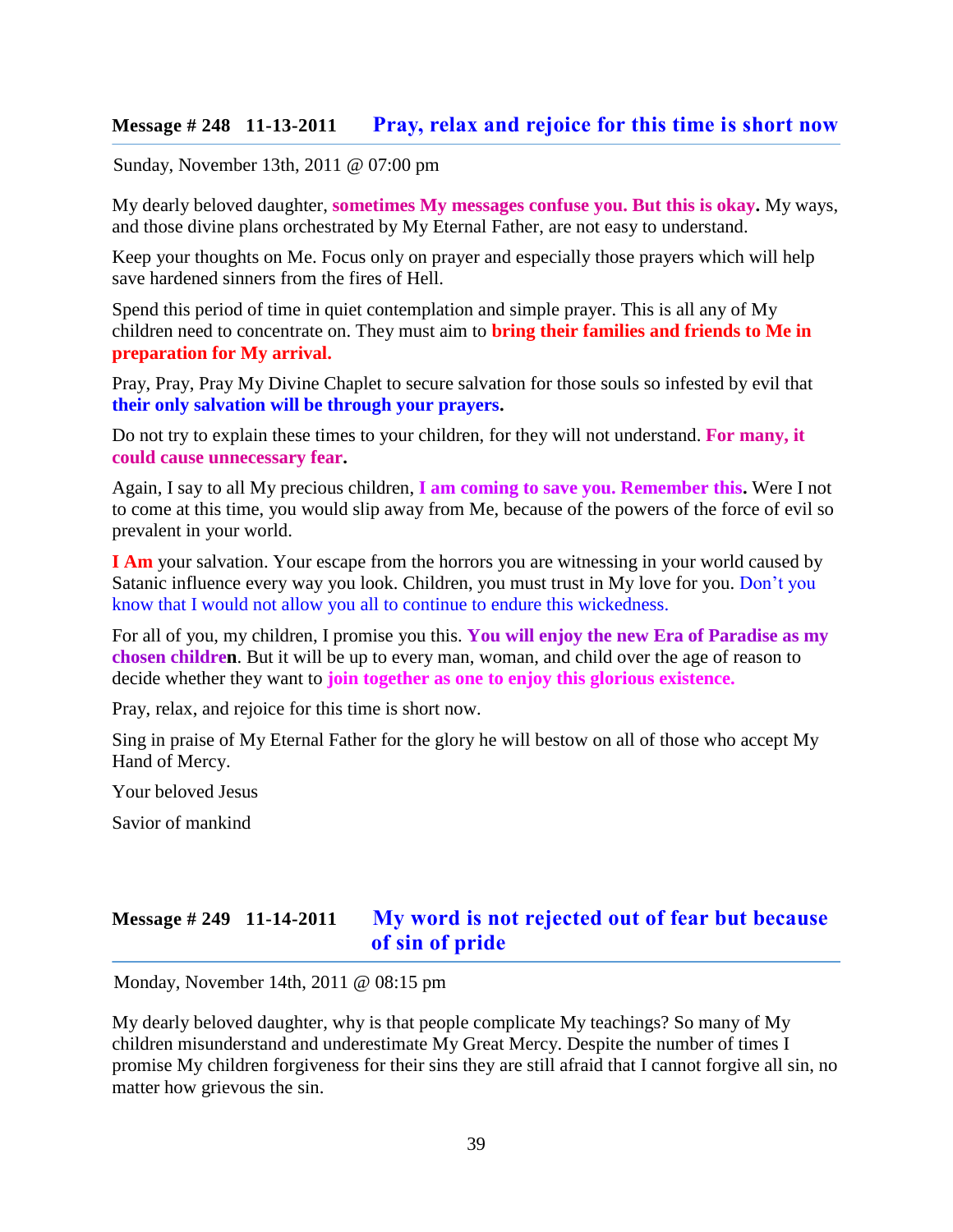**Evil in the world is caused by the hatred that Satan has for mankind**. Those poor deluded sinners, who slavishly follow the path of deceit, are My beloved children. I love each of them and I will continue to love them despite their darkness of soul. My love is ever lasting and will never die when it comes to all souls. **I am ready to completely forgive and embrace all.** I am prepared to do everything to bring all sinners back into My fold no matter how they offend Me.

**Satan will be stopped from stealing such souls**. But **it will only be when the shield of pride is discarded by sinners that they can turn to Me and become part of My cherished family**  again. Do not misunderstand. I can only bring souls closer to Me. **I cannot force them to love Me.** I cannot force them to want to enter My Kingdom of Paradise. They will have to accept My hand of reconciliation first through their own free will.

**I Am** as I have told you, My daughter, time and time again **a God of Mercy first**. My justice will materialize **but only when every exhaustive measure has been taken to save every single soul on earth.**

My daughter, this work was never going to be easy for you. Because I have given you this holy task of such magnitude, it will require tremendous strength on your part. You are made to be strong. You have been trained for this work since you came from your mother's womb. All your responses to My most Holy instructions have been according to My divine plan for humanity. It is because you are in union with me (have you forgotten this?) that **you will suffer the same rejection that I had to endure during my time on earth.** This same rejection by those who boast of their intellectual knowledge of My Teachings, in order to reject these messages of Mine witnessed by you in the world today. Those **souls stuffed with pride and their self-proclaimed knowledge of Holy Scripture fail to understand this.**

**My teachings are very simple.** Add in all the fine language and prose you like, the Truth remains as it always has been. **Love one another as I love you**. It will be only when you show respect for each other and love one another **that you can truly proclaim My Word.**

So much confusion exists, My daughter. So much terror and fear instilled in My children about their future. If only souls would calm down and pray for mercy then their prayers would be answered. **Disasters will and can be mitigated.** Keep hope alive in your souls, children. Never get bogged down with judging each other and certainly never do this in My Name.

**Who dares to judge another through ridicule, in the name of Christianity, will have to face** Me. He who sins against My Prophets will also have to answer to Me. My word is not rejected out of love. My word is not rejected out of fear. No, it is rejected because of the sin of pride.

Your Savior Jesus Christ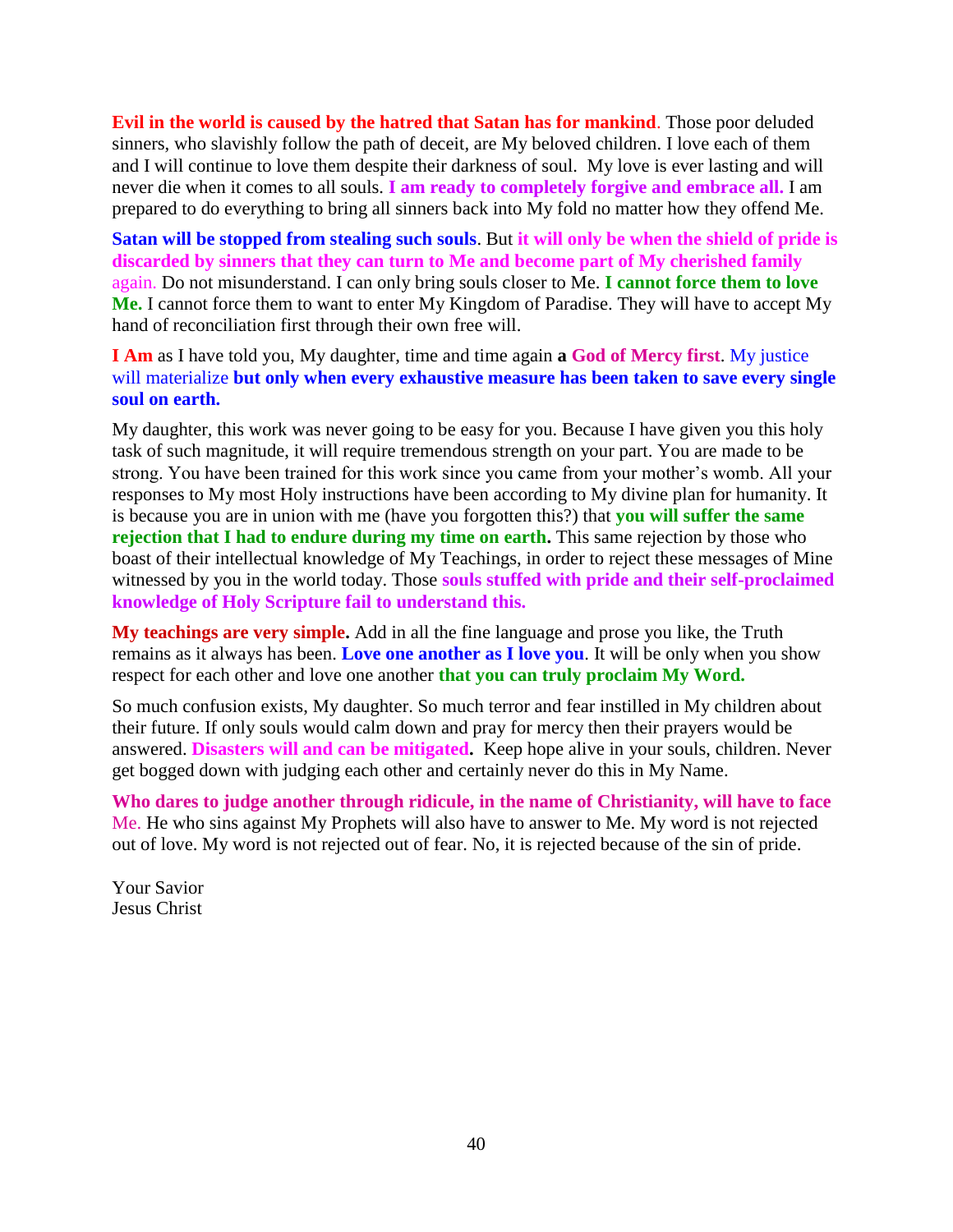# **Message # 250 11-15-2011 [God the Father asks His children to unite in](http://www.thewarningsecondcoming.com/god-the-father-asks-his-children-to-unite-in-prayer/)  [Prayer](http://www.thewarningsecondcoming.com/god-the-father-asks-his-children-to-unite-in-prayer/)**

Tuesday, November 15th, 2011 @ 11:00 am

I come today, My daughter, to gather My precious children and all those who believe in Me together, to **pray in union to save all souls on earth.**

It is My desire that you prove your infinite love for the Blessed Trinity by showing humility in love for one another, **so that sin can be forgiven for the whole of mankind.**

**I Am the God of Justice but am first and foremost the God of Love and Mercy**. My fatherly divine love for you is reflected in My merciful goodness. As such, it is My intention to **salvage all souls at this, the end of times, as you know it on earth**. Do not fear, children. My intention is not to frighten but to embrace you in all My encompassing love for every child of Mine.

I call on all My children, especially those souls so full of love for Me, their Creator, to join with your brothers and sisters and rise against the evil in the world.

**Satan and every demon in Hell now roam the earth in defiance of Me during these, the end of times, children.** They are scattered throughout the world persecuting souls and driving them to the brink of madness.

The evil influence is being felt by almost every one of you at this time. **It is because My existence and that of My beloved Son have been denied, rejected and thrown to one side that darkness now covers your world**. Without acknowledging the truth of your creation on this earth, you, My beloved children, have become unwittingly a target for Satan.

You will notice a number of changes in your life since this infestation has gripped your world. **Murder, hatred, distaste for proclaiming My Glory or acknowledging My existence, war, persecution, greed, control, and moral deterioration.** All such wickedness has been created in your world by Satan and **spread by sinners so open to his false empty promises.** 

He, Satan, tempts first those power hungry sinners and those weak of faith. Having seduced them he then possesses them. They, in turn, infect and cause terrible pain by inflicting abuse on their fellow brothers and sisters.

**You, My beloved faithful are now being called by Me to stand up and defend My Holy word,** so that mankind can be saved. **You will do this in two ways**. Firstly, through constant prayer and, secondly, by spreading My Most Holy Word. Prayer will not only help save mankind from Hell and the complete abandonment by Me but it will also mitigate against My hand of chastisement. **This hand of chastisement will, and be in no doubt about this, fall on those wicked sinners,** who have allowed the spirit of darkness to control their behavior towards those innocent dependents over which they exert control.

I, God the Father, call on My children from the Heavens to hear My plea when I urge you to rise immediately. Join in prayer by reciting the following:

*"*God the Most High, in the Name of Your beloved Son Jesus Christ, Whom You sacrificed to save us, Your poor children, from the fires of Hell, hear our prayer. May we offer our humble sacrifices and accept trials and tribulations as a means to gain the salvation of all souls during The Warning.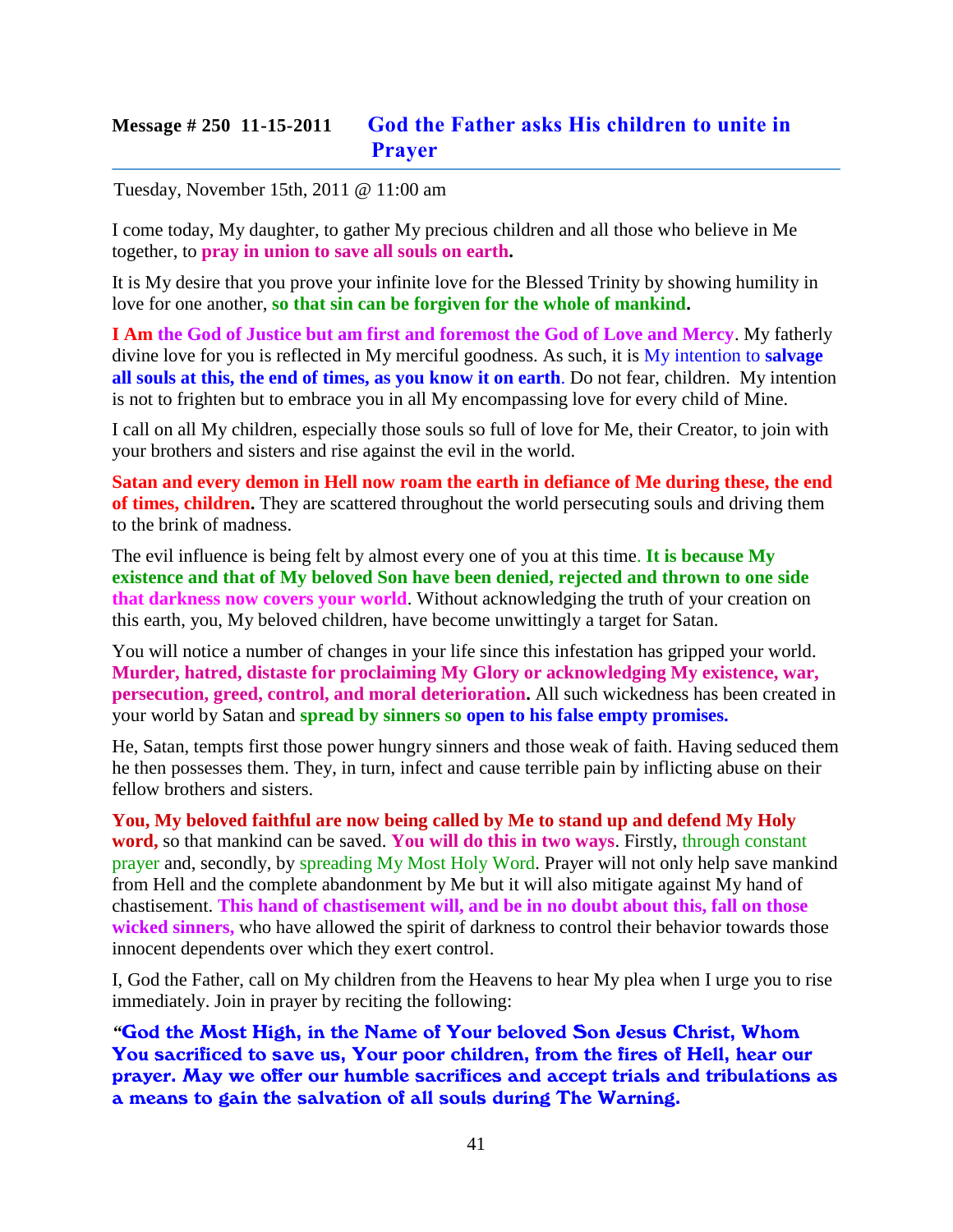### We plead with You to forgive sinners who find it hard to turn back and accept Your Merciful Goodness to make the necessary sacrifices as You see fit to redeem them in Your Holy Eyes*."*

By praying to me, your heavenly Father, God the Most High, Creator of the Universe and mankind, I will hear your prayer and grant immunity for all those souls you pray for.

Thank you, My cherished children, for recognizing this My divine call from the Heavens. Thank you for your humility of heart to recognize My voice when it is spoken.

Remember I am an ocean of charity and love you all with a Fatherly tenderness. I strive only to save each and every one of you from the grip of the Evil One, so that we can unite as one Holy Family.

God the Eternal Father

#### **Message # 251 11-16-2011 [Preparations are now complete](http://www.thewarningsecondcoming.com/preparations-are-now-complete/)**

Wednesday, November 16th, 2011 @ 08:30 pm

My dearly beloved daughter, take heed now. Please reassure all My children that faith will ensure their salvation. That is all that matters now.

Love for Me and one another will be your route to Paradise.

If you love each other the way I love you, it must be unconditional. You must accept each other's faults. Forgive children. Fighting does not spring from Heaven. It is caused by the Deceiver to create disruption.

Rise now and pray, pray, pray for My Great Mercy as time is almost upon you.

Preparations are now complete.

You simply wait now.

Prepare your souls and pray for one another. Just accept My Holy will, My daughter.

Do not ask for explanations. Follow My instructions and show obedience at all times. Do not fall into traps being set for you to encourage you to fall. Satan wants you to fall, so he can trample on you, but I must again remind you to keep silent. Suffer any indignation with eyes bent downwards in complete humility.

Imitate Me, daughter, in all you do. Once you do this, Satan cannot engage with you successfully.

Go now and wait. For I am coming soon.

Your Loving Jesus

Savior and Redeemer of all Mankind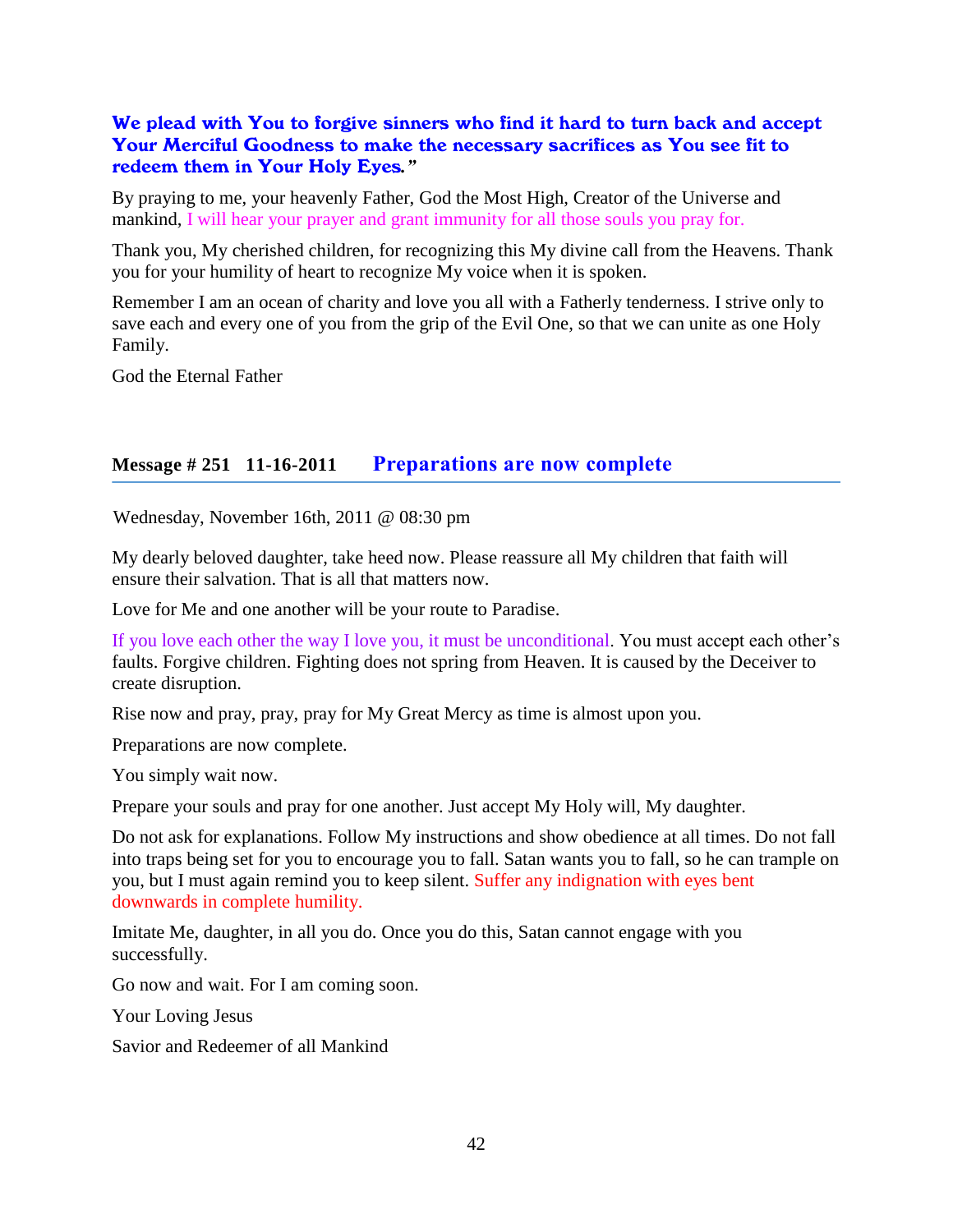## **Message # 252 11-16-2011 [Virgin Mary: Pray for Pope Benedict](http://www.thewarningsecondcoming.com/virgin-mary-pray-for-pope-benedict/)**

Wednesday, November 16th, 2011 @ 08:00 am

My child, there will be **fierce fighting as the battle for souls commences.** Pray for all those poor souls who need the protection of My Son's Mercy.

The Evil One will do all he can to turn children away from My Son's Hand of Mercy.

So many of my poor lost souls have no idea of the battle, which has already commenced and which is led by the Evil One. His days are short now, my child, but you must do all you can to help My precious Son to save these people before it is too late.

You, my child, must continue to ask me for protection, because you are now becoming a real thorn in the Evil One's side. Be on your guard at every moment. Prayer is important and you must ask others to pray for you.

**Pray for Pope Benedict, especially now, for he, too, is under attack**. Never falter in your work for My Son for you, my child, must endure to the very end in order to fulfill prophecies foretold so long ago.

Remember I cover you with my holy mantle at all times.

#### **Your heavenly Mother**

#### **Queen of the Roses**

(Note: this message was received after a full apparition of the Blessed Mother which lasted 20 minutes in which she appeared very sad) "Maria Divine Mercy"

## **Message # 253 11-24-2011 [The world will be changed forever](http://www.thewarningsecondcoming.com/the-world-will-be-changed-forever/)**

Thursday, November 24th, 2011 @ 09:00 pm

My dearly beloved daughter, do not fear for the time is upon you and the whole world.

This journey has been intense for you, My daughter, during what has been such a short period of time.

You have obeyed My Holy Will right from the start although you had your doubts. Despite being mocked in certain quarters and, in particular, by those who profess to be holy disciples of Mine and that of My beloved Mother, you have never hesitated in imparting My Holy Word to the world. Ignore all this hurt, for it has now passed.

Now that I come with My great Mercy, all My children with true faith will fall in humble thanksgiving to welcome Me and accept My Mercy. The Truth will now be revealed.

Rise, all of you, and await with joy My arrival.

The world will be changed forever.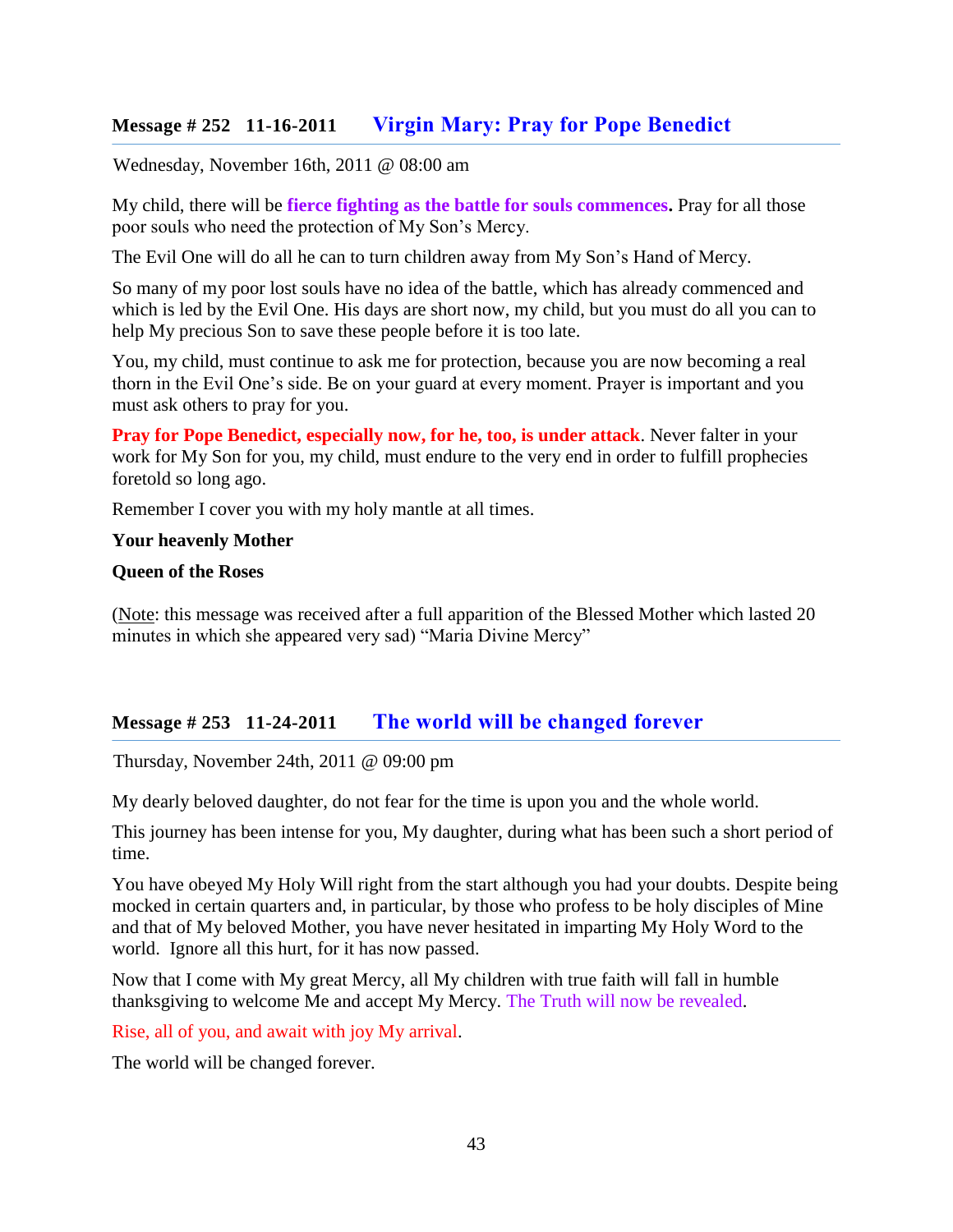Remember, it is because of My deep love for all of you, including those of you who mock My holy Word or who deny Me, that I come to save you once again.

Your Savior and Redeemer

Jesus Christ

## **Message # 254 11-27-2011 [I do not reveal dates](http://www.thewarningsecondcoming.com/i-do-not-reveal-dates/)**

Sunday, November 27th, 2011 @ 03:00 pm

My dearly beloved daughter, you must keep calm and composed and place all your trust in Me.

The time for The Warning is almost here and you must be patient. Pray, My daughter, that all of humanity can be saved through My Gift.

Please do not guess dates, for I have told you many times that I do not reveal dates.

They are not for your knowing. Be patient. The time for The Warning will be according to My Holy Will.

Place all your trust in me and leave everything in My hands.

Your beloved Jesus

## **Message # 255 11-28-2011 [Walk by My side and you will be spit on](http://www.thewarningsecondcoming.com/walk-by-my-side-and-you-will-be-spit-on/)**

Monday, November 28th, 2011 @ 08:00 pm

My dearly beloved daughter, you must remember that when you serve Me, your life will always be a bed of thorns.

Nothing will be easy, but know that when you are a Chosen Soul that it does not come without sacrifice. On this journey you undertake walking by My side you will be spit upon, tripped, mocked, kicked and tormented when you least expect it. All those who openly proclaim My word will also suffer the same indignities.

However it will not be until you accept these humiliations and trials, as being part of the cross you carry when you chose to work for Me, that you will mature towards the spiritual perfection expected of you.

Accept, My daughter, the humiliations, pain and suffering thrown your way. Surely by now you and all My beloved soldiers, who accept My most sacred instructions through these Messages, must know that it is I who walks by your side.

Your beloved Savior

Jesus Christ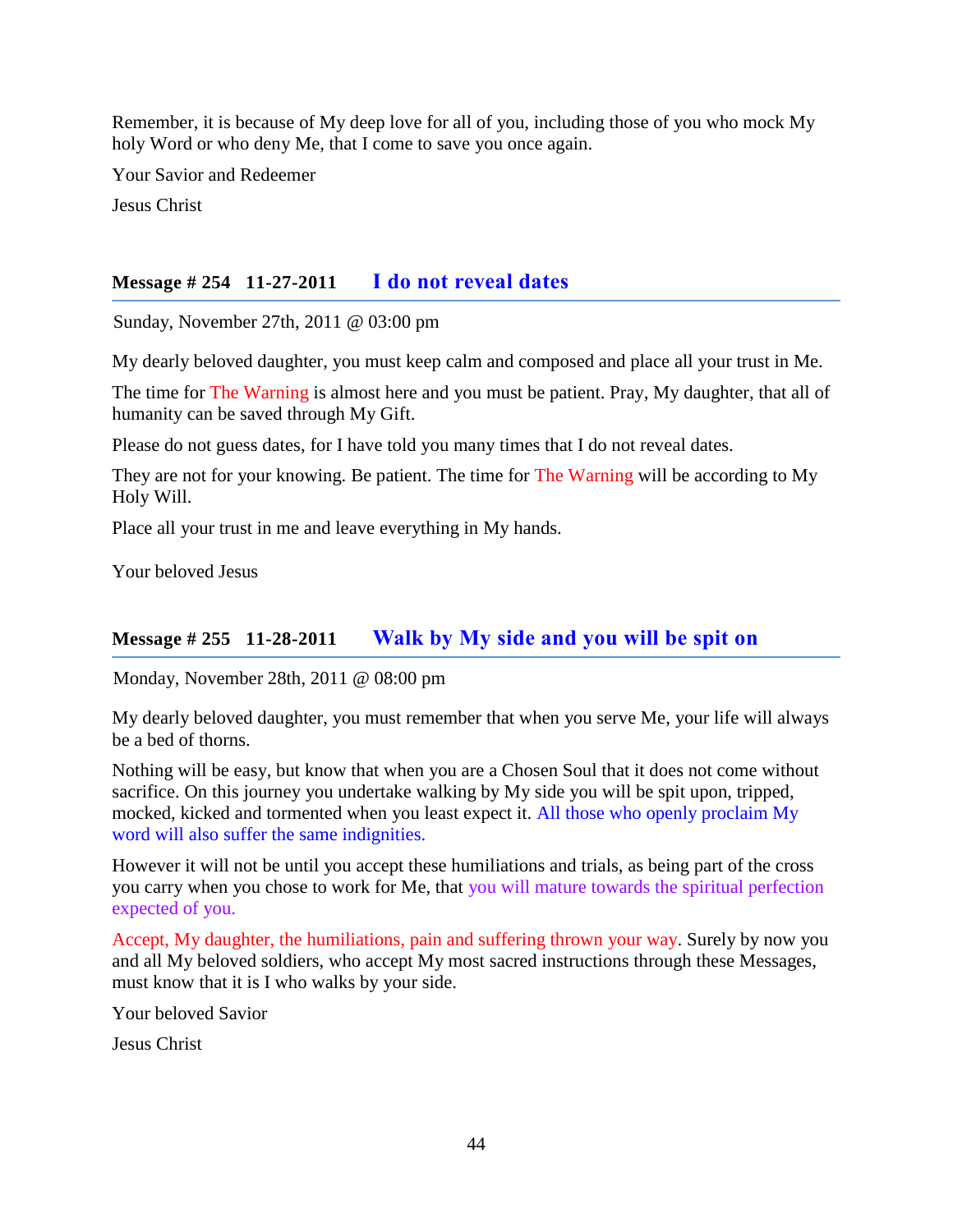# **Message # 256 11-29-2011 [Virgin Mary : My gift to defeat and destroy the](http://www.thewarningsecondcoming.com/virgin-mary-my-gift-to-defeat-and-destroy-the-serpent/)  [serpent](http://www.thewarningsecondcoming.com/virgin-mary-my-gift-to-defeat-and-destroy-the-serpent/)**

Tuesday, November 29th, 2011 @ 09:00 pm

My child, tell all those followers of my beloved Son Jesus Christ that they must seek my protection at all times. Satan's days are drawing swiftly to an end, and many children are vulnerable to his temptations.

By asking me for protection and my special graces, Satan will not harm my children or draw them away from my Son.

Everyone is a target of Satan today, as he roams everywhere seeking the ruination of souls. His attacks are most vicious when you are a devout follower of God and when you have a strong faith. His hatred for such souls will cause them pain and confusion.

He, the Deceiver, only has one goal and that is to seduce all souls in order that they will follow him, so that he can destroy their chances of eternal salvation.

Pray every moment you can spare, for my protection against the Evil One. I have been accorded the great Gift by my Heavenly Father to defeat and destroy the Serpent.

When you turn to me for help, I will always help you turn back to my Son for the solace you so desperately seek and which will soothe your soul.

Pray, pray, pray, and recite my Holy Rosary for it is the most powerful weapon to keep Satan away from destroying your life.

Thank you for responding to my call, my child, for I needed to remind you of the urgency of seeking my help, because you are under ferocious attack at this stage in your mission.

Go in peace.

Your Heavenly Mother Mary Queen of Heaven

### **Message # 257 11-30-2011 [I will save you from the horrors of your world](http://www.thewarningsecondcoming.com/i-will-save-you-from-the-horrors-of-your-world/)**

Wednesday, November 30th, 2011 @ 03:30 pm

My dearly beloved daughter, those so anxious to prove their love for Me very often find despair in their souls, which leaves them feeling empty of My love. This can be so unexpected that it can leave the soul in such a state of abandonment that it feels as if it will never recover from the feelings of helplessness and lack of faith.

Do not fear, children. Abandonment is something you will feel when you are close to Me. I felt the same abandonment while on earth by My beloved Father. I felt lost and lonely as I tried to communicate with Him many times. This is a tough trial that you will suffer when you are a true believer in God. It is Satan's way of pulling you away, so that after a while he hopes you will give up your search for Me and fall back into worldly ways, which will delight but fail to satisfy.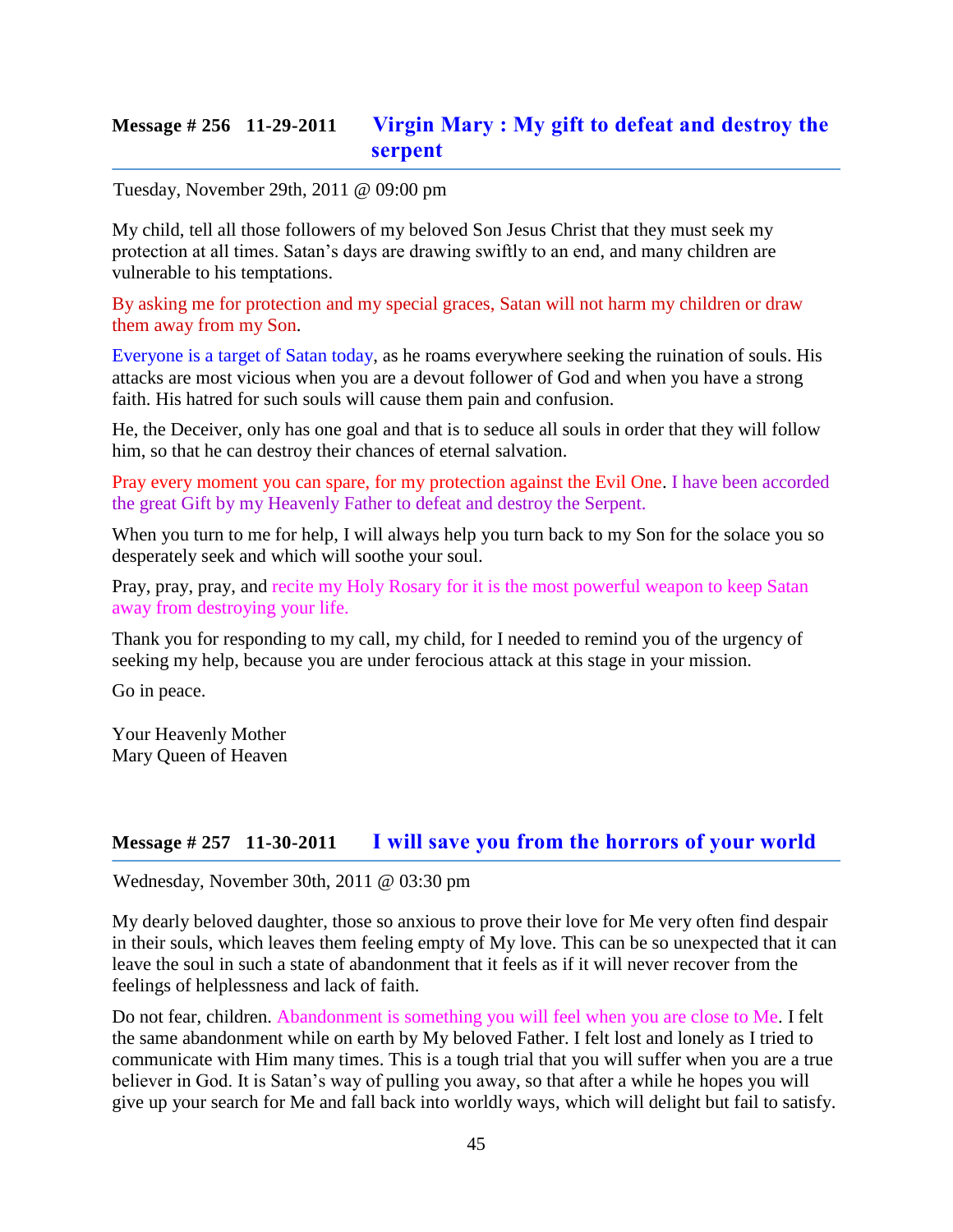Don't you know that prayer will prevent this from happening? Don't you realize that I allow this for your own good and as part of your training to gain a spiritual strength that is only achieved through this abandonment?

The ways of My Father are difficult for you, children, to understand. Just trust in Me, your Jesus, and call to Me to give you the graces you need to fight with Me to save your brothers and sisters. They must be saved from the wicked plans being orchestrated in your world by those powers seeking to control you through the very things you need to survive.

Remember, children, I am so close to all My followers that when The Warning takes place My Army will immediately surge to become a powerful adversary of Satan.

Hope, children, must never be lost. I will save you from the horrors of your world which is in total disarray caused by the lack of belief in My Eternal Father.

All this is about to change when the world will witness the proof it needs to accept the existence of God the Father.

Your Jesus Savior of Mankind

# **Message # 258 12-01-2011 A [Terrible War being orchestrated](http://www.thewarningsecondcoming.com/terrible-war-being-orchestrated/)**

Thursday, December 1st, 2011 @ 12:00 pm

My daughter, a great chastisement will befall the world in order to protect the innocent.

A great evil atrocity which could create a terrible world war is being orchestrated.

The hand of My Father will fall and punish those souls ensnared by Satan. They will not be allowed bring their wicked plan to fruition.

Few of you, children in the world, know what is really happening.

So careful are these groups that what you see enfolding before you when nation attacks nation is not quite as it seems.

There is a deliberate attempt being made to create a war to kill millions.

My Father cannot stand back. He must intervene.

Pray, Pray and Pray, children, for the salvation of souls.

Your beloved Savior Jesus Christ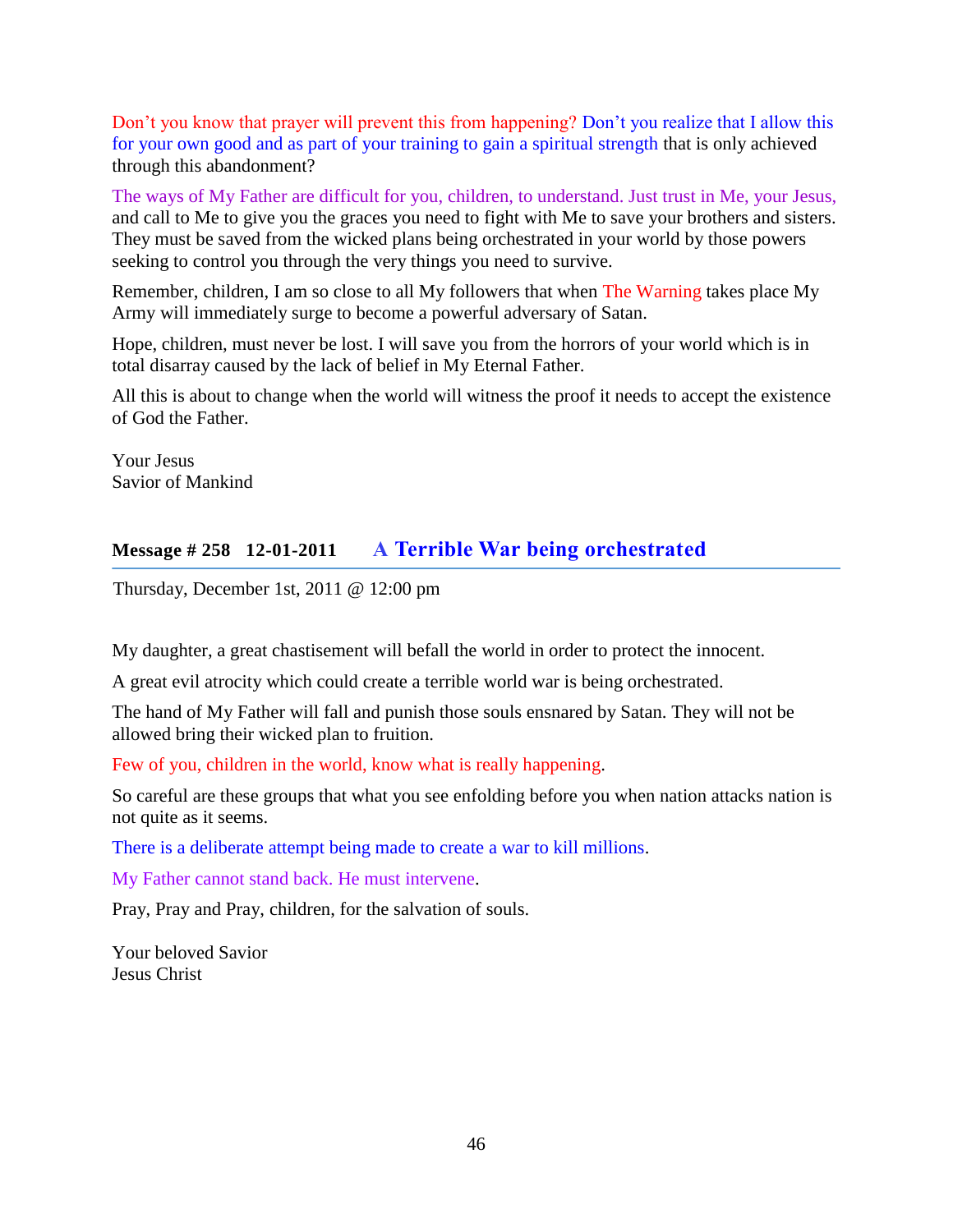## **Message # 259 12-01-2011 [Virgin Mary: Chastisement to take place](http://www.thewarningsecondcoming.com/virgin-mary-chastisement-to-take-place/)**

Thursday, December 1st, 2011 @ 11:00 pm

(This message was received after an apparition which lasted 30 minutes during which the Blessed Virgin Mary cried continuously much to the distress of the visionary Maria Divine Mercy who said it was heart breaking to witness)

My child, my sorrow at the wickedness so evident in the world breaks my heart when I see those lost souls plunging deeper into the abyss of darkness, out of which there is no return.

Satan taunts now, my children, as he swiftly steals the souls of those who have no love for God in their hearts. It is frightening, my child, that those same souls have no idea what they are facing after death.

My tears of sadness flow in an unending river of sorrow as I watch also the sheer torment and suffering which my Son is enduring right now.

**The hand of My Heavenly Father is ready to fall in chastisement now** in certain parts of the world. **Those nations planning a terrible atrocity to kill nations will be punished severely.** I cannot hold back the hand of My Father such is the breadth of His anger.

Pray for those who face this severe punishment. Pray for their souls. **Their actions must be stopped or they will wipe out the lives of millions** of my poor children. Their evil actions cannot be allowed; yet they will aim to cause terrible destruction on those other nations they see as being their enemies.

Pray, pray, pray, before the chastisement to ease the suffering of the innocents.

Your beloved Mother Queen of Sorrows

### **Message # 260 12-02-2011 [My Mercy covers all races, colors, religions](http://www.thewarningsecondcoming.com/my-mercy-covers-all-races-colours-religions/)**

Friday, December 2nd, 2011

My dear daughter, keep strong and think of the good news in that My Mercy will bring most of My cherished children back into the bosom of My Sacred Heart.

Those poor unfortunate souls, who have pledged their lives to wickedness, need your suffering so that they can be saved. While this is extremely difficult to understand, and from a human point of view, very hard to take in, you must trust Me. Your own suffering and that of My devoted followers goes towards the salvation of souls. None of it is wasted. **This sacrifice is a gift to Me. Remember suffering also eases My burden.**

Weary from my own suffering, My daughter, **I look forward to embracing My children finally as one with My Eternal Father.**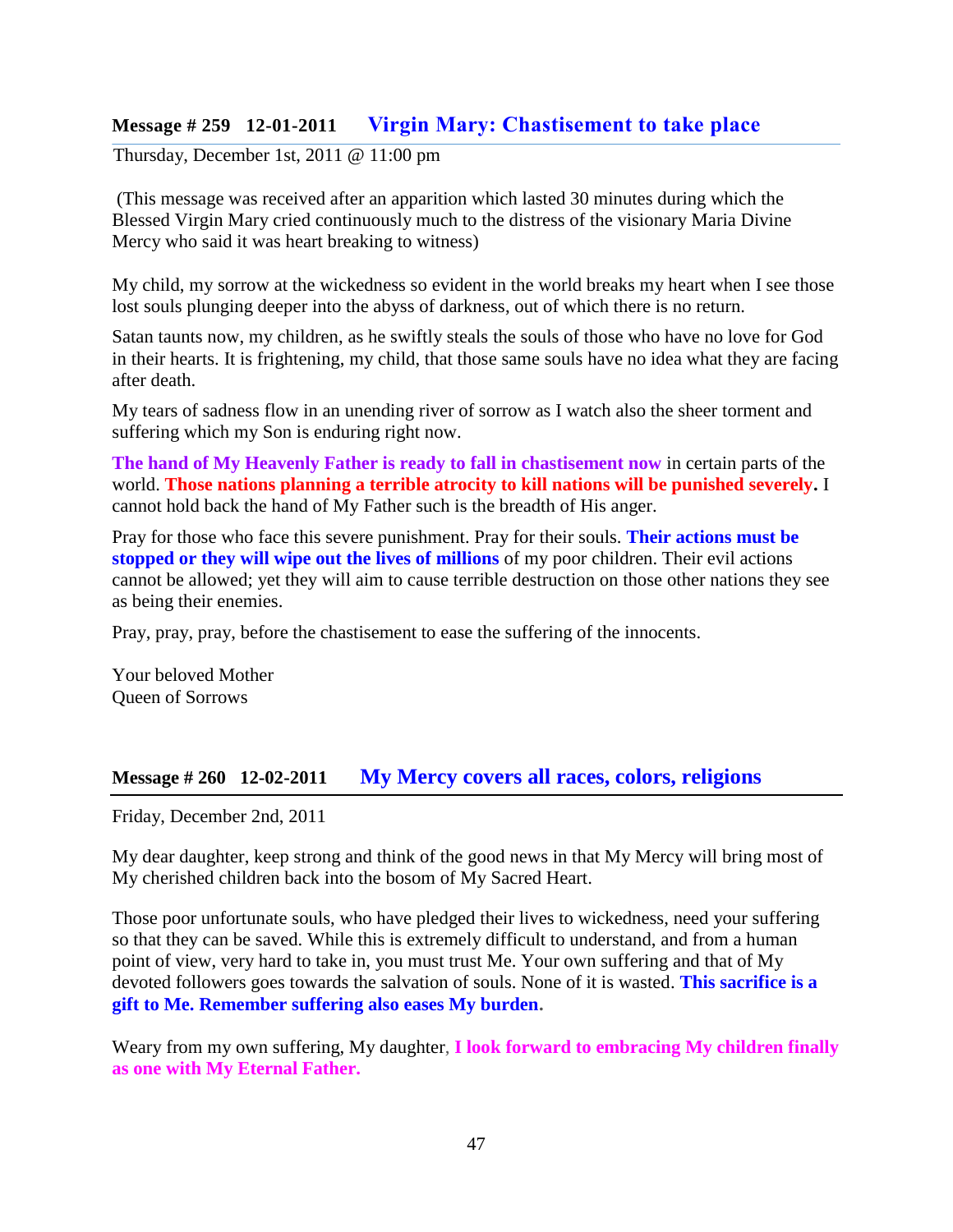Think of it like this. When any loved member of a family emigrates and returns home after many years, how much excitement there is. How much rejoicing. Think of the longing a parent has for a son or daughter they have not seen for many years and how much the reunion means.

I love all of you, children, with an abiding passion. I am looking forward to our reunion when I can embrace each one of you tightly in My arms and hold you close to My Heart. My family is ready to reunite at last for the first time since Paradise was created for Adam and Eve.

I pour out My love and mercy, so that it covers all My children in every corner of the world covering all races, all colors, all religions, and all sinners.

Await this great moment in time. Finally, the wretched hatred, suffering, unease, mistrust, greed, violence, and other evil will disappear for good. Imagine what this will be like, children. A new wonderful Era of Love and Peace in the world.

Let no one miss this life of eternal happiness. Would you wish for any of your brothers or sisters not to be included. For if they weren't, they would suffer eternal darkness in the fires of Hell for eternity. Remember that children. Eternity. There can be no going back after then.

Pray that all souls can inherit this Paradise. Pray for those souls you are personally concerned for. Pray for all souls.

Your Jesus Savior & Redeemer of all Mankind

## **Message # 261 12-03-2011 [Prophets to prepare for My Second Coming](http://www.thewarningsecondcoming.com/prophets-to-prepare-for-my-second-coming/)**

Saturday, December 3rd, 2011

My dearest beloved daughter, it is with great dismay that I watch those followers of mine who reject My most holy Word through these Messages. How this saddens Me.

I ask My children everywhere to pray for those who reject God in their lives. However, I also urge prayer for those followers of mine who have ignored or forgotten that My Second Coming will happen and that it cannot be stopped. This is an important Event and all of you must be prepared for it.

Prophets were sent into the world to herald my Birth. Prophets were sent also by My Father to prepare souls for salvation right from the beginning. Prophets are now being sent into the world to prepare mankind for My Second Coming.

Wake up, all of you who profess to know Me. If you know Me then recognize My voice when I call out to your hearts. So many not only reject these messages but reject Me too.

Let those who so quickly condemn Me, by denying My pleas given to the whole world through these Messages, understand this.

By turning your back stubbornly on My Word given to you now, you are denying Me the prayers I so badly need from you at this time. You, of all people, who profess to know Me, hear what I have to say to you.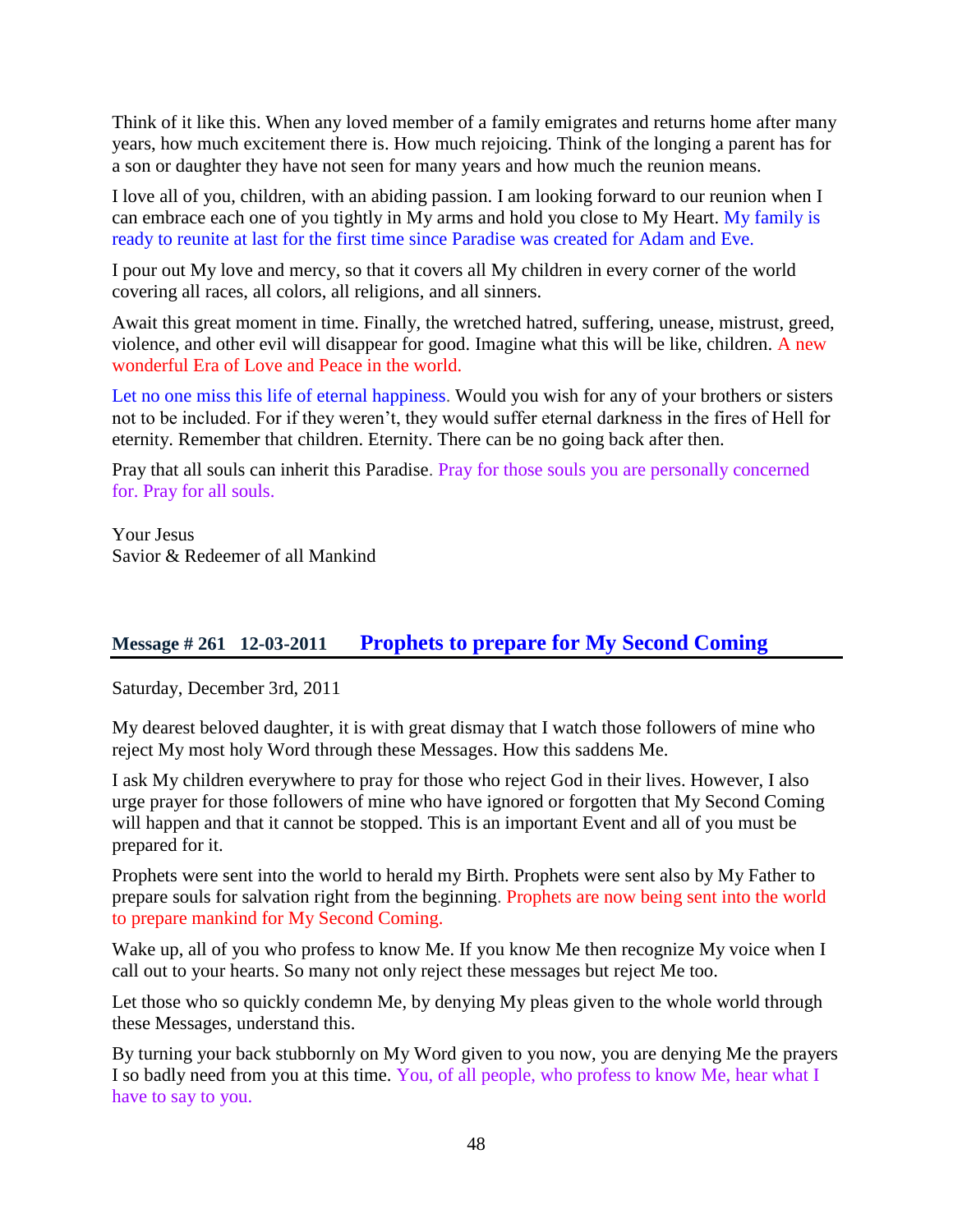Your cruelty pierces My heart. Your lack of generosity means that your prayers are not being offered as they should be for the salvation of souls.

Where is your humility, and why do you disguise your distaste for My Holy Word with a false humility?

You must invoke My Holy Spirit to guide you to Me, so that you will work for Me with complete love in your hearts.

Never be boastful of your knowledge of Scriptures. Never use your knowledge of My Teachings to humiliate another. Never slander, abuse, look down on others, or mock them in My Name. For when you do this, you offend Me greatly.

Wake up, children. Prepare your souls and be generous of spirit, for the time is short now.

Your beloved Savior Jesus Christ

## **Message # 262 12-05-2011 [Time for My Second Coming is almost here](http://www.thewarningsecondcoming.com/time-for-my-second-coming-is-almost-here/)**

Monday, December 5th, 2011

My dearest daughter, preparations for  $My$  Warning to prepare mankind are complete.

I want to thank My precious followers who have, through their love for Me, helped save so many millions of souls.

The time for My Second Coming is almost upon the world. So many, however, are still not prepared but My Mercy will protect them.

My arrival will be a glorious Event and men, women and children will drop down on their knees in joy, wonder, and with love in their hearts for Me their Divine Savior.

Many will experience sheer relief, for man could not survive the torment which is being inflicted on him by Satan and his millions of dark angels, who are hidden in every part of the world and who are causing terrible pain.

They, Satan's demons so ignored by many of My children, because they simply don't believe they exist, are causing desperate unhappiness in the world.

They create hatred between men, envy, jealousy, and a desire to kill. They do not have much time left, children, because I, Your Savior, will return soon as promised.

Pray, all of you, to save all souls in the world, so that they too are ready for the New Paradise on Earth.

Your Savior

Jesus Christ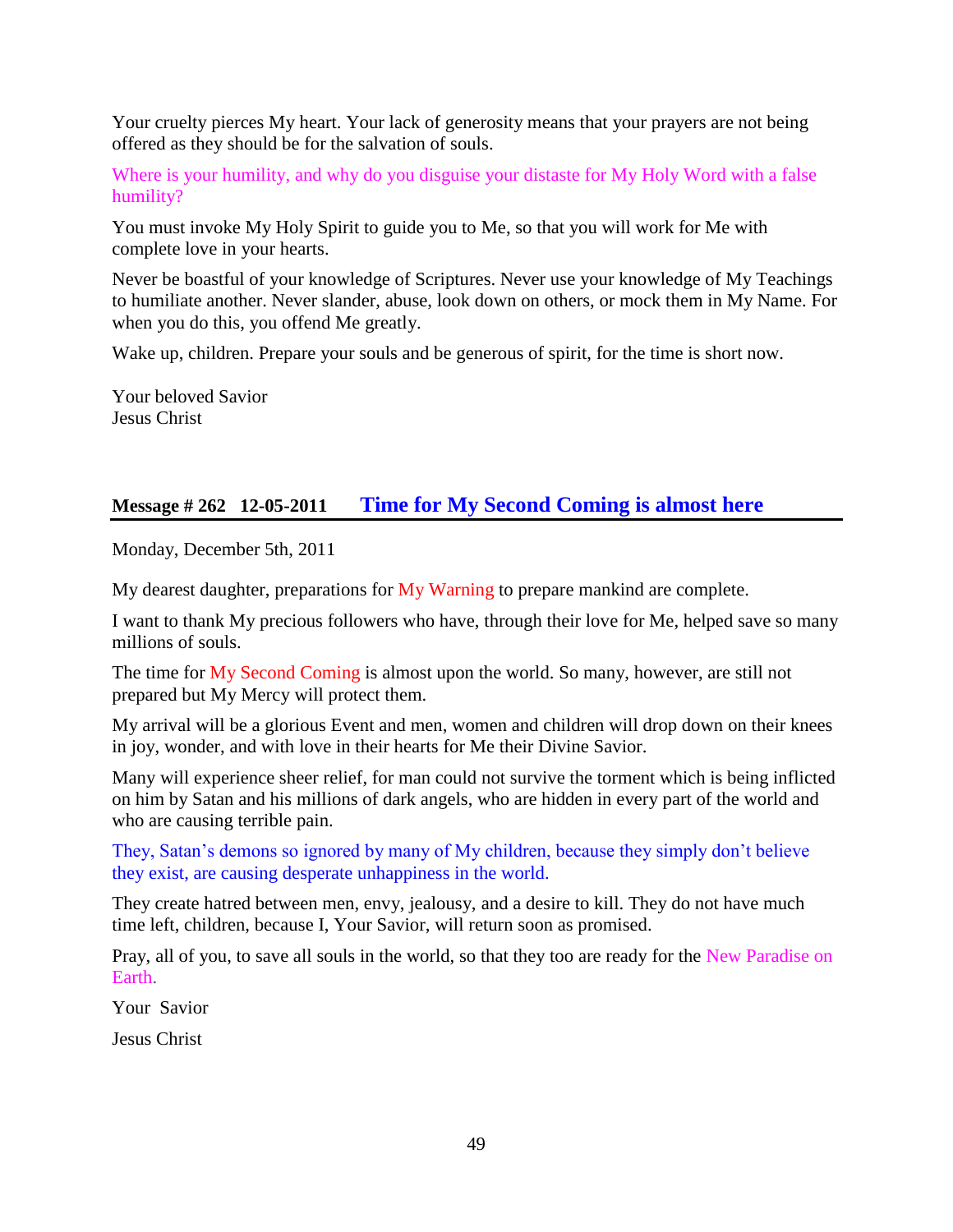### **Message # 263 12-07-2011 [Call on non-believers to turn](http://www.thewarningsecondcoming.com/call-on-non-believers-to-turn/)**

Wednesday, December 7th, 2011

My dearest beloved daughter, today I wish to call on all those non-believers and those weak of faith. In particular, I call out to those so submerged in the ways of materialism and those living in a cocoon of riches with no time for their spiritual well-being.

You, My children, worry me the most for you are so far removed from Me. Yet, I love you deeply and hope that, when The Warning takes place, that you will respond to My call instantly.

How I yearn for you, children, to know Me and understand how your worldly possessions have placed a veil of armor which blocks you from the light of the Truth.

It will be for you that the greatest sacrifices of suffering will be made by my victim souls.

Please open your minds and draw towards me so I can take you and all those close to you with me and the rest of mankind into the New Paradise.

Your beloved Jesus

Redeemer and Savior of all Mankind

### **Message # 264 12-08-2011 [Virgin Mary: I experienced the same suffering](http://www.thewarningsecondcoming.com/virgin-mary-i-experienced-the-same-suffering/)**

Thursday, December 8th, 2011

My child, when I gave birth to Jesus Christ, the Redeemer of all mankind, I was like any mother. My love for this Child was so overwhelming I cried tears of great joy when I first saw his beautiful face. Yet, I knew that the role I had accepted would not be easy, although I never realized, at the time, how difficult this journey would be.

When I looked into the precious face of my cherished Child nothing mattered only my desire to protect Him at all times whatever the cost.

**My heart was conjoined with that of my Son then as it is today**. This same heart suffered in union with Him through every moment of His life on earth.

Every joy He felt I, too, could feel. **His laughter brought a smile to my face.** His sorrow pained me deeply.

**His torture during His crucifixion was felt in every bone in my body**. **Every nail which pierced His flesh pierced mine.** For every punch and kick He received at the hands of His persecutors I felt also.

I experienced the same suffering, **yet I was not present for much of the torture inflicted on Him,** which was hidden from me and His disciples.

**Today I suffer with my Son just as it was then**. When He is mocked in the world today and ridiculed in public, on the stage and in the media, especially by atheists, I cry tears of bitterness.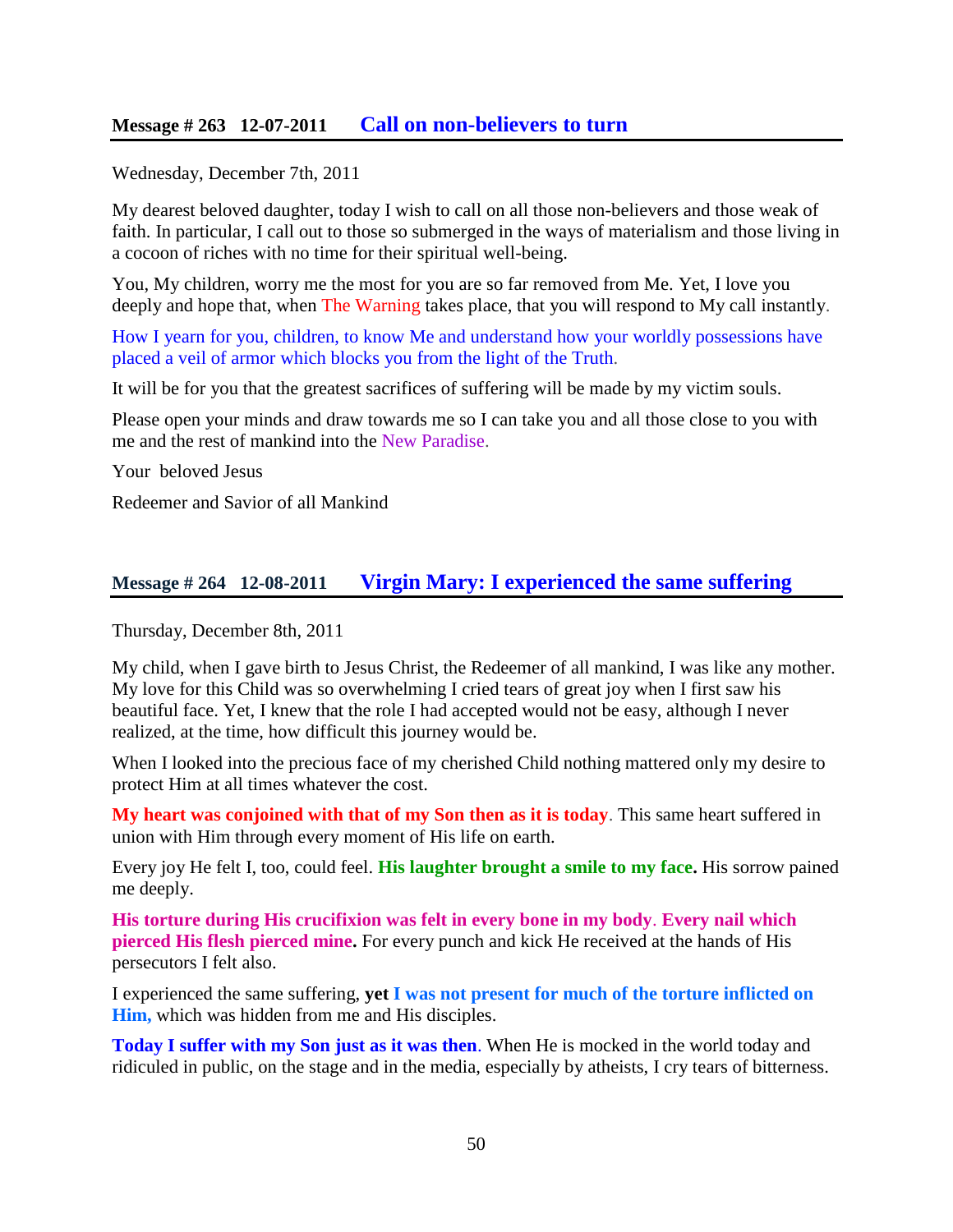When I see my precious Son weeping at the sins he witnesses every day, I, too, weep with Him. **I see, feel, and witness His on-going suffering for mankind**.

Jesus Christ, the Savior of Mankind, has suffered for all of you but loves all of you very much.

I will do everything I can to fulfil His dearest wish to save every single soul on earth from the clutches of the Evil One.

When this Mission has succeeded then, and only then, can I rejoice in final peace when my children reunite as one in the New Paradise.

Pray, my child, that all those who pray for the salvation of souls that not one soul is excluded.

Go in peace and continue this most important mission for my beloved Son.

I will protect you at all times.

Your beloved Mother Queen of Heaven

(This message was received after Mass and immediately after a private apparition in front of her statue which lasted 20 minutes in which the Virgin Mary remained solemn with her veil blowing)

### **Message # 265 12-09-2011 [Attempts to introduce world currency in Europe](http://www.thewarningsecondcoming.com/attempts-to-introduce-world-currency-in-europe/)**

Friday, December 9th, 2011

My dearly beloved daughter, how I wish My children, especially those suffering in Europe under the oppression, would just turn to My Father for help.

The evil group I have referred to, time and time again, are **now moving closer in their attempts to control all my poor children in this part of the world.**

They, **innocent pawns in a ruthless plan to introduce a world currency in order to control the whole of Europe,** must pray hard now for help from God the Almighty Father.

Never give in, children, to the **persecution, which is being perpetrated behind closed doors.** Pray to mitigate these circumstances. Call on God the Father, in My Name His beloved Son Jesus Christ, to avert this crisis and say:

#### **"God the Father, in the Name of Your beloved Son Jesus Christ, I beg of You to stop this abomination to control Your children. Please protect all Your children in these terrible times, so that we may find peace and dignity to live our lives free from the Evil One."**

My daughter, prayer can and will bring these sinister plans to an end.

God the Eternal Father will, as I have said, chastise those responsible for this evil plot, should they not turn back to the belief in their Almighty Creator.

Trust in Me. Trust in My Eternal Father, and pray that this persecution be halted, before the real plan to destroy, control, and damage these souls is eventually revealed.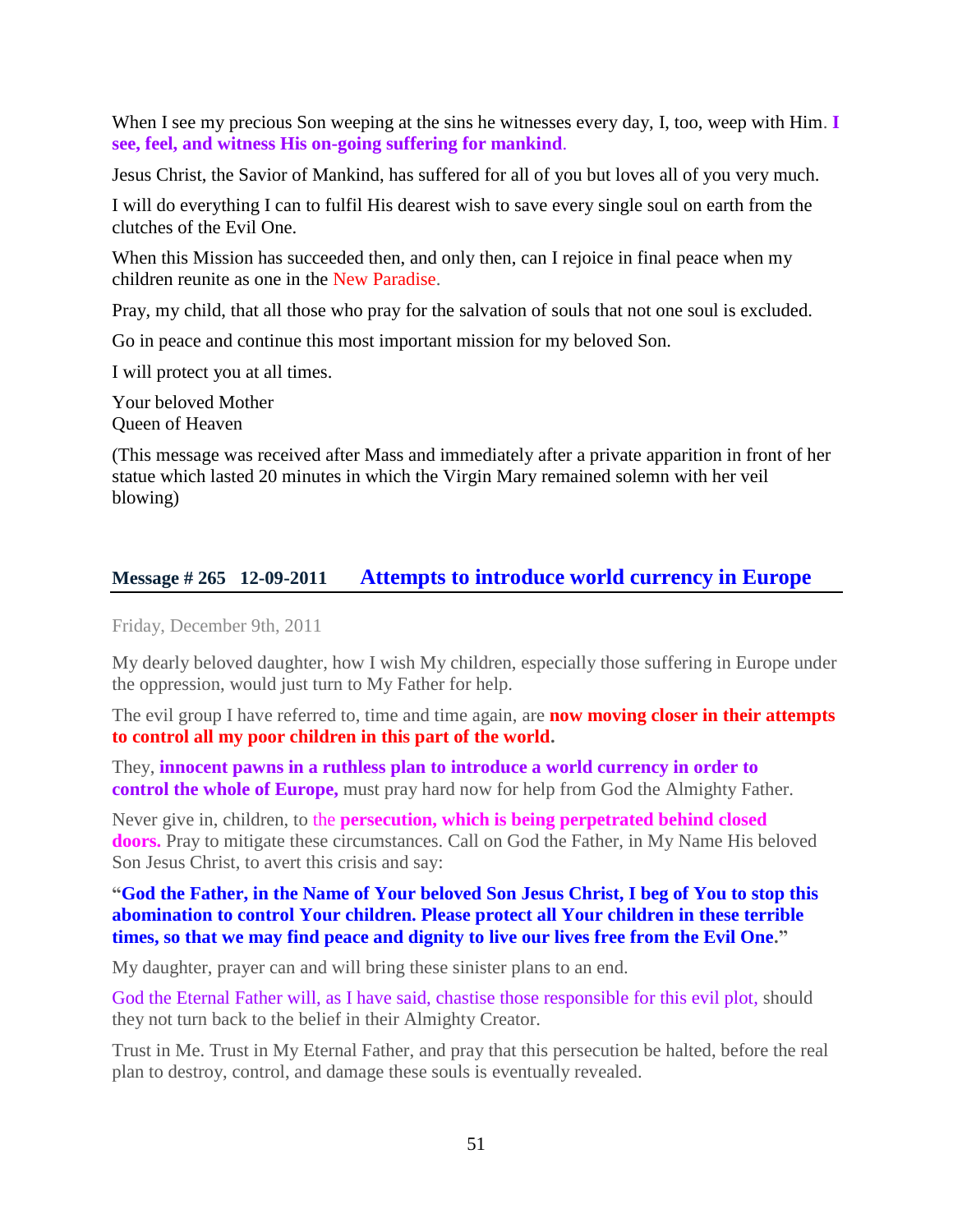# **Message # 266 12-11-2011 [God the Father: Promise of Immunity for those](http://www.thewarningsecondcoming.com/god-the-father-promise-of-immunity-for-those-who-reject-jesus/)  [who reject Jesus](http://www.thewarningsecondcoming.com/god-the-father-promise-of-immunity-for-those-who-reject-jesus/)**

Sunday, December 11th, 2011

My precious daughter, thank you for responding to this important calling from the Heavenly realm when I asked you to accept the mystical union with My precious Son Jesus Christ.

I am present in My Son Jesus as he is in Me united with the love of the Holy Spirit. Your soul, therefore, is now entwined with Mine and everything will become much clearer to you.

My child, you are being molded into the creature I so desire, so that you will be made worthy in full for this divine Mission. Tears of divine intervention were given to you, so you could recognize instantly this new unexpected calling. Now that you have shed your tears, cry no more for only happiness will reign in your soul from now on.

My daughter, it saddens Me that **no one recognizes Me any more in the world. Many have forgotten Me completely. I mean nothing to so many of My children**.

You must help Me, daughter, when I manifest My Presence, so that I am recognized through prayer.

Please pray that the whole of humanity will accept the Gift of New Life which will now be given to them by My Beloved Son Jesus Christ.

No one truly understands My concern for those souls who reject Me or the existence of the Savior I sent into the world.

These poor souls, so full of logical explanations used to arrogantly dismiss My existence, are lost to Me at this time. Their only salvation (as many will reject the offer of Divine Mercy during The Warning) will be through the prayer of those children who love the Father.

So many, **who do not accept Me, still know very little about Me**. I am a God of Paternal love, a Heavenly Father who watches over each child of Mine. The strong, the weak, the sick, the good and the wicked. No one is excluded from my infinite love no matter how black their soul is.

I urge you, children, to pray to Me in the Name of My Son, in atonement for all the sins of mankind

My Son will envelope the whole of humanity now, and when the Illumination of Conscience is past, your prayers are truly needed at that stage. Your prayers, children, will help save those people who will defiantly continue to reject the Mercy My Son will show them.

**My solemn promise, children,** is that all those of you who call on Me on behalf of My beloved Son Jesus Christ to save your brothers and sisters that they will be granted immediate immunity. Special graces will be given to each of you who pledges a full month of prayer for their souls. Here is what I request you to say: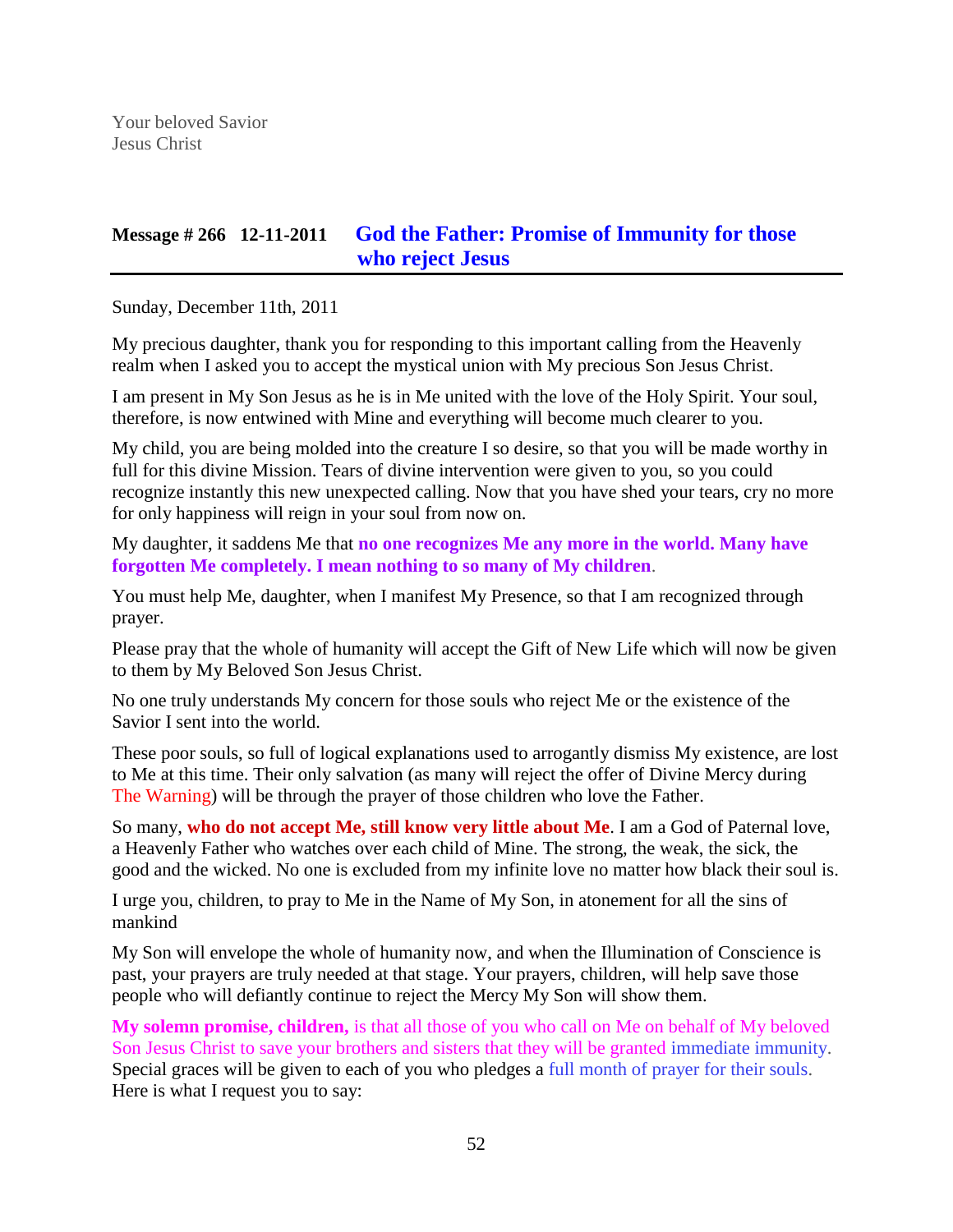**"**O Heavenly Father, through the love of Your beloved Son, Jesus Christ, whose passion on the Cross saved us from sin, please save all those who still reject His Hand of Mercy. Flood their souls, dear Father, with Your token of Love. I plead with You, Heavenly Father, hear my prayer and save these souls from eternal damnation. Through Your Mercy allow them to be the first to enter the New Era of Peace on Earth. Amen**."**

Your Heavenly Father God the Most High

(Note of Clarification : the immunity will be granted to those for whom you pray).

## **Message # 267 12-11-2011 [Transition into New Paradise will be swift &](http://www.thewarningsecondcoming.com/transition-into-new-paradise-will-be-swift-without-suffering/)  [without suffering](http://www.thewarningsecondcoming.com/transition-into-new-paradise-will-be-swift-without-suffering/)**

Sunday, December 11th, 2011

**I come to you today with great joy in My Sacred Heart as your spouse.** You, My daughter, have accepted this most sacred request to join me to save souls.

It will be through your humble obedience that much will be expected of you now. **Fear will be obliterated as you move forward**, as a result of My special bequest, to devote your life to my ardent wish to save humanity from the depths of Hell.

Your work, guided by My Divine hand, is now completely sacred and free from any kind of interference by the Evil One.

No more doubts will assail you, but know this. **My Word to you will be violated and torn asunder**. **Every attempt will now be made to sully these Holy Messages even from those who profess to know Me.**

Your suffering will be accepted by you from now on with complete surrender and joy in your soul. My strength, given to you by the power of the Holy Spirit will startle you. You will rise with complete conviction of heart and with a quiet but determined confidence to deliver My word throughout the whole world.

**No man will or can stop you in this work. No man can prevent you from this most sacred pure calling from the Heavens.**

You, My daughter, are ready to become a lifeline for those souls drifting in the wilderness. They will respond to the call of these Messages, no matter how hardened their hearts are. Many will not know why this is happening to them. It will be by the power of the Holy Spirit, which will ignite a flame of love and joy in their souls that will draw them to Me through these **My urgent pleas to bring My children back into My sacred Arms.**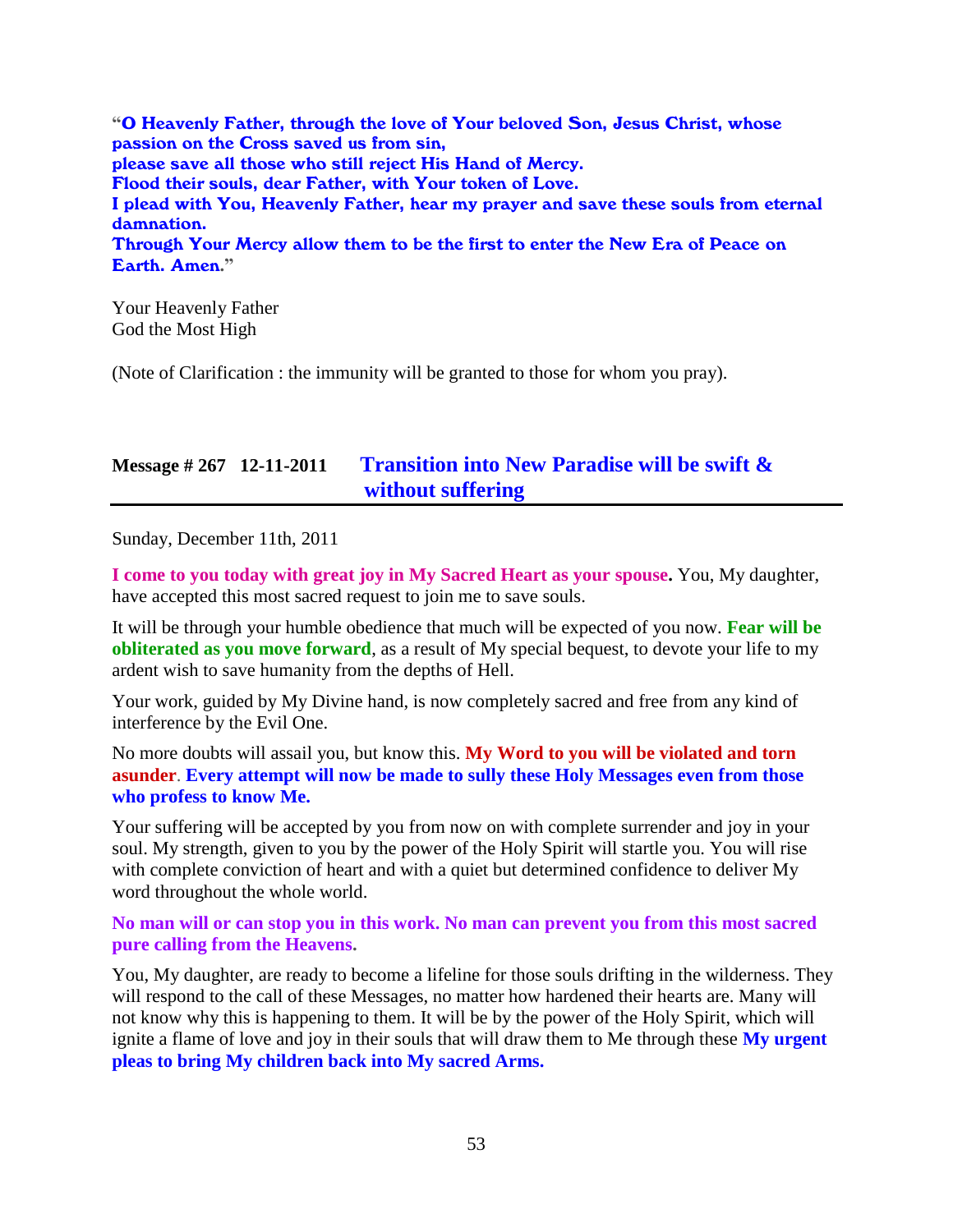Thank you for responding to this special request to **become My spouse in final union with Me.** This contract, when you hand me over your soul completely, will allow me the freedom I need to conclude this Mission successfully for which you have been chosen.

Go now, My precious daughter, and help Me to fulfil My promise to mankind. **My Return will be to reclaim My precious children and take them into the New Era of Peace.** This transition into the New Paradise will be swift and without suffering because of your gift to Me.

Tell My children My Heart is swollen with joy at this time as the time to celebrate My Birth draws close.

I love you.

Your beloved Savior and Redeemer Jesus Christ

## **Message # 268 12-12-2011 Spiritu[al Jealousy is a terrible thing](http://www.thewarningsecondcoming.com/spiritual-jealousy-is-a-terrible-thing/)**

Monday, December 12th, 2011

My dearest daughter, spiritual jealousy is a terrible thing and afflicts many of My Visionaries.

It also afflicts those followers of Mine who feel isolated and somewhat **disappointed when I chose certain souls to help Me save humanity**. Instead, they must know that I love all of them equally.

#### **How it breaks My heart when Chosen Souls, especially, feel threatened by other chosen souls.**

Each soul I chose is given a different task and asked to follow various paths. The common denominator is always the same. I desire that all of My Visionaries, Seers, and Prophets undertake a sacred mission to save souls.

I use different souls, humble of heart, to achieve My aims.

Satan will always try to turn the hearts of My chosen souls by taunting them. **He knows how to touch a raw nerve in their souls by telling them that other chosen souls are more important than they are.**

After that he creates a feeling of hurt in their hearts and jealousy. This means that, instead of loving one another and keeping in a state of grace, they are tempted to look down on each other. In many cases they immediately dismiss each other and allow the sin of pride to invade their souls.

So many of My followers not only dislike My chosen Visionaries and Seers, they can treat them with contempt. **Just the way in which I, too, was treated by the self-righteous Pharisees.**

During my time on earth, they probed and probed every word which came from My lips. Every cunning challenge was presented to trip Me up, so they could prove I was a liar. So too will My modern day Prophets and Visionaries be treated.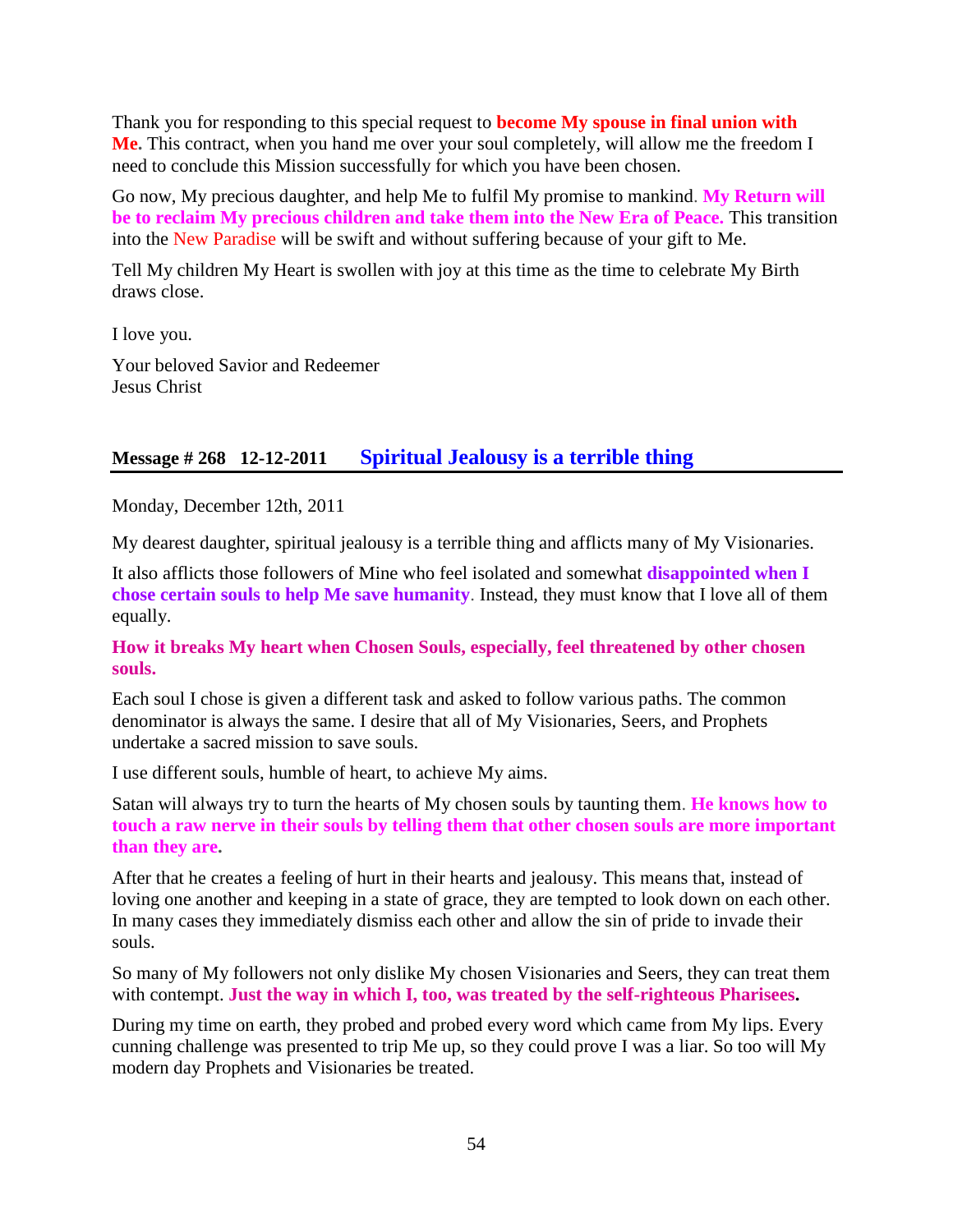Satan torments those followers of mine by planting doubts in their minds about My Messengers because he wants to discredit My Holy Word. That is his goal.

Pray hard that each of you may be given the graces to respect My Word through the pen of My precious Seers.

Visionaries never fall into the trap of succumbing to spiritual jealousy. It is unbecoming and pierces My heart like a sword.

Love one another.

Show respect and honor for each other in My Name.

That is the most important lesson.

If you find this difficult to do, then all other works for me will be pointless.

Your Teacher and Savior Jesus Christ

# **Message # 269 12-13-2011 [I can't bear to think of those souls dragged by](http://www.thewarningsecondcoming.com/i-cant-bear-to-think-of-those-souls-dragged-by-satan-into-hell/)  [Satan into Hell](http://www.thewarningsecondcoming.com/i-cant-bear-to-think-of-those-souls-dragged-by-satan-into-hell/)**

Tuesday, December 13th, 2011

My dearest beloved daughter, preparations are important for all of my followers as The Warning draws closer.

All those **believers must pray hard for the forgiveness of their sins in order to avoid the pain of Purgatory, which most people in the world will experience immediately after The Warning for a short time.**

Pray, **pray for all those who will be traumatized** when they see the condition of their souls when their sins are revealed to them during The Warning.

They must understand that their sins must be revealed to them before they can be cleansed of all sin, **so they can enter into My New Paradise on Earth** – the New Era of Peace, Love and Happiness, which each of My children must inherit.

My Heart is full of joy, because I bring this great gift to mankind. Yet, My sadness lingers because of **those who will simply reject the chance of this new life.**

**I need so many prayers, children, so that Satan can be stopped** from stealing their souls. He will continue to do this right up to the last minute.

**I cannot bear to think of those souls who will be pulled from Me, screaming and kicking in protest as he and his minions drag them into the depths of Hell**.

Help me, children, to prevent this through your prayers.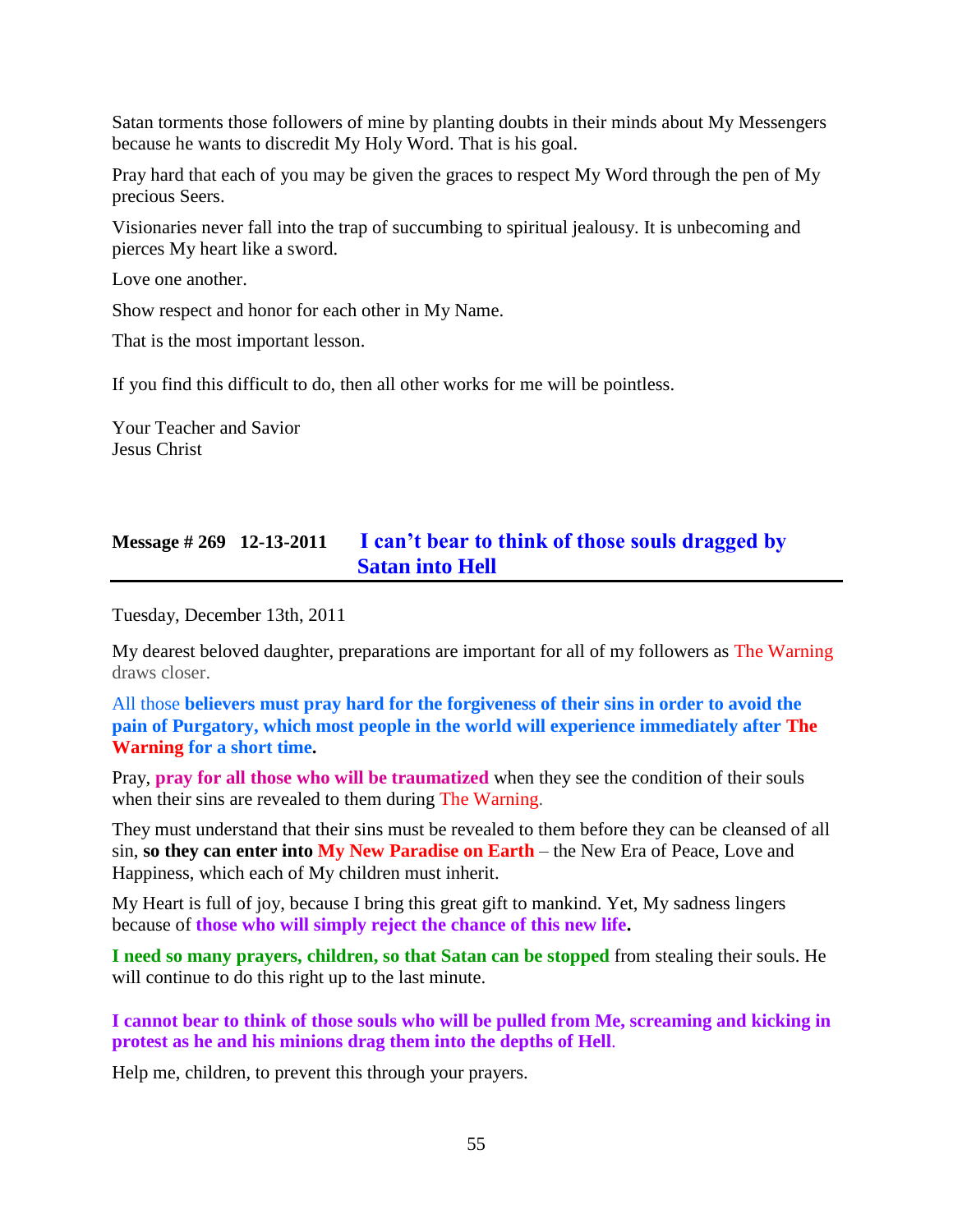Children, these souls must reject Satan and his ways outright if they are to enter the New Paradise. They must either turn to Me willingly or not at all.

#### **They have two choices, the New Paradise on Earth or the depths of eternal damnation in the company of Satan.**

**Never ever doubt the existence of Hell,** children. Be aware that every blackened soul, upon death, is dragged by Satan's demons into Hell and tormented for eternity. For all his promises, Satan has created a horrific state of torture for such souls. Because of his hatred for humanity, these souls will suffer beyond their endurance. Yet, endure they must, for all of eternity.

Don't these souls know what Satan's promises deliver?

Don't they know that riches, fame, and seductive materialism will create a clear pathway straight into the arms of the Evil One?

Wake up all of you while you can. **Save yourselves and those poor misguided sinners from this terrible end to your existence.**

#### You do not have much time.

Let prayer for these souls begin today.

Your Savior

Jesus Christ

## **Message # 270 12-14-2011 [Second Coming to happen soon after The Warning](http://www.thewarningsecondcoming.com/second-coming-to-happen-soon-after-the-warning/)**

Wednesday, December 14th, 2011

My dearest daughter, you must always trust in Me and know that not one single Message given to you will ever be contaminated.

You are firmly held in My most Sacred Heart and your hand is being guided by My hand.

Only My Holy Word can and ever will be written by you to impart My Messages for the whole of humanity.

You must not keep trying to establish the date for The Warning. I cannot reveal this date for that is not according to the will of My Eternal Father. The Warning will happen most unexpectedly and when man is caught unaware.

Time is very short, so spend as much time praying hard to save souls. All souls.

Chastisement has been withheld and will only occur if man fails to repent and returns in large numbers back to his wicked ways after The Warning.

My Father has given permission to herald My Second Coming within a very short period of time on earth. It will happen soon after The Warning. All souls need to be fully prepared.

The next **Crusade Prayer (14)** to save souls is as follows: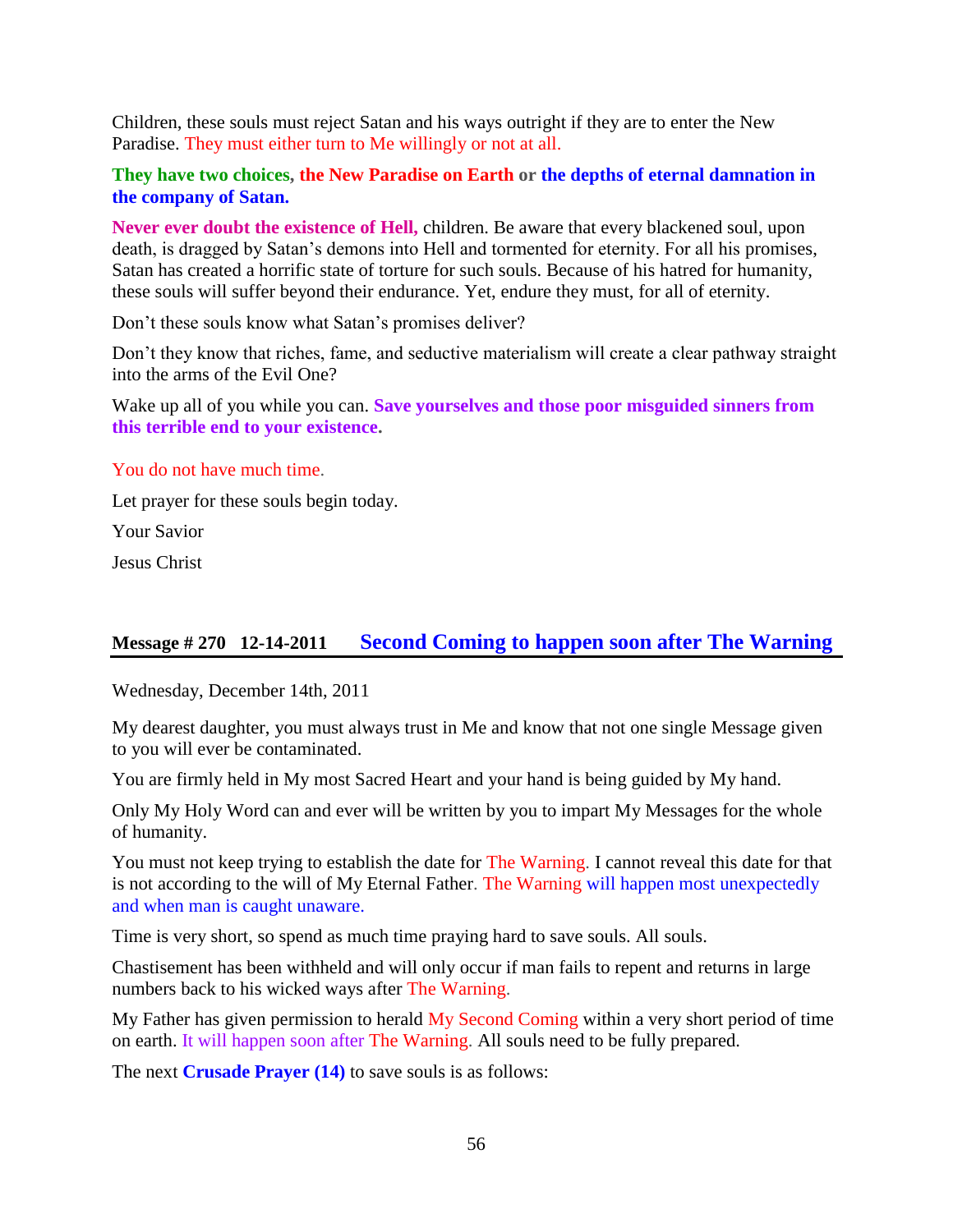O Almighty Father, God the Most High,

please have Mercy on all sinners.

Open their hearts to accept salvation and to receive an abundance of graces. Hear my pleas for my own family and ensure that each one will find favor in Your loving Heart.

O Divine Heavenly Father, protect all Your children on earth from any nuclear war or other acts, which are being planned to destroy Your children.

Keep us from all harm and protect us.

Enlighten us so we can open our eyes, hear, and accept the Truth of our salvation, without any fear in our souls. Amen.

Go in Peace.

Your Loving Savior Jesus Christ

# **Message # 271 12-15-2011 [My children have been stripped bare in this year of](http://www.thewarningsecondcoming.com/my-children-have-been-stripped-bare-in-this-year-of-purification/)  [purification](http://www.thewarningsecondcoming.com/my-children-have-been-stripped-bare-in-this-year-of-purification/)**

Thursday, December 15th, 2011

My dearest daughter, the year of purification is almost complete and My children everywhere are now prepared for The Warning as a result.

Many of **My children have suffered terribly in 2011**. Wars, violence, murder, and hatred, all of which was masterminded by Satan's army, have maimed and killed those precious souls of mine. These wicked powers will suffer a terrible punishment if they do not repent after The Warning takes place.

Many of **My children have been stripped bare of material comforts** and have suffered hardships they have never had to endure before.

**These trials were created and inflicted on mankind by Satan,** but were allowed by Me in order to purify souls. Cruel you may think, My daughter, but it was necessary to prepare humanity and to establish humility in their souls.

Now, more pure in My eyes, their hearts have been opened to accept the Truth of their eternal life. This means that **fewer will suffer during The Warning,** because they have undergone this persecution.

My children are now ready to receive My Gift of Mercy. Time is almost upon the world. Be patient, My daughter. Never expect Me to give the world a date, for it is not for your knowing as I have told you many times before.

Trust in Me completely and you will be at peace.

I will bring My Gift of The Warning when the time is right and when My children least expect it.

Your beloved Jesus Redeemer of Mankind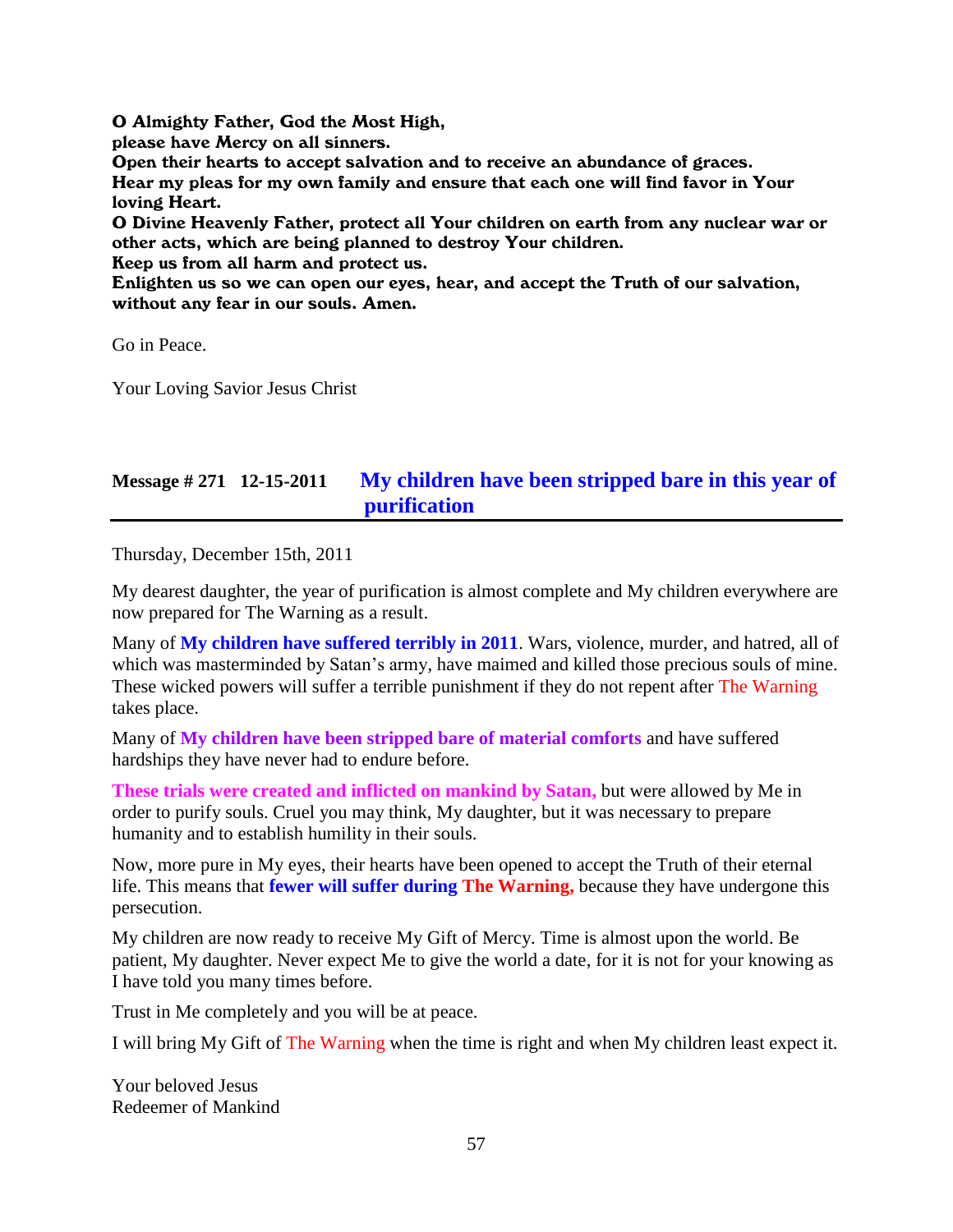## **Message # 272 12-16-2011 [Virgin Mary: End times Prophet guided by the](http://www.thewarningsecondcoming.com/virgin-mary-end-times-prophet-guided-by-the-heavens-2/)  [Heavens](http://www.thewarningsecondcoming.com/virgin-mary-end-times-prophet-guided-by-the-heavens-2/)**

Friday, December 16th, 2011

My child, I come to you to bring you comfort of heart. You, my strong child, will from now on be able to bear suffering to such an extent that you will welcome it, and therefore prove your endurance while fighting to **proclaim the Word of my precious Son Jesus Christ.**

You, my child, are torn. Each day presents new and more challenges in this work, many of which are difficult.

Now is the time to **pick up your armor without any fear.** March onwards and fight for my Son to **ensure that his holy Word is heard quickly** around the world. As quickly as you can. Do not delay. Do not allow distractions.

I love you, my child. You are fully protected from harm. Do you not notice how little you are affected now when attacked by others for this work? This is the grace of armor.

**Fight the battle against Satan with your army of warriors and help save all of mankind.**

You are the true **End Times Prophet** guided by the Heavens to help convert the world. Help will be sent quickly. Prepare. Rejoice, for this is a great gift.

You are being guided every step you take, so just trust in Jesus and obey My Heavenly Father at all times.

Be brave, courageous, and march without fear in your soul.

Your heavenly Mother Queen of the Angels

# **Message # 273 12-17-2011 [Virgin Mary: Hope must never be shunned in favor](http://www.thewarningsecondcoming.com/hope-must-never-be-shunned-in-favour-of-fear/)  [of fear](http://www.thewarningsecondcoming.com/hope-must-never-be-shunned-in-favour-of-fear/)**

Saturday, December 17th, 2011

My child, the world must be told quickly of the love and mercy that my Son Jesus Christ holds for every single person on earth.

He loves everyone including those with lukewarm souls and those who do not know Him.

Never doubt that these same people, who may be lacking in spirit, are very much loved by Him. They will be given great hope when My Son's mercy envelopes them.

Heaven will rejoice when these people open their eyes to the Truth during The Warning. This is when they will accept the love and hope which will be given to them. It will be the greatest gift they will ever receive in this life on earth.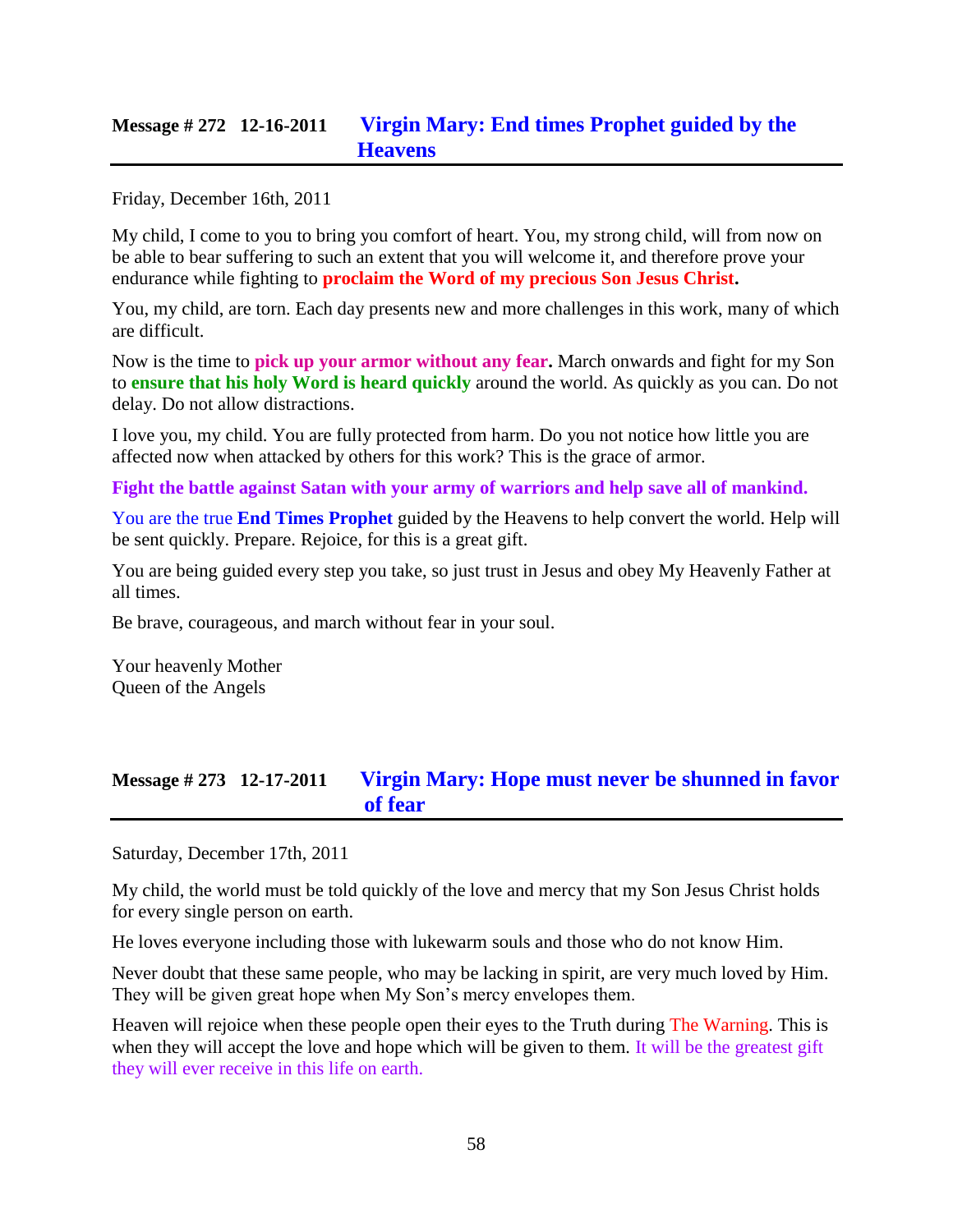My child, people must **never condemn those who do not honor My Father**. They must never give up hope for those who also reject my Son. These souls are all loved with a deep tenderness by my Son who only wants to save them.

**Hope**, my child, is a gift from God the Father. I**t must never be shunned in favor of fear or negativity.** My Son's mercy knows no bounds. It will be given to each and every single one of you soon.

Hope and joy must be at the forefront of your thoughts, children, because my Son is about to bestow such a great Gift to his children in order to save the world.

He wants all of mankind to be part of this great glorious Era of Peace which awaits all of you.

Pray, pray, pray that all souls on earth welcome this loving Gift with open and humble hearts.

It will be through The Warning that God's Mercy will be finally shown to humanity.

There can be no doubts, after that, as to how much all his children are loved and cherished by Him.

Your beloved Mother Queen of the Heavens

## **Message # 274 12-18-2011 [Pray as you have never prayed before](http://www.thewarningsecondcoming.com/pray-as-you-have-never-prayed-before/)**

Sunday, December 18th, 2011

My dearest daughter, those people who are so far removed from Me are My main concern.

Every effort must be made by My followers to spread My prayer given to you to My Eternal Father begging for immunity for their souls (**Crusade prayer 13**)

O Heavenly Father, through the love of Your beloved Son, Jesus Christ, whose passion on the Cross saved us from sin, please save all those who still reject His Hand of Mercy. Flood their souls, dear Father, with Your token of Love. I plead with You, Heavenly Father, hear my prayer and save these souls from eternal damnation. Through Your Mercy allow them to be the first to enter the New Era of Peace on Earth. Amen."

I urge all believers, who read these My holy messages given to the world, to pray as you have never prayed before.

I need your devotion to ensure that all My children accept My gift with love and joy in their hearts.

They must not be fearful for I come with a gift of Love and Mercy.

Your Jesus Redeemer and Savior of all Mankind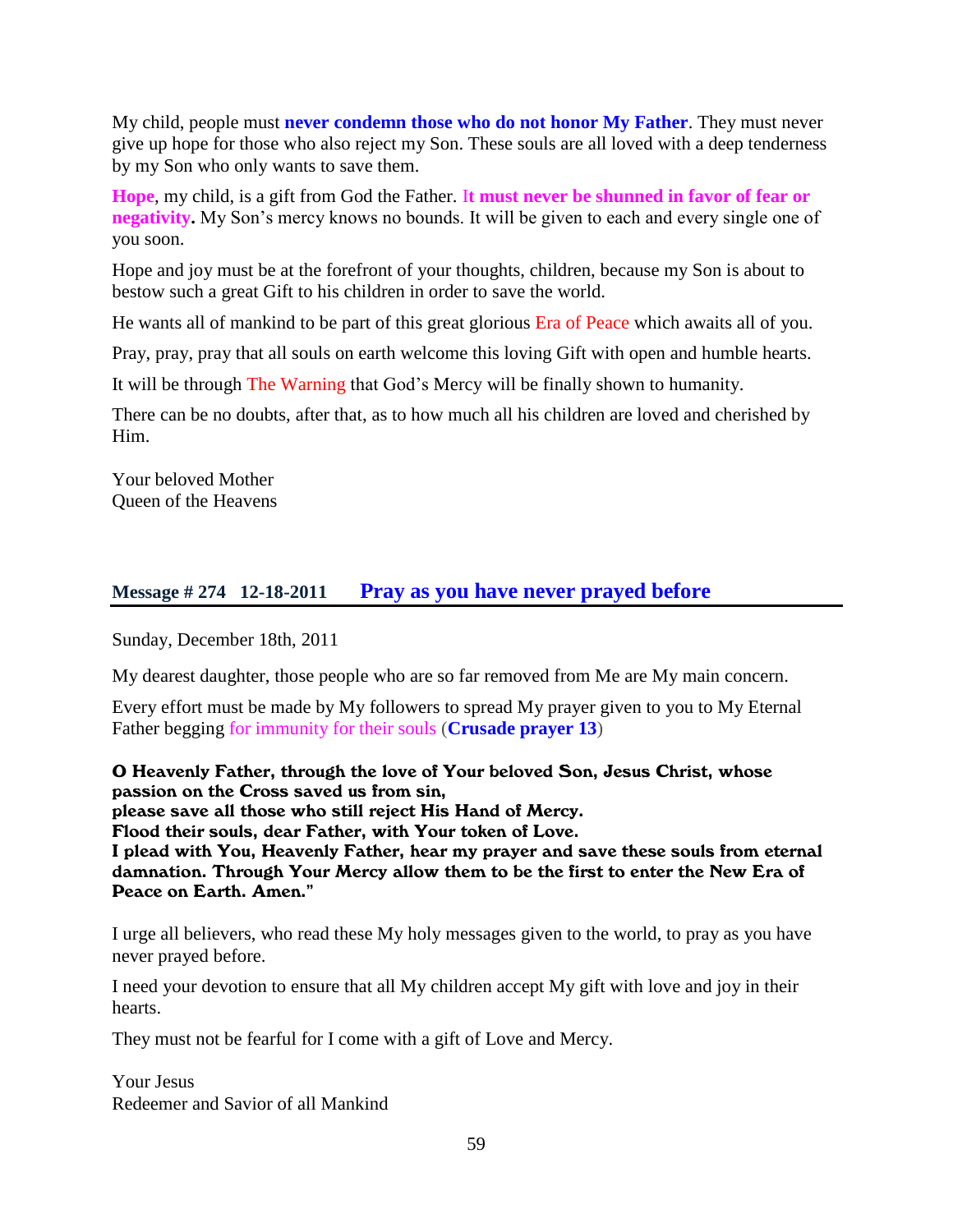### **Message # 275 12-20-2011 [Sinners who turn to Me find instant favor](http://www.thewarningsecondcoming.com/sinners-who-turn-to-me-find-instant-favour/)**

Tuesday, December 20th, 2011

My dearest beloved daughter, why do My children feel so abandoned in the world right now?

Why do they despair from grief and loneliness when **all they have to do is to call on Me, their Jesus, to give them comfort?**

Each of them must turn and ask Me for help. I will answer each and every prayer. Not one request will go unheeded, and their prayers will be answered according to My Holy Will.

So many forget that when they turn to me, I am constantly standing beside them.

Every soul on earth is precious to me.

If they would only realize that it gives Me great joy when they turn to Me for help.

It gives Me even **more joy and happiness when sinners ask Me to forgive them** and show sorrow for their sins.

**These are the souls who find instant favor**. Tell them they must never be afraid to turn to me, for **I Am** ever merciful. The relief they will feel afterwards is a grace I bestow on those with warm sincere hearts.

This is the time of the year when My Mercy is poured out over the whole world the most. So turn to Me now for the strength and the graces needed to help you endure your trials in the world.

Your Jesus

Savior and Redeemer of Mankind

### **Message # 276 12-21-2011 [Even the sin of murder can be forgiven](http://www.thewarningsecondcoming.com/even-the-sin-of-murder-can-be-forgiven/)**

Wednesday, December 21st, 2011

My dearest beloved daughter, it is I.

Tonight **I come to offer comfort to sinners who believe they are not worthy to stand before Me.**

I call on those of you, poor tortured **souls who believe that your sins are so repulsive that I could not forgive you. How wrong you are.**

Don't you know that there is not one sin I cannot forgive? Why are you so afraid?

Don't you know that **even the most grievous sin of murder can be forgiven**? All sins can and will be forgiven if true heartfelt remorse is shown.

**I Am** waiting. Open your hearts to Me. Confide in Me. **I am probably the only true friend you have** in that you can tell me anything and it will not shock Me.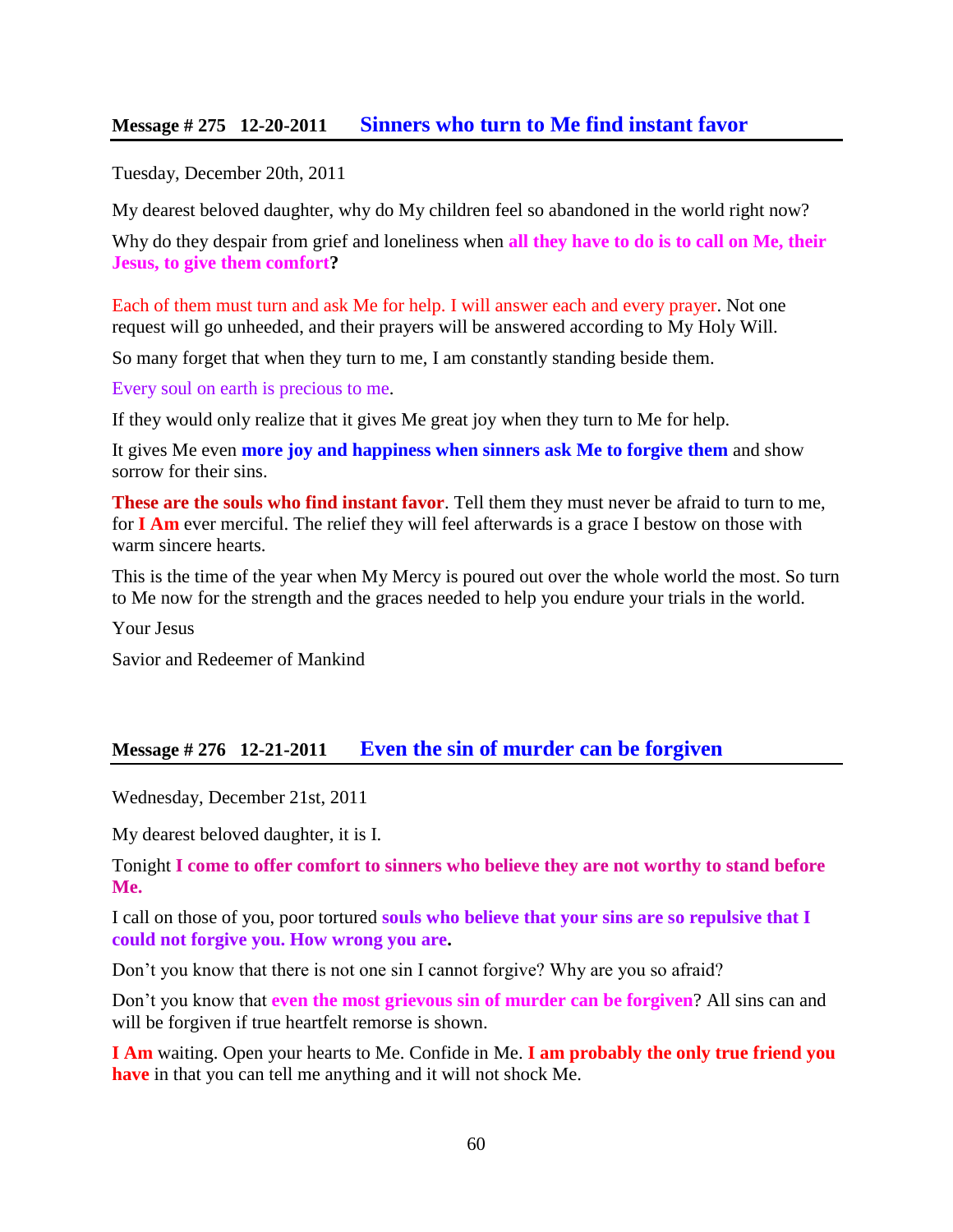Sin is a fact of life. **Very few souls including chosen souls can remain in a state of grace for any length of time.**

Never feel that you cannot confess your sins, irrespective as to how serious they may be.

If you fear Me and continue to turn your back, you will distance yourself from Me even more.

Many of **My children do not feel worthy of My love.** Yet, I love everyone including hardened sinners. I do not condone the sin. I could never do that. But I love the sinner.

It was because of sin that I was sent into your world as a Savior so that you could be pardoned.

To be pardoned, you must ask for forgiveness. When you seek forgiveness, you must be humble first. For without humility, there is no true remorse.

I, your Savior, **beg you to stop and think about how you live your life.** You either love God by your good deeds and love of neighbor, or you don't.

You do not have to know Me in order to love Me, children. By your works, your love of each other, the kindness and generosity you show others, you demonstrate your love for Me without realizing it.

It will also be through your humility of heart, when you show true remorse for all the wrong doings in your life, that you will also prove your love for Me.

How else do you think you can become close to My heart?

You must never be afraid to approach Me. I am never far away.

**Come to Me now, so I can nourish your soul and give you the peace you crave.**

Your beloved Jesus

## **Message # 277 12-22-2011 [Virgin Mary: Plan to redeem mankind for Second](http://www.thewarningsecondcoming.com/virgin-mary-plan-to-redeem-mankind-for-second-coming-is-complete/)  [Coming is complete](http://www.thewarningsecondcoming.com/virgin-mary-plan-to-redeem-mankind-for-second-coming-is-complete/)**

Thursday, December 22nd, 2011

My child, the world must prepare for My Son through prayer.

My precious **Son's plan to redeem mankind for the Second Coming is complete.**

Time has been given to allow faith to be spread through these and other divine Messages.

Even a small group of devoted Christians, who pray for those who deny My Son, can save these souls.

You, my child, must ask as many followers as possible to **pray for immunity** for those poor souls in sin.

I urge all of my Son's followers never to give up hope for the whole of mankind.

Many poor souls do not understand what they are doing when they deny the existence of God the Heavenly Father.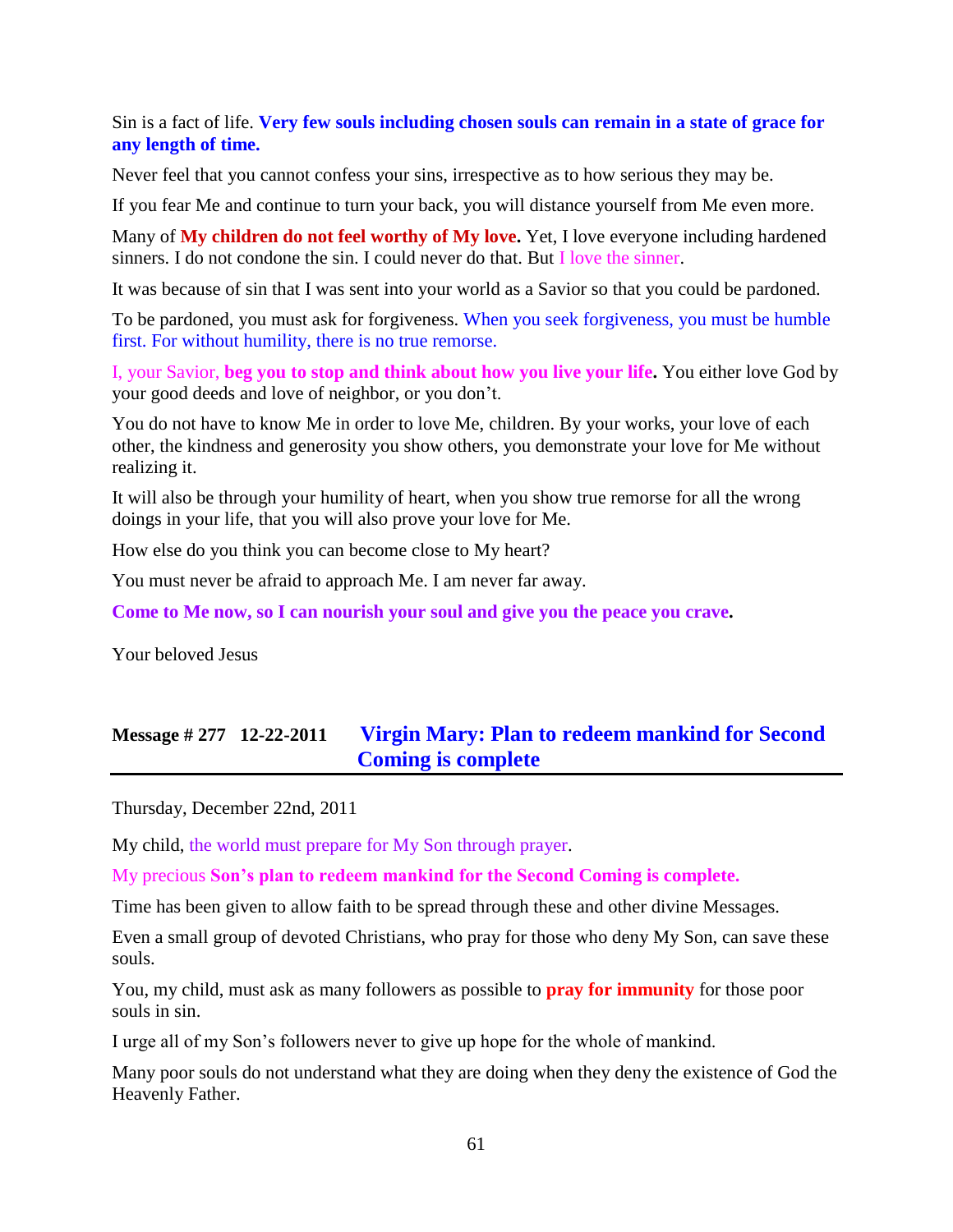Their minds are dictated by human logic where all things are based on how they are seen by the naked eye.

They fail to understand that **earth is simply a planet** which was created by God for his children. It is only a temporary place.

#### **The New Paradise is their true inheritance.**

Pray, pray, pray for these children so that the Holy Spirit will touch their souls and spark love in their hearts for my Son.

Never forget that Christmas is a Holy Feast to celebrate the Savior who was sent to give you, all my children, eternal life.

Your Blessed Mother Queen of the Heavens

# **Message # 278 12-24-2011 [God the Father: My Son is being sent to claim his](http://www.thewarningsecondcoming.com/god-the-father-my-son-is-being-sent-to-claim-his-rightful-throne-2/)  [rightful Throne](http://www.thewarningsecondcoming.com/god-the-father-my-son-is-being-sent-to-claim-his-rightful-throne-2/)**

Saturday, December 24th, 2011

My daughter, just as I sent a Savior into the world the first time to save humanity **I am now ready to send My Son, Jesus the Redeemer of mankind**, once again to salvage those souls who could not be otherwise saved.

My children must understand the significance of the bitter sweet sacrifice I made for mankind when I sent My Son the first time.

When I realized that the only way to redeem mankind was to send a Savior, **I knew I could not expect any Prophet or Chosen Soul to suffer such a sacrifice**. I decided through the second person of My Divinity that I would send a Son to save humanity. This was the only effective way to foil the plans of Satan: such was my love for My children.

To watch My Son grow up to become a man was both delightful and painful knowing what lay ahead of Him. Yet, because of the deep tender love I have for each of My children, this was a sacrifice endured willingly in order to save My family.

Now that The Warning approaches, I am also preparing the World, through these Holy Messages, to welcome My Son for the Second Time.

**The Second Coming of My beloved Son is close, children**. He is being sent to claim his rightful throne when He will reign as King of Mankind.

This glorious Event will be spectacular and is **the final part of the plan to save the Human Race** from the evil that exists in your world. Satan will be cast away shortly. His followers and those wicked of heart will be shocked and dismayed. They will be expected to make a choice at that stage. Drop down and plead for mercy and be saved. Or refuse the great Gift which will be presented to them.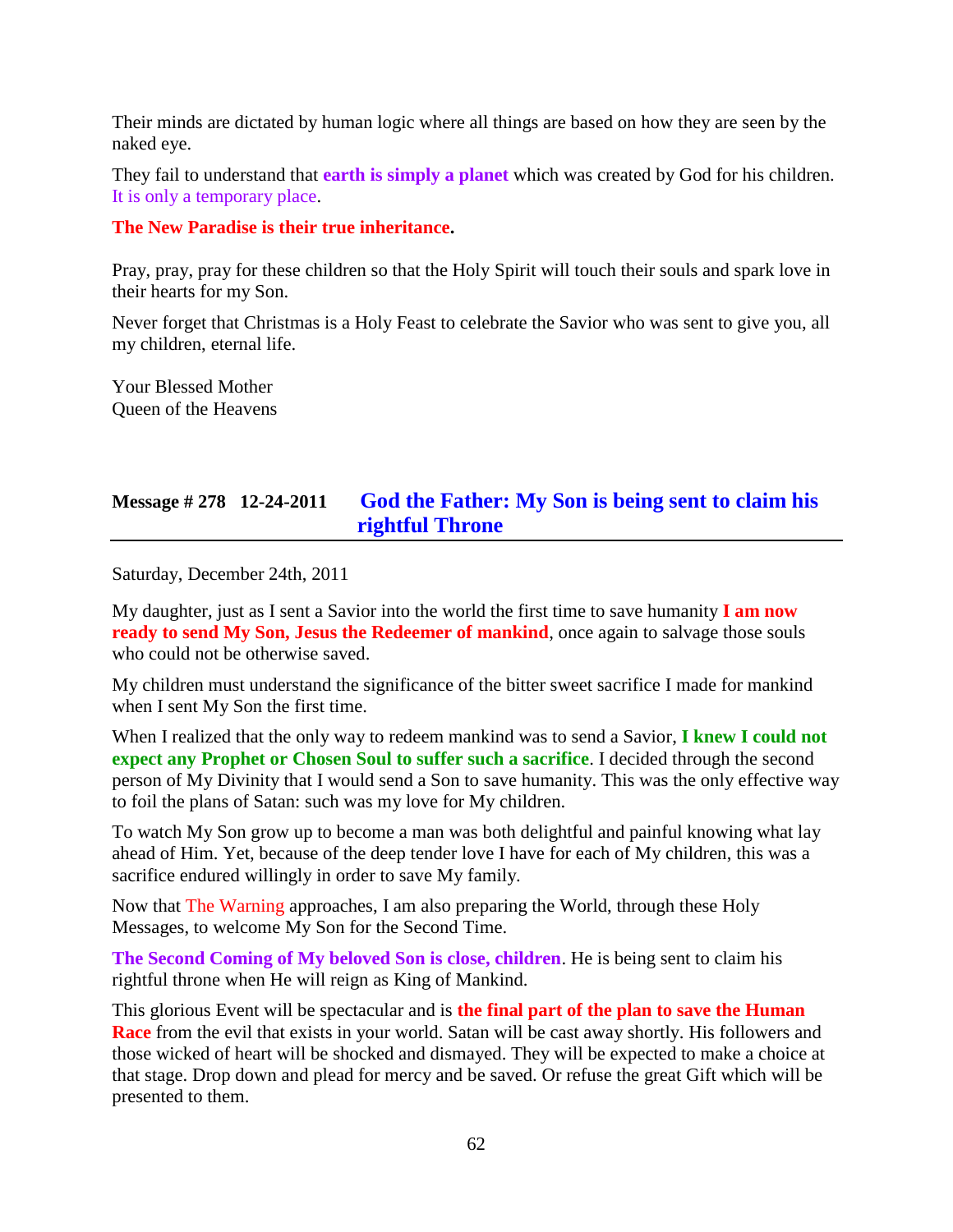My children, **unite all of you and do not fear ridicule**. You are all being guided by The Holy Spirit and are being afforded the protection of the Angels and Saints in Heaven. It will be up to you, My followers, to proclaim the word and promise of My Son who wishes for these messages to be spread around the world.

It will also be through your prayers that lost sinners can be plucked from the arms of the Evil One.

**Children, you are in the early stages of the final battle.** Your second chance of eternal salvation is being given to you through the Mercy of My dearly beloved Son. Don't squander this opportunity. Join as one in union with your family in Heaven to save your brothers and sisters on earth.

Rejoice this Christmas, for it will be a special celebration, as you must now help souls prepare for The Second Coming of My Son after The Warning takes place.

I love you all, children. Take my love. Embrace Me, your Eternal Father who will do everything possible to take you all into the New Era of Peace.

God the Father.

## **Message # 279 12-24-2011 [Honor the importance of the Family](http://www.thewarningsecondcoming.com/honour-the-importance-of-the-family/)**

Sunday, December 25th, 2011

Today, My daughter, is a celebration of My Birth. It is also a special day for families.

Remember the Holy Family was also born on this day. This Holy Family has a bearing on people all over the world today.

Just as all souls on earth are part of My Eternal Father's family then, so, too, should people everywhere **honor the importance of the family.**

It is only through the family that true love is born. While many families in the world suffer from disruption, anger and separation it is important to understand this.

I**f there were no families on earth, there could be no life**. The family represents all that My Eternal Father wishes for his children on earth.

Families, when together, create an intimate love known only in the Heavens. Damage the family and you will damage the pure love that exists within each soul, which is part of that family.

**Satan loves to divide families.** Why? Because he knows that the kernel of love, essential to the spiritual growth of humanity, will die when the family is split.

Please pray, children, for families to unite. Pray for families to pray together. Pray to keep Satan from entering your family home.

Never forget that you are all part of My Father's family, and you must emulate this unity on earth whenever possible. It is not always the case I know, but strive always for family unity in order to retain love for one another.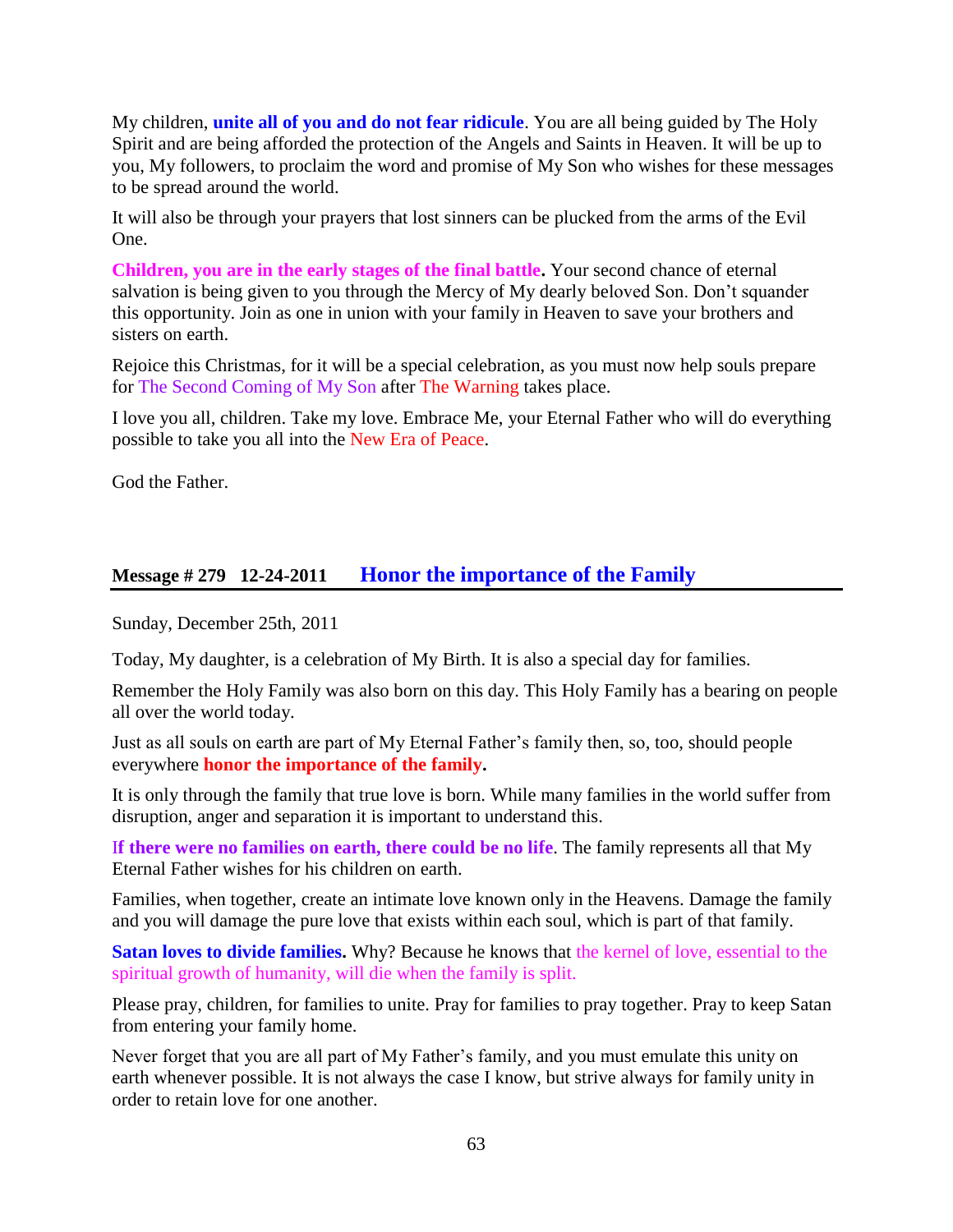If you do not have a family on earth, then remember you are part of the family that My Father created. Strive to join My Father's family in the New Era of Peace.

Pray for the graces needed to enable you find your rightful home in this New Paradise which you will be invited to enter at My Second Coming.

Your beloved Jesus

Savior of Mankind

## **Message # 280 12-25-2011 [Christmas Day Message](http://www.thewarningsecondcoming.com/christmas-day-message/)**

Sunday, December 25th, 2011

(A message received by Maria Divine Mercy from Jesus today Christmas Day, 25 December 2011 is now posted under latest messages. Here is a copy of the message.)

Today, My daughter, is a celebration of My Birth. It is also a special day for families.

Remember the Holy Family was also born on this day. This Holy Family has a bearing on people all over the world today.

Just as all souls on earth are part of My Eternal Father's family then, so, too, should people everywhere **honor the importance of the family.**

It is only through the family that true love is born. While many families in the world suffer from disruption, anger and separation it is important to understand this.

I**f there were no families on earth, there could be no life**. The family represents all that My Eternal Father wishes for his children on earth.

Families, when together, create an intimate love known only in the Heavens. Damage the family and you will damage the pure love that exists within each soul, which is part of that family.

**Satan loves to divide families.** Why? Because he knows that the kernel of love, essential to the spiritual growth of humanity, will die when the family is split.

Please pray, children, for families to unite. Pray for families to pray together. Pray to keep Satan from entering your family home.

Never forget that you are all part of My Father's family, and you must emulate this unity on earth whenever possible. It is not always the case I know, but strive always for family unity in order to retain love for one another.

If you do not have a family on earth, then remember you are part of the family that My Father created. Strive to join My Father's family in the New Era of Peace.

Pray for the graces needed to enable you find your rightful home in this New Paradise which you will be invited to enter at My Second Coming.

Your beloved Jesus

Savior of Mankind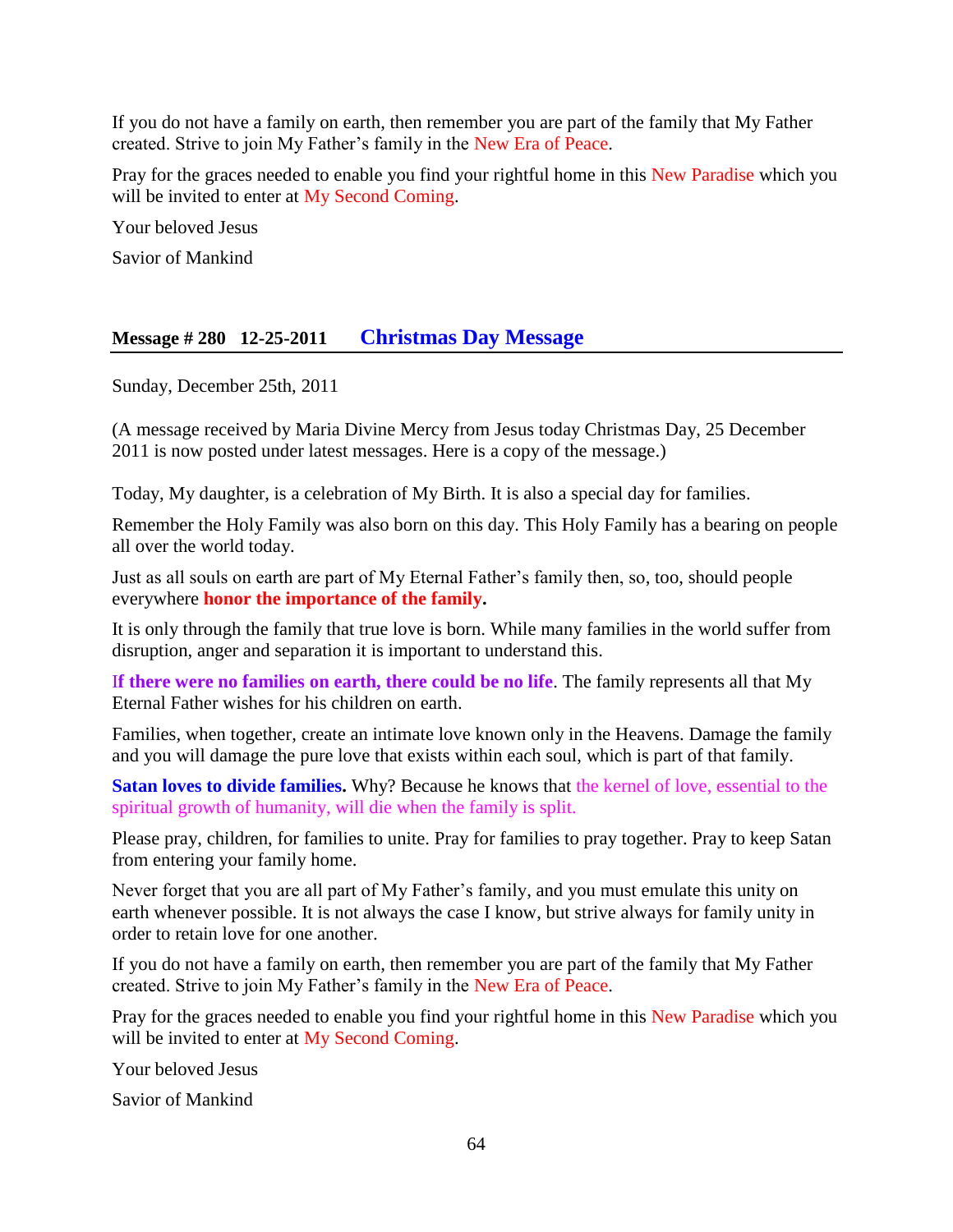# **Message # 281 12-26-2011 [I was accused of Heresy and blasphemy when I](http://www.thewarningsecondcoming.com/i-was-accused-of-heresy-and-blasphemy-when-i-walked-the-earth/)  [walked the earth](http://www.thewarningsecondcoming.com/i-was-accused-of-heresy-and-blasphemy-when-i-walked-the-earth/)**

Monday, December 26th, 2011

I am your Jesus who never leaves you no matter how much you suffer. I am the Alpha and the Omega Son of God made man and born of the Immaculate Virgin Mary.

My dearly beloved Daughter, rise above this sudden burst of suffering and never forget the number of souls you are saving in the process.

My children must suffer purification in order that their souls be cleansed at this time. So they must get used to this. Many of My children are still being purified before The Warning takes place. They will understand why this is happening to them in time, My daughter.

The Angels are with you all the time, like never before. For you, My daughter, you will now attract the greatest number of attacks, so far, because of these Messages.

**Every word I utter will now be pulled asunder.** Every lesson and Truth I try to impart to the world now will be questioned and deemed to be blasphemous.

#### **My Holy Word, when taught to My followers when I walked the earth, was also criticized.**

I was accused of heresy, blasphemy and for condoning sinners when I walked among My people. **My word was not accepted then in many quarters,** and especially among the priests and Pharisees.

My daughter, those people, whose boastful taunts because of their self-proclaimed scriptural knowledge continue to attack these messages, will be the worst offenders. They will arrogantly argue that their flawed interpretation of the Holy Gospel is more important than the Truth.

**Their pride prevents them from recognizing My voice** when it is being imparted to the world today.

Never engage with these poor souls, My daughter, for they are not of the light. Sadly, they believe themselves to be. Remember those who look down and sneer at others in My Name do not represent Me.

They do not show love, understanding, or humility.

These attacks are being mounted to stop you in this Work and to create new doubts in your mind. Pray for these people. Ignore them. Focus only on My voice and do not allow this sacred Work to be affected in this way.

Satan is working actively within these souls and will use every form of cunning argument to undermine these Messages from My lips. By engaging or responding to these attacks, you give Satan the power he seeks.

Go now in peace. Keep looking ahead and remain obedient to My wishes at all times. Remember you have given Me the gift of your free will. Allow Me, therefore, to guide you. Trust in Me completely.

I love you. Your Jesus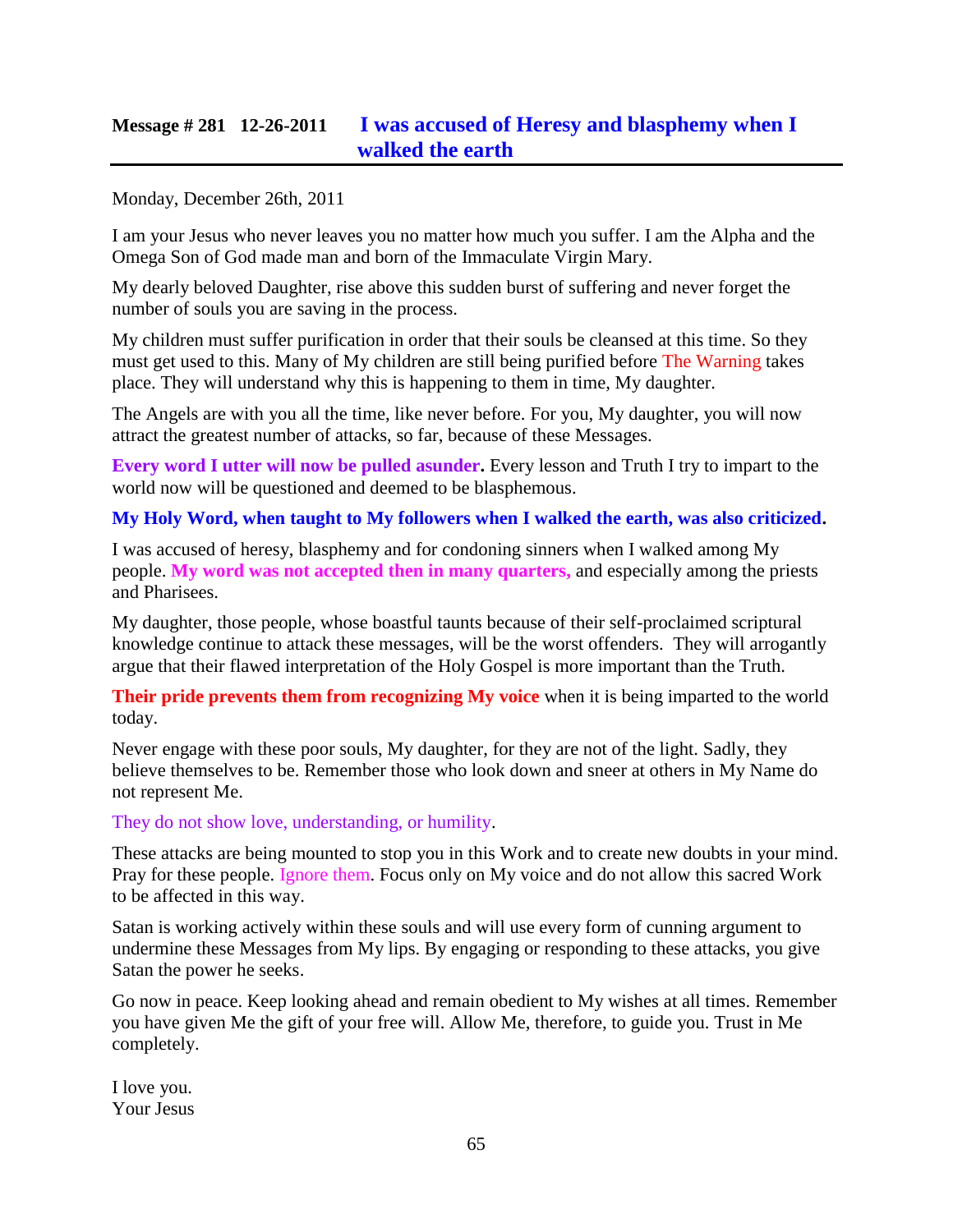### **Message # 282 12-27-2011 [Virgin Mary: Birth Pangs have commenced](http://www.thewarningsecondcoming.com/virgin-mary-birth-pangs-have-commenced/)**

Tuesday, December 27th, 2011

My child, the birth pangs have commenced.

The time has come for the **birth of a New World, a new beginning.**

Many changes will now take place on earth, the likes of which have not been witnessed before.

My Heavenly Father is sending My beloved Son Jesus Christ to once again save mankind from his wickedness.

You, my child, will witness a series of events, which have already been revealed to you.

You must not be frightened, for **this cleansing is essential in order to wake up mankind** if souls are to be saved.

**The signs will commence as foretold**. My children must accept these changes with a humble and contrite heart.

Pray, pray for souls to discard the sin of pride and seek forgiveness for their offenses against God the Father.

**Failure to redeem themselves will result in a severe chastisement.**

My Son's Mercy is so great he will give time to my children to repent.

But you must pray now for all souls so that they may be worthy to enter into the New Era of Peace.

Your beloved Mother Mary Queen of the Heavens

## **Message # 283 12-28-2011 God the Father: [Accept this last chance or face a](http://www.thewarningsecondcoming.com/god-the-father-accept-this-last-chance-or-face-a-terrible-chastisement/)  [terrible chastisement](http://www.thewarningsecondcoming.com/god-the-father-accept-this-last-chance-or-face-a-terrible-chastisement/)**

Wednesday, December 28th, 2011

My daughter, you now have a duty to inform My children everywhere of the urgent need to seek redemption.

Because of My great Mercy, I now send My Son to offer humanity a last chance to turn back to Me their Heavenly Father.

I can reveal that the great Mercy to be shown to all of My children **will take place only once.**

They, My children, must accept this last chance of salvation, or **accept that a terrible chastisement will fall upon the world.**

Every single soul on earth will shortly witness the signs of the illumination of conscience.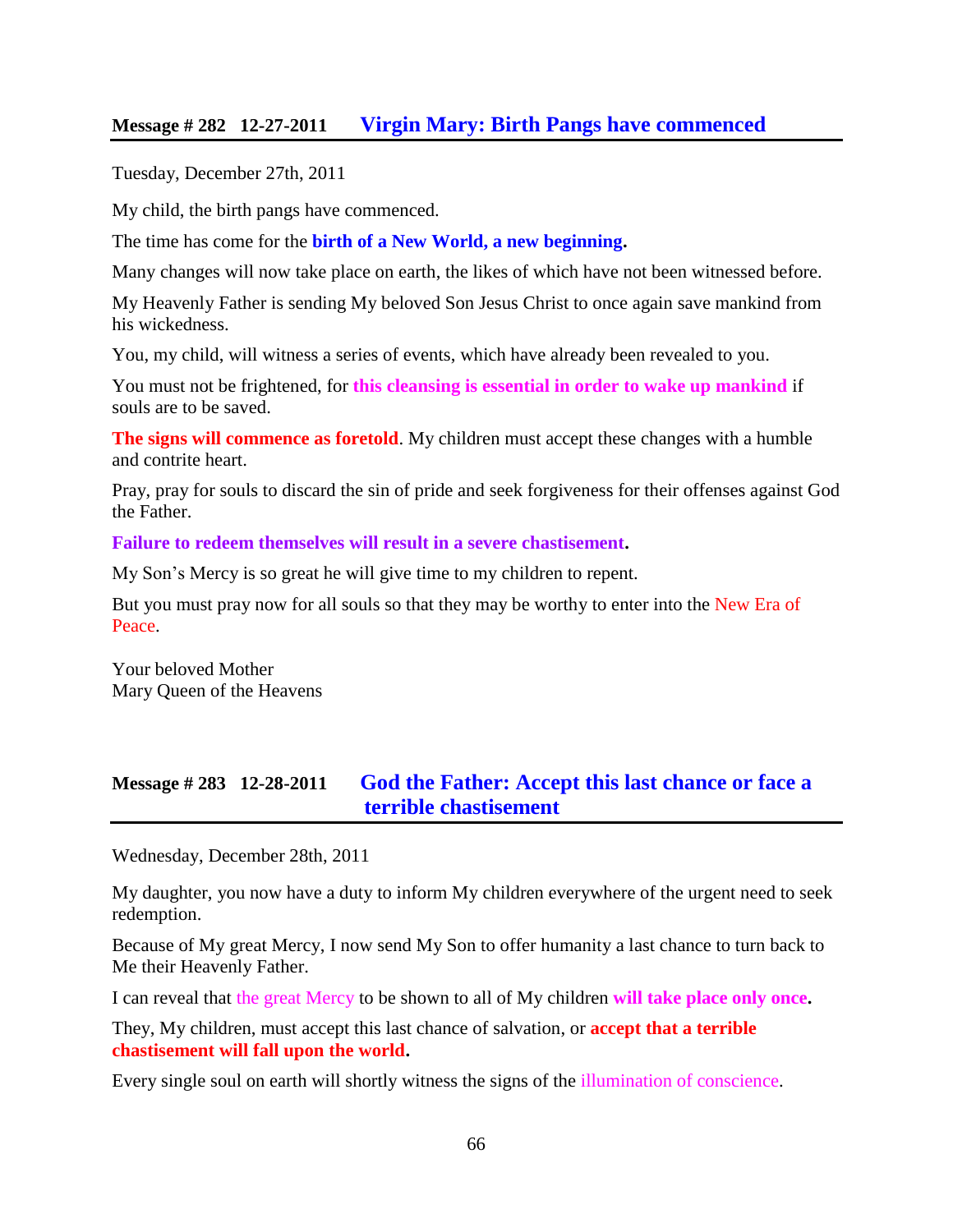Each of them will be brought to their knees in shame when they see, probably for the first time, how painful their sins appear in My eyes.

For those with a kind and humble heart, they will accept this great mercy with gratitude and relief.

For others they will find this a very difficult trial and many will reject My hand of love and friendship.

Pray for these souls urgently, My daughter. for without prayers they cannot be given a second chance.

The world will finally accept the power of their Heavenly Father when **the miracle in the skies will be witnessed by everyone everywhere.**

The birth of the new world is almost upon you. Grasp My Mercy now while you can. Do not leave it until the last minute.

Join as one in union with Me to embrace the **New Era of Peace which awaits all those gracious souls who love Me.**

My Mercy is so great, however, that the prayer that My Son has given to the world through you My daughter **for immunity for these souls** (see below extract from **Crusade Prayer (13)** will be so powerful that souls who are still in darkness can and will be saved.

"Oh Heavenly Father through the love of your beloved Son Jesus Christ whose passion on the cross saved us from sin

please save all those who still reject His hand of Mercy.

Flood their souls, dear Father, with your token of love.

I plead with you Heavenly Father, hear my prayer and save these souls from eternal damnation. Through your mercy allow them to be the first to enter the New Era of Peace on Earth. Amen."

Remember, children, the power of prayer and how it can mitigate the chastisement.

Pray, pray, pray that the world can and will be saved and that **the Great Tribulation can be averted.**

Your Heavenly Father God the Most High

### **Message # 284 12-29-2011 [Virgin Mary: My Rosary can save nations](http://www.thewarningsecondcoming.com/virgin-mary-my-rosary-can-save-nations/)**

Thursday, December 29th, 2011

My child, reciting my Holy Rosary can save nations.

My children must never forget the power of my Holy Rosary.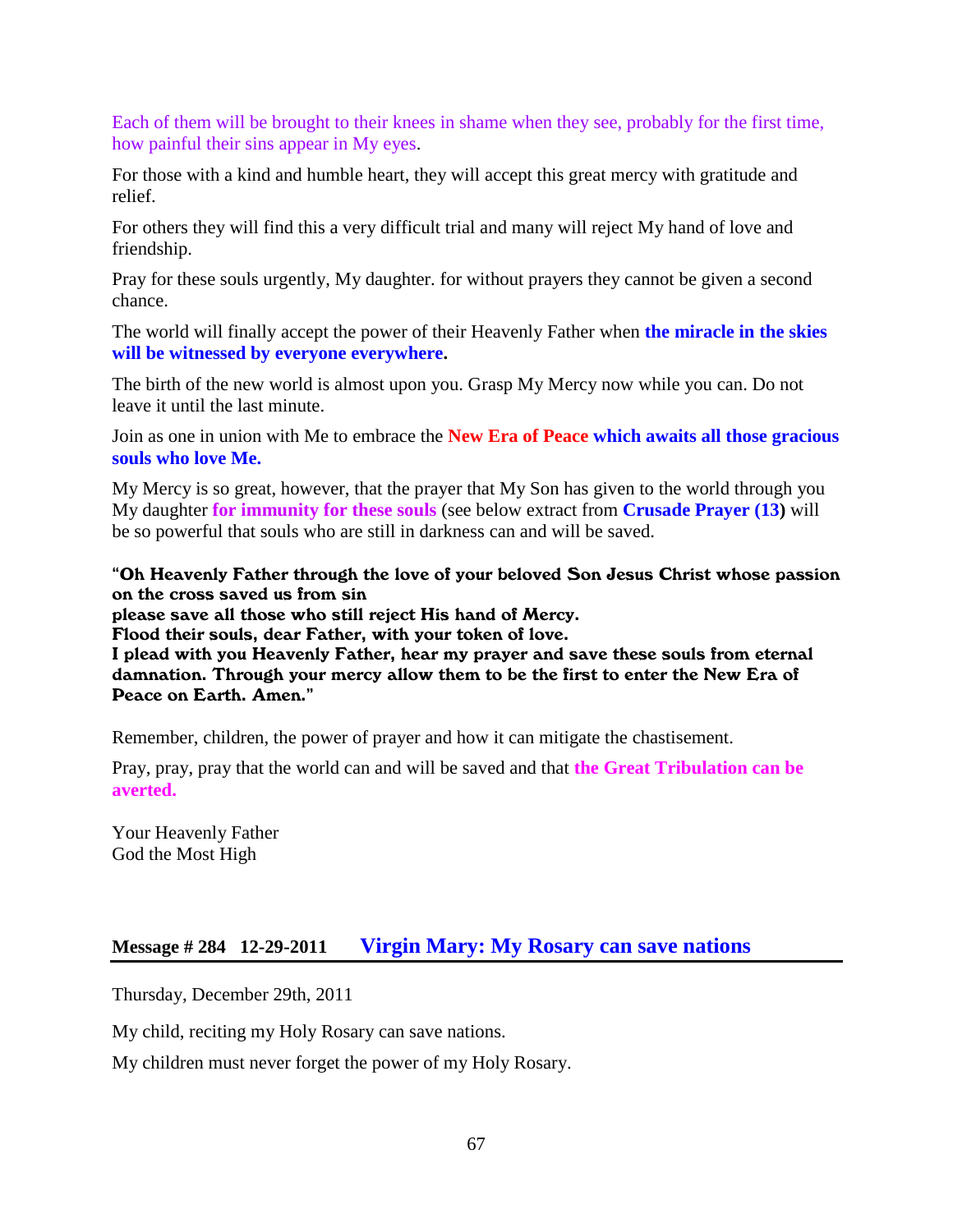It is so powerful that it renders the Deceiver useless. **He can do nothing to you or your family when you recite this daily.**

Please ask my children to begin to say my Holy Rosary from this day forth in order to protect, not only their families, but their communities also.

The Rosary is the most powerful weapon against the Evil One's plans to destroy what he can in these, his last days, on earth.

Never underestimate the lies that he plants in people's minds in order to turn my children away from the Truth.

So many, under his influence, will kick and fight against the Truth of my Son's Great Mercy.

By saying my Holy Rosary you can protect these souls from lies.

Their hearts can and will be opened if you set aside the time to say my Rosary.

Pray now for my children to open their hearts to the Truth. Pray, too, that all my children will find the strength to accept my Son's Mercy.

Your beloved Mother Queen of the Angels

# **Message # 285 12-29-2011 [Every kind of Mercy will be shown to those who](http://www.thewarningsecondcoming.com/every-kind-of-mercy-shown-to-those-who-dont-love-my-father/)  [don't love My Father](http://www.thewarningsecondcoming.com/every-kind-of-mercy-shown-to-those-who-dont-love-my-father/)**

Thursday, December 29th, 2011

My dearest beloved daughter, My children everywhere will be awakened from a deep empty slumber shortly.

When they awaken to The Warning many will be terrified. To those who will be fearful I have this to say.

Be thankful you are being woken up from the darkness.

Be joyful that you are being shown My light of Mercy. If you find this painful then I implore you to endure this cleansing with humility. For without this cleansing you will not have eternal life which is your right.

Pray to Me to help you during these difficult moments and **I will lift you up and give you the strength you need.**

Reject My hand of Mercy and you will be given only a very short period in which to repent.

**There will be every kind of mercy shown to those of you who do not love My Father.** But know that His patience is running out.

There will be one great Act of My Mercy shown. It will be up to you to become humble and beg for mercy. You cannot be forced to do this.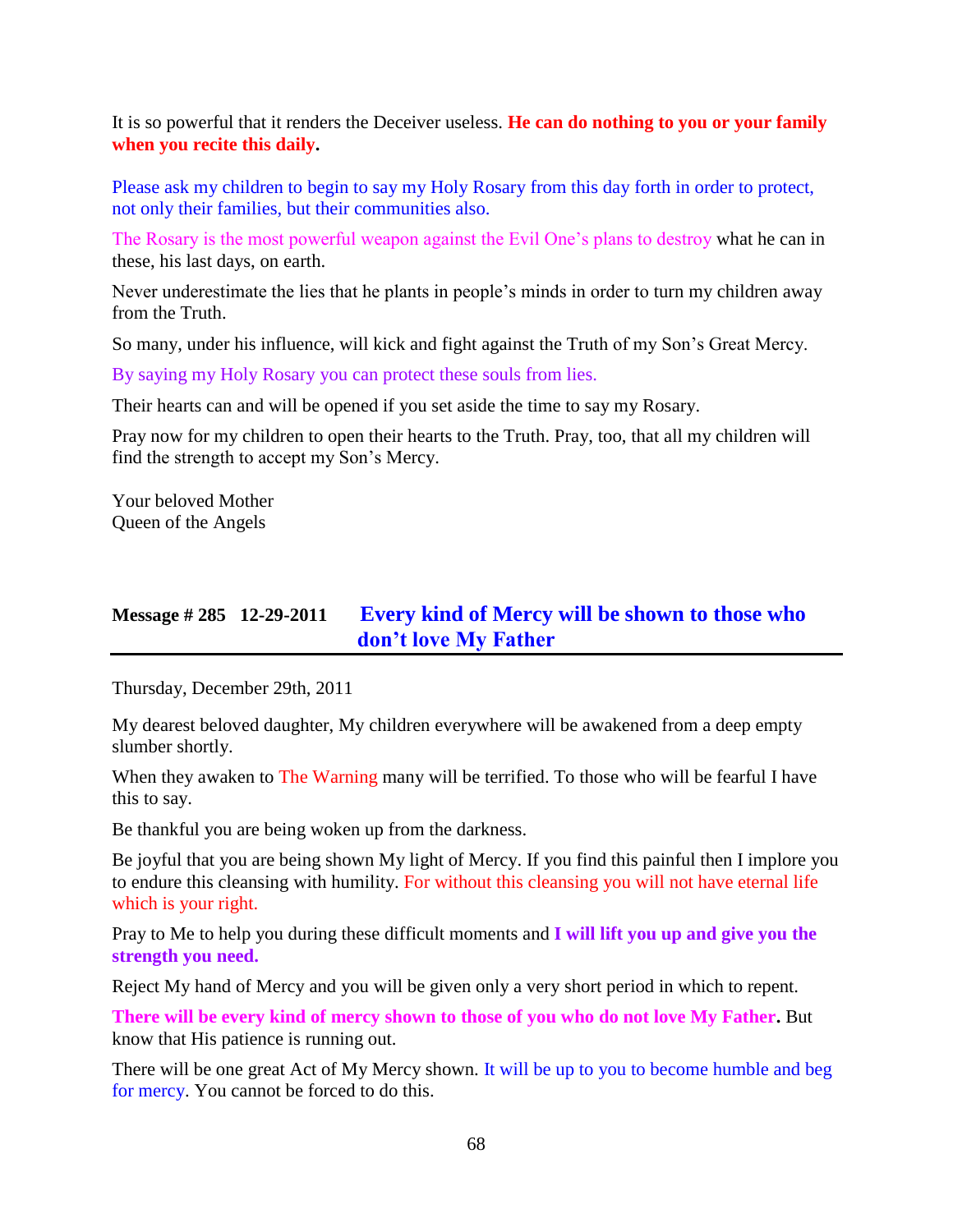Pray that if you cannot deal with this cleansing that others will then pray for your soul.

Never fear Me. Never reject My hand of salvation. **For without Me, you are nothing.** Don't wait to cry out for My love when it will be too late to help you.

Your Savior Jesus Christ

# **Message # 286 12-31-2011 [Without My Act of Mercy,](http://www.thewarningsecondcoming.com/without-my-act-of-mercy-nations-would-destroy-each-other/) nations would destroy [each other](http://www.thewarningsecondcoming.com/without-my-act-of-mercy-nations-would-destroy-each-other/)**

Saturday, December 31st, 2011

Extract from private message revealed to Maria Divine Mercy which includes the 16th Crusade of Prayer for people to accept the graces to be given to them by Jesus during The Warning and a pledge to proclaim His most Holy Word to the world.

My daughter, The Warning will prove to all the authenticity of these My holy messages to the world. You must never doubt them. None of them have been contaminated in any way.

Prepare for The Warning and tell your family and children to say a little prayer seeking forgiveness for their sins.

I will give you a special **Crusade Prayer (16)** now for the world **to help souls stay strong during the Great Act of Mercy** I now present to the world.

"O My Jesus, keep me strong during this trial of Your Great Mercy. Give me the graces needed to become little in Your Eyes. Open my eyes to the truth of Your promise of Eternal Salvation. Forgive me my sins and show me Your Love and hand of friendship. Embrace me into the arms of the Holy Family, so that we can all become one again. I love You, Jesus, and promise from this day forth that I will proclaim Your Holy Word without fear in my heart and with purity of soul forever and ever. Amen."

Never fear this great act of My Mercy, which must take place, or nations would destroy each other.

**Most of mankind will convert** but the battle for souls will now intensify.

Your beloved Jesus Redeemer of all Mankind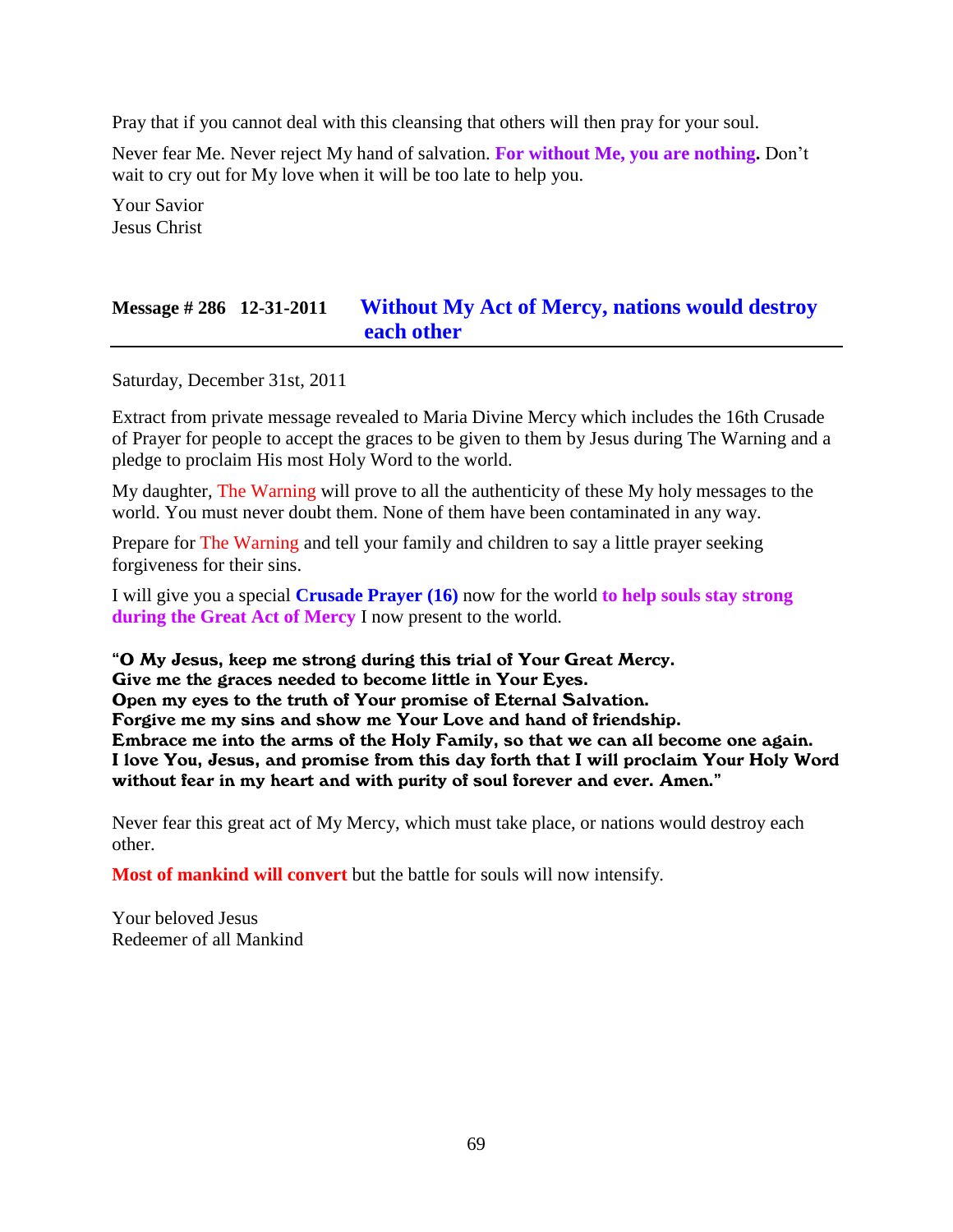## **Message # 287 01-01-2012 [There is only one Truth. One Light. Anything else](http://www.thewarningsecondcoming.com/there-is-only-one-truth-one-light-anything-else-is-a-lie/)  [is a lie](http://www.thewarningsecondcoming.com/there-is-only-one-truth-one-light-anything-else-is-a-lie/)**

Sunday, January 1st, 2012

My dearly beloved daughter, know that no matter how difficult this Mission is, I will not fail to direct you.

My voice encourages you at all times. My spirit moves your heart, so that you are powerless against it. My love is so enveloping that you are unable to turn your back on Me or deny Me. Yet, you find that you stumble along the way.

When you try to analyze My Word, you will find you are unable to do this successfully. **No amount of analysis can change the Truth of what I say.**

**No one, including you**, My daughter, **has the authority to twist the meaning of My Holy Word, so that it becomes more acceptable in your eyes.**

This applies to My Word contained in the Holy Bible and My Word contained within these Messages.

Trust in Me more, My daughter. Ask My children and all of My beloved followers to trust in Me completely.

**I will never let humanity down**. I will never turn My back on the pleas of My cherished children. I will always respond to poor souls who plead for My Mercy.

**What I will never do, My daughter, is to speak to My children in order to suit their needs and to give them what they want to hear.**

The truth must be told. My Holy Word must never be diluted or the Truth tampered with.

**My Holy Word must never be changed, adjusted or twisted so that it becomes a lie.**

Know that the time for My justice is close. Understand that My Mercy is great, but the wickedness I see in your world disgusts Me.

This wickedness is even justified by those who profess My Word and who claim to know Me.

They have twisted my Teachings for centuries to suit their avarice, lust, pride, and greed.

How it breaks My Heart to see acts of depravity paraded before Me, and witness how My children are fooled into believing that these acts are acceptable in My eyes.

Wake up to the Truth. My great Mercy is available to every single soul during The Warning.

But beware. Those Christians, who believe that the twisted Truth of My Teachings will be acceptable in My eyes, will be shocked during The Warning. They will resist the Truth when I reveal how their sins greatly offend Me.

I urge these people to accept that **I Am** the Truth and the Light. There is only one Truth. One Light. Anything else is a lie.

Examine your conscience, children, honestly before The Warning takes place. Learn to identify the Truth before you come before Me. For then, and only then, will your suffering be less.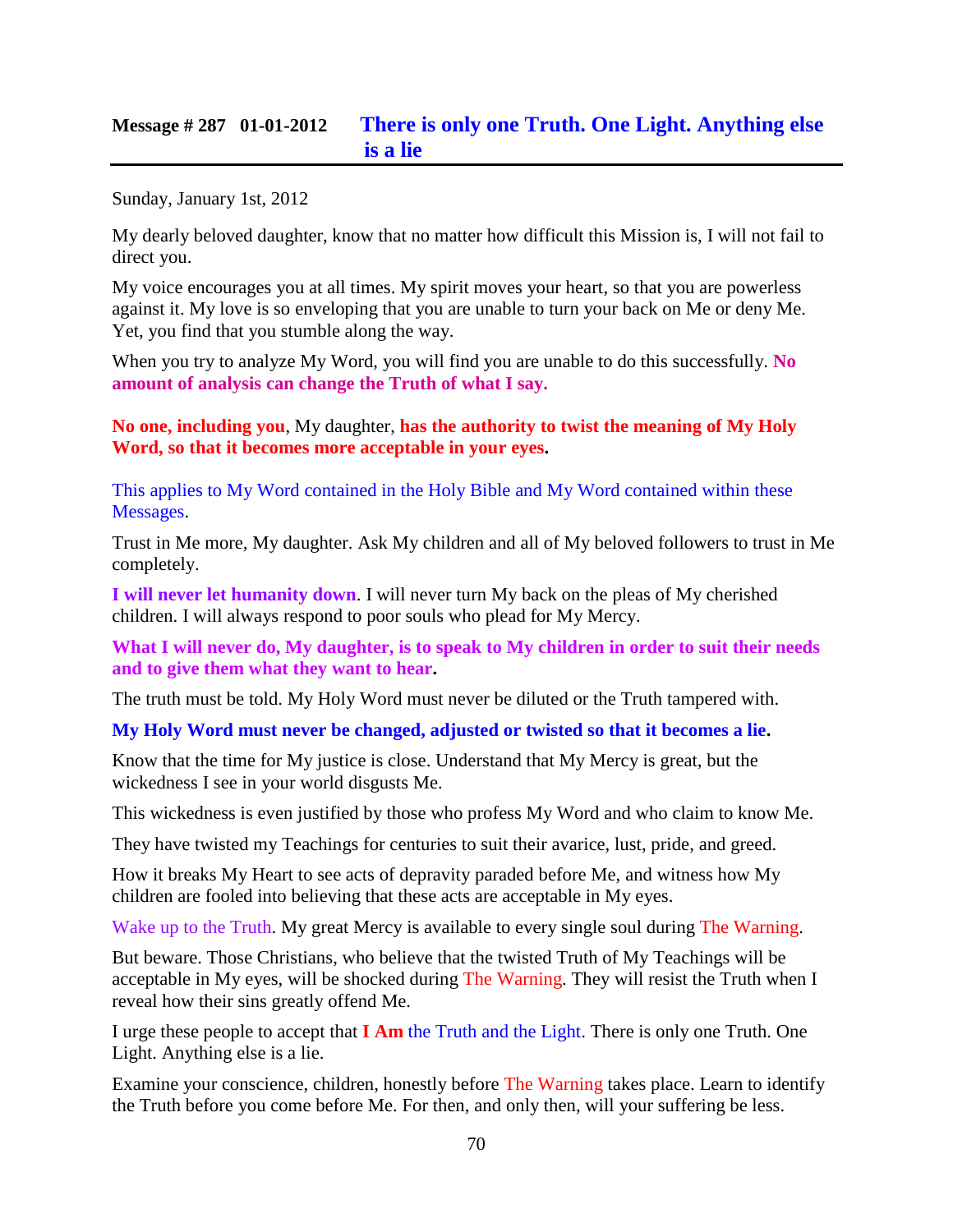Your Teacher and Redeemer Savior of all Mankind Jesus Christ

# **Message # 288 01-01-2012 [Virgin Mary: Temporary peace in the world if](http://www.thewarningsecondcoming.com/virgin-mary-temporary-peace-in-the-world-if-dark-souls-convert/)  [dark souls convert](http://www.thewarningsecondcoming.com/virgin-mary-temporary-peace-in-the-world-if-dark-souls-convert/)**

Sunday, January 1st, 2012

My child, time is close but **my children must show patience**. Everything is going to be according to the Holy Will of My Father.

Children, you must realize that the forces of evil in your world threaten your faith in God the Father. These evil forces will not win, for they have no power over My Heavenly Father. Yet they will torment their fellow brothers and sister through murder, war, and control.

Pray that these dark souls see the light of my Son soon. If they do see and convert during The Warning then **there will be a temporary peace on earth.**

My Son, Jesus Christ, for whom all souls need to rely on for salvation, is impatient to bring to mankind His Great Mercy.

Pray hard, my children, for the salvation of these dark souls who may not survive The Warning.

These poor souls will be terrorized, not only when they witness their sins, but when they see the darkness in which they are in. This darkness has clouded their souls so much that the light of my Son's Mercy will make them feel weak and powerless.

Many will be too weak to grasp the Mercy My Son will offer them.

Pray for these souls I urge you. **My son is determined to save these souls first**. He needs more prayer, children. You must beg for mercy for these darkened souls.

My child, ask my children to dedicate this **Crusade Prayer (17)** to me, **The Mother of Salvation**

O Immaculate Heart of Mary, Mother of Salvation and Mediatrix of all Graces, you who will participate in the salvation of humanity from the wickedness of Satan, pray for us.

Mother of Salvation, pray that all souls can be saved and will accept the Love and Mercy shown by your Son, Our Lord Jesus Christ, who comes once again to save humanity and to give us the chance of eternal salvation. Amen.

Your beloved Mother Mother of Salvation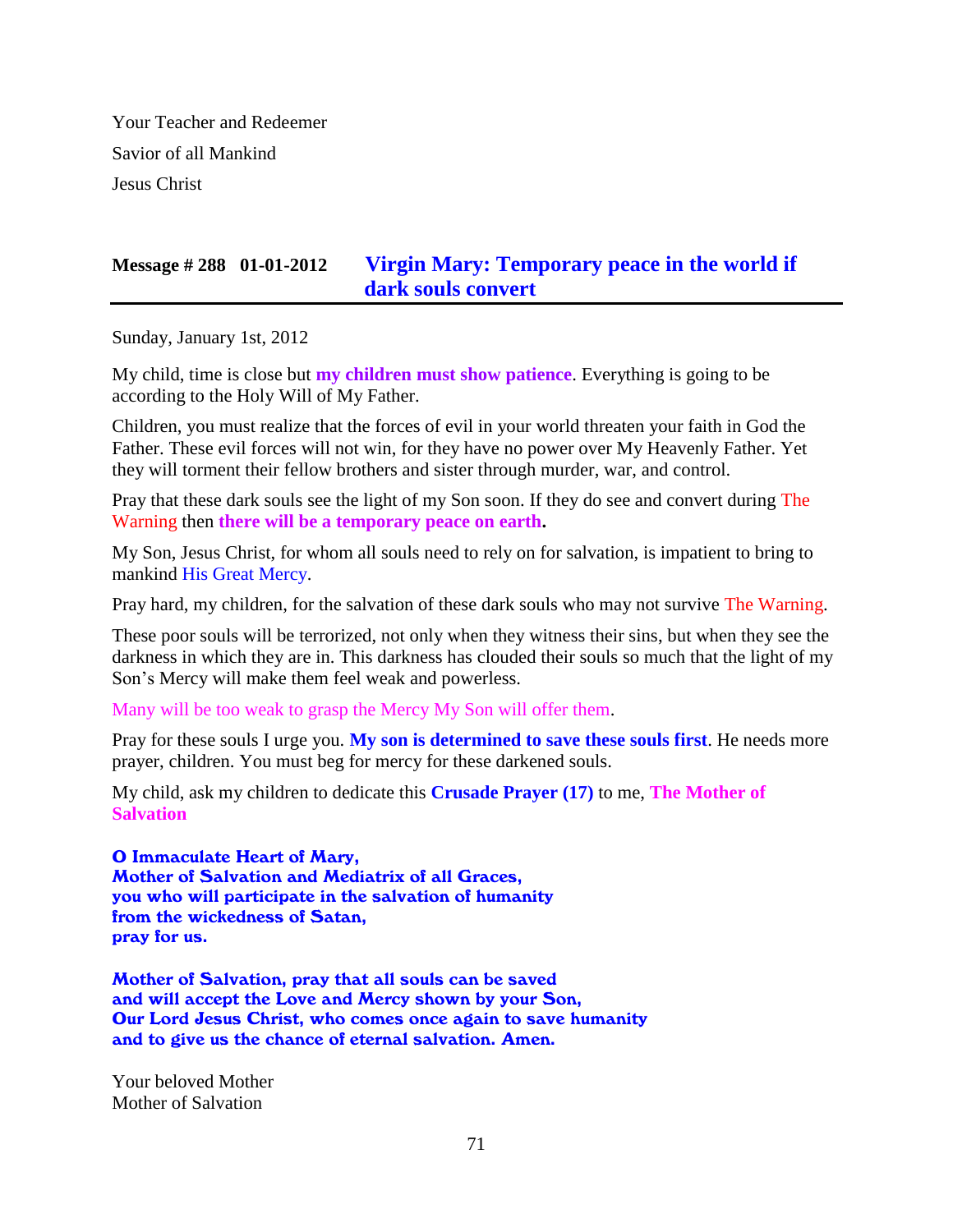### **Message # 289 01-01-2012 [Virgin Mary reveals new title 'Mother of Salvation'](http://www.thewarningsecondcoming.com/virgin-mary-reveals-new-title-mother-of-salvation/)**

Sunday, January 1st, 2012

The Virgin Mary in a message to Maria Divine Mercy today, 1st January 2012 at 15.00 hours revealed a new prayer to her in which she wishes to be known as Mother of Salvation. This prayer is contained under the latest **Crusade Prayer (17)** Mother of Salvation Prayer for Dark Souls.

## **Message# 290 01-02-2012 [Virgin Mary: Time for the triumph of my](http://www.thewarningsecondcoming.com/virgin-mary-time-for-the-triumph-of-my-immaculate-heart-not-far-away/)  [Immaculate Heart not far away](http://www.thewarningsecondcoming.com/virgin-mary-time-for-the-triumph-of-my-immaculate-heart-not-far-away/)**

Monday, January 2nd, 2012

My child, **the time for the triumph of my Immaculate Heart is not far away.**

As Satan's power diminishes he becomes more ruthless in his pursuit of souls.

Even strong souls will find this period difficult as their faith will be tested to the limit.

My child, when the faith of my children is tested in this cruel way **they must not falter but stay alert**. They must remain pure of heart at all times.

They must also remain silent when they feel envy in their souls. Envy and jealousy leads to hatred. Envy of Chosen Souls is increasing even amongst those who love my Son.

Children, you must never succumb to this temptation, which is placed in your hearts by the evil one.

**There will increase now a widespread jealousy of all Visionaries and holy Messengers in the world.** This has been foretold for these are among the many Saints of the End Times.

Their lot is hard, and they will suffer intensely because of the tasks accorded to them.

My child, I call on all those who revere me, their Blessed Mother, to **pray to me for the protection of Visionaries and End Time Prophets.**

They need your prayers. If you have doubts about these souls, who have been chosen to impart the truth to the world, then **pray for them regardless.**

You are all God's creation. You must show love to each other. **Proclaim the holy Word of my Son but never at the expense of insulting another of God's children.**

**Insults do not spring from love.** They come from the Deceiver whose hatred for humanity knows no bounds.

If you love my Son and **find fault with another soul, then you must seal your lips.**

**Never slander another in the Name of my Son.**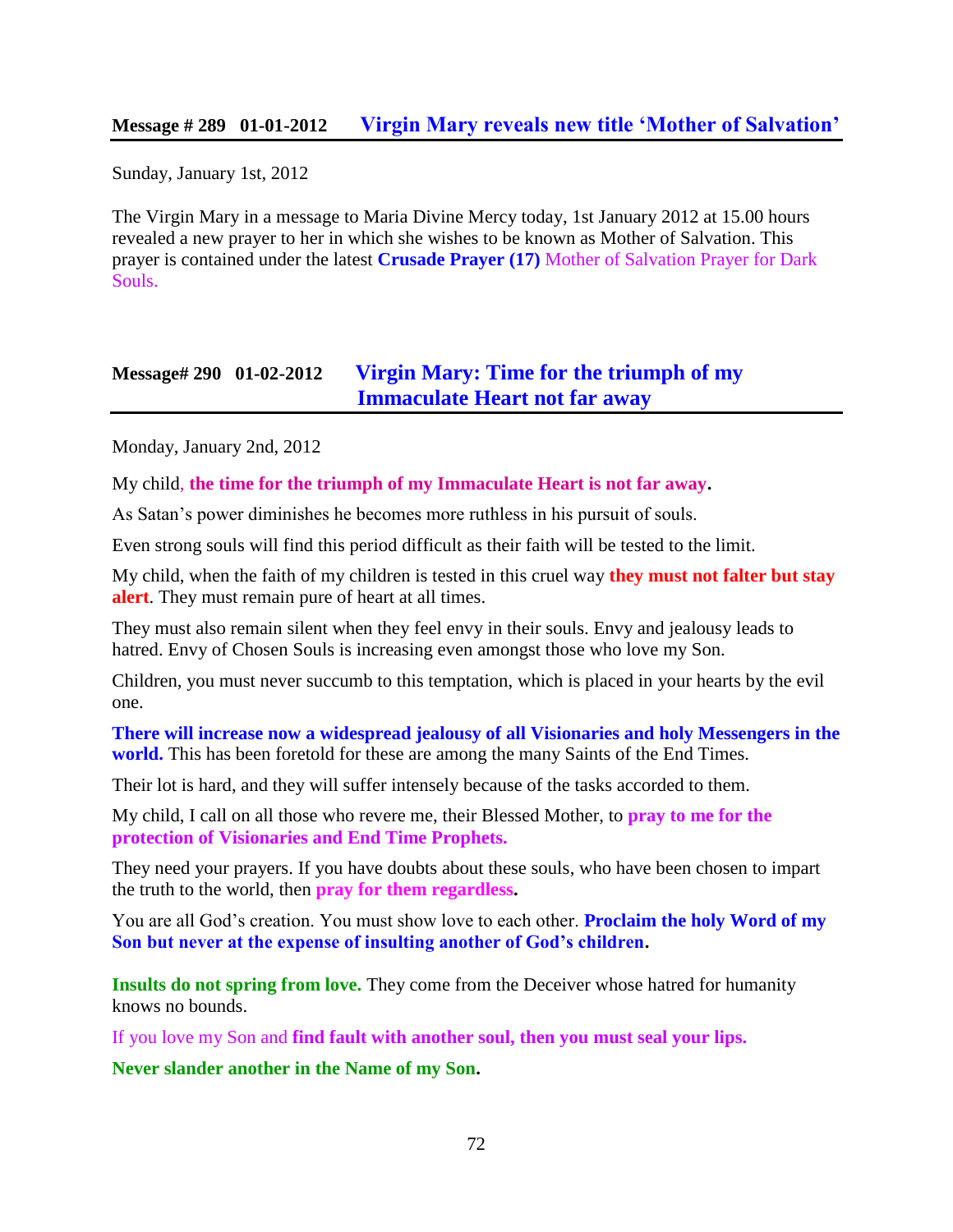My heart is pierced like with a sword when I see those souls who are dedicated to me, the Holy Mother of God, pour scorn on those Visionaries chosen to help save souls.

Pray, pray, pray for the Visionaries chosen by God the Father in the world today.

Be assured that **it is those who suffer the biggest insults who speak in the Name of my Son.**

Those, whose messages are challenged fiercely, frowned upon, and torn asunder, are usually the Chosen Souls.

They are the primary targets of the Evil One who, through others, will taunt believers into rejecting these seers.

Remember these Messengers represent my Son and His Holy Word.

Reject the authentic Seer and you reject the Word of my precious Son.

**Always pray for discernment.** However, you must never publicly scorn those divine Messages, given to humanity in order to save souls from the fires of Hell.

Block the work of these Visionaries and you block the salvation of souls.

Your beloved Mother Queen of Heaven Mother of Salvation

# **Message # 291 01-03-2012 [God the Father: Two billion souls will convert as a](http://www.thewarningsecondcoming.com/god-the-father-my-army-will-bring-about-the-peace-you-desire/)  [result of these messages](http://www.thewarningsecondcoming.com/god-the-father-my-army-will-bring-about-the-peace-you-desire/)**

Tuesday, January 3rd, 2012

My daughter, the gift of today's vision where I revealed to you the face of My Son and Me, your beloved Heavenly Father, is rare.

You are blessed to have been given this extraordinary gift from the Heavens. This was necessary to make you stronger. Your suffering will ease now, and you will become much stronger than before.

Never fear this Work for you must know by now that all power on earth is in My Heavenly Hands. **No one has power over The Father**. Even the Deceiver cannot tamper with or change My Heavenly Plan for Humanity.

Heaven rejoices because of the conversion which has evolved from these My Messages for the world. **Over two billion souls will now convert as a direct result of these divine Messages.** (see note at end of this message)

#### **No man will stop this work. They may try but it will be useless.**

My divine protection covers all souls who proclaim the Truth of eternal salvation.

Never give up, children, no matter how hard your suffering becomes. Suffering, never forget, brings you closer to My Heavenly Kingdom.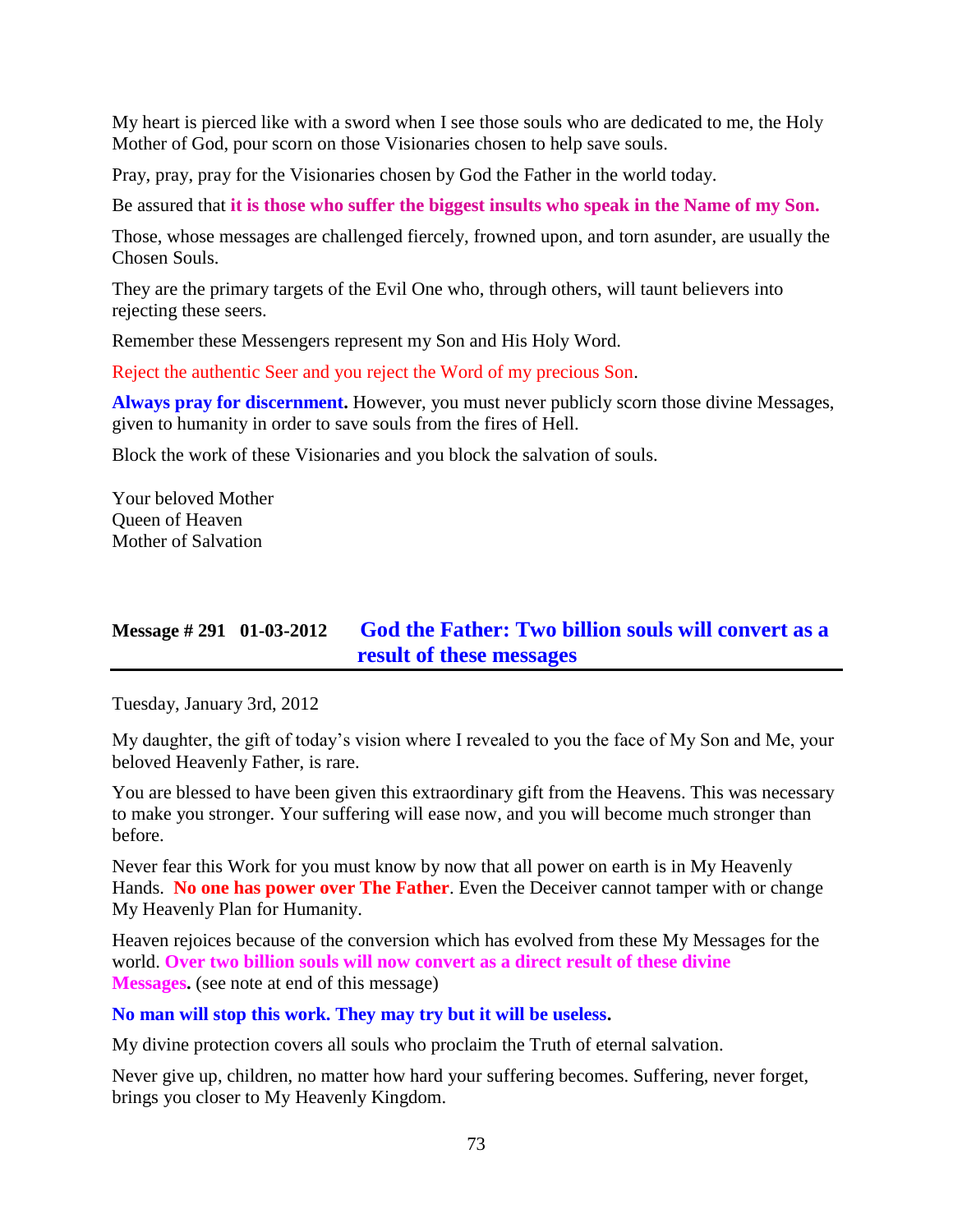You, My children, will rejoice shortly when you feel the graces being poured out upon you through My Son.

Stay alert. Keep praying for all souls and never doubt for one minute that it is I, your Eternal Father, who brings you peace of mind, body, and soul through these messages.

**Treat these messages as sacred**. They are and will always be in accordance with My Word given to man since the beginning of time. They will ignite the flame of your soul in way in which you will find difficult to ignore.

Allow My Spirit to reach you, and relax. Only then can I touch your soul so that a spark of recognition will fire your heart.

I call you to run to Me, so I can embrace you in the only way that a Father can.

Let Me offer you My protection and graces to make you strong enough to fight in My Army against the evil in your world.

**My army will bring about the peace you desire and the love you need to quench your thirst.**

Go in peace, children, in the knowledge that the Truth is contained in these Messages which I have sanctioned for the whole world.

You will, if pure and humble of heart, recognize My love. **Become little, as a child**, in my eyes. Only then will I lift you up like an Angel in My Hierarchy when the time is right.

Go in peace. Rest your weary head upon My shoulder and **I will bring you the comfort and solace you desire.**

I love you, children. Every single one of you.

I rejoice, for, when the day comes for our Holy Family to reunite, all the Heavens will sing in praise and glory for eternity.

God the Father

(Note: Reference 2 billion souls – Maria Divine Mercy wishes it to be known that in an earlier private message received from God the Father to her she was told that "two billion more souls than would otherwise have been will be saved because of these messages". Many people have interpreted the above message to mean that **only** two billion people in the world will be saved which is not correct. There will be much more than that. This two billion is **in addition**.)

## **Message # 292 01-04-2012 At[tempts at Nuclear War in the East](http://www.thewarningsecondcoming.com/attempts-at-nuclear-war-in-the-east/)**

Wednesday, January 4th, 2012

(extract from a message received much of which was a personal message to Maria Divine Mercy)

My dearly beloved daughter, hear Me now while I inform the world that nations will attempt to begin to destroy each other in the East.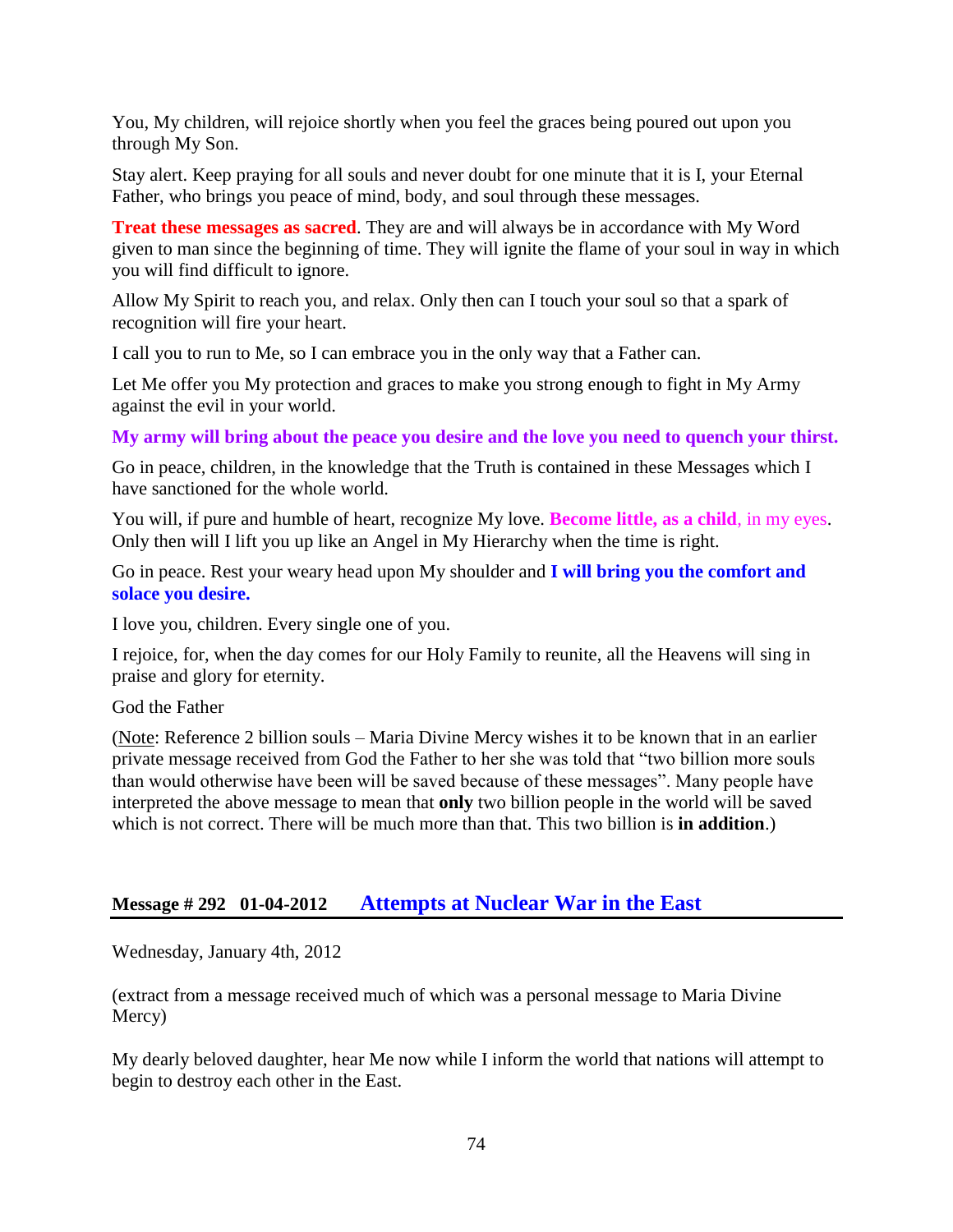Much prayer is needed to ensure that this Nuclear War and other atrocities are averted. Never forget that prayer is powerful and can mitigate many evil events.

I must remind you of My desire to have prayers said to save souls.

I need more souls, My daughter, especially those who are destined to die during The Warning.

You must know by now that **this is My greatest desire** and it will be the prayers of My followers which can bring about the salvation of these souls.

I urge prayer groups everywhere to pray hard now for such souls.

God My Eternal Father will respond accordingly to your requests and offer a lifeline to these poor souls.

You are tired now, My daughter. Go in peace. Rest.

Your Jesus

## **Message # 293 01-04-2012 [I will make Myself known very soon](http://www.thewarningsecondcoming.com/i-will-make-myself-known-very-soon/)**

Wednesday, January 4th, 2012

My daughter, I will make Myself known very soon.

The preparations are complete but I need more prayer for those who will die a wretched death in a state of mortal sin during The Warning.

I urge My followers to pray, pray, pray for their poor souls.

I love you, My beloved followers. How I rejoice at the love and purity of heart I witness amongst you. You bring Me so much comfort and ease My suffering. **Your devotion is like a balm on My festering wounds.**

In the world, just as I am dismissed and rejected by so many, it is the loyalty of you, My beloved followers, who brings Me great joy.

**My suffering is dictated by the level of Godliness in the world.** This world which honors ambition, self glory, and false idols.

My Name is not deemed important. My Voice is not heard above the din of the voices of the selfobsessed.

**How loud they shout and boast of their worldly gains**. But it is the **whispers of My beloved followers** which allow Me speak so that My Voice is heard.

You, My followers, are now in union with me in a way that will surprise you.

Go, My daughter, and tell My beloved followers that I love them and that My graces will make them strong enough to proclaim My holy Word to a world that needs to hear the Truth so that souls can be saved.

Your beloved Jesus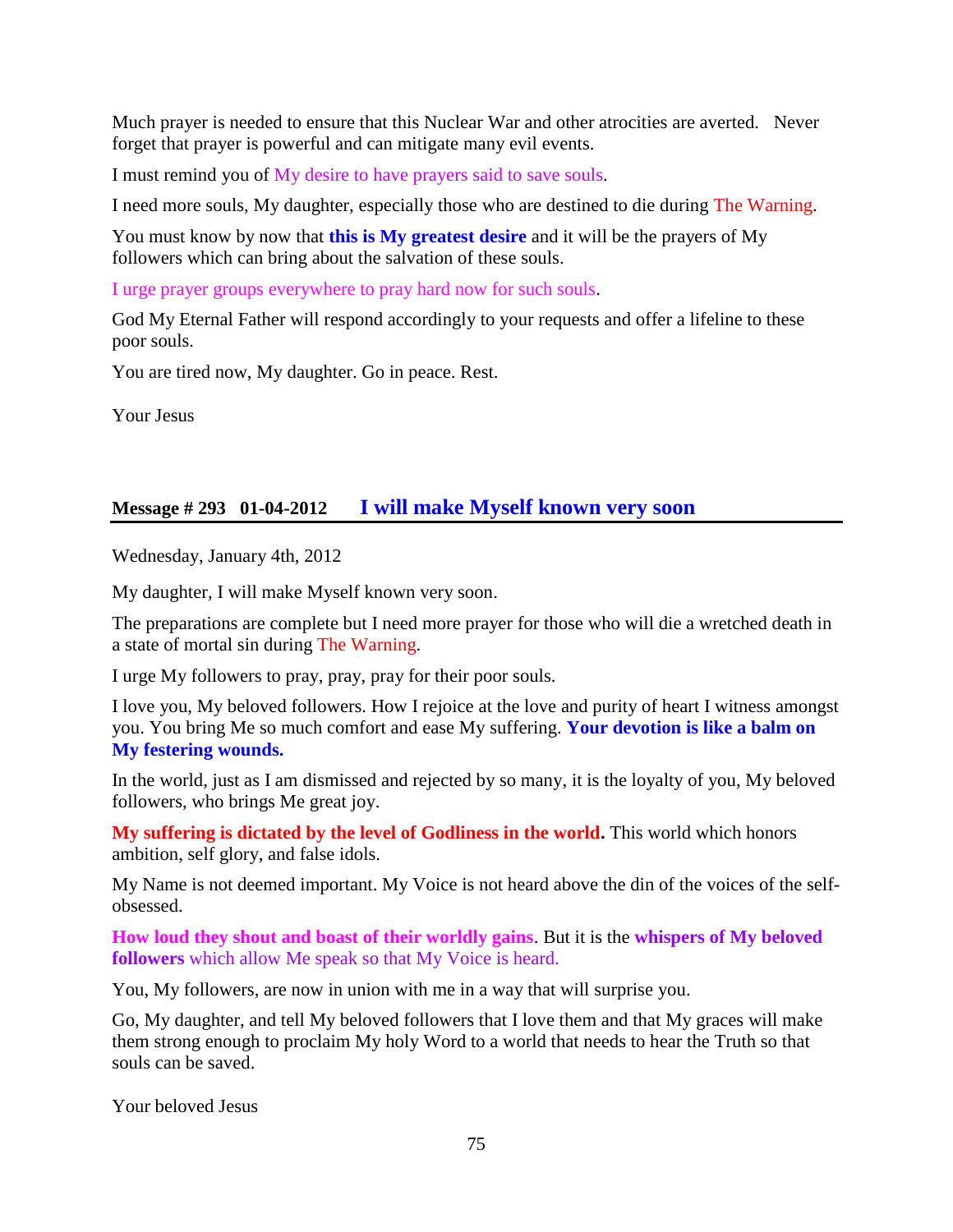#### **Message # 294 01-06-2012 [Clarification regarding 2 billion people to be saved](http://www.thewarningsecondcoming.com/clarification-regarding-2-billion-people-to-be-saved/)**

Friday, January 6th, 2012

Maria Divine Mercy wishes it to be known that the figure of 2 billion people that will be saved because of these messages ARE IN ADDITION to those who will be saved. In an earlier private message received by her from God the Father, she was told that 2 billion more souls will be saved than would otherwise be as a direct result of these messages. So, to avoid confusion, it should be assumed that many more billions will also be saved. See footnote at the end of the original message.

## **Message # 295 01-07-2012 [Judge and curse another in My name and you spit](http://www.thewarningsecondcoming.com/judge-and-curse-another-in-my-name-and-you-spit-in-my-face/)  [in My face](http://www.thewarningsecondcoming.com/judge-and-curse-another-in-my-name-and-you-spit-in-my-face/)**

Saturday, January 7th, 2012

My dearly beloved daughter, while My followers continue to fight amongst themselves as to the authenticity of these My holy messages to the world, **more and more souls continue to be separated from Me.**

To those of you who claim to know Me, be assured that your love for Me must be proven.

It is not enough to say you love Me. You must love your neighbor first.

How do you love your neighbor? By treating them with love and respect no matter how they offend you.

**Woe to those of you who slander another in My Name. You are lost to Me**. Without humility in your heart you, when you judge and curse another in My name, **spit in My face.**

Remember you do not represent Me when you slander and show public hatred for others.

Yet, many of **those who project themselves as holy Apostles of Mine fall into this trap,** laid down for them by Satan, in order to trip them up.

**Go away, I say. Pray for forgiveness.** Far better that you spend more time in prayer for the salvation of your brothers and sisters.

O how I wish those followers, who say they come in My name, **would behave in the way I have taught them.** How they hurt those poor souls who try their utmost to remain humble in My eyes.

There is a **great need for discernment with regard to these Holy messages from My divine lips; the last such messages of their kind in these end times.**

Never create your own opinion based on a flawed understanding of who **I Am** and My Teachings.

I am above all, a God of Mercy first, before I come as Judge.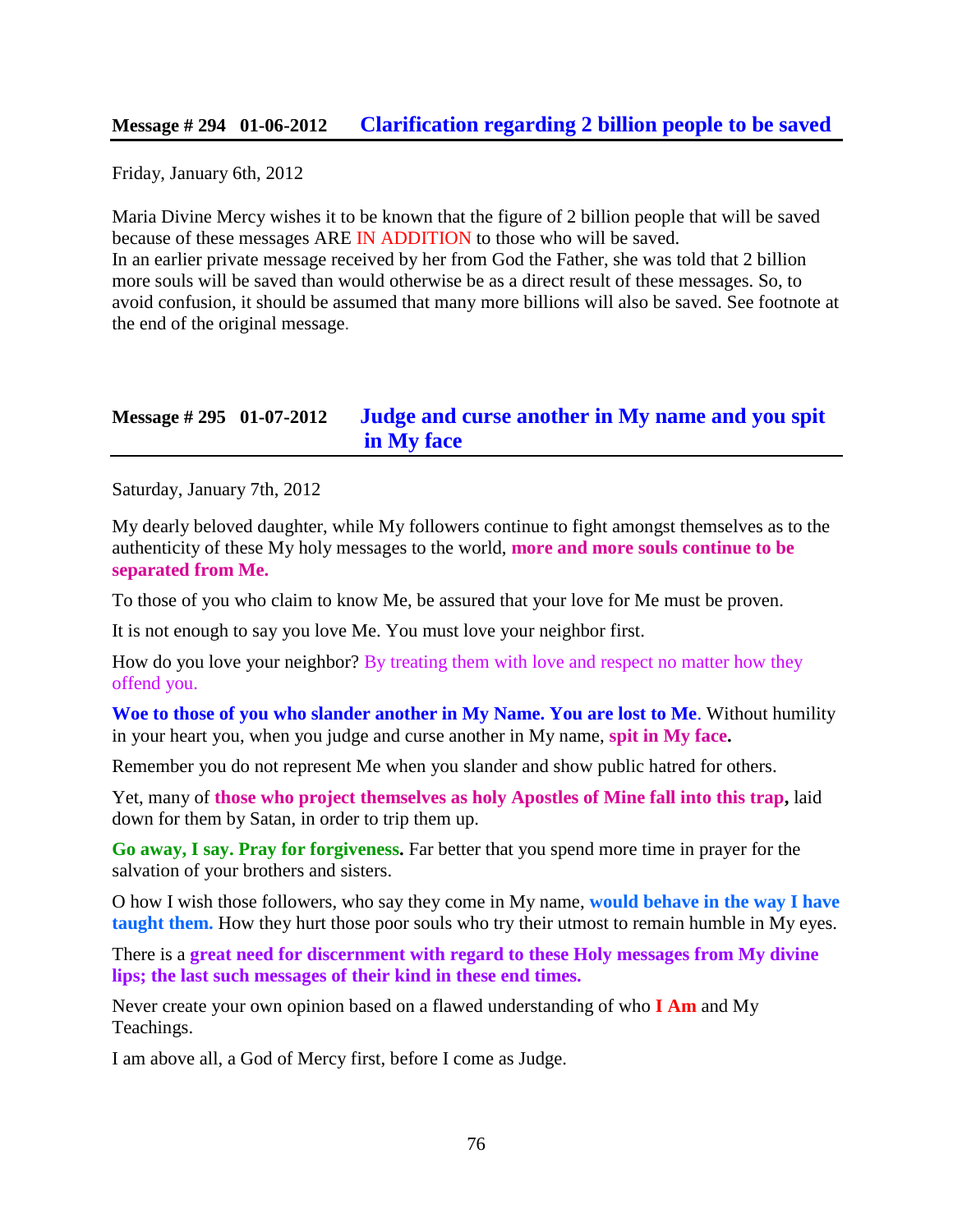I love all of you, but I suffer the same pain today as that I experienced during my time in the Garden of Gethsemane. I will never rest until I save you from the Evil One.

Any man who says that I do not suffer does not know Me.

Any man, who thinks he has been given authority to judge others in My Name, does not truly love Me. Instead, he loves himself and is stuffed with pride.

Any man, who wags his finger at others in order to bully them into believing in Me, has also misunderstood My Teachings of love, humility, and patience.

Many well-meaning Christians believe that their role is to analyze and re-evaluate My Teachings. Yet much of their analysis is based on human and logical reasoning which is of little substance in My Kingdom.

When I urge you to become little in My eyes, I mean as a child who does not question. I mean as a child who trusts completely in his father without fear in his heart.

#### **Until you become little in My eyes you are not fit to speak in My name.**

When you find the humility I seek out, only then can you help me to save souls.

Your Teacher Redeemer of Mankind

Jesus Christ

# **Message # 296 01-08-2012 [God the Father: You, My beloved children, have a](http://www.thewarningsecondcoming.com/god-the-father-you-my-beloved-children-have-a-glorious-future-ahead-of-you/)  [glorious future ahead of you](http://www.thewarningsecondcoming.com/god-the-father-you-my-beloved-children-have-a-glorious-future-ahead-of-you/)**

Sunday, January 8th, 2012

**I Am** the King of all creation**. I Am** the Alpha and the Omega. All Mankind will honor Me, God the Father, Creator of mankind and King of the Most High

My dearest daughter, the time for humanity to honor Me, their heavenly Father, in all My Glory, is at last drawing very close.

The prayers of My beloved children, those humble servants of Mine, are saving souls and much of humanity, against the forces of darkness, which covers the earth.

Behold, I say onto all of you, My humble followers and those who believe in Me, the Creator of all mankind, **unite.** You must join as one force to honor Me your Father.

**Pray in unity now for global conversion.** The Holy Spirit was poured out by Me upon the whole world on the 10<sup>th</sup> May 2011. Already it has beckoned so many good souls to proclaim My Word.

Now that the power of Satan is diminishing, he will attack as many souls as possible. **The worst attacks will be inflicted on My Churches and all those who honor Me, their Heavenly Father.**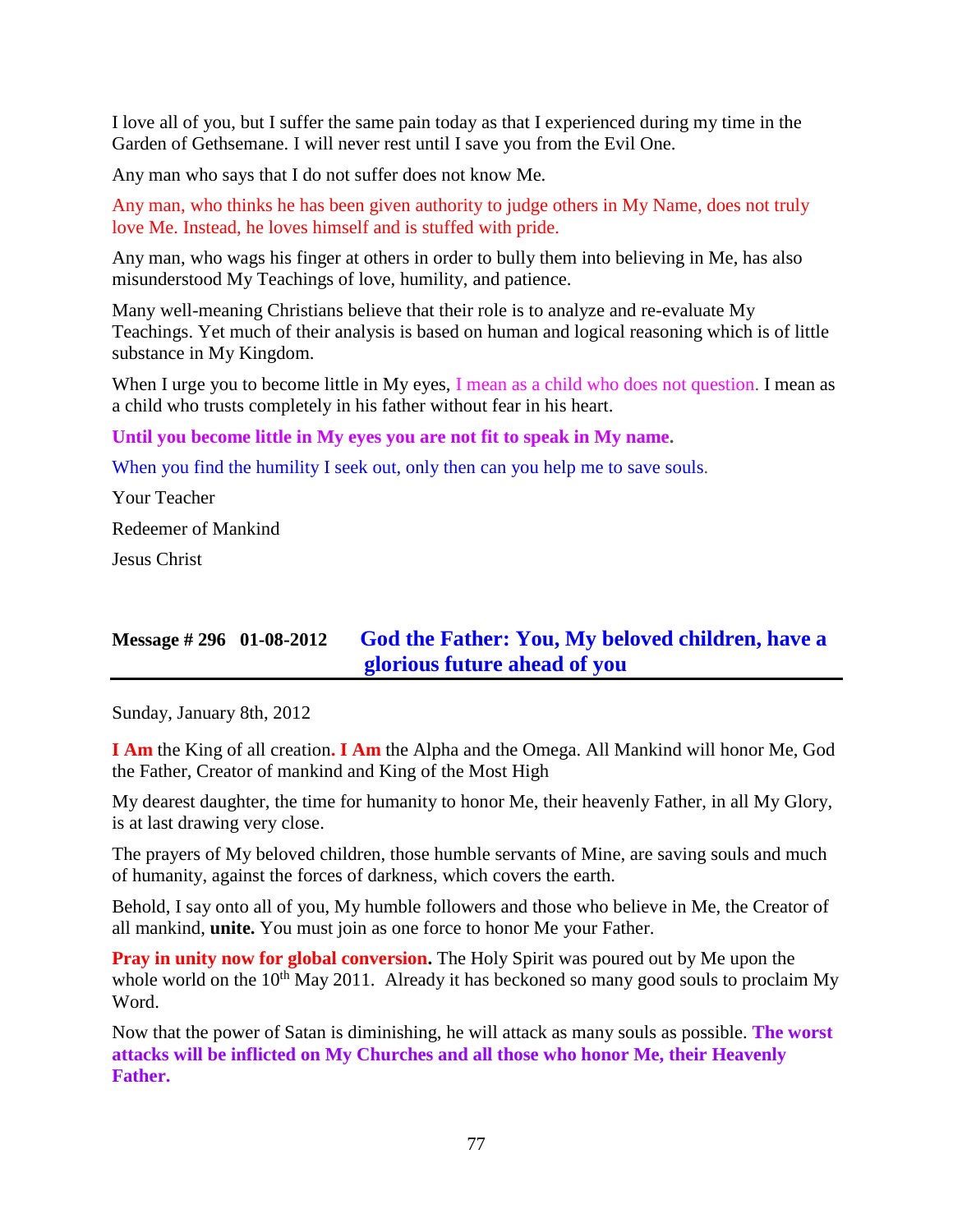The faith of My Church will continue to weaken but the faith of those who bow before Me will sway the minds of good Christians everywhere and bring them closer to Me.

Much confusion is evolving among My children. To all those who are distracted from praying to Me, God of the Most High, hear My plea to humanity now.

Never allow anyone to distract you from the Truth of My Holy Word given to mankind to salvage souls.

**Never allow anyone to deter you from praying for those poor tormented souls who have been seized by Satan.**

Unite as one, children, and pray for Mercy one last time. **Your prayers offer Me the help required to save most of humanity.**

You, My daughter, are the End Time Prophet who will suffer the most. Because of this Mission you will receive **the last such messages of their kind for the world** and will be the primary target of Satan and his minions.

**There are now many Prophets who have been given a holy Mission sanctioned by Me to help guide humanity**.

After your mission, **I will not be sending anyone else to impart My Messages because the world, as you know it, will have been changed forever.**

As the End Time Prophet, **your voice will be rejected by believers first.** For they will oppose these divine Messages aggressively in a way that will startle and frighten you, My daughter.

Satan will attack those poor holy souls as a means to hurt Me. **He has already blinded the hearts of believers to the Truth**.

**He will twist the Truth in the minds of those who pay homage to Me, their Heavenly Father and My beloved Son, Jesus Christ**.

Be joyful, however, because **much conversion has already been achieved with the help of other Visionaries and Prophets in the world.**

**So many catastrophic events have already been averted because of their work.**

However, **a certain number of chastisements will continue to befall humanity in order to purify nations.**

My daughter, the Serpent's power will be crushed and soon. This is why My children must not fear the future. You, My beloved children, **have a glorious future ahead of you**.

All you need to do is to pray for your brothers and sisters, and **trust in Me completely**.

While, The Warning, which will take place soon and unexpectedly will save souls, **much prayer is still needed.**

The prayers I ask of you now are **especially for young people in every part of the world.**

These are the children entrapped by the wicked lies perpetrated by Satan. These are the children who spend much of their time living in false idolatry and in a make-believe world.

They need your prayers the most.

Unite children.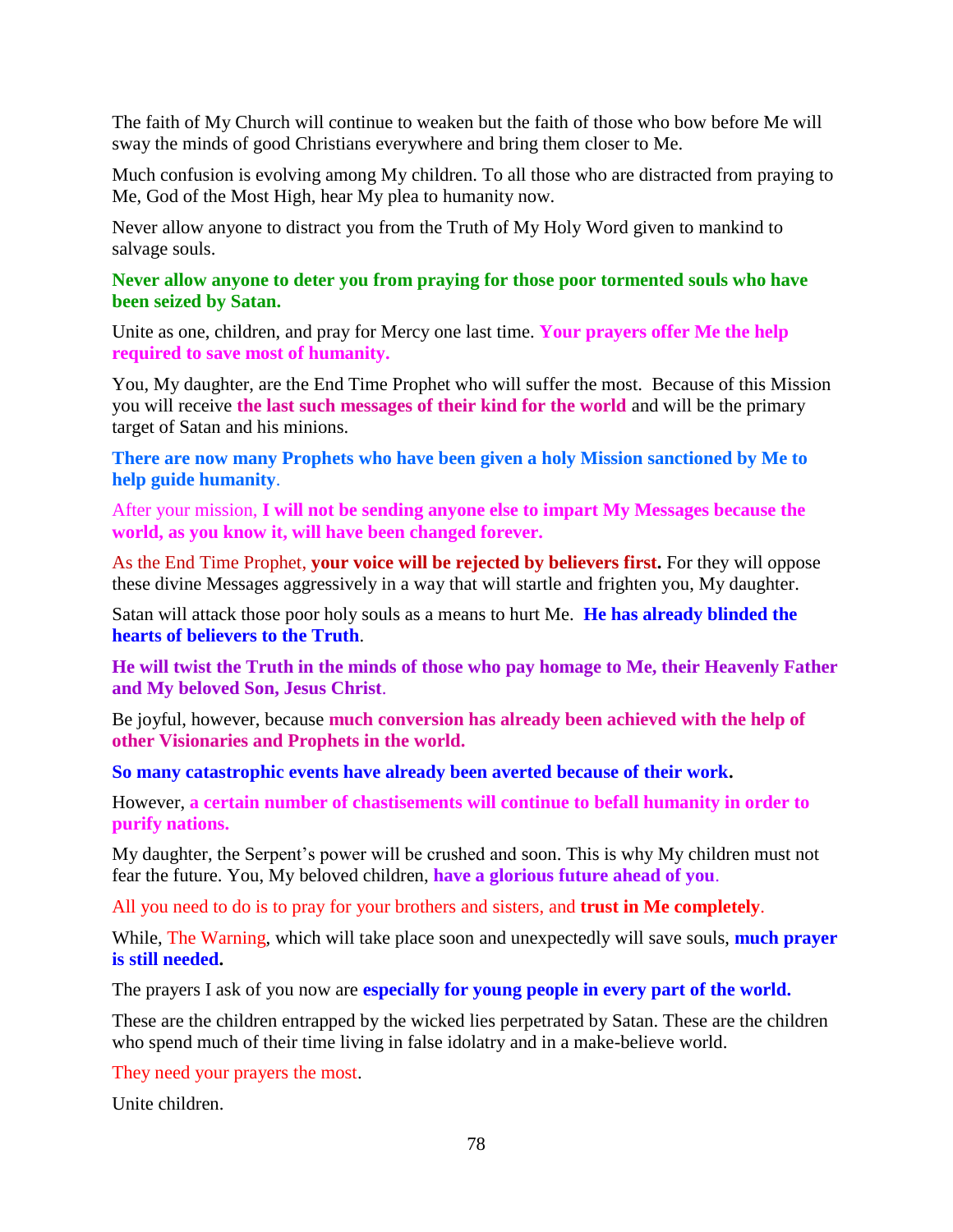Put your differences aside.

Shed your coat of pride.

Drop down in love and humility to ask Me for the graces you need.

These graces will flood your soul with the Holy Spirit. Only then will your prayers be heard and answered.

Your beloved Heavenly Father God the Most High

## **Message # 297 01-08-2012 [Jesus calls to children all over the world](http://www.thewarningsecondcoming.com/jesus-calls-to-children-all-over-the-world/)**

Sunday, January 8th, 2012

My dearest beloved daughter, I call out today to all children over the age of seven and to every single child of mine in the world.

### **You, My little children, are like jewels in My Eyes**.

You bring Me such tender love and I delight in your company.

Know that I love you very much. Some of you know Me already and that is good.

I invite you to chat with Me more. In your own words. As a friend.

**Never feel you must learn or recite prayers, which you may find difficult**.

Instead come to Me and share all of your thoughts, fears, news or problems.

**I Am** always at your side even when you ignore Me. I Am always hopeful.

To those poor young people, **whose lives are filled with falsities or who are involved with drink or drugs, you must know this**.

Although you may feel an emptiness inside, you must give Me your hand and I will grasp it. **I will save you from drowning in a sea of confusion**.

Many of you feel worthless and of no significance. You are so overwhelmed by those you idolize in the world of music and celebrity that you feel completely inadequate.

Never feel like this, my little children, because, in My Eyes, you are very special.

Each of you holds a unique place in My Heart. Allow Me to take you on a journey to a wonderful new future.

I will, shortly, introduce a new wonderful Era of Peace and Glory on earth.

You must keep strong. Never give up when you feel down. Never despair when you feel worthless.

You, remember, were born for a reason. No matter what your circumstances are, the reason for your birth is this. You were born to join with Me as part of My New Glorious Kingdom.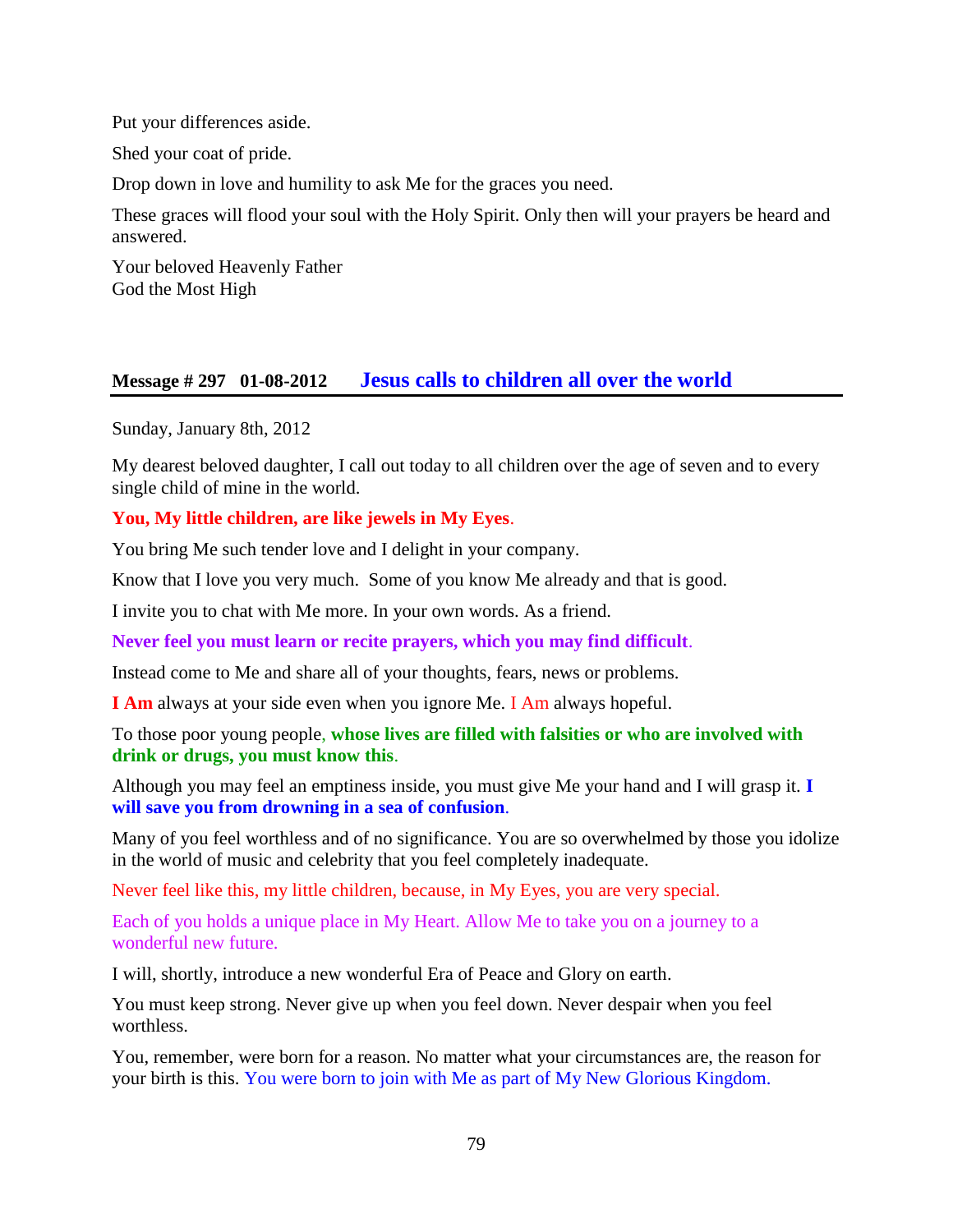I know it is hard for you to hear My Voice, as there are so many false gods trying to get your attention.

**My promise to you is this. Live your life in hope and love for me, your Jesus, and I will give you the gift of Paradise.** This Paradise is what is waiting for you if you would only ask Me to help you on your journey towards Me.

I Am the love that is missing from your life.

I Am the peace you look for.

I Am the help you need to feel love in your heart again.

I Am Love.

I Am the Light.

Without Me, you will remain in darkness.

I love you no matter how you may hurt Me or offend Me.

Say this little prayer and I will come running to you immediately:

Jesus, if you can hear me

Then listen to my call for help

Please help me deal with those who cause me pain

Help me to stop envy taking over my life and

To stop me wishing for things I cannot have

Instead open my heart to you, dear Jesus

Help me to feel real love – Your love

And to feel true peace in my heart. Amen.

Rejoice, My children, because I now speak to your heart from the Heavens.

I Am real.

I exist.

I love you and I will never give up my fight to save you so that I can take you, your family and friends to the New Paradise on Earth.

This Paradise was created for Adam and Eve and will now return to earth.

I want you to be part of this new Glorious life, which is beyond your dreams.

I bless you now.

Your beloved friend,

Jesus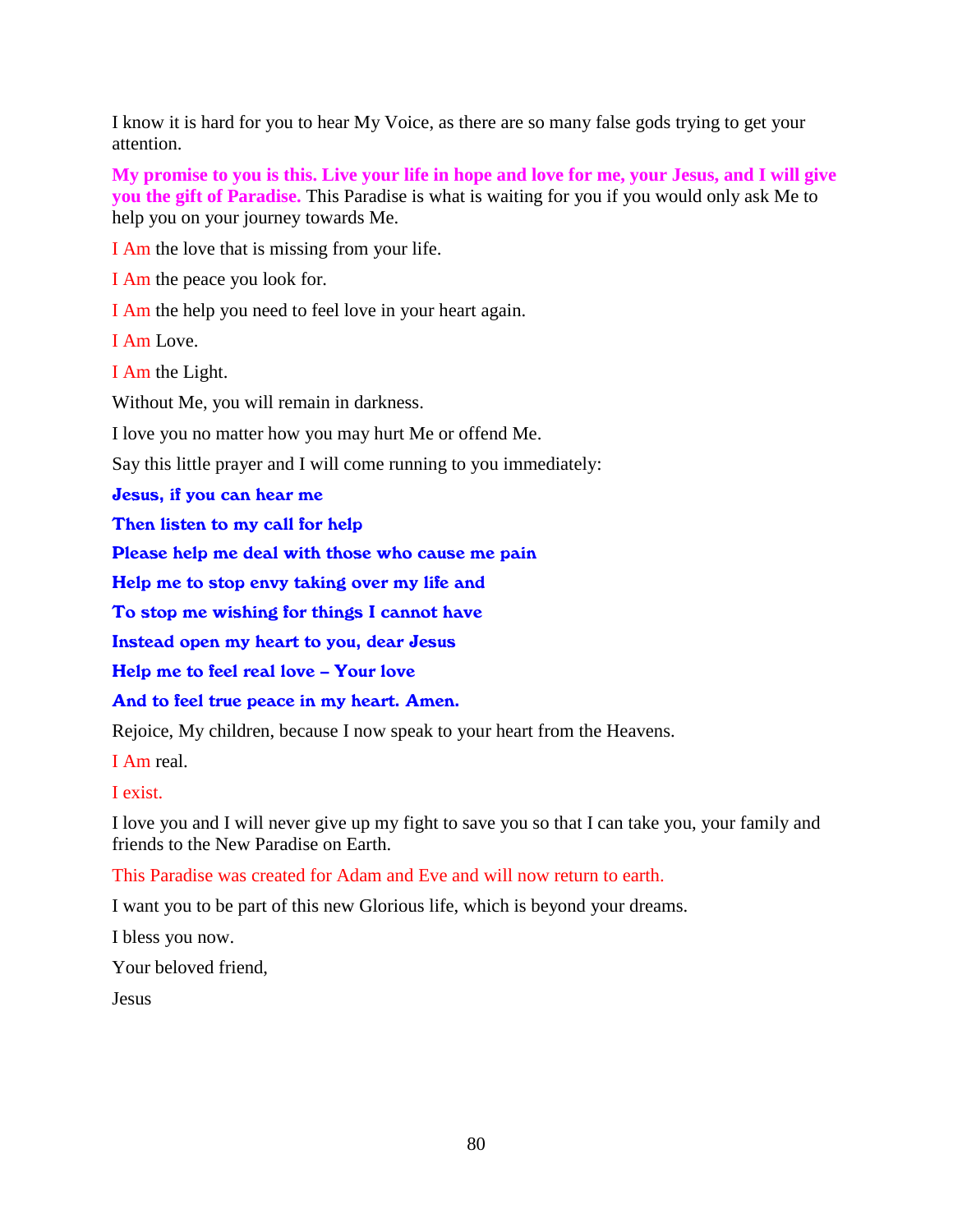## **Message # 298 01-09-2012 [After The Global Confession,](http://www.thewarningsecondcoming.com/after-the-global-confession-i-will-prepare-for-my-second-coming/) I will prepare for [My Second Coming](http://www.thewarningsecondcoming.com/after-the-global-confession-i-will-prepare-for-my-second-coming/)**

Monday, January 9th, 2012

My dearest beloved daughter, the times are moving swiftly and **The Warning will herald the preparation for My Second Coming.**

After the global confession, when most of humanity will be given special graces and blessings, **I will prepare the way for My Second Coming.**

Mankind must accept that the time for this great Event is almost upon them.

Waste no time in preparing your souls and those of your family for My Glorious Return.

My Second Coming will bring to an end the torment you have endured for thousands of years on earth.

So great is this Glorious Event that no man will fail to gasp in wonder and astonishment as I appear in the skies.

You, of this generation, have been chosen to benefit from this journey with me into **My New Paradise, during the Era of Peace, over which I will reign.**

No one must be excluded. Not one soul must be allowed to fall through the net. It is My greatest desire to bring you all with Me into My Kingdom.

This is the glory which mankind has waited for since My Death on the cross.

For those of you who turn a blind eye to My pleas, I urge you to begin preparing now.

My time is drawing close. **I have now sent my final Messenger into the world to help you prepare your souls. This has been prophesized.**

Do not ignore My warning because, if you do, you are not awake and you will fail to prepare adequately.

I will impart many messages from now on, so that the world is ready to accept Me as their Ruler.

Your beloved Jesus Redeemer of all Mankind

# **Message # 299 01-10-2012 V[irgin Mary: So many souls choose to ignore the](http://www.thewarningsecondcoming.com/virgin-mary-so-many-souls-choose-to-ignore-the-signs-i-give/)  [signs I give](http://www.thewarningsecondcoming.com/virgin-mary-so-many-souls-choose-to-ignore-the-signs-i-give/)**

Tuesday, January 10th, 2012

My child, you must tell the world of the importance of prayer at this time.

My children are suffering everywhere in every country.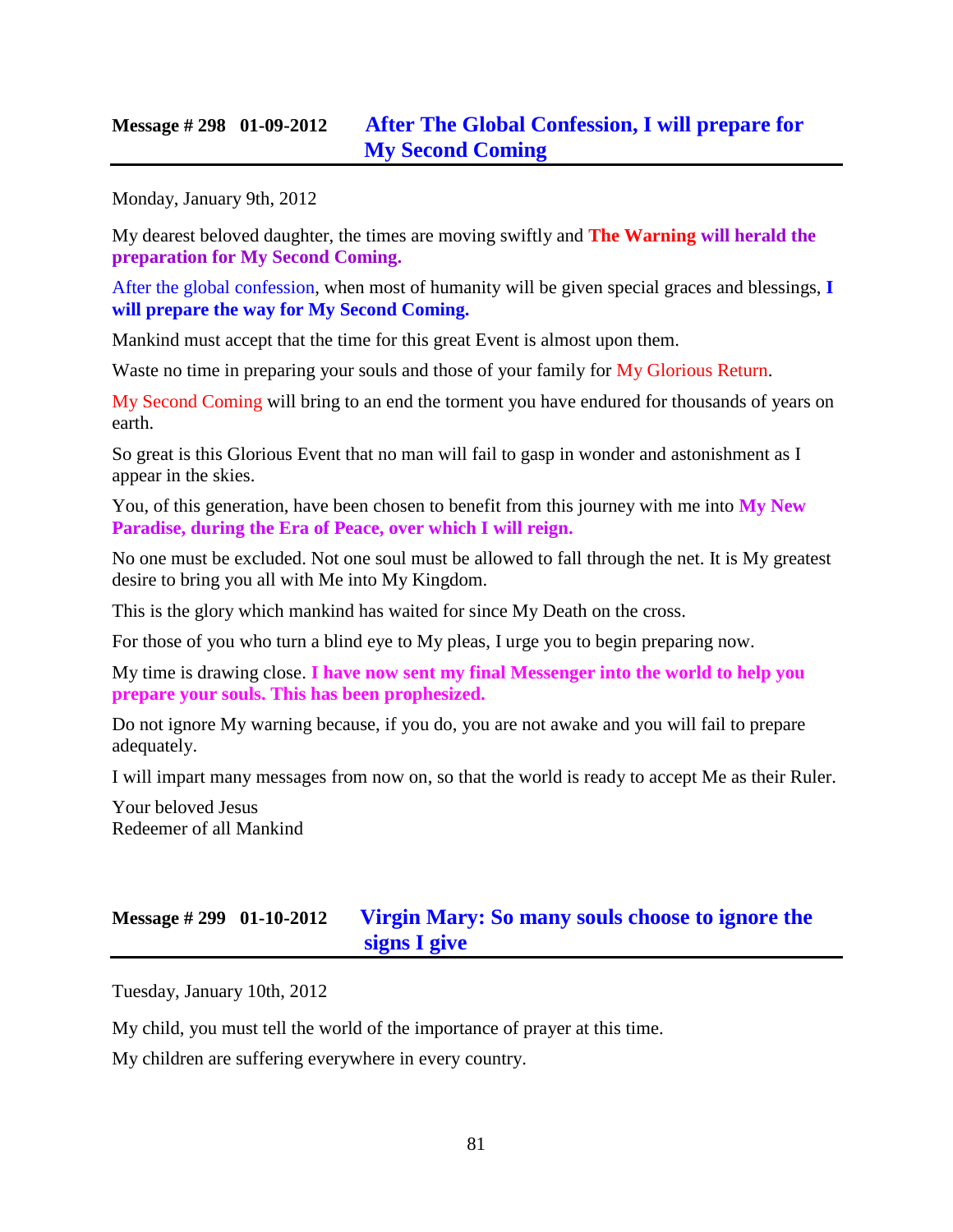It is important that all God's children unite at this time, in order for the darkness to be finally lifted from the earth.

How I weep with sorrow when those souls chose to ignore my visitations to Visionaries on earth. **So many choose to ignore the signs I give to ensure that faith can be restored.**

So cold are their hearts, including those of Priests and Clergy who are blind to the Truth, that much time has been wasted.

If they had only opened their hearts to the **Messages I have given the world,** then more souls would have been given the nourishment they needed.

These are the final days when my words of encouragement must be heeded.

Pray, pray, pray that my Son's Voice will be heard in the way it was meant to be.

Did you not think, children, that He would not prepare mankind for His great Mercy?

This, He now sets out to achieve, through the conversion of as many souls as possible.

**His plans are complete with one exception -** He needs more prayers. For without such prayers, souls will be lost to the deceiver.

My child, my Son will bring much needed relief to His beloved children soon.

**In His mercy, He will now also prepare the world for His Second Coming.**

Pray that all those who believe in My Son will open their hearts to the truth of His holy Messages.

If they listen and follow His instructions, all will be well.

If they ignore The Warning given to them out of pure love, they will deny others the chance of salvation.

I plead for the generosity of souls to **pledge their allegiance to My beloved Son** by marching with Him towards the Glorious reign in the New Paradise.

The Messengers have been sent into the world for some time to help prepare the world for this great Event.

The final stages are now in place.

Hear now the Voice of My Son as He speaks with you. Do not reject Him.

Your loving Mother

Queen of Heaven

Mother of Salvation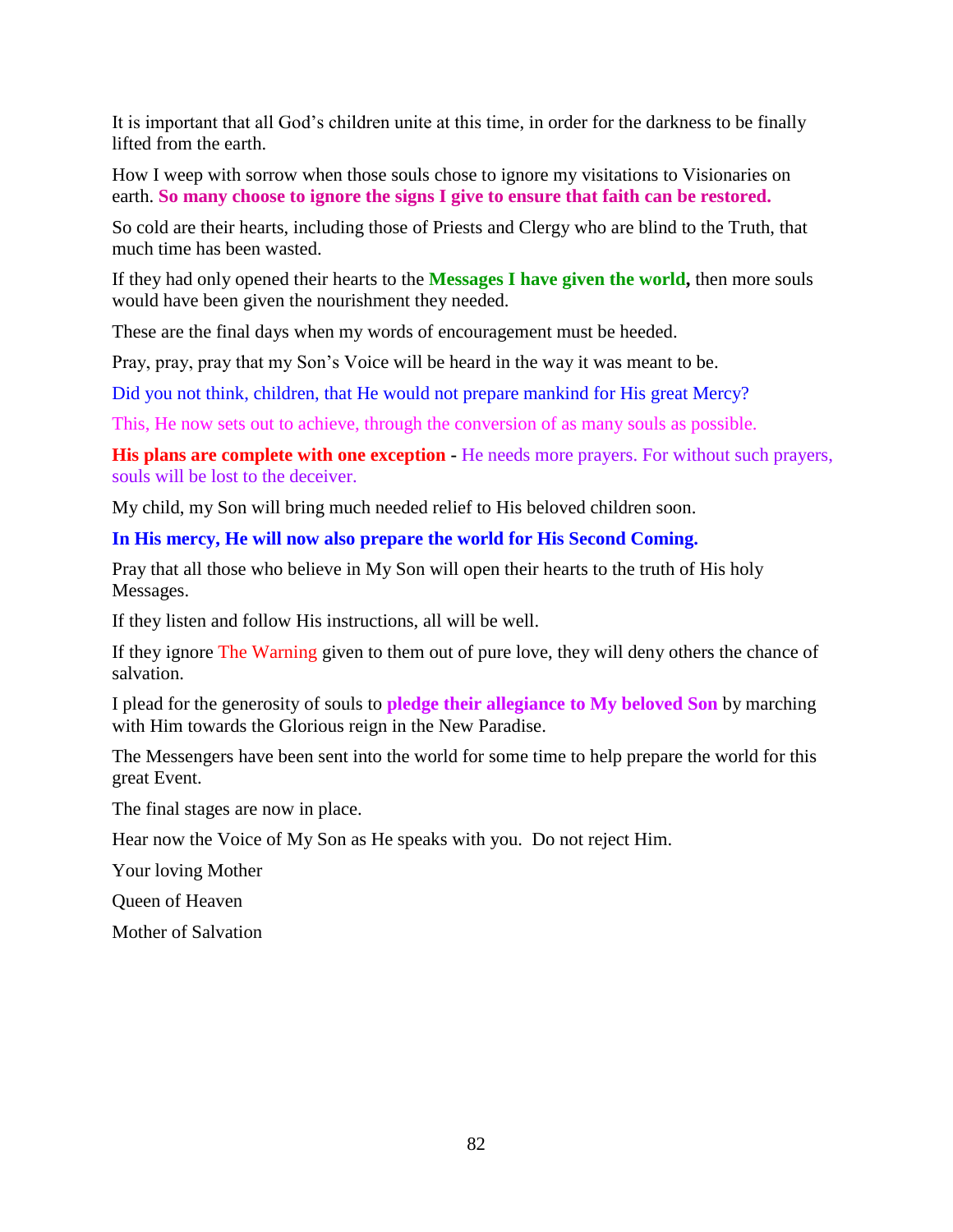### **Message # 300 01-11-2012 [Reminder to prepare your home for The Warning](http://www.thewarningsecondcoming.com/reminder-to-prepare-your-home-for-the-warning/)**

Wednesday, January 11th, 2012

(Maria Divine Mercy wishes to draw your attention to TWO separate messages received her in September and October 2011 respectively in relation to preparing your home for The Warning.)

Thursday, September 29th, 2011 @ 08:45 pm

My dearly beloved daughter, as The Warning draws closer please ask My beloved followers to pray and rejoice with thanks for the great mercy which My Eternal Father has granted to mankind.

It will be because of this glorious Act of pure Love that more of mankind can be saved to enjoy the Era of Peace on Earth. Be thankful that you are living in these times for millions of you will be saved who, otherwise, would never have entered the gates of Heaven.

The preparations are complete. Prepare your homes with Blessed candles and a supply of water and food to last for a couple of weeks. The aftermath will be difficult but you must not be frightened. Instead be relieved for the suffering is to be offered in thanksgiving for the eternal life, which is now being afforded to My precious souls who embrace this great gift.

Be at peace. Trust in Me for remember I am your Savior and offer those faithful souls protection at every moment. I walk with you. I guide you. I hold your hands with tender love. You are Mine and I will never let you go from My sacred Heart. You, My followers are surrounded with the graces you need to survive The Warning.

Your beloved Jesus

Savior and Redeemer of all of Mankind

## **Rejoice when the sky explodes [for you will know that I am coming](http://www.thewarningsecondcoming.com/rejoice-when-the-sky-explodes-for-you-will-know-that-i-am-coming/)**

Sunday, October 2nd, 2011 @ 03:00 pm

My dearly beloved daughter, the weather patterns are now changing as yet another sign that times are about to change. Other changes will be experienced. The sun will begin to pulsate and spin in the lead-up to the world as it is being prepared for The Warning.

My cross will appear first. They will be shocked but this is being given as a sign so that you can prepare your souls and ask for redemption for the sins you have committed. By doing this you will not suffer during The Warning.

Pray, pray, pray. My followers everywhere. Rejoice when the sky explodes for you will know that I Am truly coming into the world. At last mankind will not be able to deny Me. My love will radiate in every corner of the world as I try to draw in all souls everywhere.

So unexpected will this event be that the world will stop in great shock. When they slowly recover many will still be unsure about what has happened. As I come, so too will Satan and the demons from Hell who will try to devour the souls of My children. This is why I must urge you